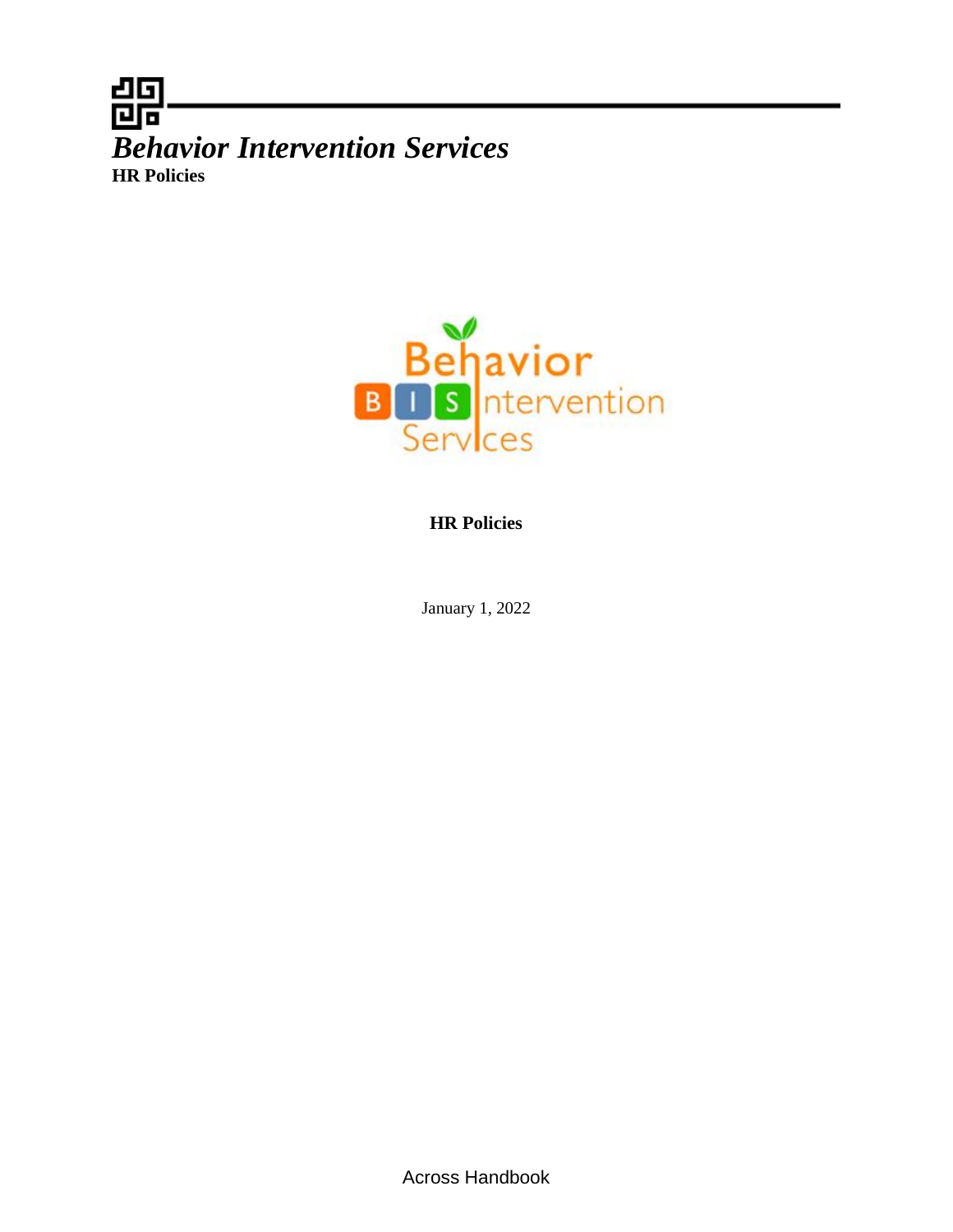Welcome new employee!

On behalf of your colleagues, supervisors, and clients, I welcome you to Behavior Intervention Services (BIS) and wish you every success here.

We believe that each employee contributes directly to BIS's growth and success, and we hope you will take pride in being a member of our team.

This handbook was developed to describe some of the expectations of our employees and to outline the policies, programs, and benefits available to eligible employees. Employees should familiarize themselves with the contents of the employee handbook as soon as possible, for it will answer many questions about employment with BIS.

We hope that your experience here will be challenging, enjoyable, and rewarding. Again, welcome to Behavior Intervention Services or BIS.

We appreciate your confidence in our future together!

Sincerely,

Dawn Schmitt Executive Director

Behavior Intervention Services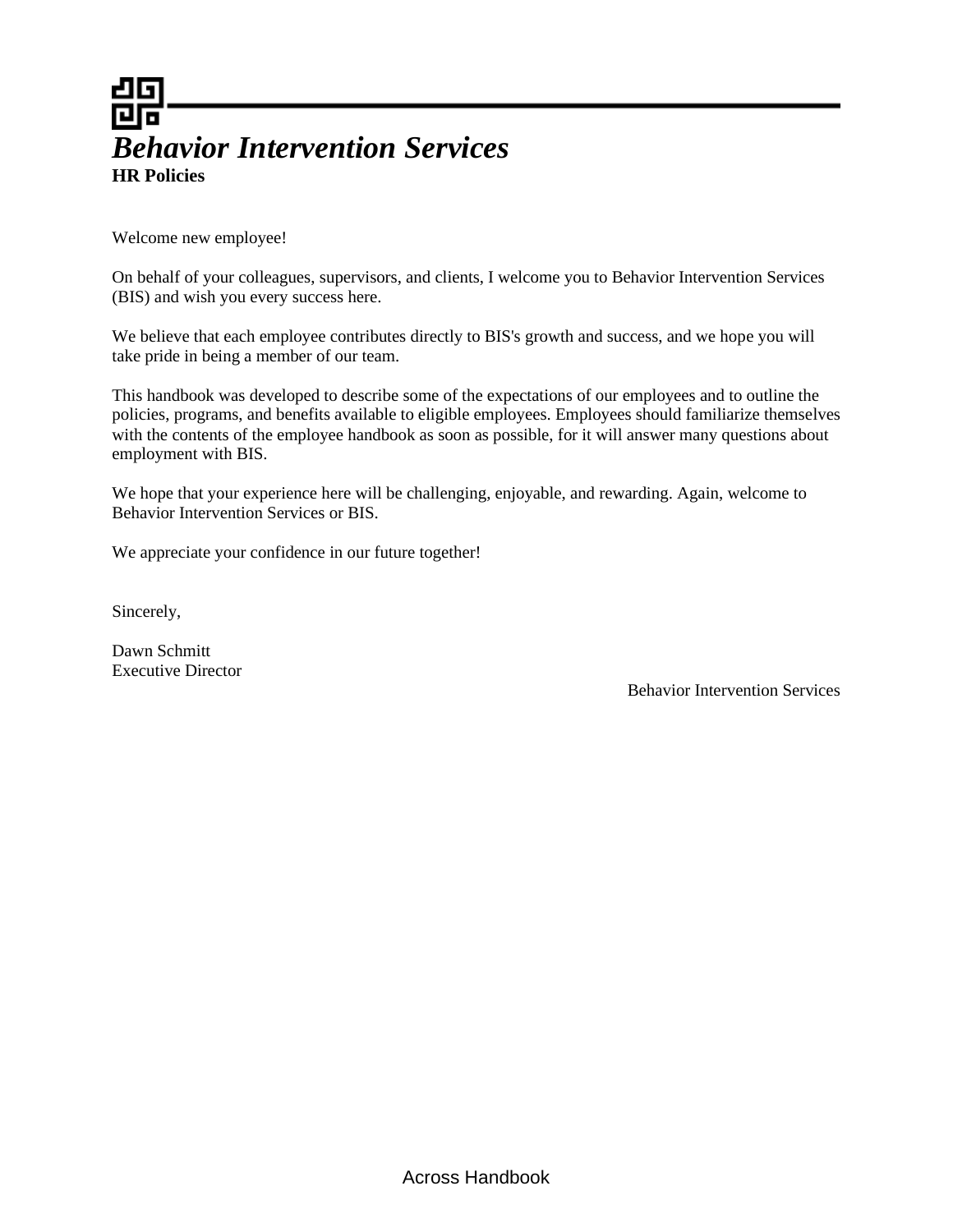### ORGANIZATION DESCRIPTION

### **I. Services Provided**

The staff at BIS are qualified to work with individuals with diagnosed developmental disabilities. Often, the clients we serve have multiple diagnoses.Our staff do not treat individuals based upon the diagnosis that they have, but rather by the behaviors they exhibit.

### **II. Facilities and Location(s)**

The geographical boundaries of the clients we serve are within St. Louis County, St. Louis City, St. Charles County, Wentzville, Jefferson County, and some counties of Illinois. Services for persons residing outside of these geographical areas will be determined on an individual basis.

### **III. The History of BIS**

BIS was founded in 2004 to assist individuals with developmental disabilities in reaching their full potential. We provide a variety of services, including behavior assessment and therapy across all environments, personal care services, residential services, community integration, social development, parent and staff training, and Discrete Trial Training. In all aspects of our work, we incorporate behavioral principles that allow for the reduction and extinction of maladaptive behaviors, and the acquisition of lifelong skills which allow our clients to achieve full integration and inclusion into society, have meaningful relationships and thrive.

As a growing agency, we strive to maintain the benefits of our current environment by creating an exciting, challenging, and rewarding workplace which allows our employees and clients to thrive.

#### **Our mission is to help each individual we serve reach their highest potential in life, by overcoming barriers and promoting independence, achievement, and inclusion. We utilize proven and positive behavior change strategies to reach this goal, while including all team members, friends, and family in the process. Defy limits. Exceed expectations.**

### **IV. Goals**

The goal of our agency is to provide the highest level of service that we can to each and every one of our clients. Our mission is to produce behavior change that will be significant and meaningful in the lives of our clients. BIS seeks to improve the quality of life for our clients by providing them with the skills necessary to live their lives to the fullest potential. Our company's values are the foundation of our business and are exemplified in all aspects of our agency's behavioral intervention.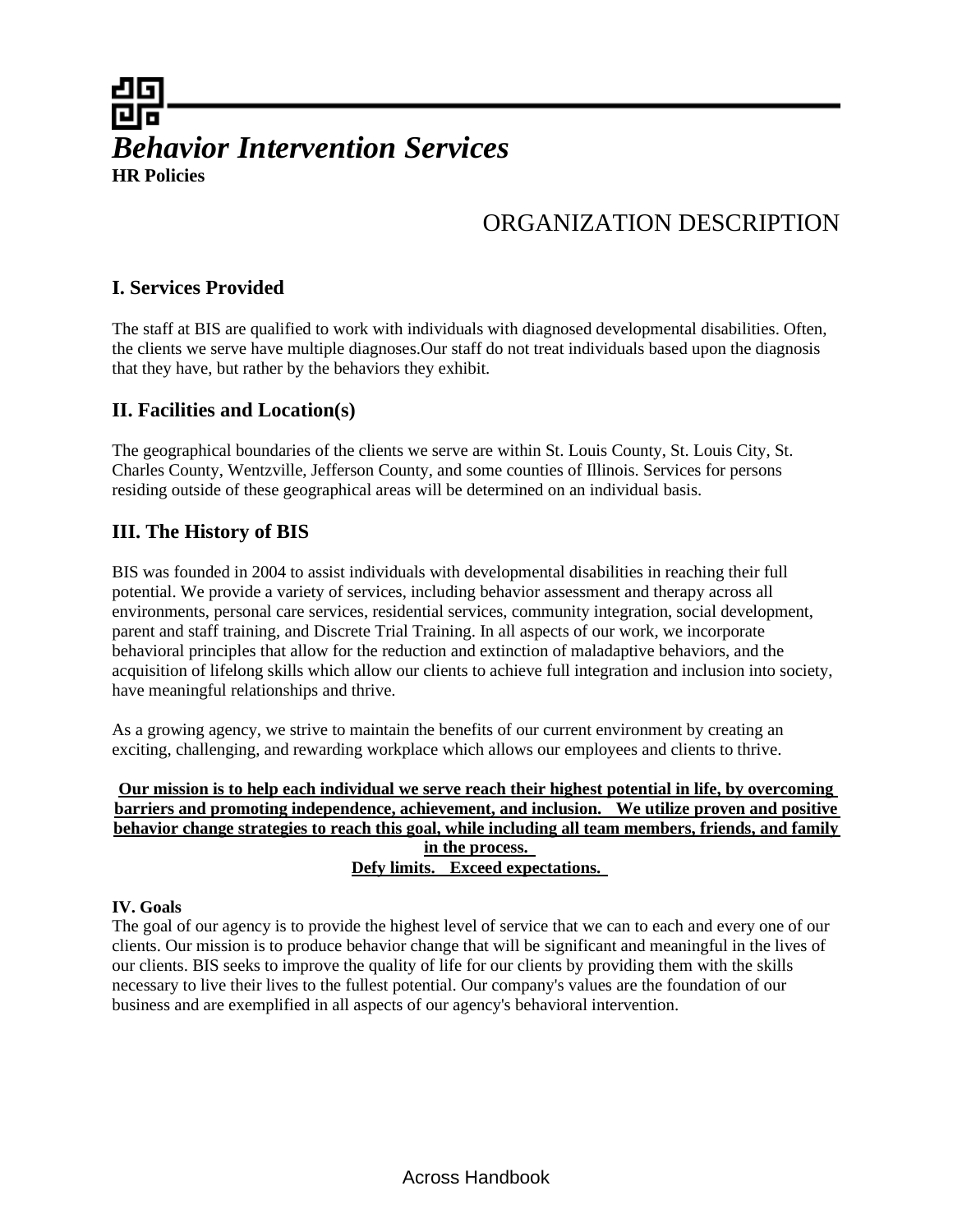- We believe that an individual is first and foremost a person and that a diagnosis is only one part of the whole person.
- We treat all clients with equal attention, respect, and dignity, regardless of our level of involvement, their financial history, gender, race, creed, sexual orientation or geographic location.
- We acknowledge and respect the parents' superior knowledge of their children and we recognize them as a full partner in meeting the immediate and future needs of their child.
- We are guided by ethical principles. It is the duty of all employees of Behavior Intervention Services to demonstrate honesty and integrity in all situations.
- We see our role as providing support to our clients to meet their individual goals rather than controlling our clients. Our focus is to teach our clients self-advocacy and to provide them with the opportunities to make decisions about their lives.
- We believe that teamwork is crucial to providing excellent services.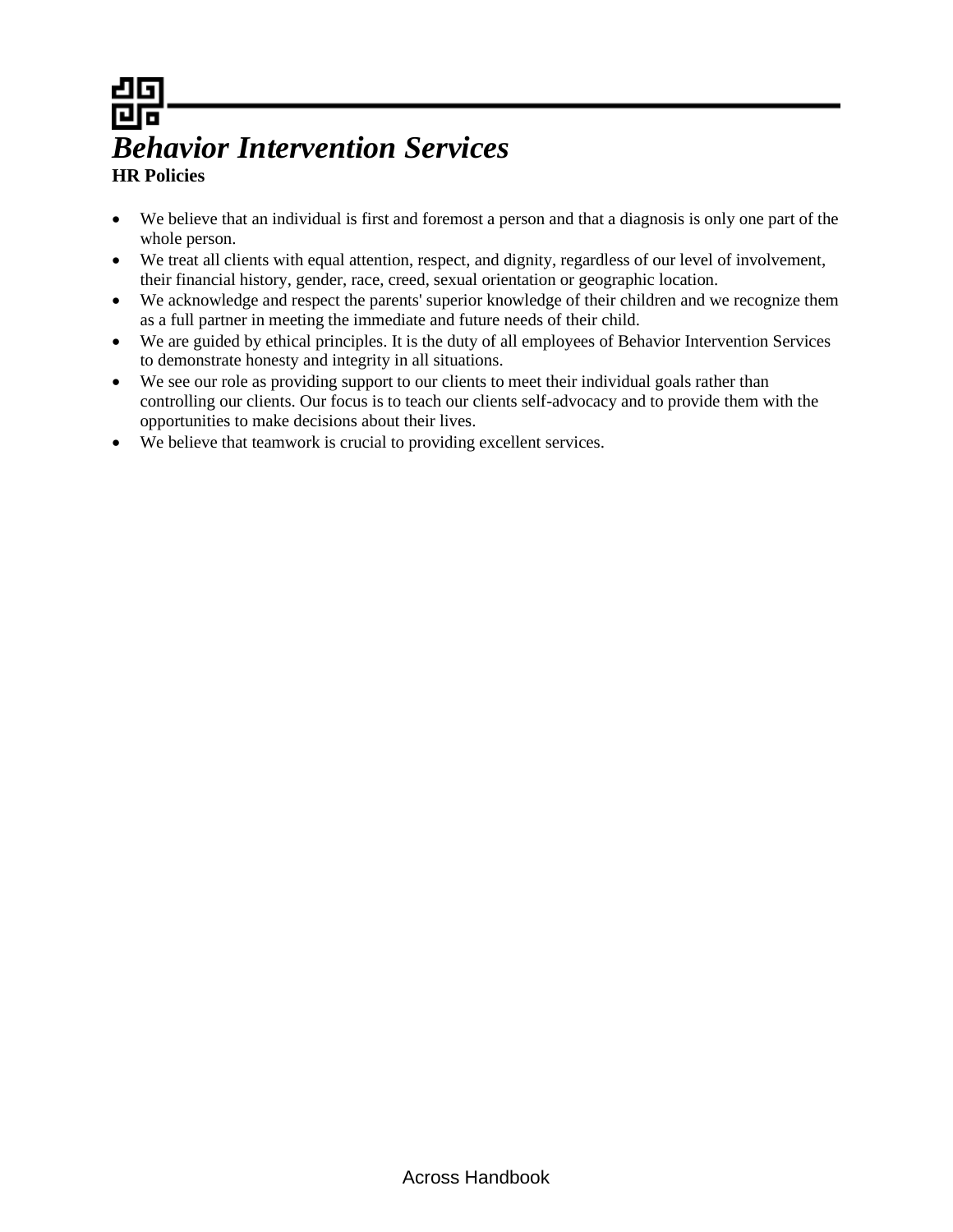INTRODUCTORY STATEMENT

This handbook is designed to acquaint you with BIS and provide you with information about working conditions, employee benefits, and some of the policies affecting your employment. You are required to read, understand, and comply with all provisions of the handbook. It describes many of your responsibilities as an employee and outlines the programs developed by BIS to benefit employees. One of our objectives is to provide a work environment that is conducive to both personal and professional growth.

No employee handbook can anticipate every circumstance or question about policy. As BIS continues to grow, the need may arise and BIS reserves the right to revise, supplement, or rescind any policies or portion of the handbook from time to time as it deems appropriate, in its sole and absolute discretion. The only exception to any changes is our employment-at-will policy permitting you or BIS to end our relationship for any reason at any time. Notification of changes will be sent electronically to the employee as they occur as well as updated on the BIS website.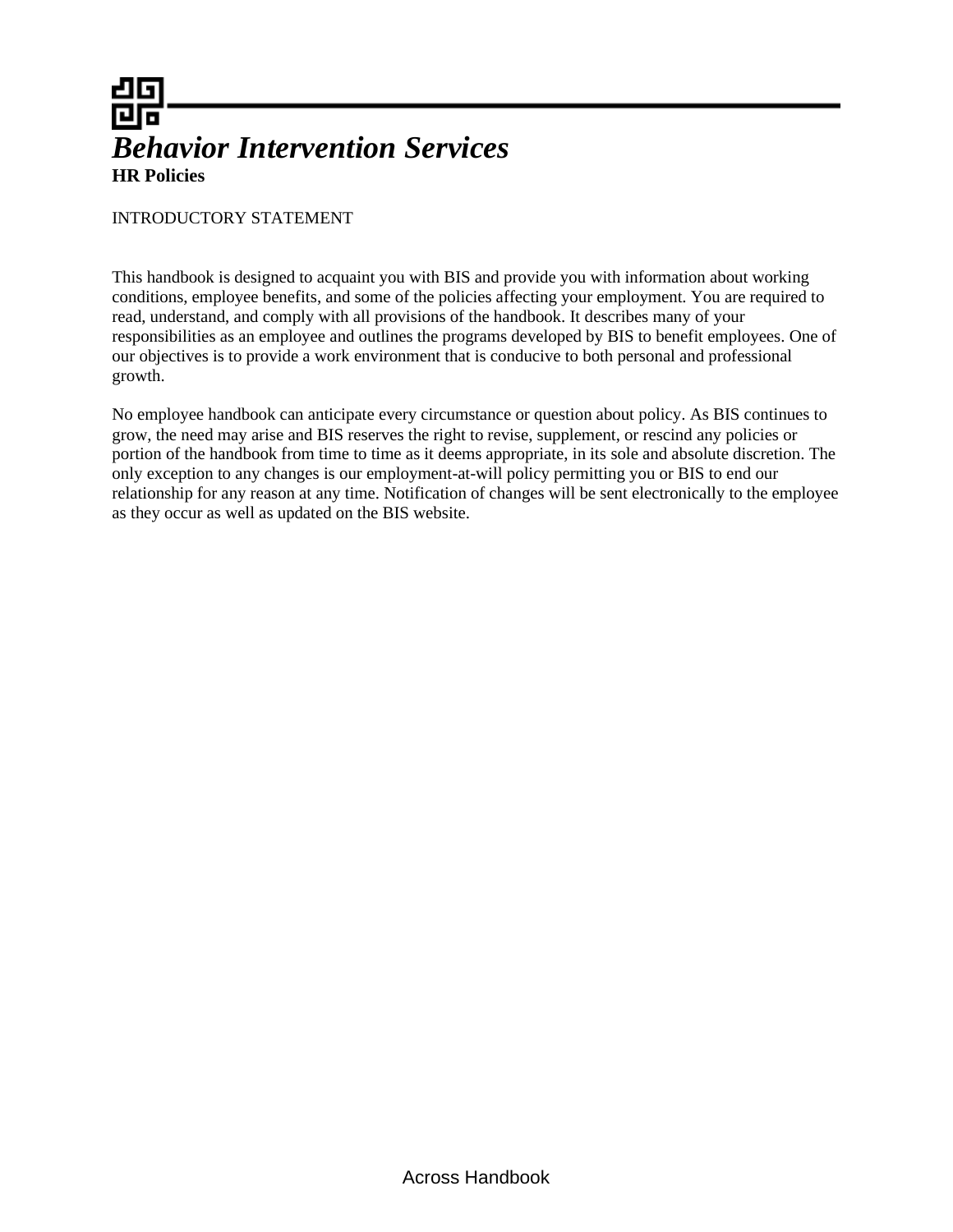EMPLOYEE ACKNOWLEDGEMENT FORM

The employee handbook describes important information about BIS, and I understand that I should consult the Human Resources Department regarding any questions not answered in the handbook.

I have entered into my employment relationship with BIS voluntarily and acknowledge that there is no specified length of employment. Accordingly, either I or BIS can terminate the relationship at will, with or without cause, at any time, so long as there is no violation of applicable federal or state law.

Since the information, policies, and benefits described here are necessarily subject to change, I acknowledge that revisions to the handbook may occur, except to BIS's policy of employment-at-will. All such changes will be communicated through official notices, and I understand that revised information may supersede, modify, or eliminate existing policies. Only the chief executive officer of BIS has the ability to adopt any revisions to the policies in this handbook.

I understand HCBS rules and must ensure that people with disabilities have full access to and enjoy the benefits of community living through long term services and supports in the most integrated settings of their choosing.

Furthermore, I acknowledge that this handbook is neither a contract of employment nor a legal document and that printed copies may not contain the most up to date policies of the agency. Therefore, it is to be assumed that the electronic copies of any policy supersede those in printed form. I am encouraged to check the online and electronic versions of any policies to ensure the most recent version of any policy.

I have received the link to the handbook and I understand that it is my responsibility to read and comply with the policies contained in this handbook and any revisions made to it.

EMPLOYEE NAME (printed): \_\_\_\_\_\_\_\_\_\_\_\_\_\_\_\_\_\_\_\_\_\_\_\_\_\_\_\_\_\_\_\_\_\_\_\_\_\_\_\_\_\_\_\_\_\_\_

EMPLOYEE SIGNATURE: \_\_\_\_\_\_\_\_\_\_\_\_\_\_\_\_\_\_\_\_\_\_\_\_\_\_\_\_\_\_\_\_\_\_\_\_\_\_\_\_\_\_\_\_\_\_\_\_\_

DATE: \_\_\_\_\_\_\_\_\_\_\_\_\_\_\_\_\_\_\_\_\_\_\_\_\_\_\_\_\_\_\_\_\_\_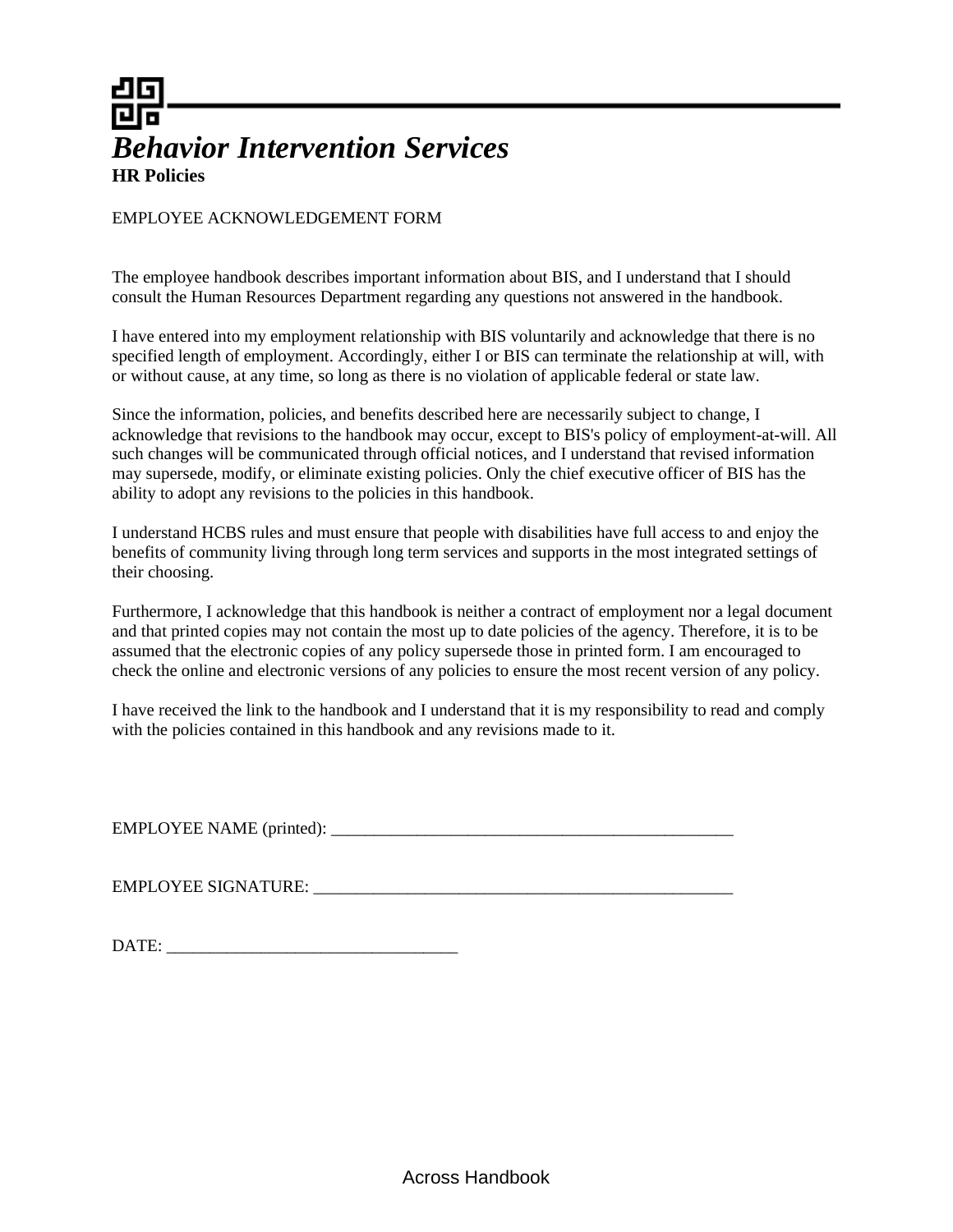### **101** Nature of Employment

Effective Date: 1/1/2015 Revision Date: 11/27/2014

Employment with BIS is voluntarily entered into, and the employee is free to resign at will at any time, with or without cause. Similarly, BIS may terminate the employment relationship at will at any time, with or without notice or cause, so long as there is no violation of applicable federal or state law. A minimum expectation for resignation is that of a two week notification for any non-supervisory position (full or part time) and a 30 day notification for any supervisory or office-based position as professional courtesy.

Policies set forth in this handbook are not intended to create a contract, nor are they to be construed to constitute contractual obligations of any kind or a contract of employment between BIS and any of its employees. The provisions of the handbook have been developed at the discretion of management and, except for its policy of employment-at-will, may be amended or cancelled at any time, at BIS's sole discretion.

These provisions supersede all existing policies and practices and may not be amended or added to without the express written approval of the chief executive officer of BIS.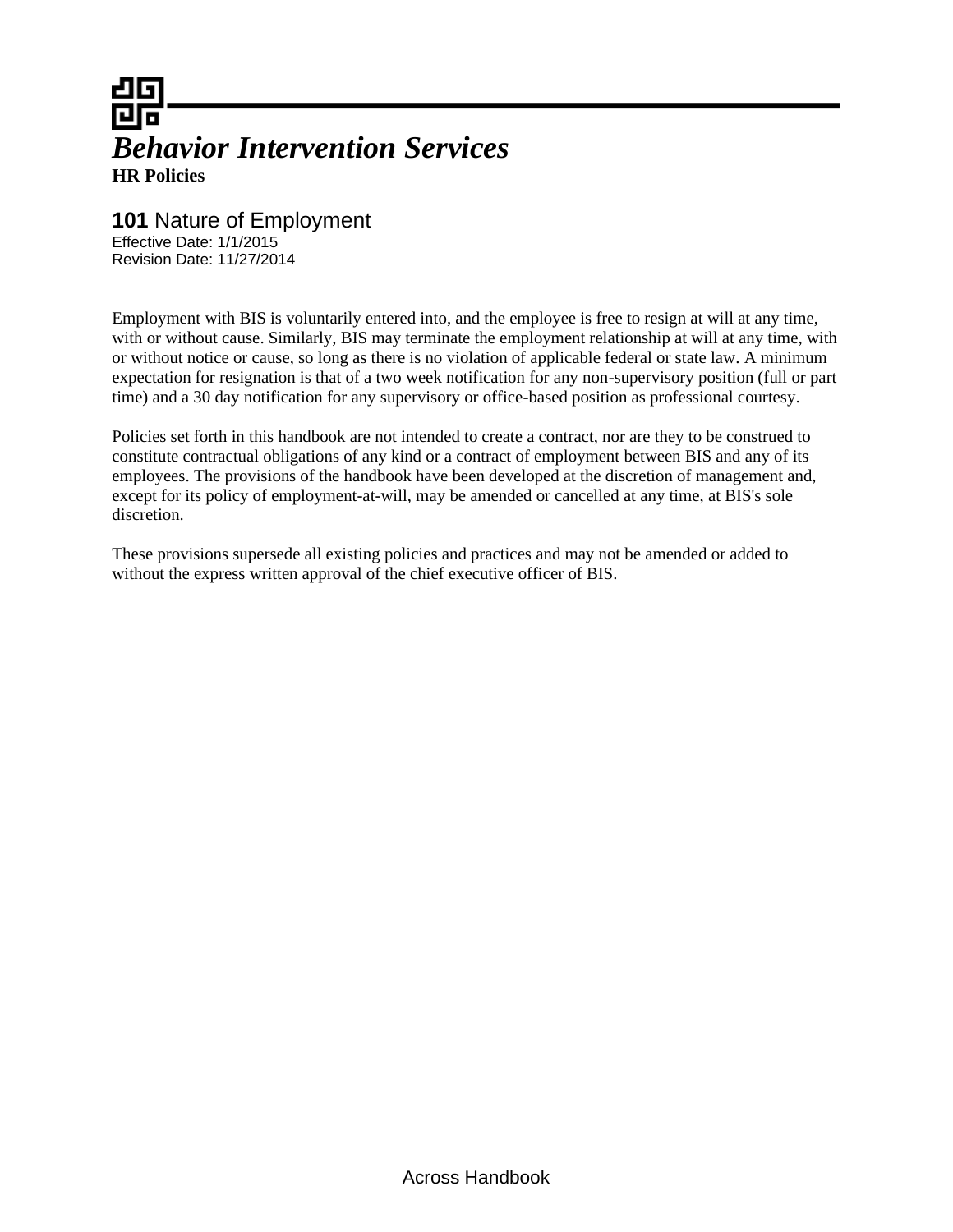### **102** Employee Relations

Effective Date: 1/1/2015 Revision Date: 11/27/2014

BIS believes that the work conditions, wages, and benefits it offers to its employees are competitive with those offered by other employers in this area and in this industry. If employees have concerns about work conditions or compensation, they are strongly encouraged to voice these concerns openly and directly to their supervisors. Additionally, employees should **never** discuss employment related issues with their clients or families.

Immediate supervisors and Department Directors are discussed and introduced during an employee's orientation and on boarding into the agency. The agency's organizational chart is also discussed and made available in print and online to all new and current employees via the web site.

Our experience has shown that when employees deal openly and directly with supervisors, the work environment can be excellent, communications can be clear, and attitudes can be positive. We believe that BIS amply demonstrates its commitment to employees by responding effectively to employee concerns.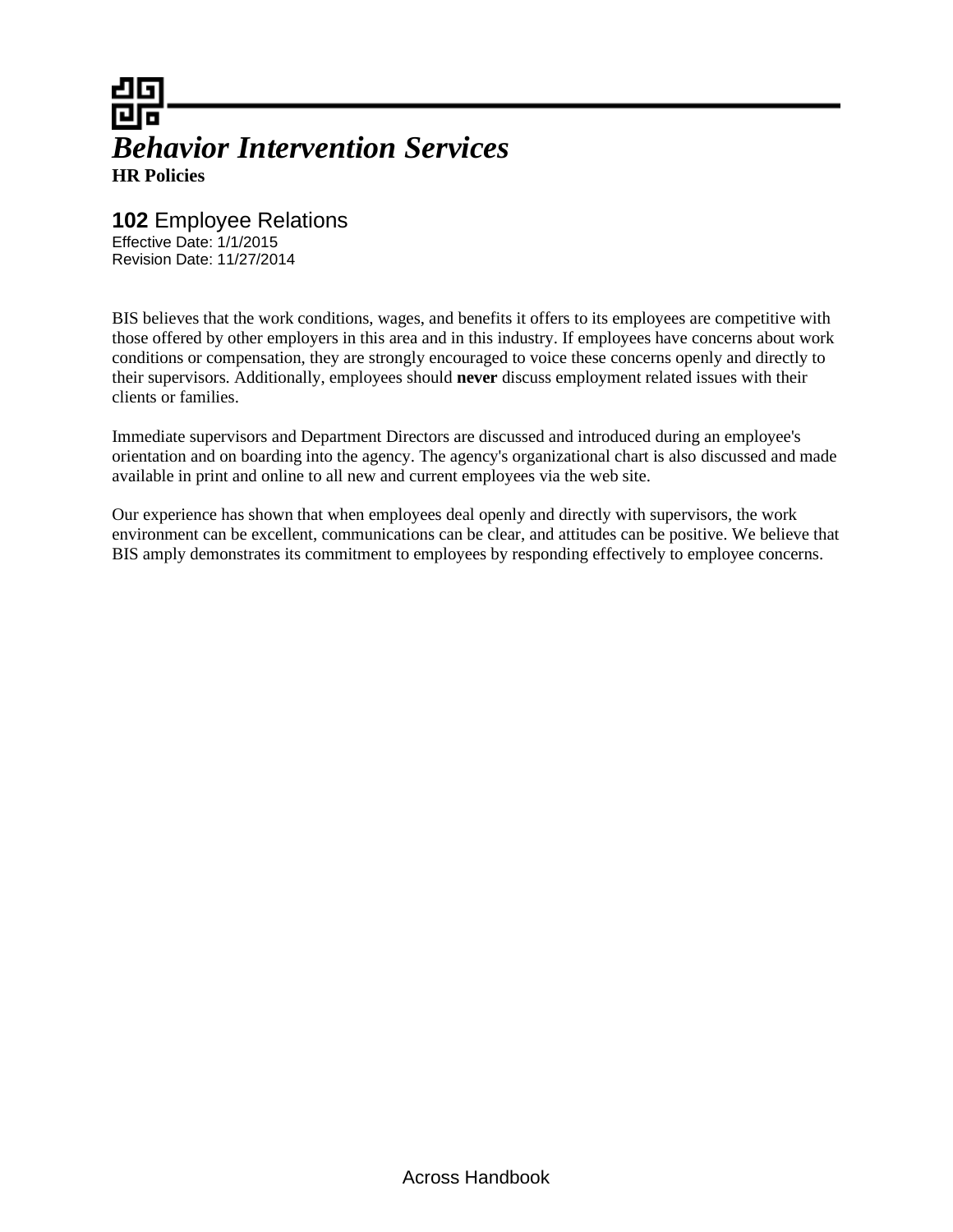### **103** Equal Employment Opportunity

Effective Date: 1/1/2015 Revision Date: 11/27/2014

In order to provide equal employment and advancement opportunities to all individuals, employment decisions at BIS will be based on merit, qualifications, and abilities. BIS does not discriminate in employment opportunities or practices on the basis of race, color, religion, sex, national origin, age, disability, or any other characteristic protected by law.

BIS will make reasonable accommodations for qualified individuals with known disabilities unless doing so would result in an undue hardship. This policy governs all aspects of employment, including selection, job assignment, compensation, discipline, termination, and access to benefits and training.

Any employees with questions or concerns about any type of discrimination in the workplace are encouraged to bring these issues to the attention of their immediate supervisor or the Human Resources Department. Employees can raise concerns and make reports without fear of reprisal. Anyone found to be engaging in any type of unlawful discrimination will be subject to disciplinary action, up to and including termination of employment.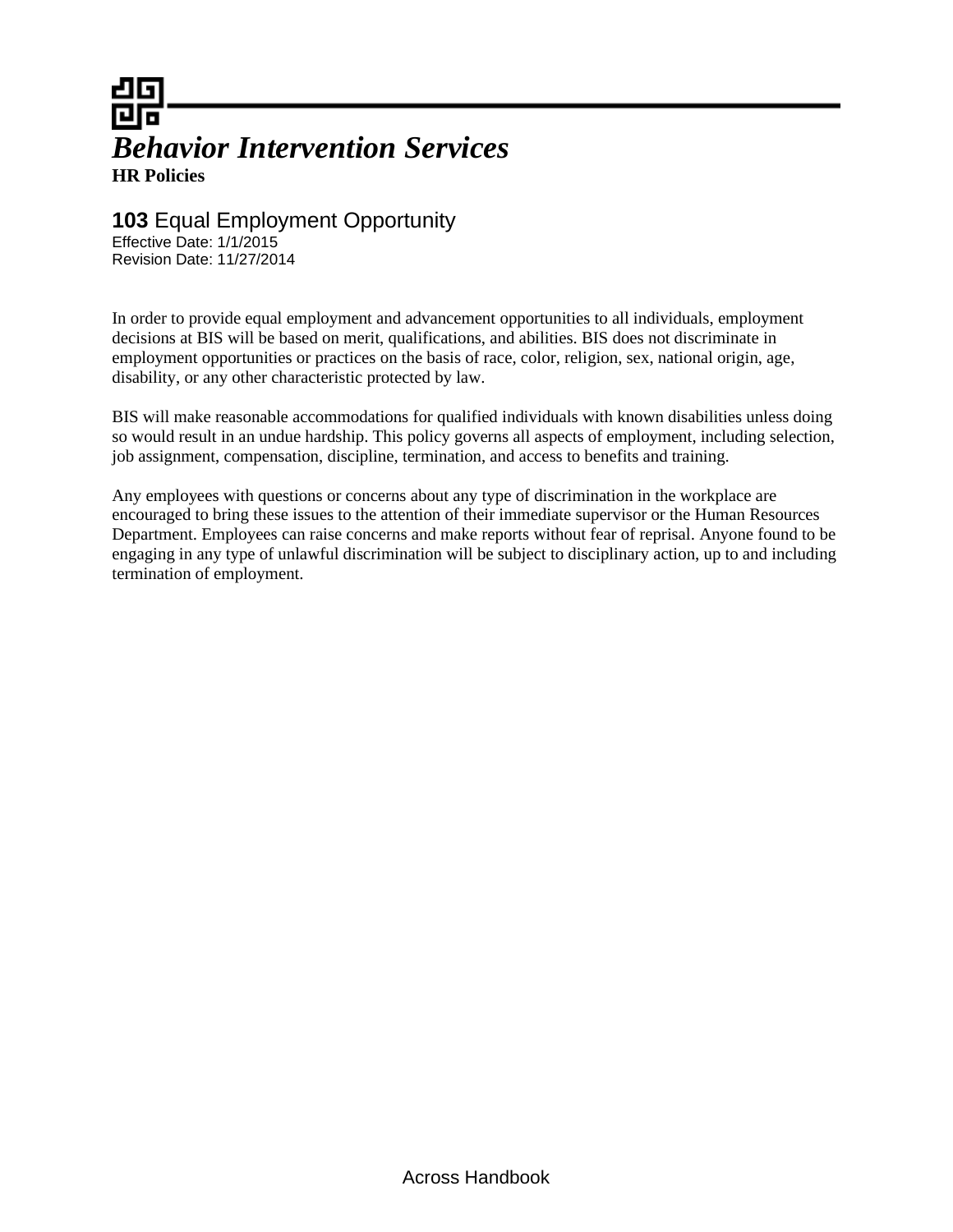### **104** Business Ethics and Conduct

Effective Date: 1/1/2015 Revision Date: 1/1/2022

The successful business operation and reputation of BIS is built upon the principles of fair dealing and ethical conduct of our employees. Our reputation for integrity and excellence requires careful observance of the spirit and letter of all applicable laws and regulations, as well as a scrupulous regard for the highest standards of conduct and personal integrity. Behavior Intervention Services and all staff recognize the importance of treating participants with dignity and respect and incorporating our CORE Values into all aspects of our daily interactions.

### BIS defines its **CORE Values** as

- (Com)passion compassion for our clients, staff and co-workers as well as a passion about the work we do and how we perform daily.
- Honesty this builds trust, shows character and builds a relationship in which open and candid communication can occur.
- Committment that all employees pledge to work together as a collective group to help each consumer be successful within their plan.
- High Standards the expectation that each employee is continually striving to not only be there best but to encourage others to do the same.

The continued success of BIS is dependent upon our consumers' trust and we are dedicated to preserving that trust. Employees owe a duty to BIS, their client and families to act in a way that will merit the continued trust and confidence of the public. The Behavior Analyst Certification Board (BACB), the regulation board for the agency, has established a very strict policy in which gift exchange is prohibited. The board states that "no Behavior Analyst or behavior technician may accept or give gifts (1.06, b), therefore, all staff are prohibited from accepting gifts from or giving gifts to clients and their families.

BIS will comply with all applicable laws and regulations and expects its directors, officers, and employees to conduct business in accordance with the letter, spirit, and intent of all relevant laws and to refrain from any illegal, dishonest, or unethical conduct.

Everyone must report suspected instances of Fraud, Waste & Abuse. BIS will not tolerate any form of retaliatation against any employee for making a good faith effort in reporting. Report any potential FWA concerns to the HR department. The HR Director will investigate and make the proper determination.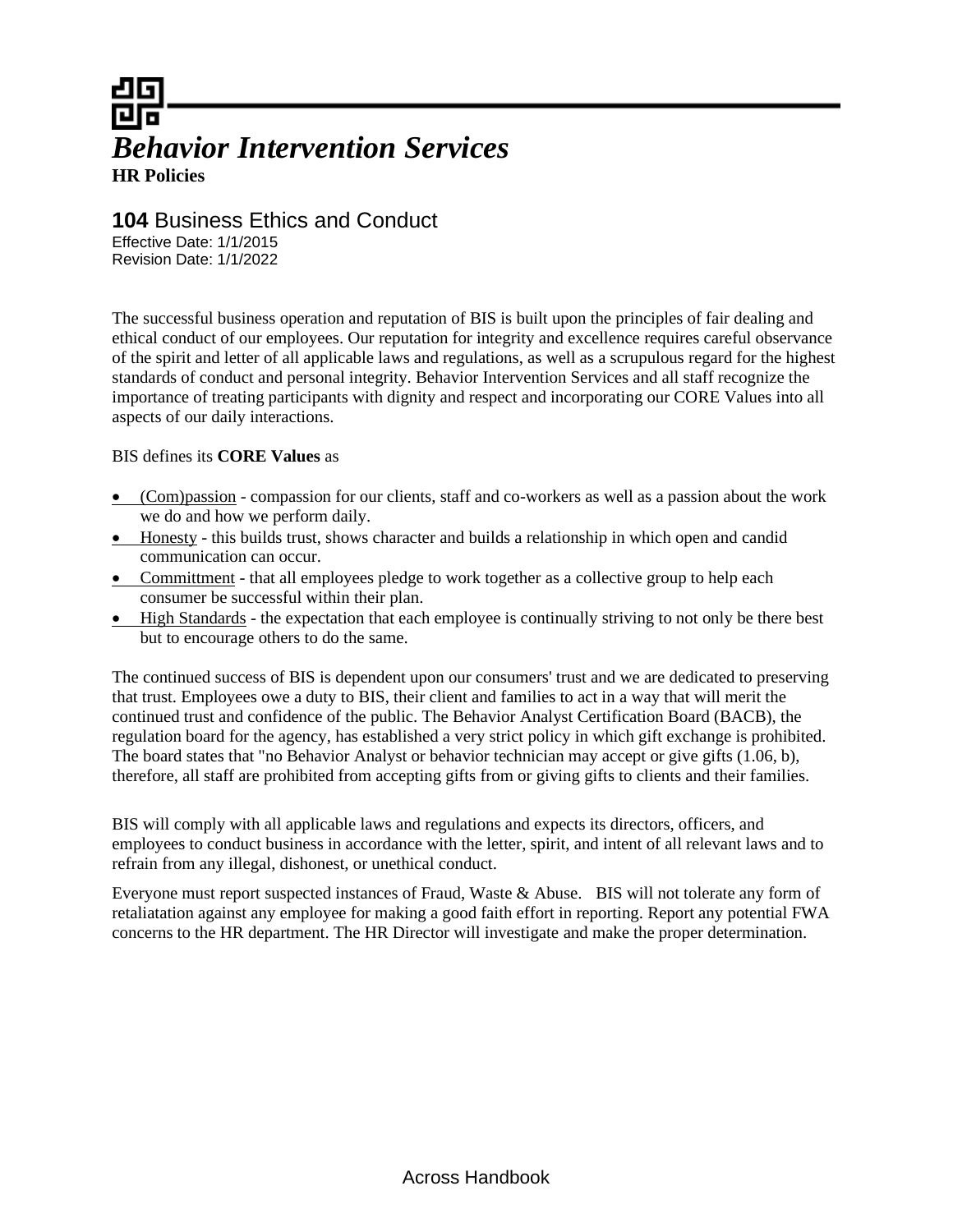If Behavior Intervention Services consumers have experienced any abuse neglect, exploitation or maltreatment, our first duty is to protect the participant's health and safety. Staff must follow agency policy and criteria for reporting events.

In general, the use of good judgment, based on high ethical principles, will guide you with respect to lines of acceptable conduct. If a situation arises where it is difficult to determine the proper course of action, the matter should be discussed openly with your immediate supervisor and, if necessary, with the Human Resources Department for advice and consultation.

Compliance with this policy of business ethics and conduct is the responsibility of every employee. Disregarding or failing to comply with this standard of business ethics and conduct could lead to disciplinary action, up to and including possible termination of employment.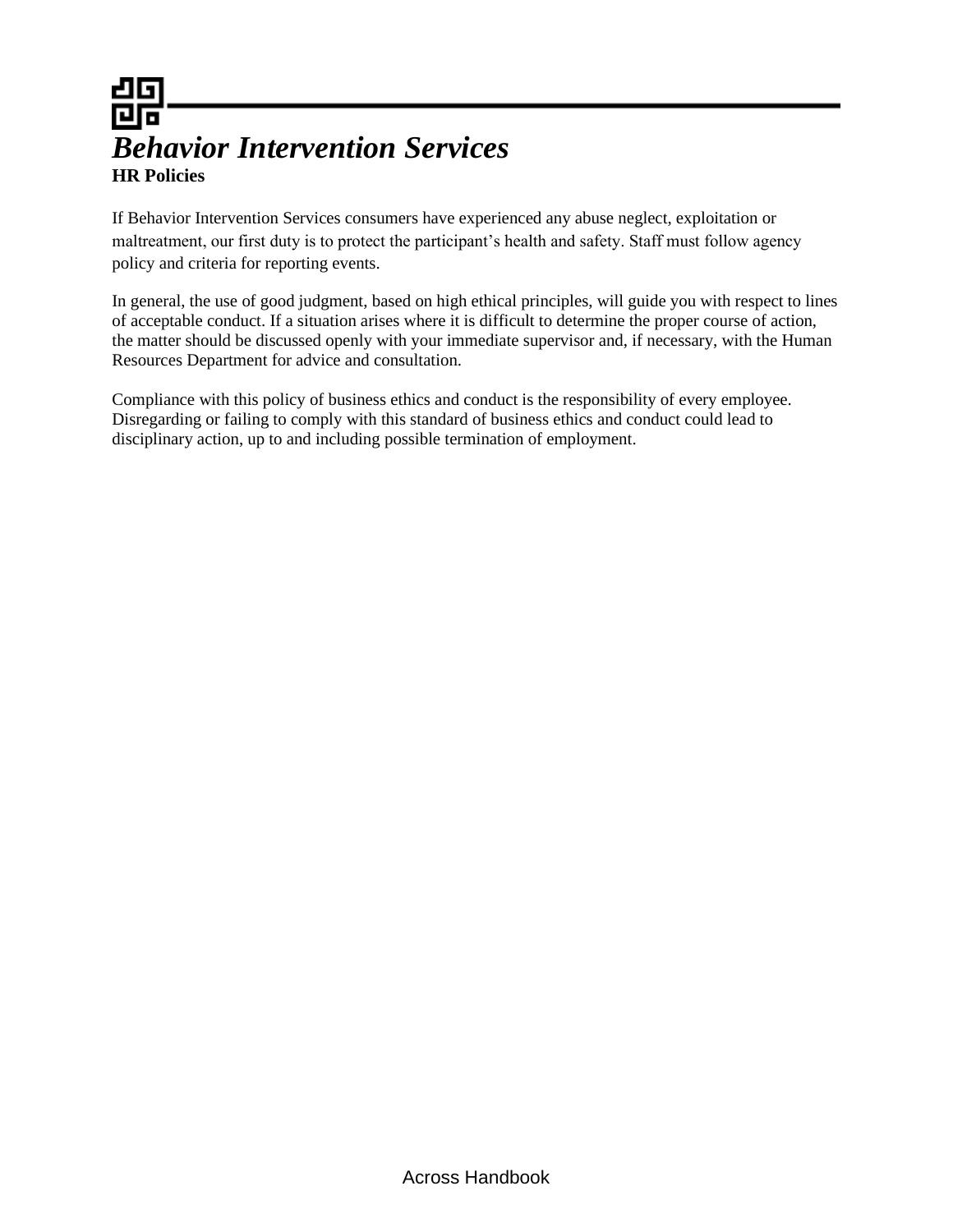### **105** Personal Relationships in the Workplace

Effective Date: 1/1/2015 Revision Date: 11/27/2014

The employment of relatives or individuals involved in a dating relationship in the same area of an organization may cause serious conflicts and problems with favoritism and employee morale. In addition to claims of partiality in treatment at work, personal conflicts from outside the work environment can be carried over into day-to-day working relationships.

For purposes of this policy, a relative is any person who is related by blood or marriage, or whose relationship with the employee is similar to that of persons who are related by blood or marriage. A dating relationship is defined as a relationship that may be reasonably expected to lead to the formation of a consensual "romantic" or sexual relationship. This policy applies to all employees without regard to the gender or sexual orientation of the individuals involved.

Relatives of current employees may not occupy a position that will be working directly for or supervising their relative. Individuals involved in a dating relationship with a current employee may also not occupy a position that will be working directly for or supervising the employee with whom they are involved in a dating relationship. BIS also reserves the right to take prompt action if an actual or potential conflict of interest arises involving relatives or individuals involved in a dating relationship who occupy positions at any level (higher or lower) in the same line of authority that may affect the review of employment decisions.

If a relative relationship or dating relationship is established after employment between employees who are in a reporting situation described above, it is the responsibility and obligation of the supervisor involved in the relationship to disclose the existence of the relationship to management. The individuals concerned will be given the opportunity to decide who is to be transferred to another available position. If that decision is not made within 30 calendar days, management will decide who is to be transferred or, if necessary, terminated from employment.

In other cases where a conflict or the potential for conflict arises because of the relationship between employees, even if there is no line of authority or reporting involved, the employees may be separated by reassignment or terminated from employment. Employees in a close personal relationship should refrain from public workplace displays of affection or excessive personal conversation.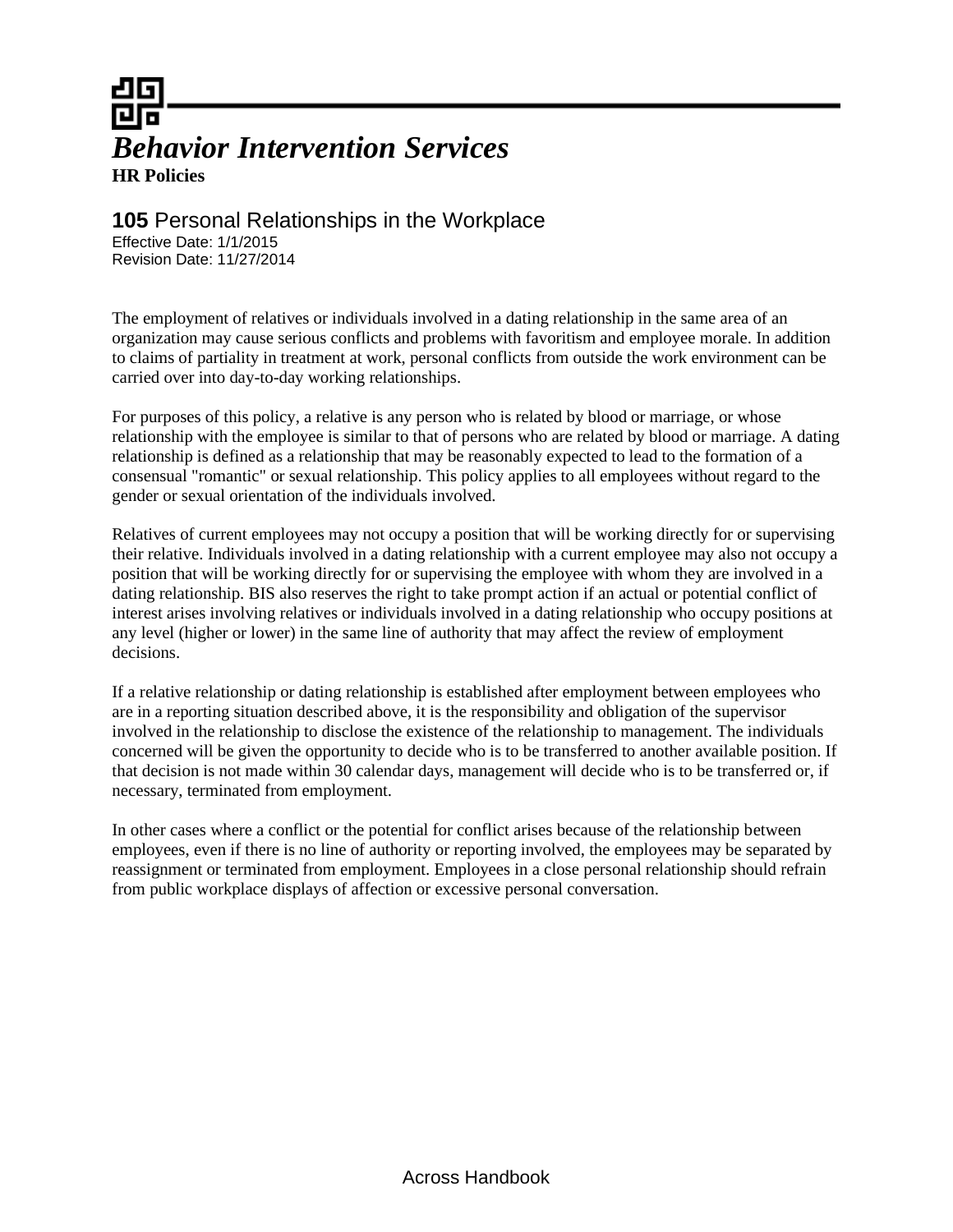**108** Conflicts of Interest

Effective Date: 6/1/2008 Revision Date:

Employees have an obligation to conduct business within guidelines that prohibit actual or potential conflicts of interest. This policy establishes only the framework within which BIS wishes the business to operate. The purpose of these guidelines is to provide general direction so that employees can seek further clarification on issues related to the subject of acceptable standards of operation. Contact the Executive Director for more information or questions about conflicts of interest.

An actual or potential conflict of interest occurs when an employee is in a position to influence a decision that may result in a personal gain for that employee or for a relative as a result of BIS's business dealings. For the purposes of this policy, a relative is any person who is related by blood or marriage, or whose relationship with the employee is similar to that of persons who are related by blood or marriage.

No "presumption of guilt" is created by the mere existence of a relationship with outside firms. However, if employees have any influence on transactions involving purchases, contracts, or leases, it is imperative that they disclose to an officer of BIS as soon as possible the existence of any actual or potential conflict of interest so that safeguards can be established to protect all parties.

Personal gain may result not only in cases where an employee or relative has a significant ownership in a firm with which BIS does business, but also when an employee or relative receives any kickback, bribe, substantial gift, or special consideration as a result of any transaction or business dealings involving BIS.

The continued success of BIS is dependent upon our consumers' trust and we are dedicated to preserving that trust. Employees owe a duty to BIS, their client and families to act in a way that will merit the continued trust and confidence of the public. The Behavior Analyst Certification Board (BACB), the regulation board for the agency, has established a very strict policy in which gift exchange is prohibited. The board states that "no Behavior Analyst or behavior technician may accept or give gifts (1.06, b), therefore, all staff are prohibited from accepting gifts from or giving gifts to clients and their families.

Conflicts of interest is also defined as non-professional relationships with clients and families/guardians of the clients we serve. It is important to remember that BIS operates in clients homes with families as a form of business and the relationships built out of this agreement should remain professional.

BIS discourages employees from participating in activities outside their scheduled work times with the families they provide services to that could be deemed as inappropriate for work relationships. Some examples may include but are not limited to bars or nightclubs, romantic relationships or other social activities.

In the event that employees might be perceived as becoming too personal or exhibiting non-professional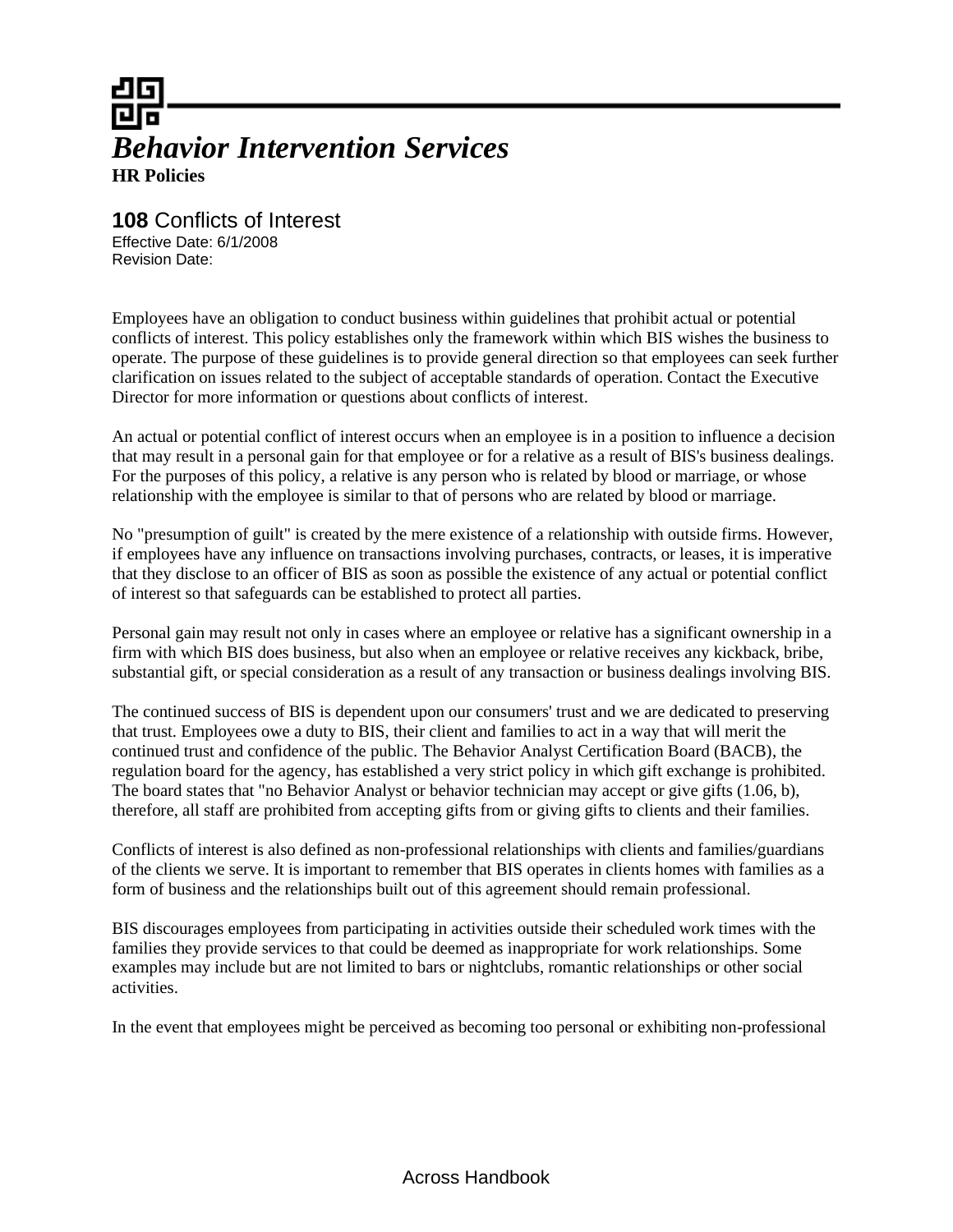relationships with their clients or families/guardians, appropriate feedback and/or disciplinary action and removal from the team or agency may take place.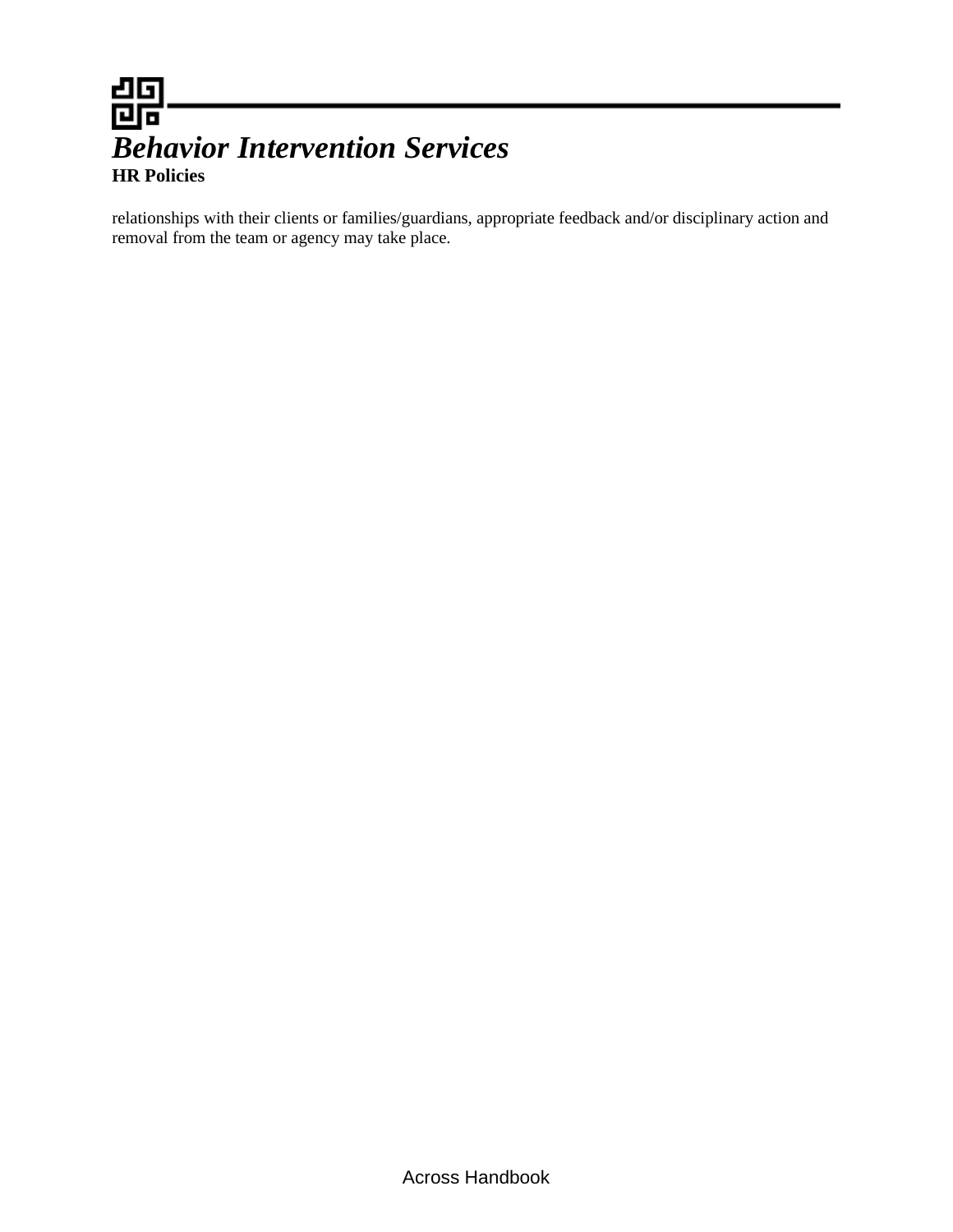### **110** Outside Employment

Effective Date: 1/1/2015 Revision Date: 11/27/2014

Employees may hold outside jobs as long as they meet the performance standards of their job with BIS. All employees will be judged by the same performance standards and will be subject to BIS's scheduling demands, regardless of any existing outside work requirements.

If BIS determines that an employee's outside work interferes with performance or the ability to meet the requirements of BIS as they are modified from time to time, the employee may be asked to terminate the outside employment if he or she wishes to remain with BIS.

Outside employment that constitutes a conflict of interest is prohibited. Employees may not receive any income or material gain from individuals outside BIS for materials produced or services rendered while performing their jobs.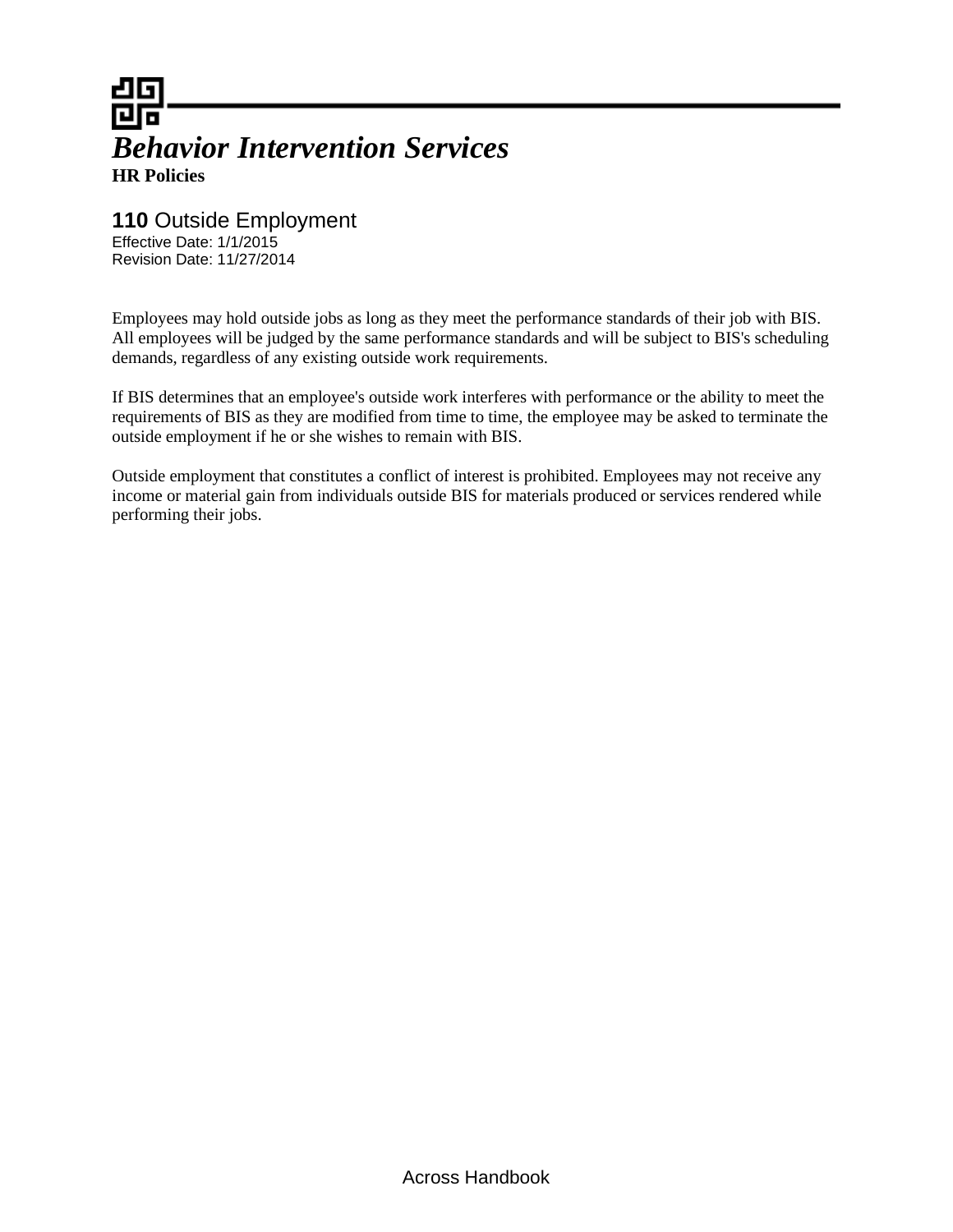### **112** Non-Disclosure

Effective Date: 1/1/2015 Revision Date: 11/27/2014

The protection of confidential business information and trade secrets is vital to the interests and the success of BIS. Such confidential information includes, but is not limited to, the following examples:

- computer processes
- computer programs and codes
- client or consumer lists
- financial information
- research and development strategies
- technological data
- technological prototypes

All employees may be required to sign a non-disclosure agreement as a condition of employment. Employees who improperly use or disclose confidential business information will be subject to disciplinary action, up to and including termination of employment and legal action, even if they do not actually benefit from the disclosed information.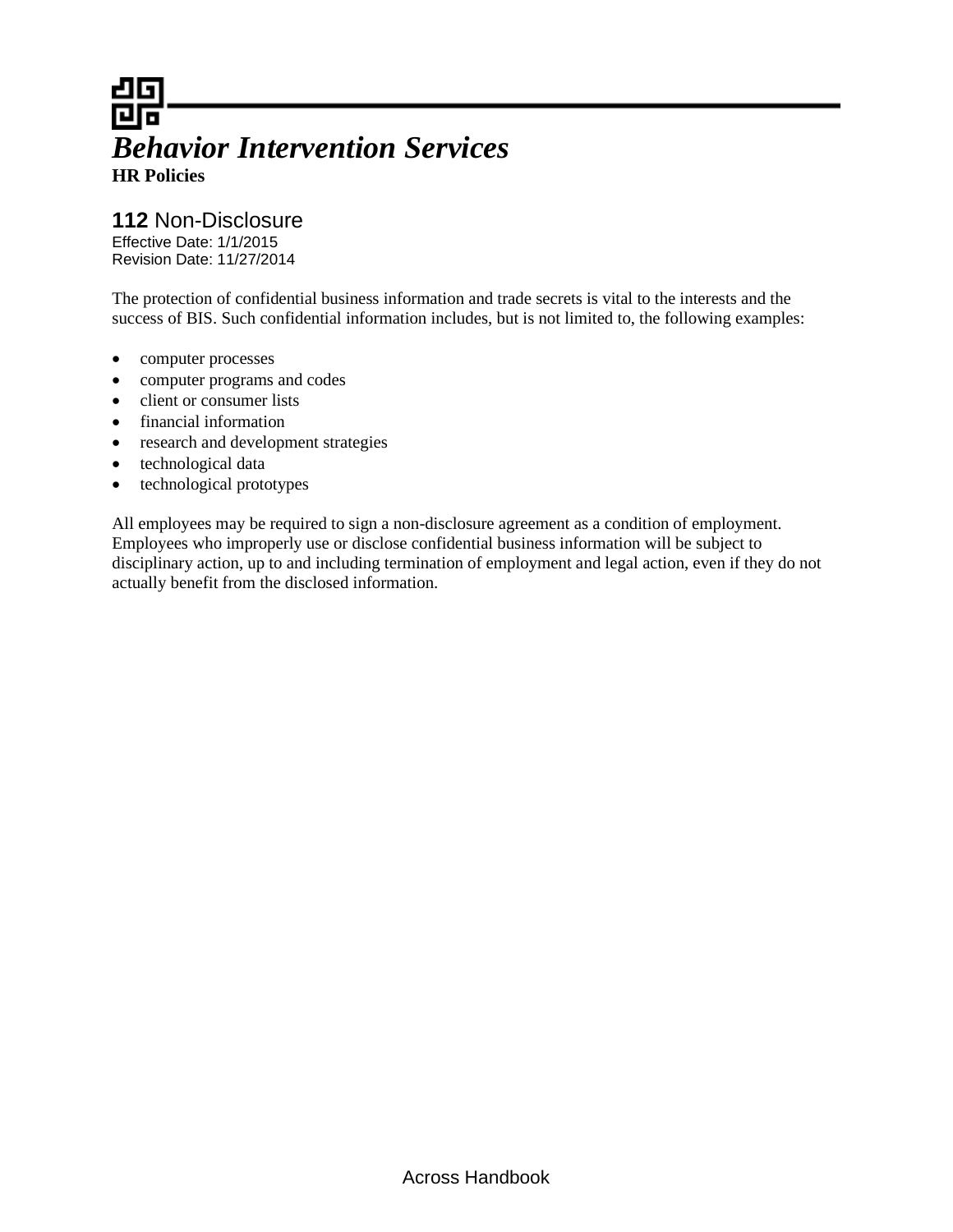### **114** Disability Accommodation

Effective Date: 1/1/2015 Revision Date: 11/21/2017

BIS is committed to complying fully with the Americans with Disabilities Act (ADA) and ensuring equal opportunity in employment for qualified persons with disabilities. All employment practices and activities are conducted on a non-discriminatory basis.

Hiring procedures have been reviewed and provide persons with disabilities meaningful employment opportunities. Upon request, job applications are available in alternative, accessible formats, as is assistance in completing the application. Pre-employment inquiries are made only regarding an applicant's ability to perform the duties of the position.

Reasonable accommodation is available to all disabled employees, where their disability affects the performance of job functions. All employment decisions are based on the merits of the situation in accordance with defined criteria, not the disability of the individual.

Qualified individuals with disabilities are entitled to equal pay and other forms of compensation (or changes in compensation) as well as in job assignments, classifications, organizational structures, position descriptions, lines of progression, and seniority lists. Leave of all types will be available to all employees on an equal basis, as outlined by policy.

BIS is also committed to not discriminating against any qualified employees or applicants because they are related to or associated with a person with a disability. BIS will follow any state or local law that provides individuals with disabilities greater protection than the ADA. This policy is neither exhaustive nor exclusive. BIS is committed to taking all other actions necessary to ensure equal employment opportunity for persons with disabilities in accordance with the ADA and all other applicable federal, state, and local laws.

In the event that an employee becomes temporarily disabled and requests a reasonable accommodation be made during their recovery period, they should contact the HR Director for approval. A **reasonable accommodation** is assistance or changes to a position or workplace that will enable an employee to do his or her job despite having a disability. Under the ADA, employers are required to provide reasonable accommodations to qualified employees with disabilities, unless doing so would pose an undue hardship. BIS will review each request on a case by case basis, reviewing their job description and team/client expectations to see if an accommodation can be made within their current position. There may be instances when BIS will need to request additional medical or religious information or documentation to establish certain protections by law, or to determine whether and what type(s) of accommodations would be effective. Employees are encouraged to response to these requests promptly in order for a determination to be made in a timely manner and the total length of accommodation needed be identified.

Accommodations could also include a transfer to another position or team, modified work schedule, and temporary accommodations if the agreed-upon accommodation cannot be provided immediately.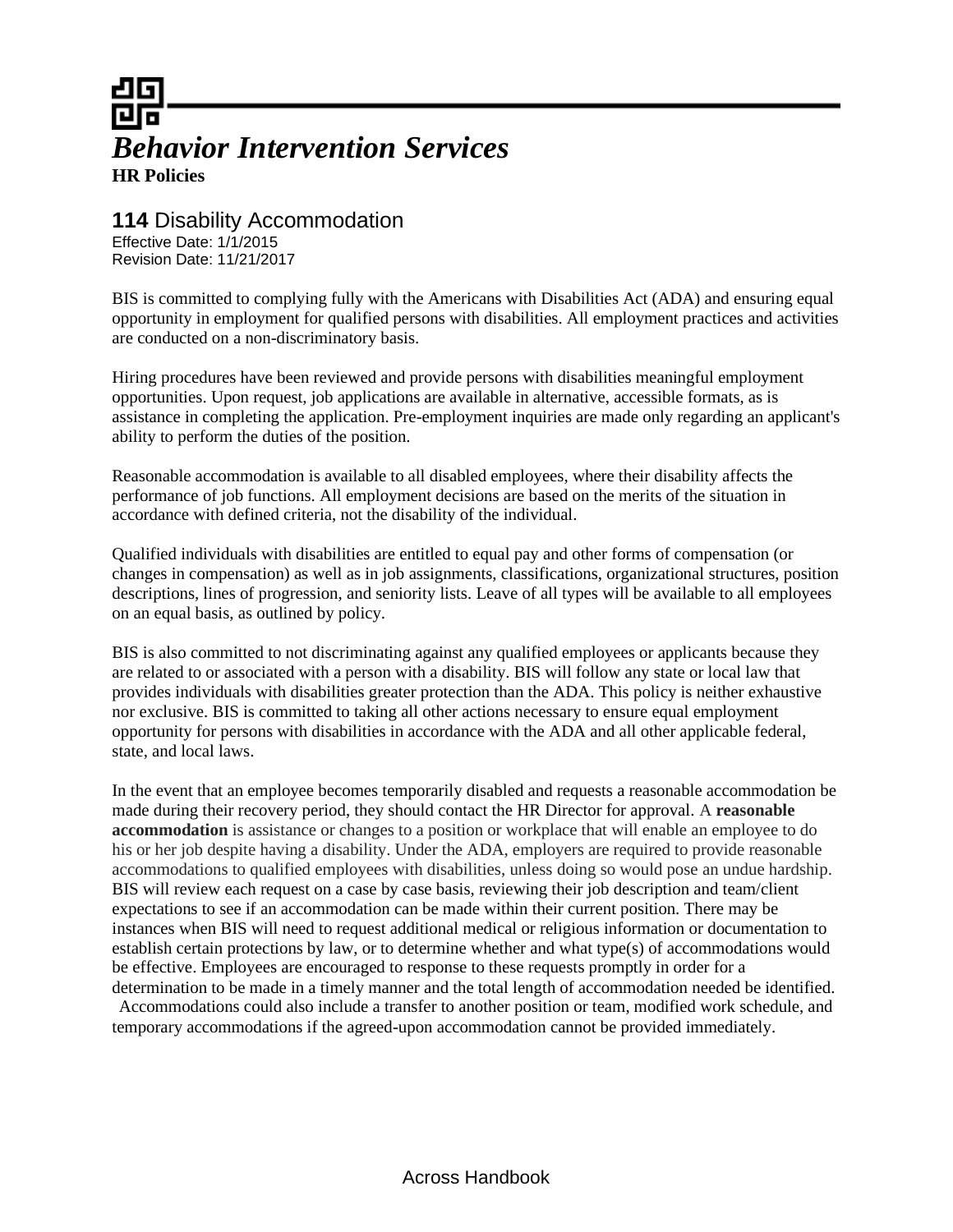### **116** Job Posting and Employee Referrals

Effective Date: 1/1/2015 Revision Date: 11/27/2014

BIS provides employees an opportunity to indicate their interest in open positions and advance within the agency according to their skills and experience. In general, notices of all regular, full-time job openings are posted, although BIS reserves its discretionary right to not post a particular opening.

Job openings will be posted on the employee bulletin board and in the email system, and normally remain open for 7 days. Each job posting notice will include the dates of the posting period, job title, department, location (if applicable), job summary, essential duties, and qualifications (required skills and abilities).

To be eligible to apply for a posted job, employees must have performed competently for at least 6 months in their current position. Employees who have a written warning on file, or are on probation or suspension are not eligible to apply for posted jobs. Eligible employees can only apply for those posted jobs for which they possess the required skills, competencies, and qualifications.

To apply for an open position, employees should submit a letter of intent to the Human Resources Director listing job-related skills and accomplishments. It should also describe how their current experience with BIS and prior work experience and/or education qualifies them for the position.

BIS recognizes the benefit of developmental experiences and encourages employees to talk with their supervisors about their career plans. Supervisors are encouraged to support employees' efforts to gain experience and advance within the agency.

An applicant's supervisor may be contacted to verify performance, skills, and attendance. Any staffing limitations or other circumstances that might affect a prospective transfer may also be discussed.

Job posting is a way to inform employees of openings and to identify qualified and interested applicants who might not otherwise be known to the hiring manager. Other recruiting sources may also be used to fill open positions in the best interest of the agency.

BIS also encourages employees to identify friends or acquaintance who are interested in employment opportunities and refer qualified outside applicants for posted jobs. Employees should obtain permission from the individual before making a referral, share their knowledge of the agency, and not make commitments or oral promises of employment.

An employee should submit the referral's resume and/or completed application form to the Human Resources Director for a posted job. If the referral is interviewed, the referring employee will be notified of the initial interview and the final selection decision.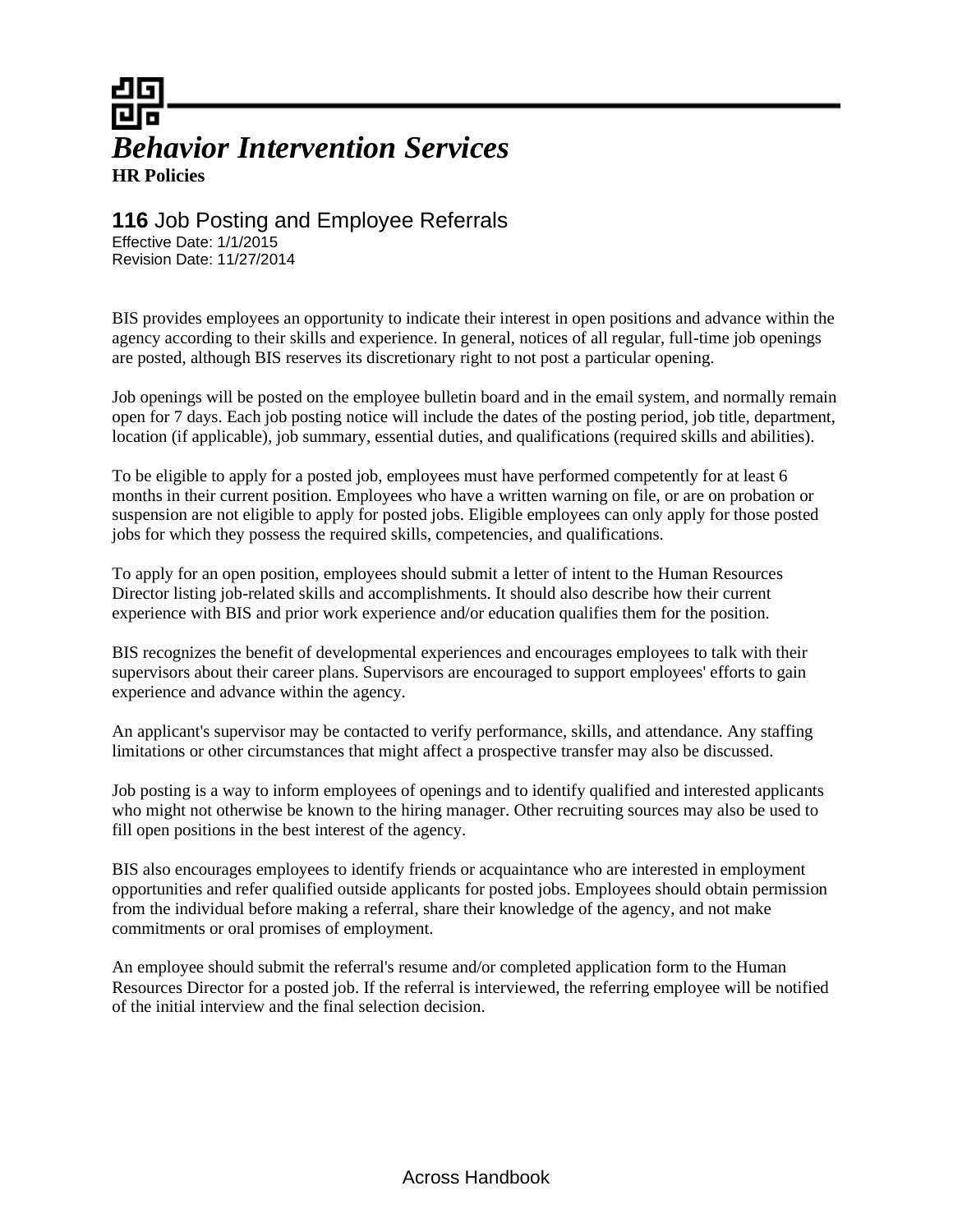### **180** Inter-Agency Department Transfers

Effective Date: 1/1/2015 Revision Date: 11/27/2014

BIS recognizes that staff motivation, productivity, and retention are dependent upon people working in jobs that are well suited to their interests, and therefore offers and encourages transfer opportunities for current employees. Likewise, supervisors should be supportive of staff members who have the desire to enhance their skills or develop new competencies to pursue different or greater responsibilities internally.

An employee must be in his or her current position at least six (6) months and be in good standing before he or she is eligible to apply for a transfer. The six-month waiting requirement may be waived if the position is being adversely affected due to a reduction in the work force or job elimination, or if there is significant change in the terms and conditions of employment (e.g. work schedule, hours, salary, status, etc.).

In all cases, the employee's work record, including but not limited to performance, attendance, efforts to develop skills and related behavior will be used as valid criteria for determining suitability for a position.

In consideration of the above factors, employees are required to provide documentation that supports their performance history, such as the last performance evaluation or letters of reference. For all positions, consideration will be given to the employee's demonstrated interpersonal skills, among other job-related factors, before making a final decision. Deficiencies in such skills or job-related factors may eliminate an individual from further consideration. Exceptions to this policy are reviewed on an individual basis and must be approved by the Office of Human Resources.

### **TRANSFER ELIGIBILITY CRITERIA**

- **Employed in current position for at least six months.**
- **Submittal of a written Transfer Letter of Request to the Human Resources Department requesting a file review for consideration in the open position and listed reasons and assets as to why one should be considered for the transfer in positions and responsibilities.**
- **Written confirmation of acceptable performance record/evaluation signed by the applicant's supervisor and completed no more than 18 months prior to date of transfer application (e.g. meets expectations, average rating, etc.).**
- **Maintain an acceptable level of performance including but not limited to absence of corrective action and/or resolution of previous corrective action.**
- **Successfully pass any special screening processes required for the position of interest, including but not limited to background investigations, reference checks, drug screens, and skills assessments.**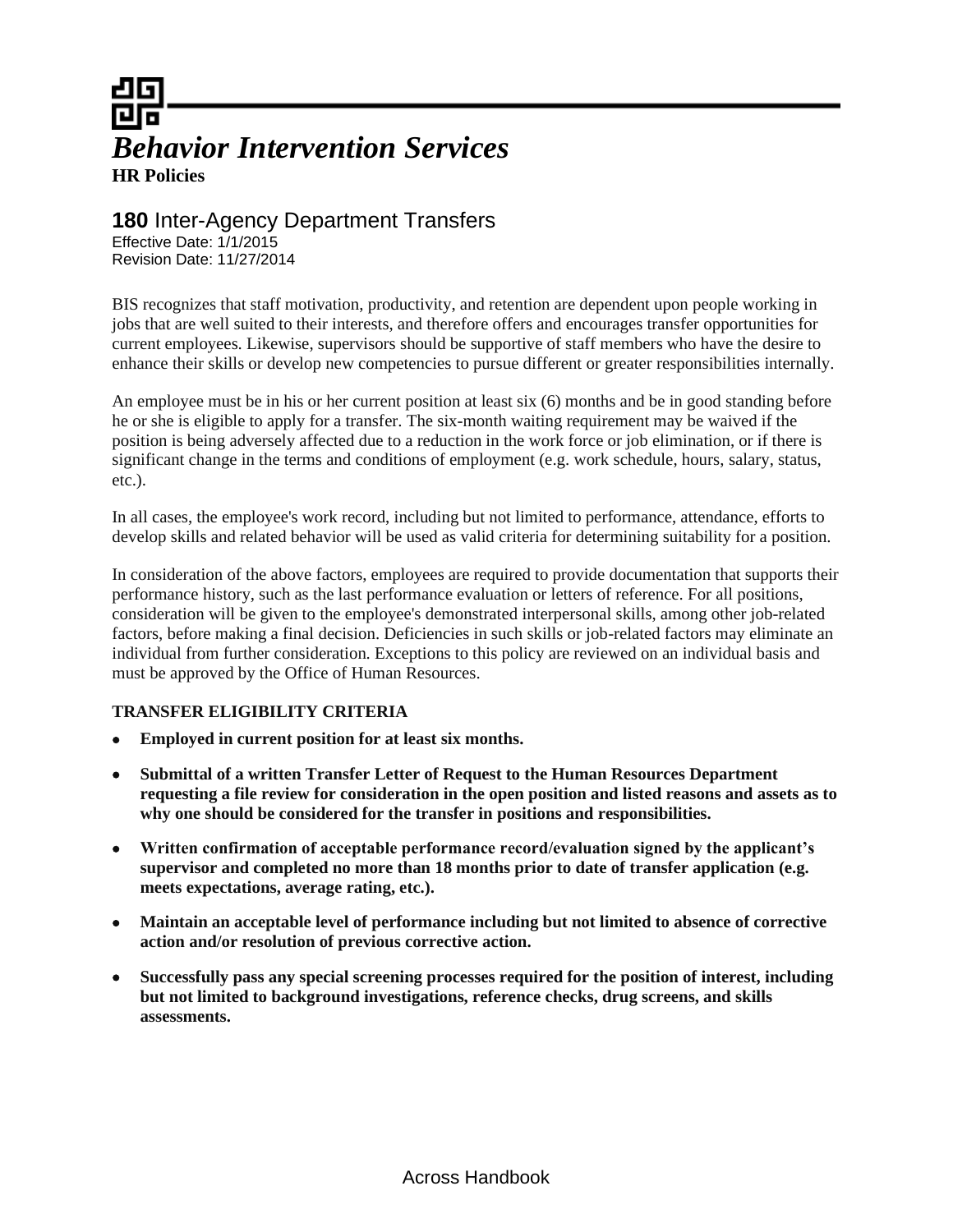*Note: An employee may generally not use a agency-approved leave to seek transfer; however, we recognize that extraordinary circumstances may exist, in which case the employee should contact the Office of Human Resources to discuss his/her situation.*

### **TRANSFER PROCESS**

#### **Step 1: Review available job postings and apply for positions of interest via the BIS online application.**

*Note: It is imperative that the submitted Transfer Letter of Request reflects an accurate and complete account of employment history, including all positions held within the agency and the reason for the request.* 

**Step 2:** Request a review of the most current signed performance evaluation (received within the last 18 months) by Human Resources and the Department Director.

*Note: If latest performance evaluation is not available, the employee must provide two current signed letters of reference, preferably to include one from the current supervisor and one from a recent former supervisor.*

**Step 3:** Wait for confirmation from the Human Resources Department or Department Director regarding transfer approval. Written confirmation will be provided to confirm eligibility status.

Intradepartmental Transfer Process

Based on the needs of the area as determined by the manager, the department has the authority to transfer employees to positions within the department to maintain efficient and productive workflow and results. We strongly encourage managers to make an internal announcement regarding the opportunity, but it is not necessary to post it as an opening.

#### Interdepartmental Transfer Process

**Employee Responsibilities:** Prior to initiating a transfer, it is recommended that the interested employee advise his/her immediate supervisor that he/she is interested in other opportunities outside of the department. The employee must identify the specific position or area of interest to facilitate the transfer process. In all cases, the employee must complete a Transfer Letter of Request and request a review of their most recent performance review to determine eligibility.

**Hiring Manager Responsibilities:** If a hiring department has knowledge of an employee outside the department who is interested in its opening, at a minimum the department is expected to notify Human Resources and should also refer the employee to the Office of Human Resources so that eligibility for transfer may be determined. Each hiring manager is responsible for conducting the final interview(s), verifying past employment/references and, ultimately, extending the formal offer of employment.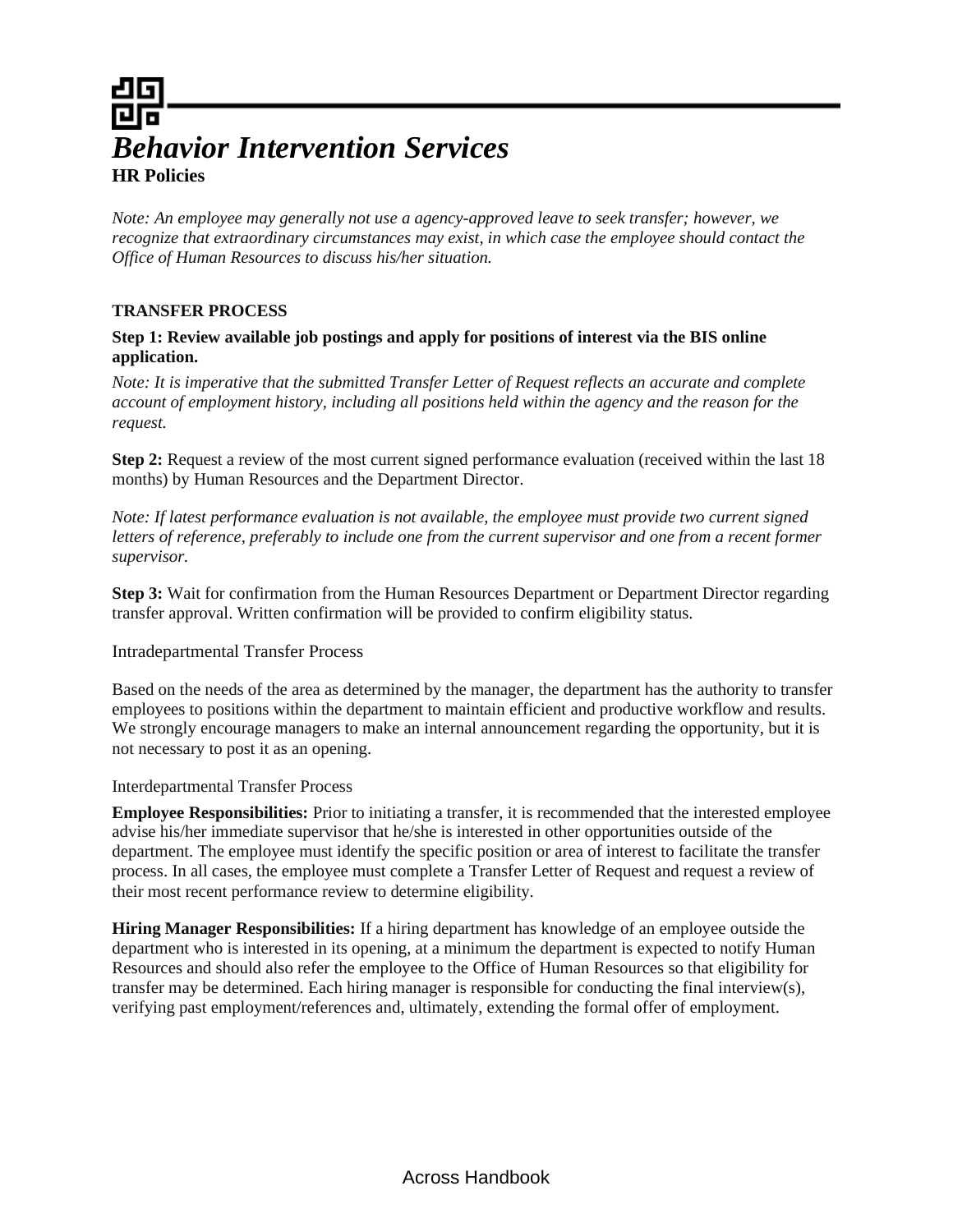**Human Resources Responsibilities:** Interview or refer an employee whose knowledge base, skill set, and work history match the position referenced by the employee. It should be noted that only employees deemed qualified and suitable are forwarded to the hiring manager for review. While information related to the position status is limited, the Office of Human Resources will, upon request, attempt to provide feedback when the information is available and deemed reasonable and practical to communicate. The Office of Human Resources will re-verify the eligibility on a periodic basis, typically 90 days after the initial transfer approval.

### **Reference Checks**

To facilitate the reference check process and safeguard the rights of employees seeking interdepartmental transfers, a hiring supervisor who is considering making an offer of employment to an employee from another department should ask the current supervisor to verify the performance and attendance record of the employee.

There may be extenuating circumstances in which an employee requests that his/her current supervisor not be contacted before an offer or acceptance. In all cases, information provided to the hiring manager should reflect only the documented strengths or accomplishments, developmental areas, and corrective action or disciplinary notices as recorded in the employee's personnel file.

### **Compensation**

Hiring managers are expected to discuss and confirm the employee's current salary grade and rate of pay with both the employee and the Office of Human Resources prior to extending an offer. Hiring managers may grant a salary increase, within agency guidelines and with Director approval, for a promotion (a move to a job in a higher salary grade). A Personnel Action Form is required to accompany any additional position paperwork such as job description, benefits, etc.

In general, no salary increase is provided for a lateral transfer (a move to a job in the same grade) because there is no increase in the level of responsibility. When an employee transfers to a job in a lower salary grade, the manager should consult with the Office of Human Resources. Typically, the employee's salary will be reduced because the level of responsibility has decreased.

### **Notice of Transfer**

If chosen for an open position, the employee should notify their current supervisor(s) and families (when applicable) of the transfer. A date of transfer will be agreed upon by the managers of the affected areas and the employee. Generally, employees in non-exempt jobs should anticipate at least two weeks formal notice and employees in exempt jobs should anticipate at least four weeks. In all instances, adequate notice of transfer must be given to avoid the risk of disrupting the workflow in the employee's current area.

#### **Leave Balances**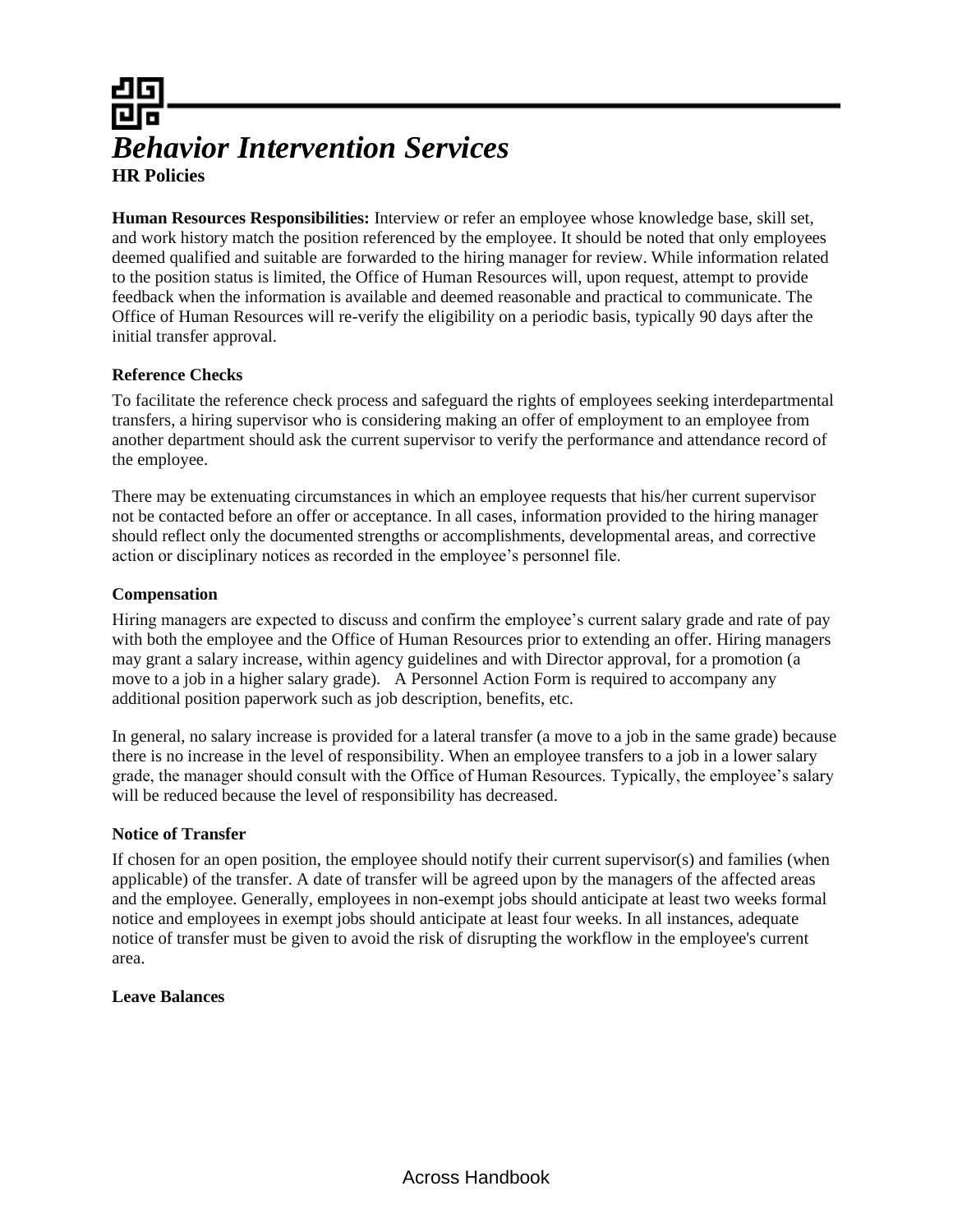All accrued but unused Paid Time Off (PTO), must be transferred by the employee's current manager to the new department. Each employee is encouraged to confirm the accrual balances with his/her current supervisor before the effective transfer date.

Orientation Period for Transferred Employees

The first three (3) months in the new position is an orientation period. However, transfer employees may use accumulated PTO time during this period with supervisory approval.

An employee should be aware that it is necessary to satisfactorily meet the new position's performance expectations and standards as established by the new manager during the orientation period. The employee's work habits and performance will be examined throughout the orientation period and, if the employee fails to meet these expectations, he/she may be separated from employment.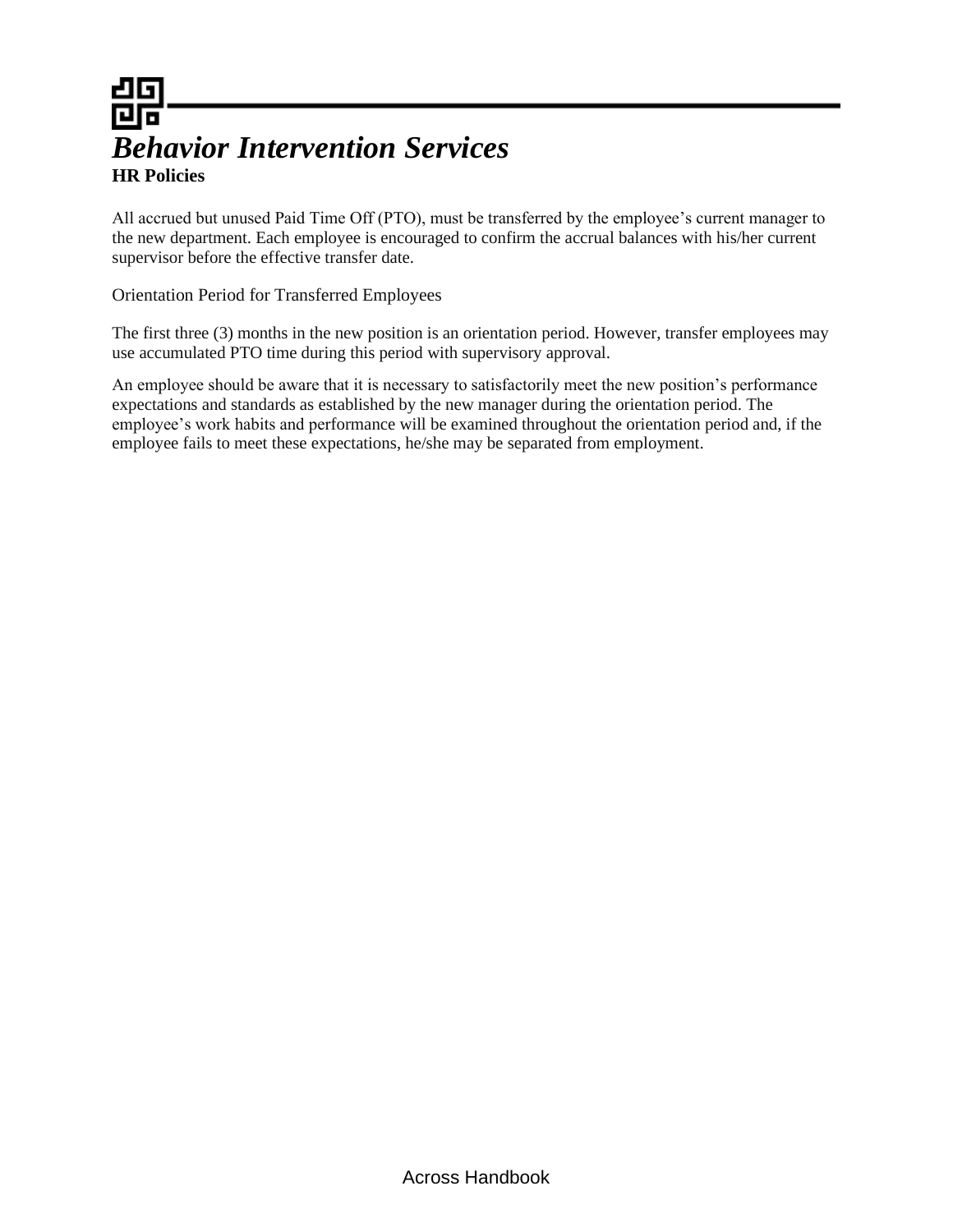### **181** Concealed Weapons Policy

Effective Date: 1/1/2015 Revision Date: 11/27/2014

Employees may not, at any time while on any property owned, leased or controlled by Behavior Intervention Services, including *anywhere* that company business is conducted, such as client homes, BIS home office, while transporting clients in a vehicle, company event venues, and so forth, **possess or use** any weapon. Weapons include, but are not limited to, guns, knives or swords with blades over four inches in length, explosives, and any chemical or electronic device whose purpose is to cause harm to another person such as pepper spray or Tasers.

Regardless of whether an employee possesses a concealed weapons permit or is allowed by law to possess a weapon, weapons are strictly prohibited on any company property or in any location in which the employee represents the company for business purposes, including those listed above. Employees may not, at any time or for any reason, carry a concealed weapon while in the presence of a client of Behavior Intervention Services or while being paid for any job duty by BIS. Employees who violate this policy will be subject to immediate termination.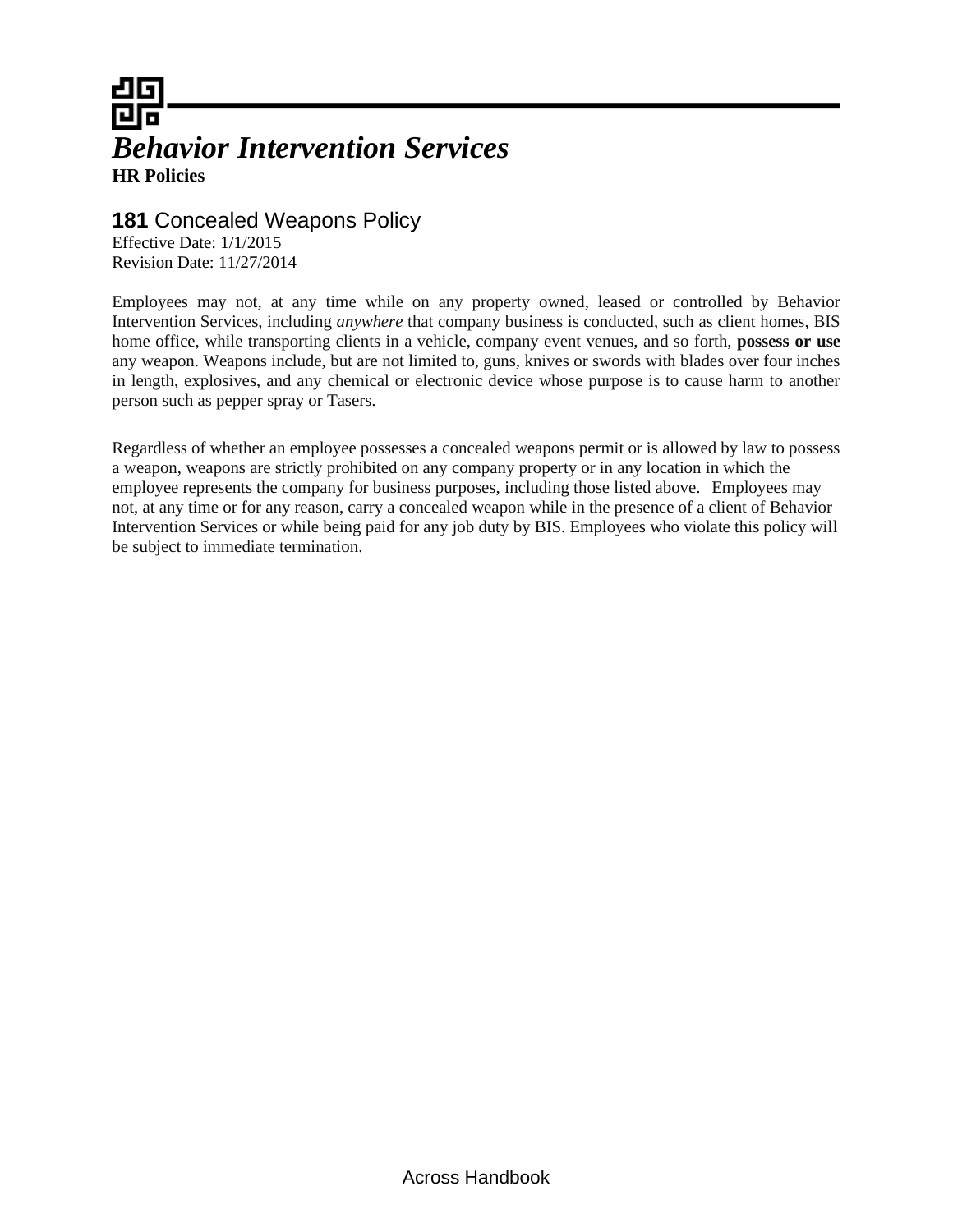### **182 Consumer Safety and Space Heaters**

Effective Date: 1/1/2015 Revision Date: 11/27/2014

BIS is committed to providing a safe and healthy environment for both our clients and employees. Space heaters pose serious fire and electrical hazards, and are not efficient from an energy use standpoint; therefore, the use of space heaters in BIS offices and or residential homes are *strongly discouraged*.

Space heaters should be reserved only for times of heating system failures rather than as a means for supplementing an existing heating system. Should the need exist to use a space heater only as a result of a heating failure, please make sure the home supervisor is notified immediately of this need. Space heaters, if in the home, should never be plugged in or utilized outside of this exception.

If the absolute need arises to use a space heater, the following guidelines must be followed:

- Space heaters may NEVER under any circumstances be left on overnight or when no one is home.
- The immediate area surrounding the space heater should be free of clutter and items may not be placed on or around the space heater.
- Any consumer living in an ISL must remain a distance of 3 feet away from any space heater that is in use to avoid possible burns.
- Space heaters should not be used for extended periods of time, including overnight. If a heating system failure will last for an extended period alternative accommodations must be made.
- Space heaters should not be used in any room that contains any flammable liquids.
- Space heaters should never be left operating in a room that is unattended.

Employees that violate this policy may be subject to disciplinary action.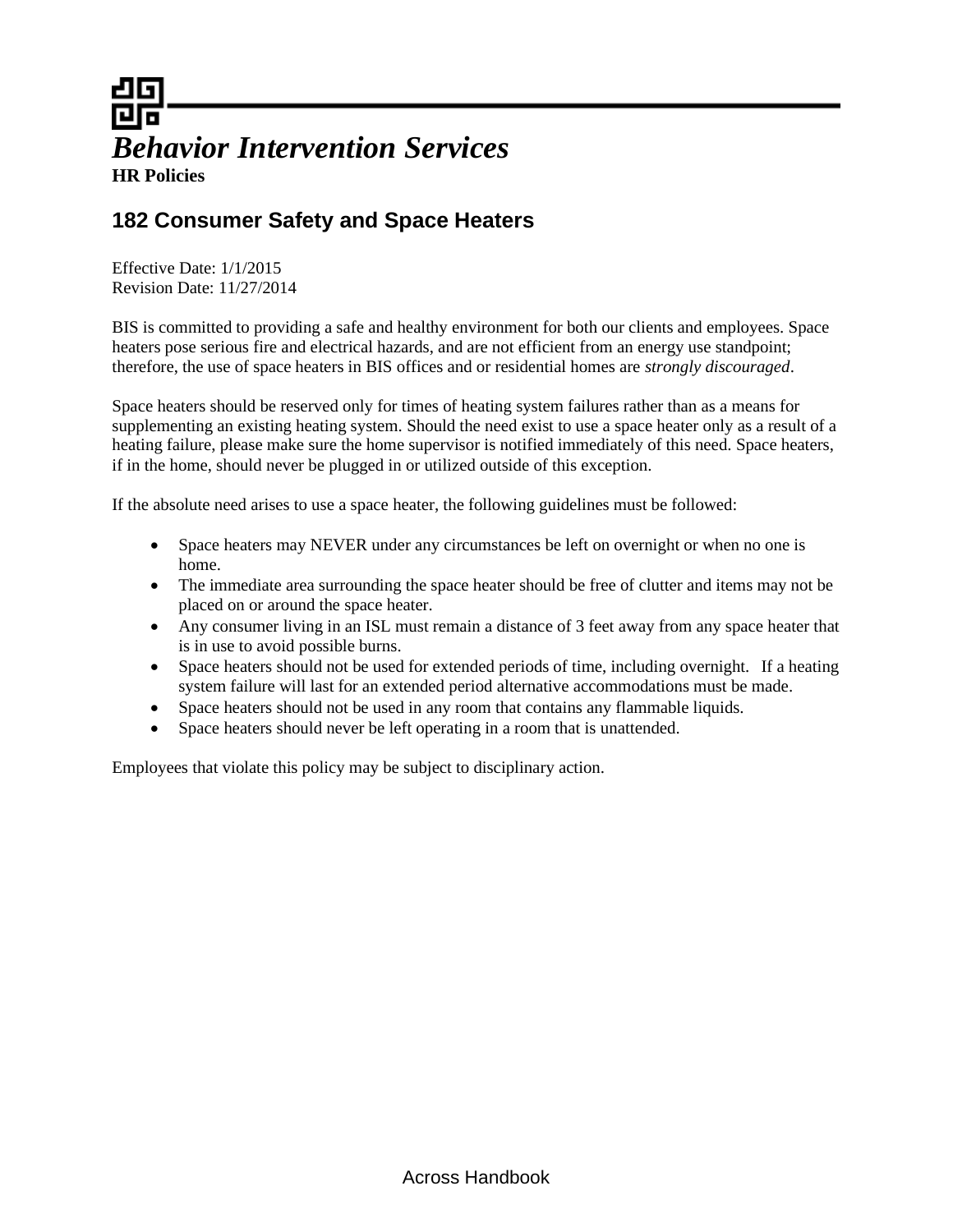### **183** Social Media

Effective Date: 1/1/2015 Revision Date: 1/1/2022

BIS understands that social media can be a fun and rewarding way to express one's freedom of speech, share one's life and opinions with family, friends and co-workers around the world. However, use of social media also presents certain risks and carries with it certain responsibilities. To assist our employees in making responsible decisions about the use of social media, we have established these guidelines for appropriate use of social media.

This policy applies to all employees who work for BIS. Managers and supervisors should use the supplemental Social Media Management Guidelines for additional guidance in administering the policy.

### **GUIDELINES**

In the rapidly expanding world of electronic communication, *social media* can mean many things. *Social media* includes all means of communicating or posting information or content of any sort on the Internet, including to one's own or someone else's web log or blog, journal or diary, personal web site, social networking sites (such as but not limited to: Facebook, Instagram, Vine, LinkedIn, Twitter, Snapchat, etc.) or affinity web sites, web bulletin boards or a chat room, whether or not employed or affiliated with BIS, as well as any other form of electronic communication.

The same principles and guidelines found in BIS policies and these basic beliefs apply to ones activities online. **Ultimately, you are solely responsible for what you post online.** Before creating online content, consider some of the risks and rewards that are involved. Keep in mind that any of ones conduct that adversely affects ones job performance, the performance of fellow employees or otherwise adversely affects members, customers, suppliers, people who work on behalf of BIS or BIS' legitimate business interests may result in disciplinary action up to and including termination.

- Do not take pictures of ones clients with one's personal camera or phone without the written consent of their parents or guardian.
- Do not post or tag pictures of ones clients, locations or co-workers to any social media site without the written consent of BIS. All parents and guardians must sign a media release form with the agency to allow pictures or the likeliness of their children on our web site due to HIPAA and confidentiality guidelines. Violations can lead to termination.
- Employees are discouraged from using social media during work hours.

#### **Know and follow the rules**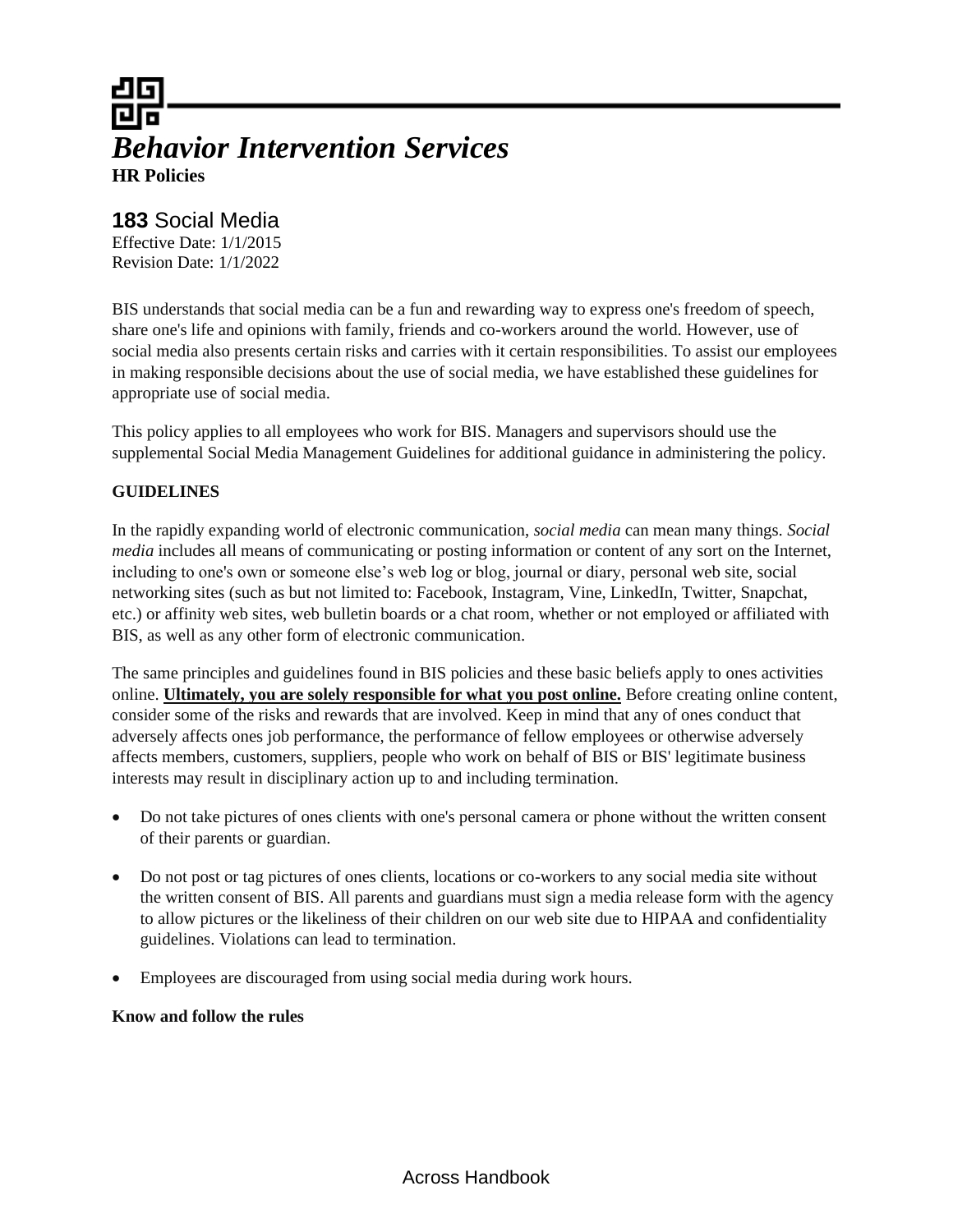Carefully read these guidelines, the BIS Statement of Ethics Policy, the BIS Information Policy and the Discrimination & Harassment Prevention Policy, the BIS Cell Phone Usage policy and the Internet Usage Policy and ensure that postings are consistent with these policies. Inappropriate postings that may include discriminatory remarks, harassment, and threats of violence or similar inappropriate or unlawful conduct will not be tolerated and may subject you to disciplinary action up to and including termination.

### **Be honest and accurate**

Make sure you are always honest and accurate when posting information or news, and if you make a mistake, correct it quickly. Be open about any previous posts you have altered. Remember that the Internet archives almost everything; therefore, even deleted postings can be searched. Never post any information or rumors that you know to be false, proprietary or confidential, derogatory towards fellow employees, clients, consumers, parents, guardians, supervisory staff or people who work on behalf of BIS or competitors.

### **Post only appropriate and respectful content**

- Maintain the confidentiality of BIS trade secrets and private or confidential information. Trades secrets may include information regarding the development of systems, processes, products, know-how and technology. Do not post internal reports, policies, procedures or other internal business-related confidential communications.
- Do not create a link from ones blog, web site or other social networking site to a BIS web site.
- Express only personal opinions. Never represent oneself as a spokesperson for BIS. If BIS is a subject of the content you are creating, be clear and open about the fact that you are an employee and make it clear that ones' views do not represent those of BIS, fellow employees, members, customers, suppliers or people working on behalf of BIS. If you do publish a blog or post online related to the work you do or subjects employed with BIS, you are prohibited to the use of names, monikers or pictures of any client or co-worker employed with BIS. **Additionally, you cannot check in or tag yourself at any ISL, Clinic, Day Program or Natural Home site** and must make it clear that you are not speaking on behalf of BIS.

#### **Using social media at work**

Refrain from using social media while on work time or on equipment we provide, unless it is work-related as authorized by a manager or supervisor, or consistent with the Company Equipment Policy. Do not use BIS email addresses to register with social networks, blogs or other online tools utilized for personal use.

#### **Retaliation is prohibited**

BIS prohibits taking negative action against any employee for reporting a possible deviation from this policy or for cooperating in an investigation. Any employee who retaliates against another employee for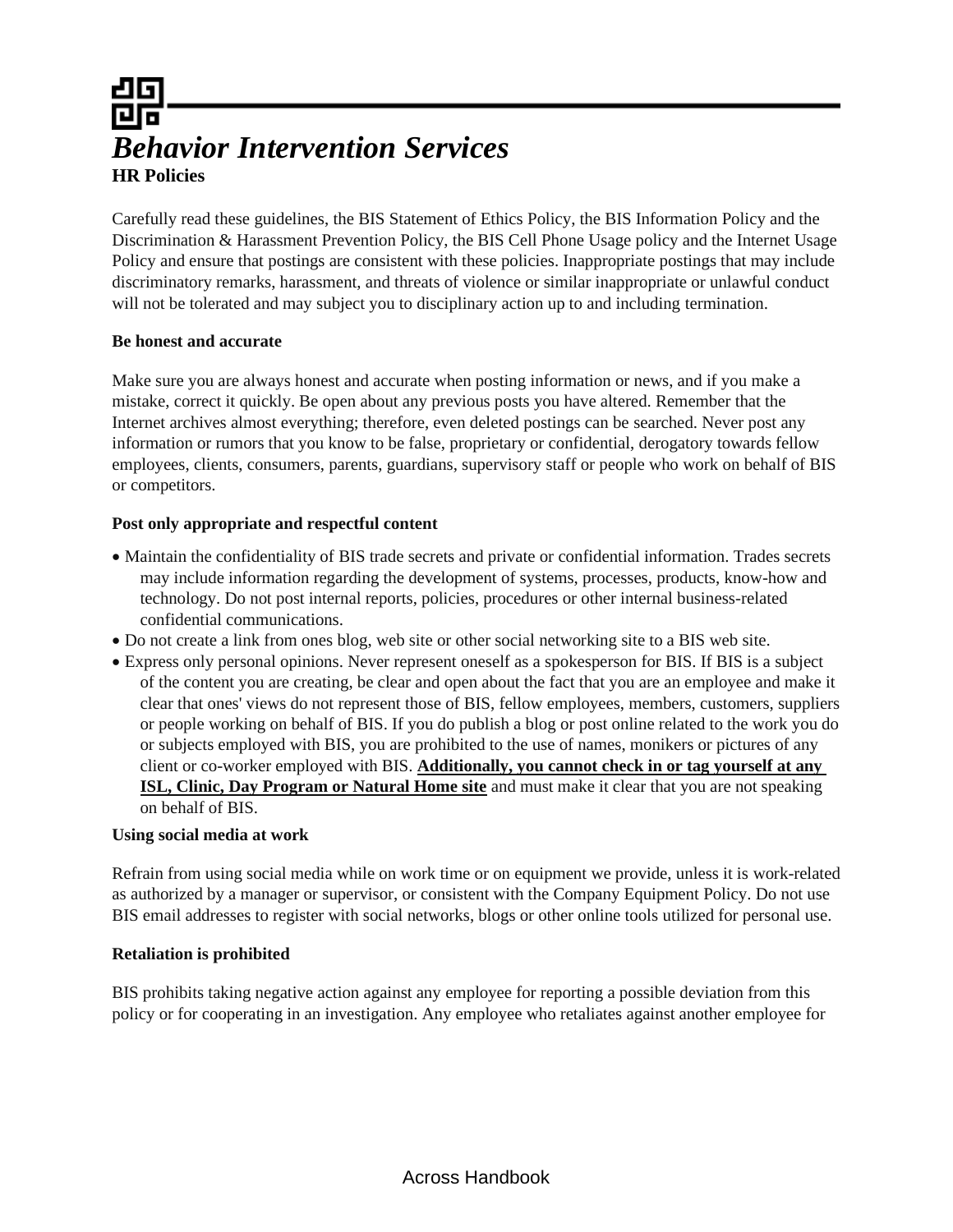reporting a possible deviation from this policy or for cooperating in an investigation will be subject to disciplinary action, up to and including termination.

### **Media contacts**

Employees should not speak to the media on BIS' behalf without contacting the Executive Director first. All media inquiries should be directed to them. Additionally, all web site, blog, chat room, video-sharing site, bulletin board or other social media that promotes BIS must have prior written approval from the Executive Director prior to its posting.

### **For more information**

If you have questions or need further guidance, please contact the HR Director.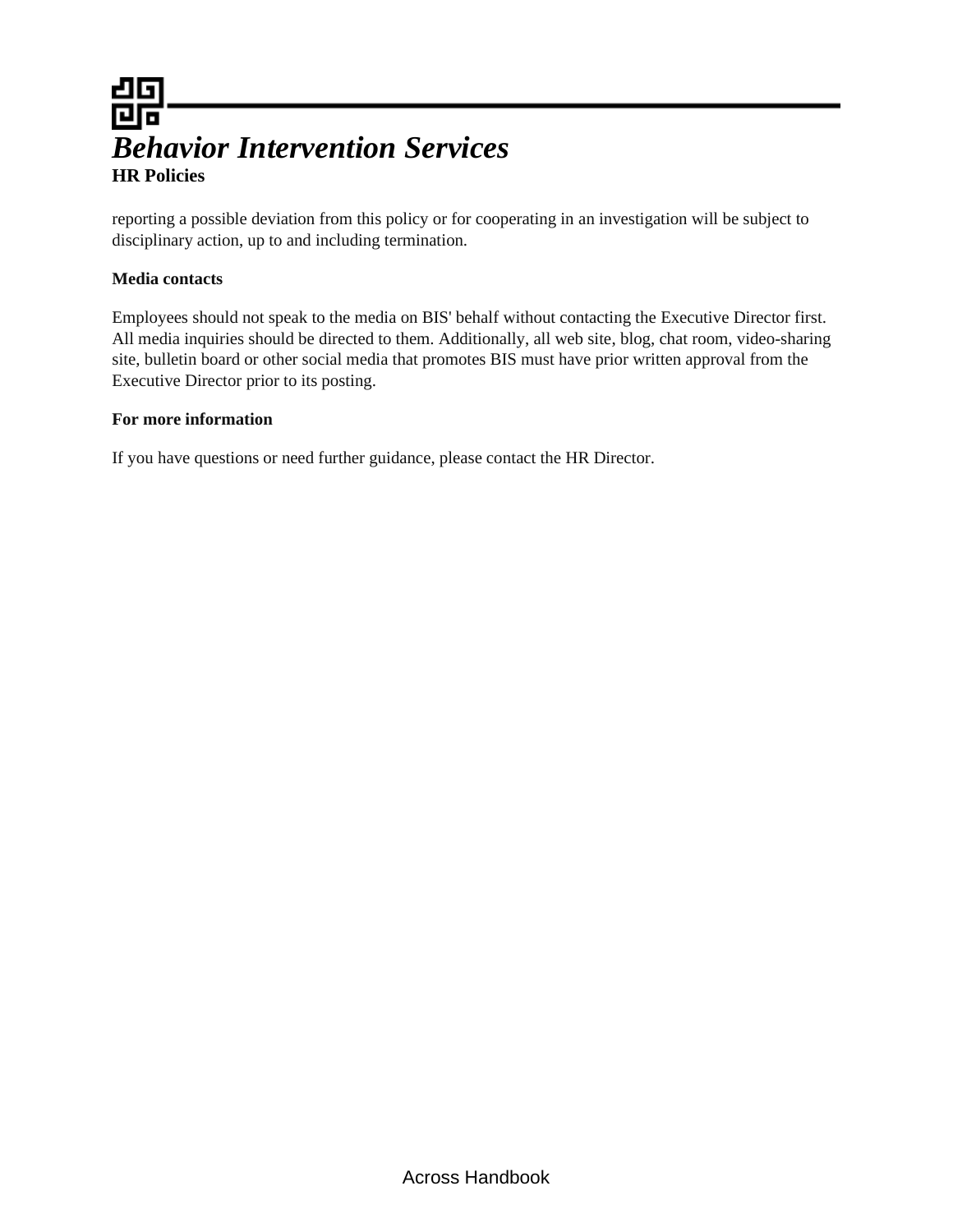### **184** Employee Training

Effective Date: 1/1/2015 Revision Date: 1/1/2021

BIS employees are required to have certain training classes, as mandated by the Department of Mental Health and listed in their job description, in order to provide support services to clients who receive Medicaid waiver funding. Employees may obtain this training through a BIS training class or through any accredited training provider.

BIS strongly suggests that employees receive the following vaccinations, which can be reimbursed once the test result and receipt has been turned into the Financial Director for review and processing:

- Tuberculosis test (TB test) up to \$24
- Hepatitis B vaccination (Hep B) up to \$120 for full series (3 shots)

The following classes are required by all BIS employees that have direct contact with individuals supported by BIS:

- **Orientation**
- Positive Behavior Supports (Behavior Management)
- CPR/First Aid
- Mandt Systems
- Medication Administration, Level 1
- Individualized and/or Behavior Support Plans
- All annual online trainings (which include, Abuse and Neglect, Blood Borne Pathogen,Drivers Safety Training Confidentiality, HIPAA, Observe, Record and Report and Seizure training)and any other as deemed necessary.

Training costs/fees associated with taking classes outside the agency are the employee's responsibility. BIS training classes are provided free to employees, barring their completion of 90 days of continuous employment. If employees changes their status to PRN before 90 days of employment the employees training copies are not available for an additional 90 days.An employee may request a copy of any certification received through BIS 30 days after they have taken the class. A \$5 processing fee will be assessed for each request for copies.

In the event that a newly hired employee fails to complete 90 days of employment from the date of any completed training or certification, they will be responsible for the repayment of the cost of any classes attended via a payroll deduction of their last paycheck(s). The \$5 processing fee for copies will be waived if the resigned or terminated employees is charged for the repayment of classes taken, as long as their request for copies is received within 30 days of the end of their employment.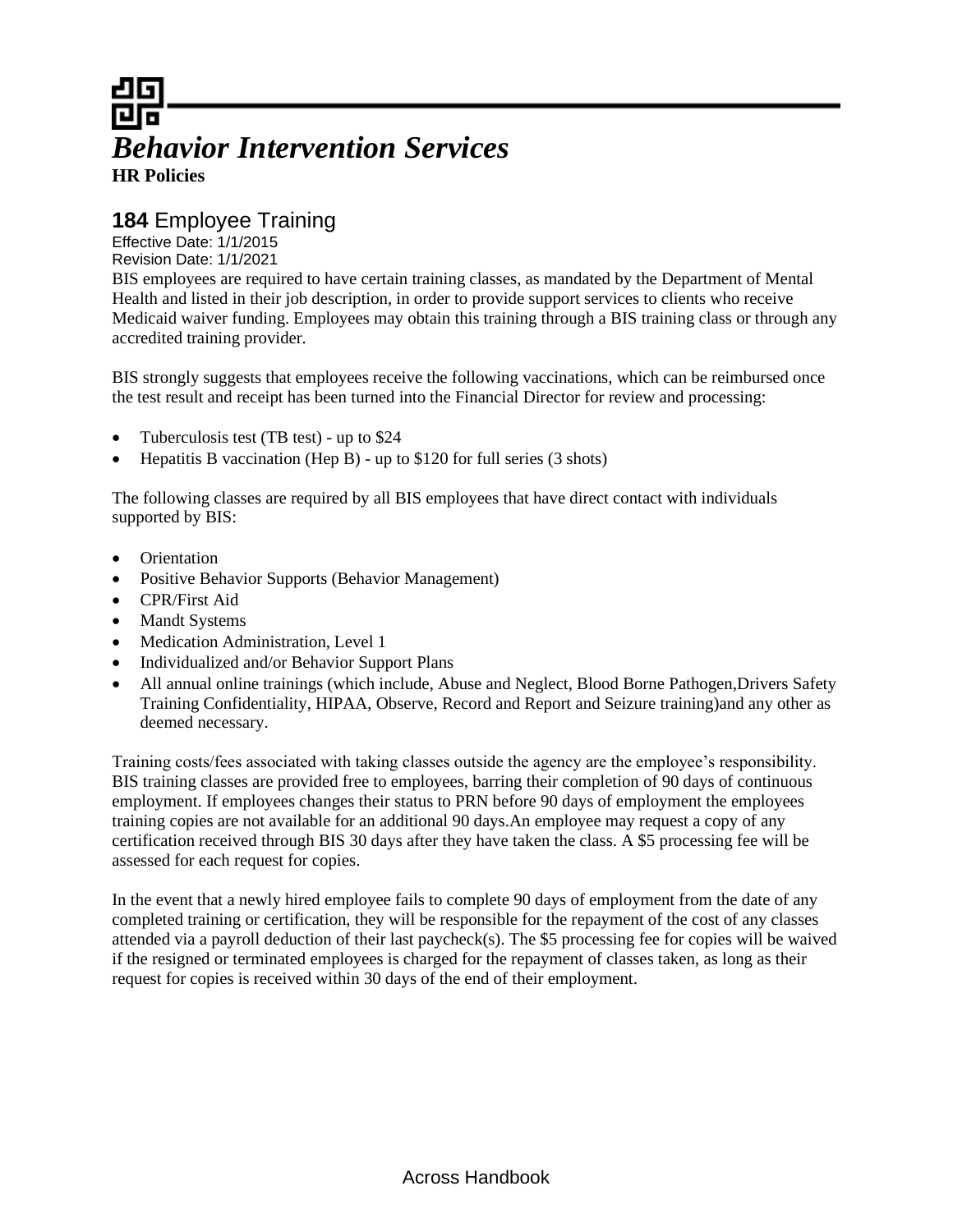It is the responsibility of the employee to ensure that all training is kept current. BIS will inform employees periodically of any changes in Dept. of Mental Health requirements and his/her current training status. Employees are required to have all training completed during the introductory period. Failure to keep training requirements updated will be grounds for disciplinary action, up to and including termination.

If an employee signs up for a class and does not attend or fails to give 2 hours' notice of the intent to cancel the class, the employee will be responsible and charged for the cost associated with the class.

Employees will receive compensation for his/her time spent in trainings at minimum wage.

Any person who is not actively employed by BIS will not be compensated for training time. If they choose to pay for the total cost of class, they may receive their training certificates/cards.

If a class is cancelled by BIS, for any reason, no compensation will be paid. No mileage reimbursement is paid for employees to attend training classes.

Employees will not be compensated for trainings not required by BIS's policies. If an employee fails to take the Medication re-certification class in a timely manner, and is therefore required to repeat the entire 2 day class, they will only be compensated for taking the re certification course and not the full course.

Exempt employees are not compensated for training.

The following classes (CPR, First Aid, Med Level 1, Annual online trainings) must be re certified before the end of the month in which the training expires. Mandt must be completed within 30 days of the expiration date but is preferred to be completed before the end of the expiration month as with the other trainings.

Under no circumstances may employees work as a single staff member responsible for the care of a client at any time if any if these classes expire.

CPR/FA certifications will be sent directly to the employee and the costs associated with that training will be passed onto the employee at the time of class completion. A payroll deduction for the amount of the class will be taken out of their next available check unless other arrangements for payment have been made prior to class time.

Failure to complete any required training or certification by its due date will result in the employee being suspended on the 1<sup>st</sup> of the following month and signed up for the next available class and must complete and pass the training in order to be reinstated. An employee must complete the expired training, either by attending one of the next two classes offered or by providing outside certification from another agency.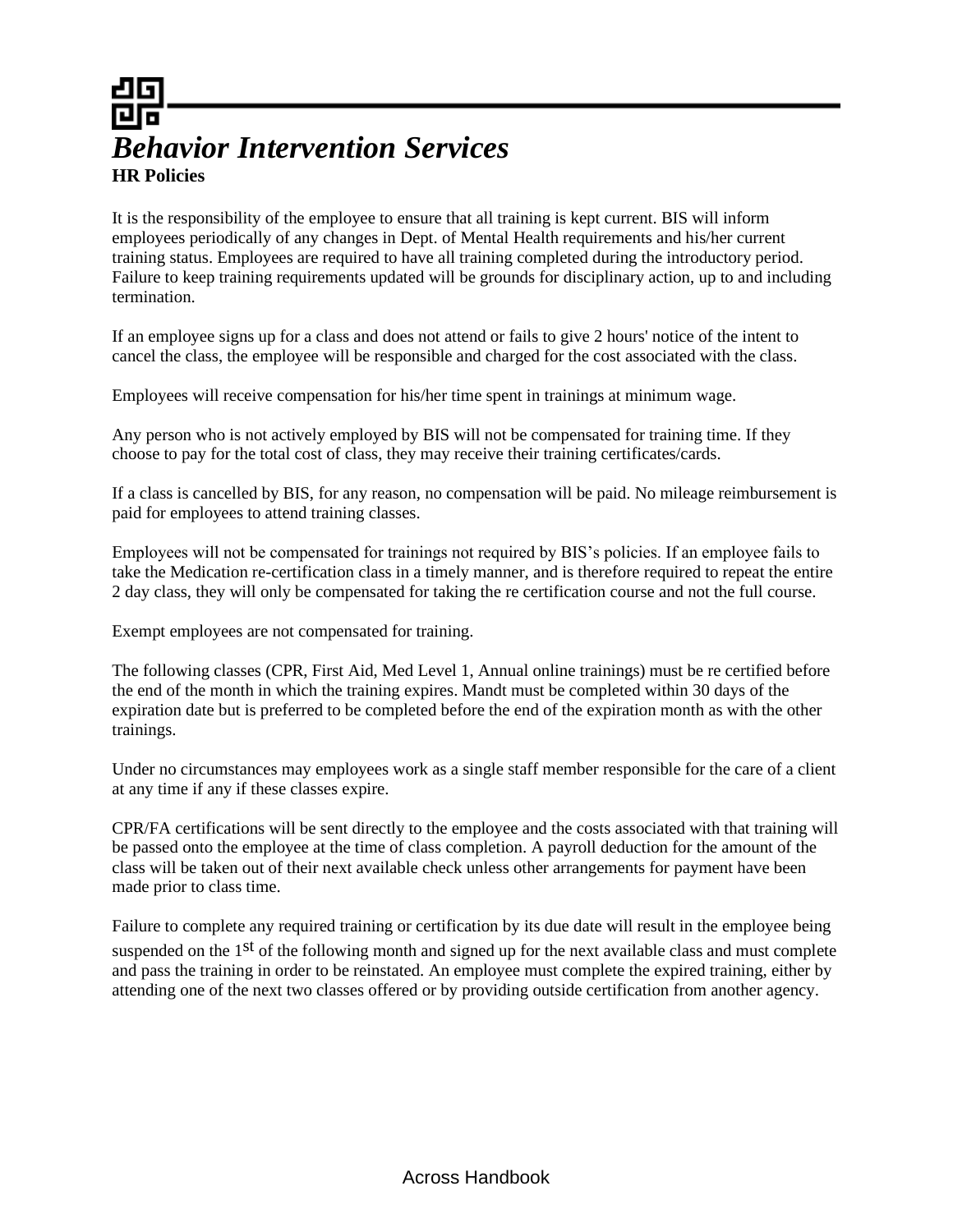Failure to take or maintain any required training/certification will result in immediate termination due to a failure to meet the minimum requirements of their position.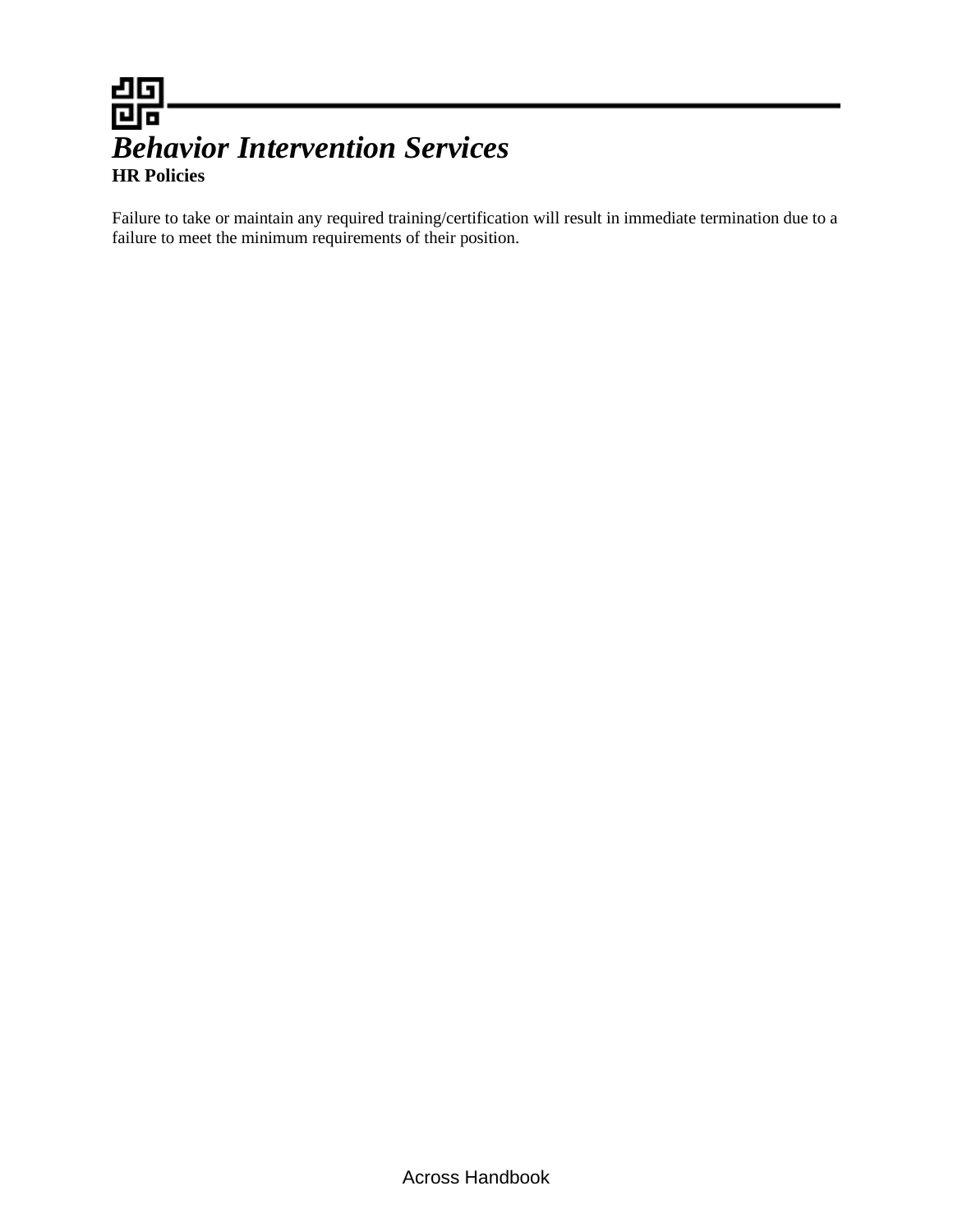**190** Grievance Policy (A. Clients & B. Employees)

Effective Date: 1/1/2015 Revision Date: 11/22/2017

Behavior Intervention Services is committed to providing the individuals supported the highest quality of service.

**A.** Clients can talk to staff any time they are unhappy with staff or the services provided, and Behavior Intervention Services will try to resolve the issue. If at any time an individual supported is unhappy with the quality of service received, we ask that you take the following steps. After each step if you feel that you are not satisfied, you are encouraged to move on to the next step. For steps one and two, you should receive a response concerning the situation within three working days.

- Contact the supervisor that works with your staff
- Contact the Department Director
- Contact the Executive Director. A response should be received within 10 working days.
- Contact your case manager from St. Louis Regional Center

Individuals are encouraged to use outside resources to assist them with expressing his/her grievances. Individuals also may wish to use an attorney, Peoples First chapter, DMH Client Rights Monitor (800-364-9687), or MO Protection & Advocacy.

**B.** If, during the Progressive Disciplinary Process, an employee is unhappy with the determination from a supervisor for an Action Plan or Suspension, an employee may request a Grievance Process to have the information reviewed by an outside 3rd party. The steps to begin a grievance Process are as follows:

- Contact your direct supervisor in writing to inform them that you wish to begin the Grievance Process.
- State your concerns and disputes with your action plan or suspension clearly and accurately, including dates, times and documentation to support your request.
- Include the HR Director and Executive Director in your written request for review.

Once received, your grievance will be reviewed by the HR Director. A brief meeting may be called in which the staff, supervisor, HR Director and BCBA will review all documents and ask questions.

A final determination will be handed out within a 14-business day period to all parties.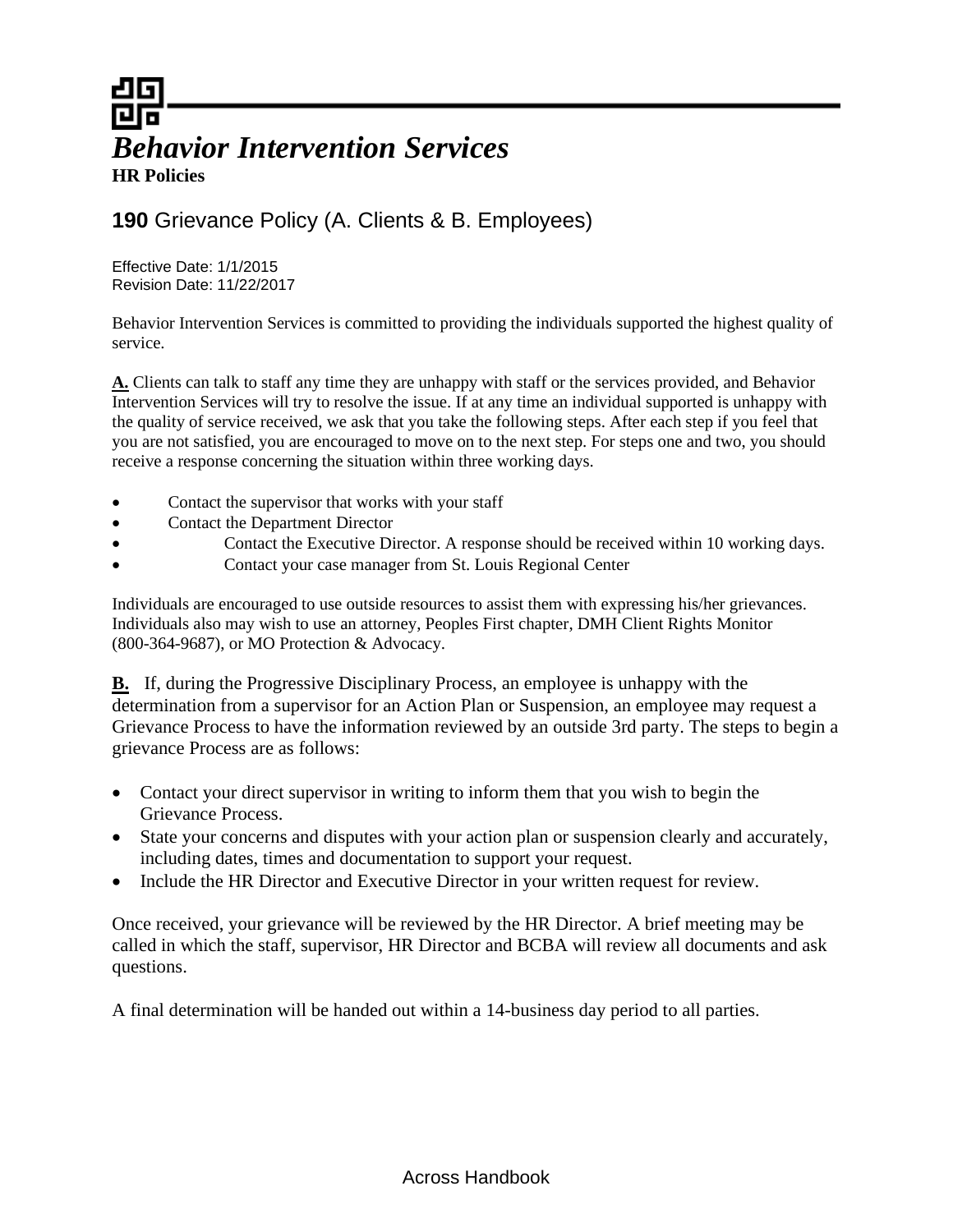### **191** Personal Relationships in the Workplace

Effective Date: 1/1/2012 Revision Date: 8/5/2014

The employment of relatives or individuals involved in a dating relationship in the same area of an organization may cause serious conflicts and problems with favoritism and employee morale. In addition to claims of partiality in treatment at work, personal conflicts from outside the work environment can be carried over into day-to-day working relationships. Employees that have a relation to another employee through blood or marriage or similar to that of persons with a blood or marriage relationship must disclose the relationship to Human Resources.

For purposes of this policy, a relative is any person who is related by blood or marriage, or whose relationship with the employee is similar to that of persons who are related by blood or marriage. A dating relationship is defined as a relationship that may be reasonably expected to lead to the formation of a consensual "romantic" or sexual relationship. This policy applies to all employees without regard to the gender or sexual orientation of the individuals involved.

Although BIS has no prohibition against employing relatives of current employees or individuals involved in a dating relationship, we are committed to monitoring situations in which such relationships exist in the same area or department. In case of actual or potential problems, BIS will take prompt action. This can include reassignment or, if necessary, termination of employment for one or both of the individuals involved. Employees in a close personal relationship should refrain from public workplace displays of affection or excessive personal conversation.

BIS encourages employees to treat their co-workers and peers in a friendly and courteous manner. Over the course of employment, many co-workers will form a personal and platonic relationship. Should these or romantic relationships hinder either employee's ability to perform the expectations of their position in terms of decision making, be perceived as favoritism or special treatment, cause a distraction to the workplace or task at hand or lead to gossip and/or the release of private and privileged information, disciplinary action such as relocation, removal from current position or termination could occur.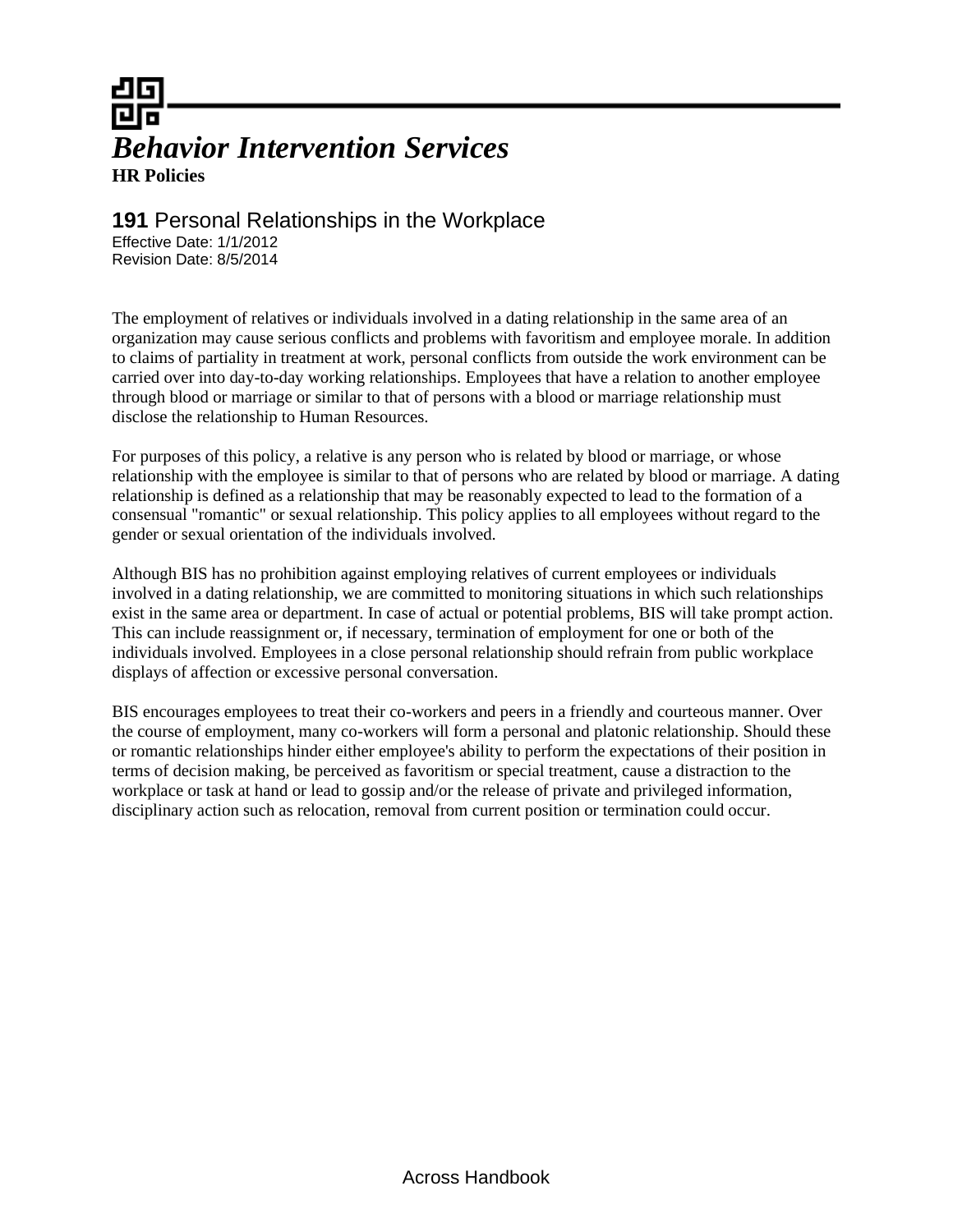**201** Employment Categories

Effective Date: 1/1/2015 Revision Date: 1/1/2022

It is the intent of BIS to clarify the definitions of employment classifications so that employees understand their employment status and benefit eligibility. These classifications do not guarantee employment for any specified period of time. Accordingly, the right to terminate the employment relationship at will at any time is retained by both the employee and BIS.

Each employee is designated as either NONEXEMPT or EXEMPT from federal and state wage and hour laws. NONEXEMPT employees are entitled to overtime pay under the specific provisions of federal and state laws. EXEMPT employees are excluded from specific provisions of federal and state wage and hour laws. An employee's EXEMPT or NONEXEMPT classification may be changed only upon written notification by BIS management.

Due to the nature of the agency's mission, employees may be required to work nights and weekends to fulfill their weekly hours and as necessary, for the client's/teams coverage. Overtime will only be granted in the most extreme circumstances and must have prior approval from the ISL Director.

In addition to the above categories, each employee will belong to one other employment category:

**FULL TIME SALARIED EMPLOYEES (EXEMPT)** are those whom are not in a temporary or introductory status and who are regularly scheduled to work a minimum of 40 hours per week in a supervisory position, but due to the nature of their position, may be required to workover that amount in order to complete necessary projects, meet deadlines and/or meet the expectations of the position. Generally, they are eligible for any BIS's benefit package after a 60 day + the first day of the month wait period for insurance benefits and 30 days of full time employment for Paid Time Off accrual abilities.

**FULL-TIME HOURLY EMPLOYEES (NON-EXEMPT)** are those who are not in a temporary or introductory status and who are regularly scheduled to work a minimum of 32 hours but whom CANNOT exceed 40 hours. Generally, they are eligible for any BIS's benefit package after a 60 day + the first day of the month wait period for insurance benefits and 30 days of full time employment for Paid Time Off accrual abilities.

**Full time (hourly non-exempt and salaried exempt or non-exempt) employees** that do not maintain their required hours on any given week (excluding exceptions) and do not have any PTO time to supplement their hours will receive a first and final notice.

Full time employees that fall below their required hours of work for a 3rd week in a six month period, barring any exceptions will receive: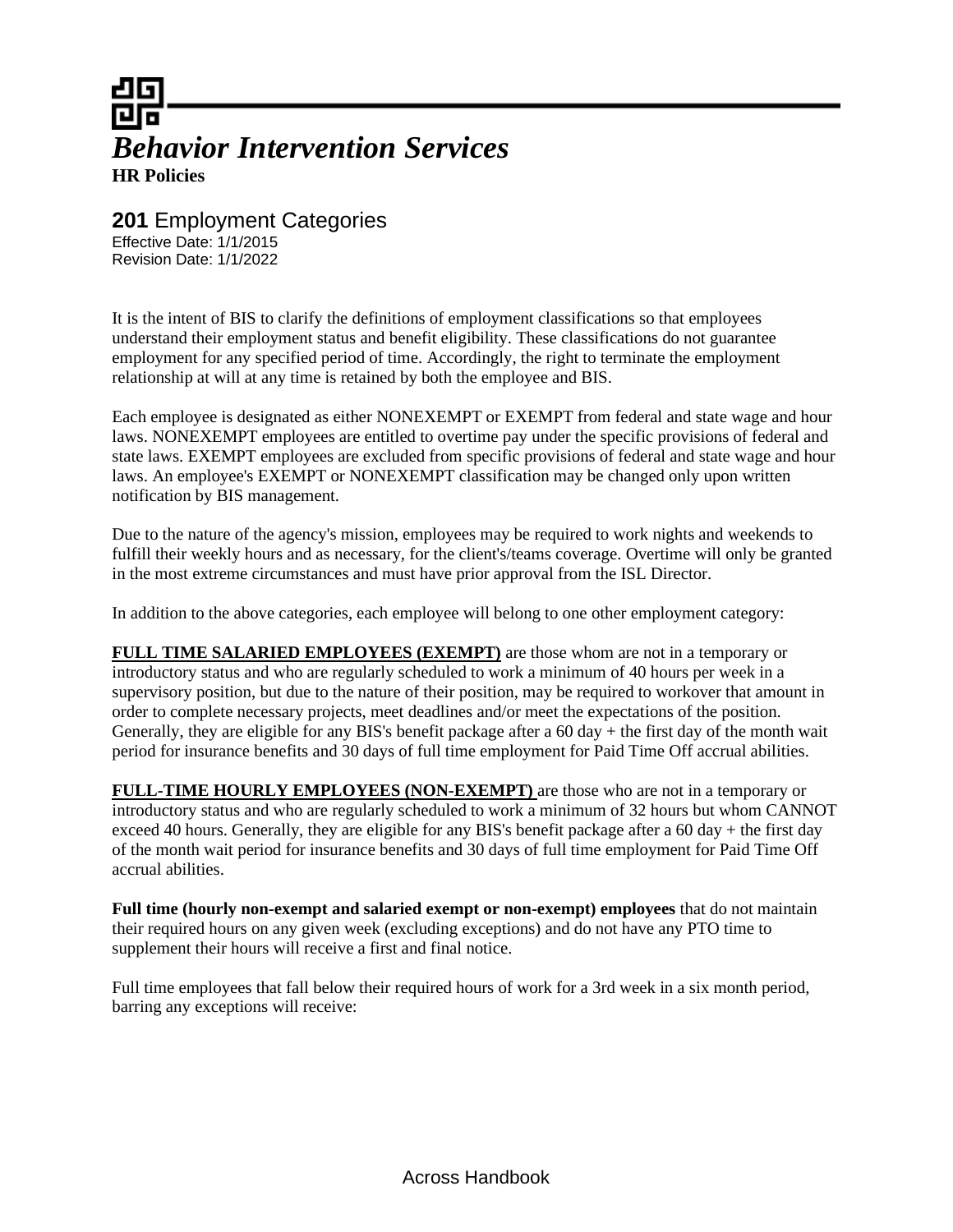- a demotion to part time position
- loss of any accrued PTO time and any approved paid time off
- loss of insurance benefits
- loss of retirement and holiday benefits (in applicable)
- will not be eligible for promotion or change in status for a minimum of six months

**VARIABLE HOURLY EMPLOYEES (NON-EXEMPT)** are those who are not assigned to a temporary or introductory status and who are regularly scheduled to work a minimum of one (1) scheduled, ongoing and repeating shift per week but generally no more than 29 hours per week.

*In the event that a Vh employee requests time off on a day they normally work and that drops them to no hours for the week, they are required to work another day/pick up alternative hours at some point in that week to maintain the minimum expectation of 1 shift per week.* 

While they do receive all legally mandated benefits (such as Social Security and workers' compensation insurance), they are ineligible for all of BIS's other benefit programs, except any supplemental insurance offered or the current retirement plan as allowed by the benefit. There may be times when staffing crises, emergency coverage or illness of other team members put a strain on the normal staffing patterns of a client.

During those periods, part time employees may be asked to work over 29 hours per week but this does not entitle them to a full time employment status unless:

1) They have completed the necessary steps to move to a permanent full time position as outlined in the Full Time Employment description.

2) They have exceeded the threshold of hours for full time status under the federal definition (a minimum of 30 hours per week) within their first year of employment

*Once either of these have been met by an employee, their status will be changed to full time and they will be required to maintain full time employment in order to retain a position within the agency. Failure to comply with full time expectations will require that employee to resign their position for a minimum of 13 weeks before being able to return to any type of work status.* 

**PROBATIONARY** employees are those whose performance is being evaluated to determine whether further employment in a specific position or with BIS is appropriate. Employees who satisfactorily complete the introductory period of 90 days will be notified of their new employment classification.

**TEMPORARY** employees are part time, non-exempt employees whom are hired as interim replacements, to temporarily supplement the work force, or to assist in the completion of a specific project. Employment assignments in this category are of a limited duration. Employment beyond any initially stated period does not in any way imply a change in employment status. Temporary employees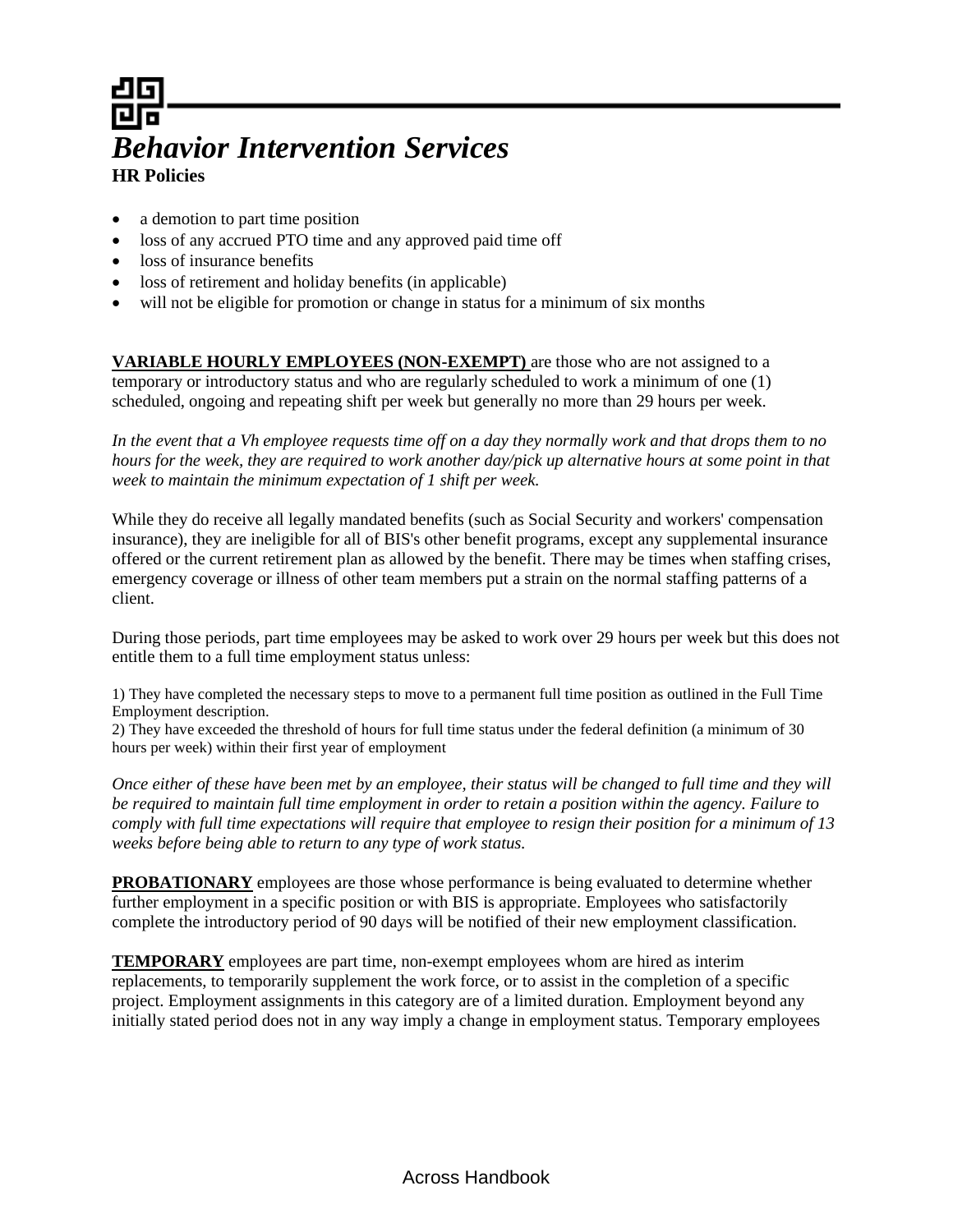retain that status unless and until notified of a change. While temporary employees receive all legally mandated benefits (such as workers' compensation insurance and Social Security), they are ineligible for all of BIS's other benefit programs.

**SEASONAL** employees are full or part time, non-exempt employees whom are hired typically during the summer months for a period of no less than 30 days and no more than 120 days worked within a calendar year. Seasonal employees, though full time, will receive all legally mandated benefits (such as worker's compensation insurance and Social Security) but **are not** eligible for any BIS benefits during their employment.

Seasonal employees will typically only work during the spring, winter and summer breaks as typically defined by a school calendar year (March, June - August, November) and may request to test out of re-attendance in orientation and other mandated classes (as long as they have not been updated within the past year) when returning to work after more than a 30 day period of non-work, as long as all other trainings and certifications are current.

**PRN** employees are variable, non-exempt employees whom have established an employment relationship with BIS but who are assigned to work on an intermittent and/or unpredictable basis of a minimum of 20 hours per month but at least 60 hours every quarter. (Jan - Mar, April - June, July - Sept, Oct - Dec) While they receive all legally mandated benefits (such as workers' compensation insurance and Social Security), they are ineligible for all of BIS's other benefit programs. PRN employees would not be considered active in their position if they: have an expired training/certification, fail to meet the minimum expectation of hours by the end of any quarter.

**\*\*PLEASE NOTE\*\****All positions within the agency are considered "awake" positions*  employees are expected to maintain all levels and performance expectations associated with their job position and should not, for any reason, be asleep or in a position in which sleep or unconsciousness and a lack of awareness of surroundings can be perceived. Additionally, all clients should be supervised during any shift under the "line of sight, arm's length" rule both in the community and home settings unless otherwise noted in their specific BSP/ISP.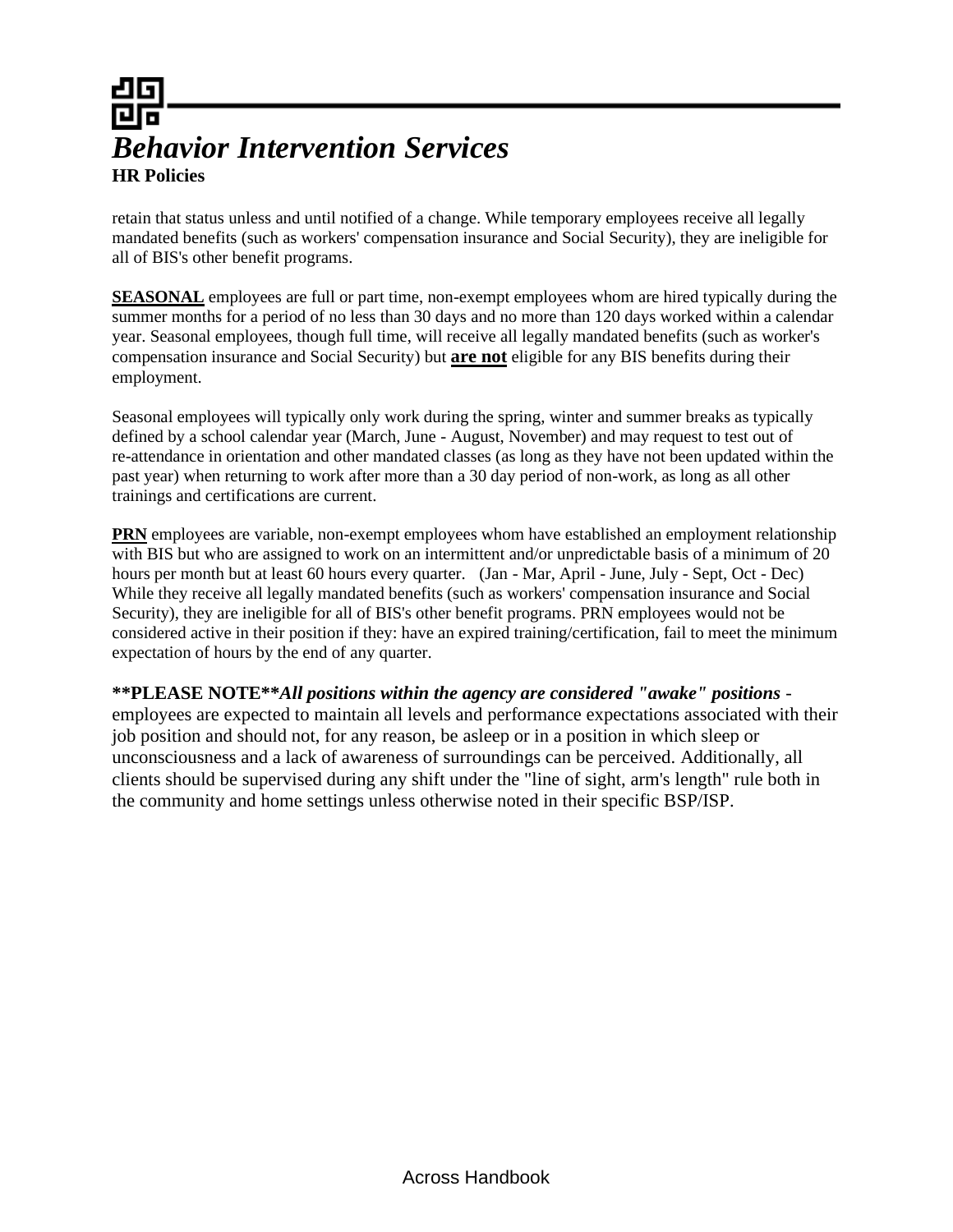### **202** Access to Personnel Files

Effective Date: 1/1/2015 Revision Date: 11/22/2017

BIS maintains a personnel file on each employee. The personnel file includes such information as the employee's job application, resume, records of training, documentation of performance appraisals and salary increases, and other employment records.

Personnel files are the property of BIS, and access to the information they contain is restricted. Generally, only supervisors and management personnel of BIS who have a legitimate reason to review information in a file are allowed to do so.

To keep your personnel file up to date you should notify the HR Director of any changes in your name, telephone number, home address, marital status, number of dependent, beneficiaries designations, educational attainments and any other relevant factors. The employee is also responsible for keeping accurate W4's, monitoring own tax withholdings and notification of address change. Failure to do so could delay receipt of important documents and/or jeopardize continued employment.

Employees who wish to review their own file should contact the HR Director. With reasonable advance notice, employees may review their own personnel files in BIS's offices and in the presence of an individual appointed by BIS to maintain the files.

In the event that an employee wishes to receive copies of the trainings they have attended during their employment, they may request, in writing, the following certifications **only after they have worked for a minimum of 30 days with the agency**: CPR/FA, Mandt, Medication Administration level 1.

> *All other trainings received during employment with BIS are considered "in house" trainings and are used for internal purposes only.*

There is a \$5 processing fee associated with each request for copies that must either be paid in cash or by payroll deduction before any copies will be issued. Employees requesting items from the current year may expect a turnaround time of between 24 - 48 hours in most cases, depending on the item requested. Employees or former employees requesting items dated later than (1) calendar year from their request date should note that this information may take between 7 - 14 days to process.

Additionally, employees that terminate their employment, either by resignation or termination from the agency within the first 90 days of attending any certification training (CPR/FA, Mandt, and Medication Administration level 1) will be required to pay for the cost of the training out of their next available paycheck(s) at the current cost of each class. These employees can receive copies of these certifications after the full amount of the necessary deduction has been satisfied by contacting the HR Director in writing for these items.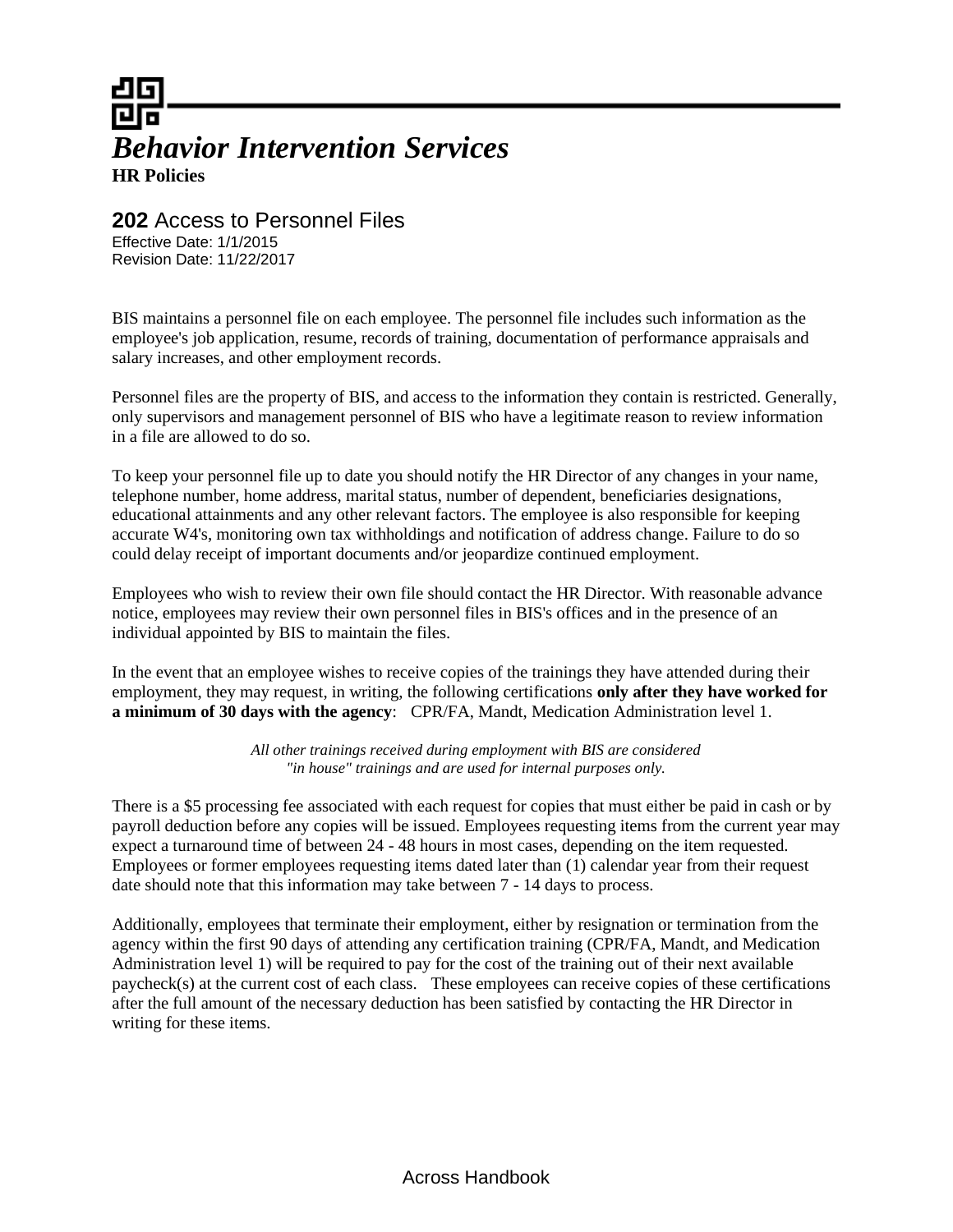#### **203** Employment Reference Checks

Effective Date: 1/1/2015 Revision Date: 1/1/2022

To ensure that individuals who join BIS are well qualified and have a strong potential to be productive and successful, it is the policy of BIS to check the employment references of all applicants. This includes but is not limited to volunteers, contracted workers, household members and student workers. This includes MVR's and drivers insurance companies that are done at least annually or as deemed necessary by insurance carriers. All applicants interested in obtaining employment with BIS must register themselves with the Family Care Safety Registry at https://webapp02.dhss.mo.gov/bsees/. The applicants shall be responsible for the one-time fee should they not already be registered with the FCSR.

**Missouri's Family Care Safety Registry (FCSR)** was established by law to promote family and community safety. In addition to the FCSR, all potential applicants will be verified through the **Department of Health and Senior Services Office of the Inspector General (OIG) database** at http://exclusions.oig.hhs.gov/. OIG is the largest inspector general's office in the Federal Government, with more than 1,700 employees dedicated to combating fraud, waste and abuse and to improving the efficiency of the HHS programs. Finally, all applicants and active employees will be verified through the **MO Department of Health and Senior Services Employee Disqualification List (EDL)** automated system at http://health.mo.gov/safety/edl/.

Background checks returned with convictions under sections 630.170 and 660.317, RSMO exclude a person from holding a position with BIS. For other felony convictions, arrest, and misdemeanor information, BIS will follow EEOC guidelines and consider the offense before making a decision for employment.

Background checks from the FCSR are required to be on file with the HR Department at least two days prior to the start of employment for any new hire. A DMH exception letter may be required, if that person has been found guilty of or pleaded guilty (including those that received a suspended imposition of sentence - SIS - or a suspended execution of sentence) or nolo contendere to certain specified crimes are disqualified from working in mental health programs that are operated, licensed, certified, accredited, in possession of deemed status, or funded by the Department of Mental Health.

Any person who is disqualified under this section may request an exception to this employment disqualification from the Department of Mental Health Exceptions Committee. The process to request an exception can be found here:

https://dmh.mo.gov/docs/diroffice/dors/instructionsforedrexceptionduetocriminalhistory.pdf

If any information received during the screening process is significantly different than what the employee has stated in the interview, on the application, or on supplemental forms, the employment may be terminated.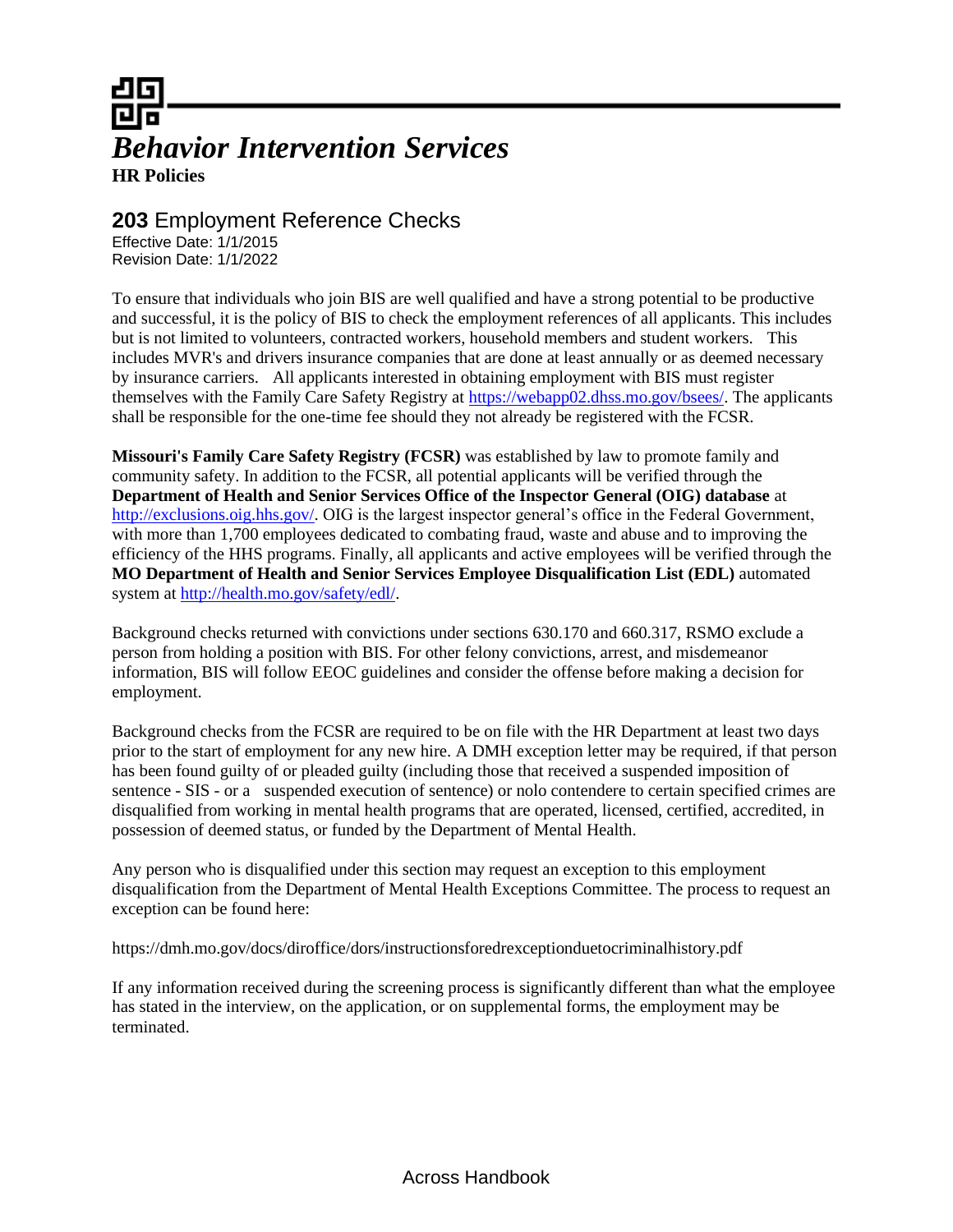All employees of BIS must have and maintain a clear record (no matches) of each background check throughout the duration of their employment. Each employee will be verified annually through each systems for as long as they are employed by this agency. Any change or record found during the annual renewal of the background check will be subject to immediate suspension from all shifts. The employee will have the opportunity to clear or update their record for over the next 30 days to retain employment.

Additionally, the Human Resources Department will respond to current or past employment verification inquiries that are submitted in writing by the interested party. Responses to such inquiries will confirm dates of employment, wage rates, whether or not an employee is eligible for re hire and position(s) held. No employment data will be released without a written authorization and release signed by the individual who is the subject of the inquiry.

Reference check inquiries should be sent direct to the HR Director or by fax to 314-395-9381.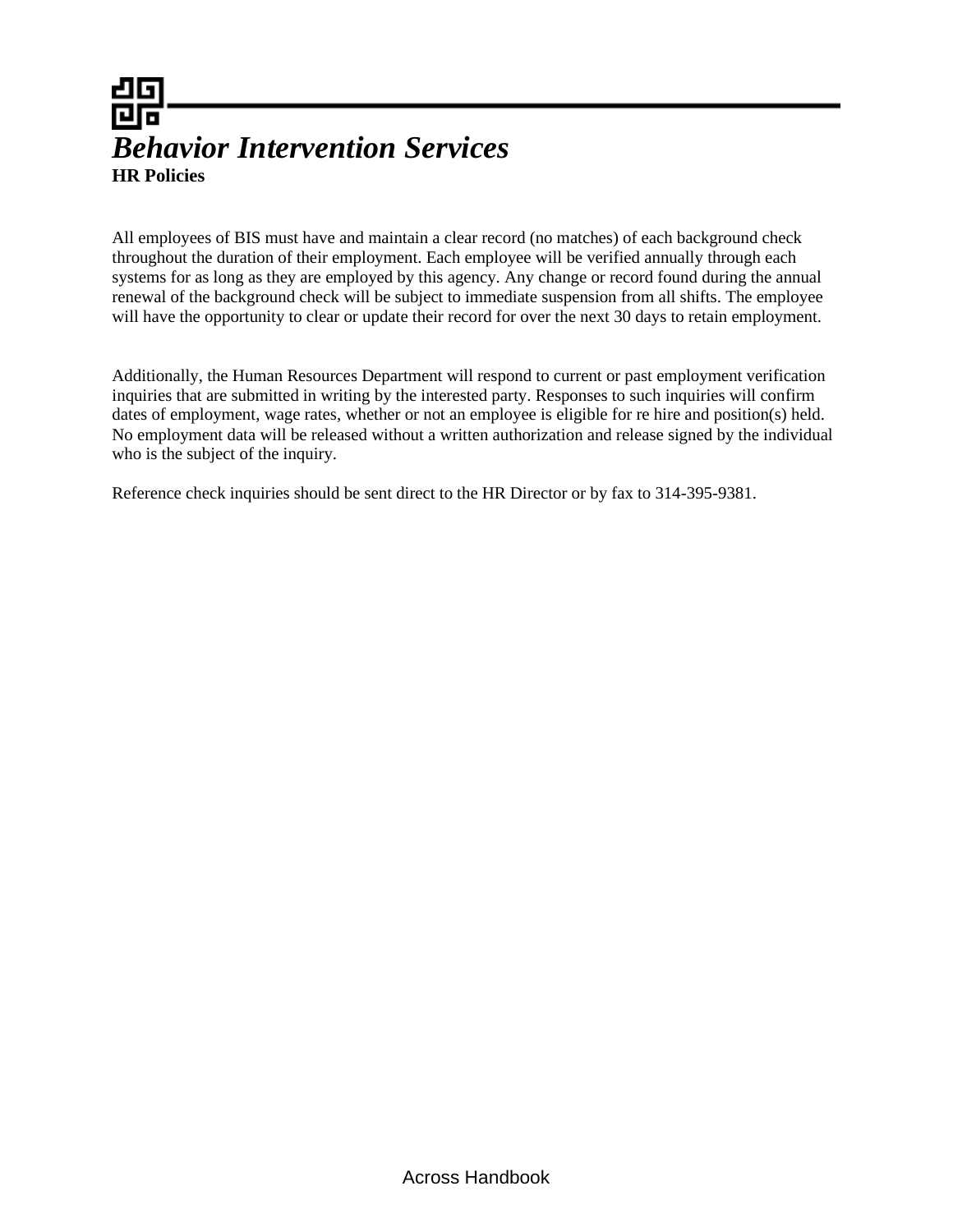**205** Introductory (Probationary) Period

Effective Date: 1/1/2015 Revision Date: 11/27/2014

The introductory or probationary period is intended to give new employees the opportunity to demonstrate their ability to achieve a satisfactory level of performance and to determine whether the new position meets their expectations. BIS uses this period to evaluate employee capabilities, work habits, and overall performance. Either the employee or BIS may end the employment relationship at will at any time during or after the introductory period, with or without cause or advance notice.

All new and re hired employees work on an introductory basis for the first 90 calendar days after their date of hire. Employees who are promoted or transferred within BIS must complete a secondary introductory period of the same length with each reassignment to a new position. Any significant absence will automatically extend an introductory period by the length of the absence. If BIS determines that the designated introductory period does not allow sufficient time to thoroughly evaluate the employee's performance, the introductory period may be extended for a specified period.

In cases of promotions or transfers within BIS, an employee who, in the sole judgment of management, is not successful in the new position can be removed from that position at any time during any probationary period. If this occurs, the employee may be allowed to return to his or her former job or to a comparable job for which the employee is qualified, depending on the availability of such positions and BIS's needs.

Upon satisfactory completion of the initial introductory period, employees enter the "regular" employment classification.

During the initial introductory period, new employees are eligible for those benefits that are required by law, such as workers' compensation insurance and Social Security. After becoming regular employees, they may also be eligible for other BIS-provided benefits, subject to the terms and conditions of each benefits program. Employees should read the information for each specific benefits program for the details on eligibility requirements.

Benefits eligibility and employment status are not changed during the secondary introductory period that results from a promotion or transfer within BIS.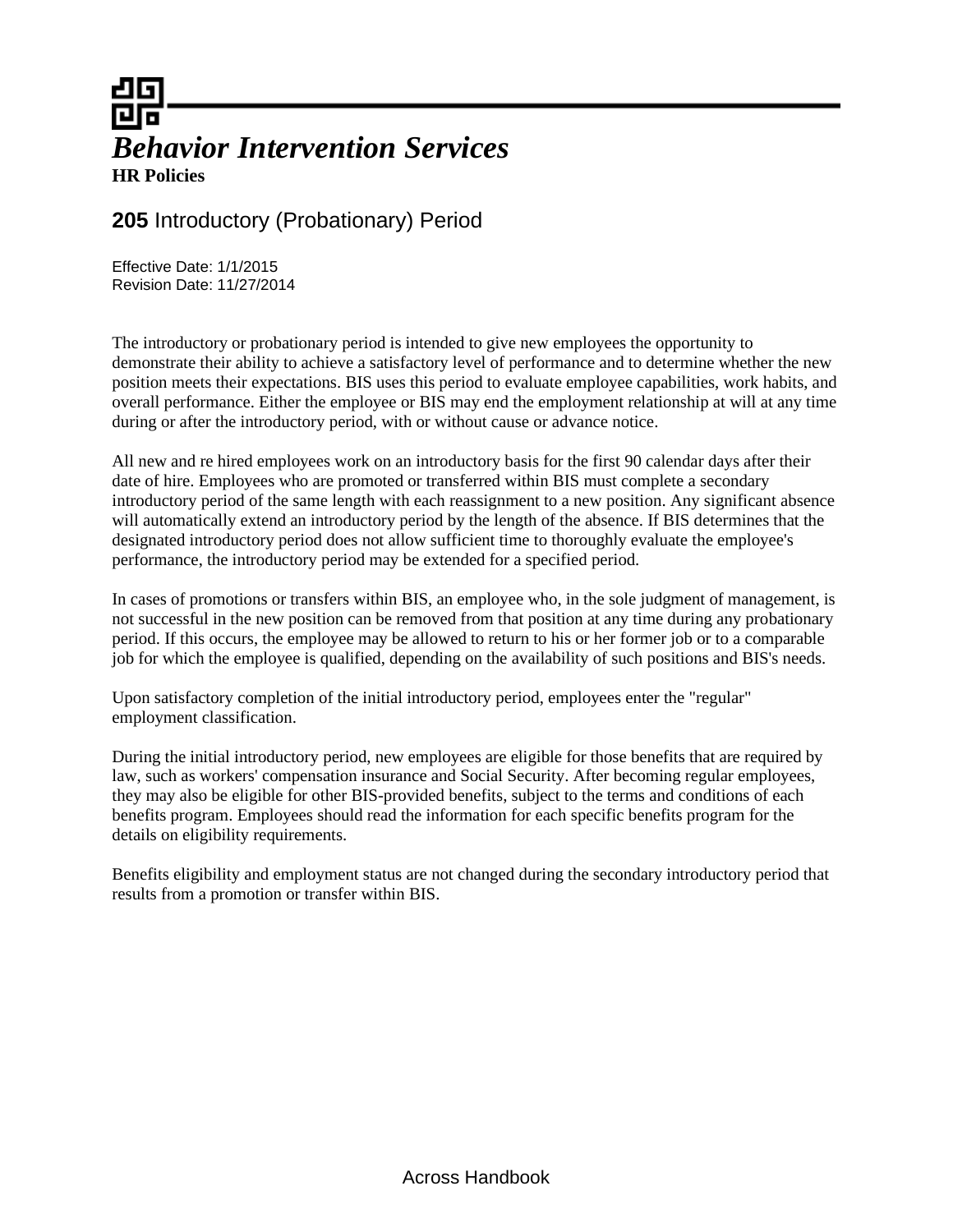#### **208** Employment Applications

Effective Date: 1/1/2015 Revision Date: 11/27/2014

BIS relies upon the accuracy of information contained in the employment application, as well as the accuracy of other data presented throughout the hiring process and employment. Any misrepresentations, falsifications, or material omissions in any of this information or data may result in the exclusion of the individual from further consideration for employment or, if the person has been hired, termination of employment.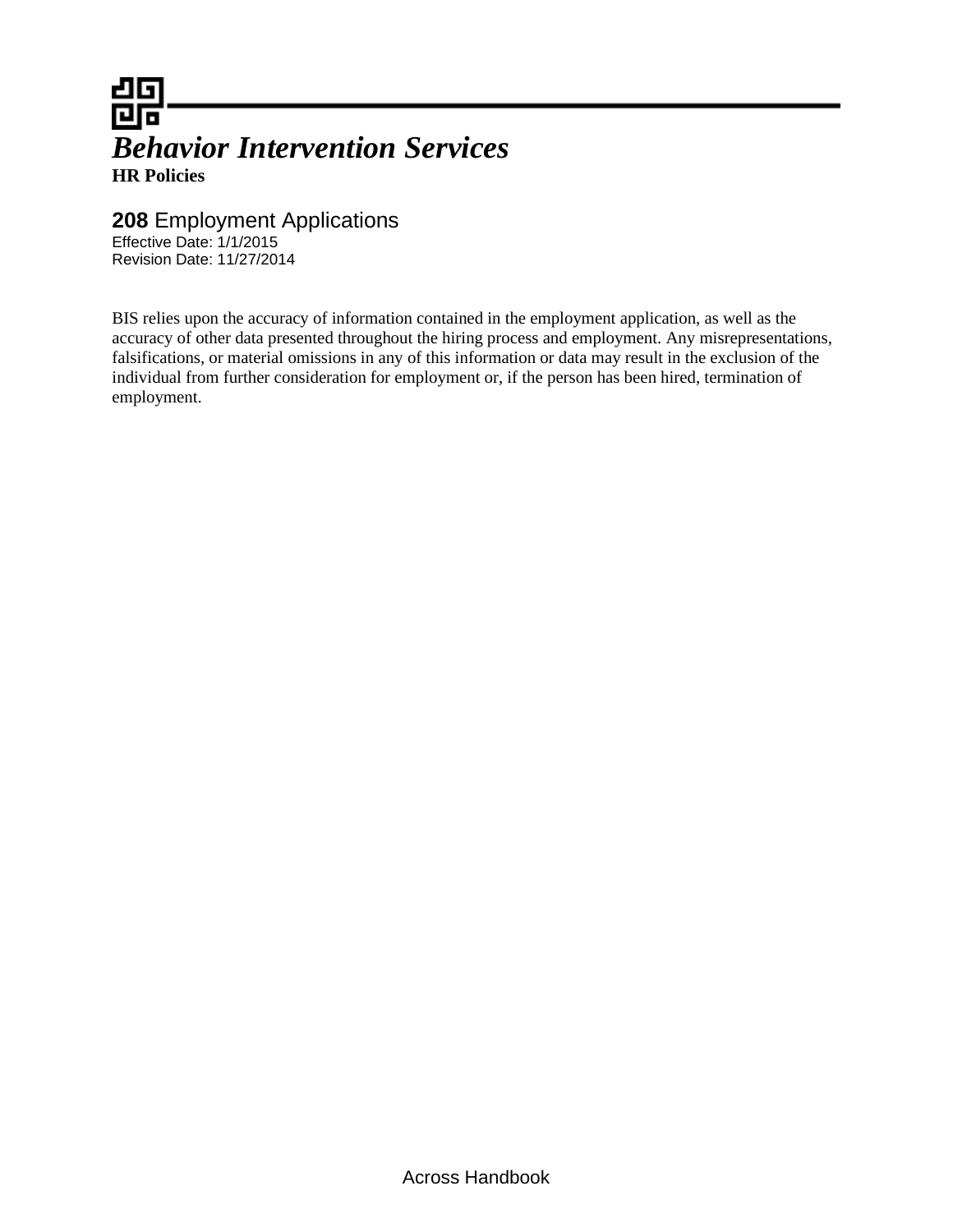#### **209** Performance Evaluation

Effective Date: 1/1/2015 Revision Date: 12/3/2019

Supervisors and employees are strongly encouraged to discuss job performance and goals on an informal, day-to-day basis. BIS' commitment to its CORE Values, such as high standards, expects all employees to perform daily at the highest level possible. BIS will reward all staff who consistently apply high standards to their job and performance in accordance with Quality Assurance checks, performed by Department Directors.

During Quality Assurance (QA) audits:

- A sampling of the employee's work is checked for accuracy, completeness, and adherence to the agency's CORE Values, as outlined in the QA tool for each department. Attendance in the quarterly all-agency meetings will also be taken into consideration of overall score.
- Employees scoring at or above the identified threshold for the period in review will receive eligible increases.
- If the employees' pay is capped, the annual eligible bonus amount will be divided out per evaluation period based on successful QA scoring.
- The tool used to check employee work expectations will be shared with all employees at least 6 weeks prior to the quality check.
- Any employee that does not work at least 75% of the evaluation period is not eligible for an increase.

An employee must be employed and working with the agency for a minimum of six months prior to any scheduled check in order to qualify for that period's available performance increase. Employees under an action plan or performance review during that period are not eligible for an increase during the period in which they are under an action plan.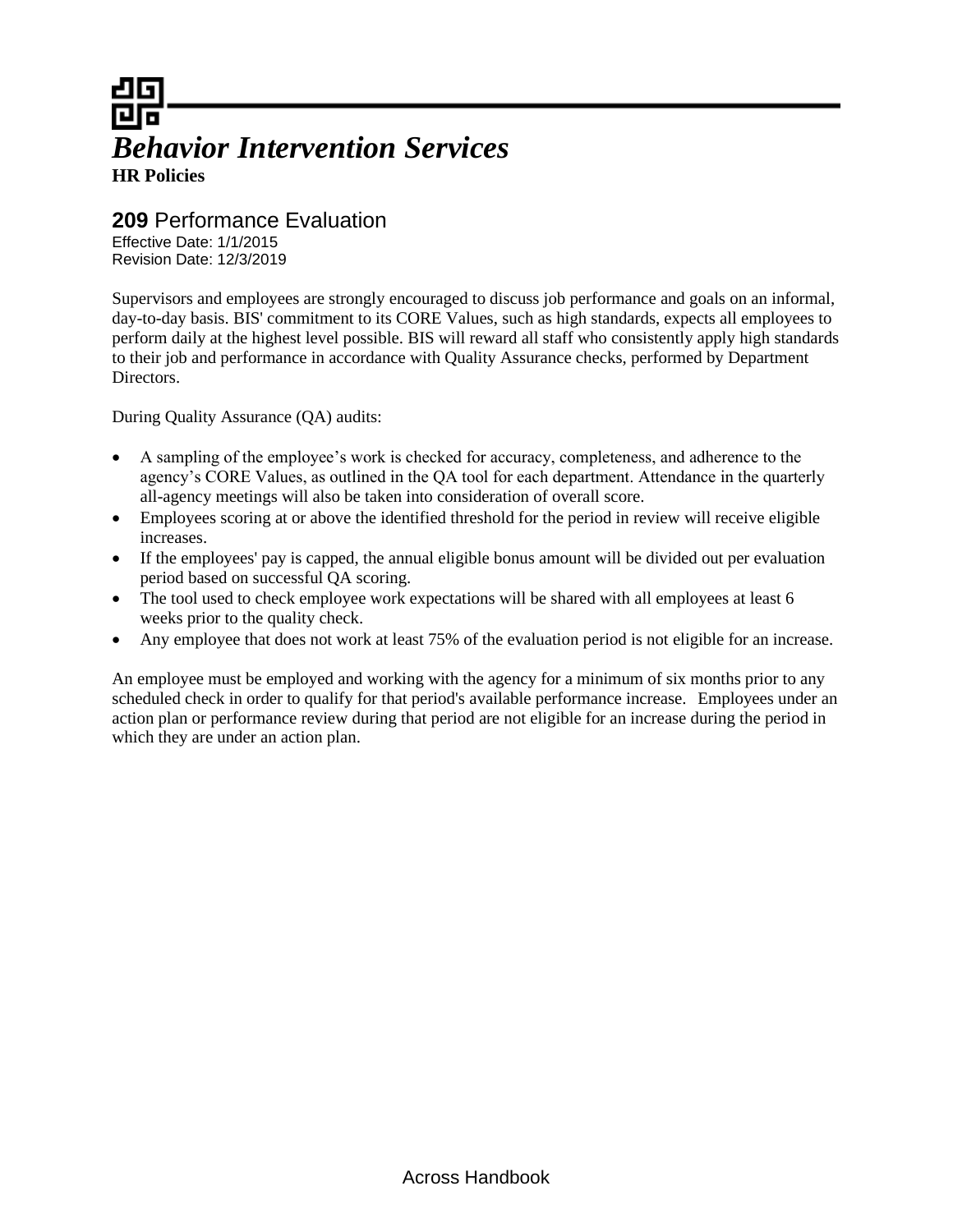#### **210** Job Descriptions

Effective Date: 1/1/2015 Revision Date: 11/27/2014

BIS makes every effort to create and maintain accurate job descriptions for all positions within the agency. Each description includes a job information section, a job summary section (giving a general overview of the job's purpose), an essential duties and responsibilities section, a supervisory responsibilities section, a qualifications section (including education and/or experience, language skills, mathematical skills, reasoning ability, and any certification required), a physical demands section, and a work environment section.

BIS maintains job descriptions to aid in orienting new employees to their jobs, identifying the requirements of each position, establishing hiring criteria, setting standards for employee performance evaluations, and establishing a basis for making reasonable accommodations for individuals with disabilities.

Supervisors are responsible for communicating whether or not a staff member may sleep during a night shift. If a staff member does not remain awake and alert at all times as required, gives the appearance of sleep or sleepiness or has been reported to be asleep while assigned to a client, disciplinary action up to and including termination will result.

The Human Resources Director and the hiring manager prepare job descriptions when new positions are created. Existing job descriptions are also reviewed and revised in order to ensure that they are up to date. Job descriptions may also be rewritten periodically to reflect any changes in the position's duties and responsibilities. All employees will be expected to help ensure that their job descriptions are accurate and current, reflecting the work being done.

Employees should remember that job descriptions do not necessarily cover every task or duty that might be assigned, and that additional responsibilities may be assigned as necessary. Contact the Human Resources Director if you have any questions or concerns about or to obtain a copy of your job description.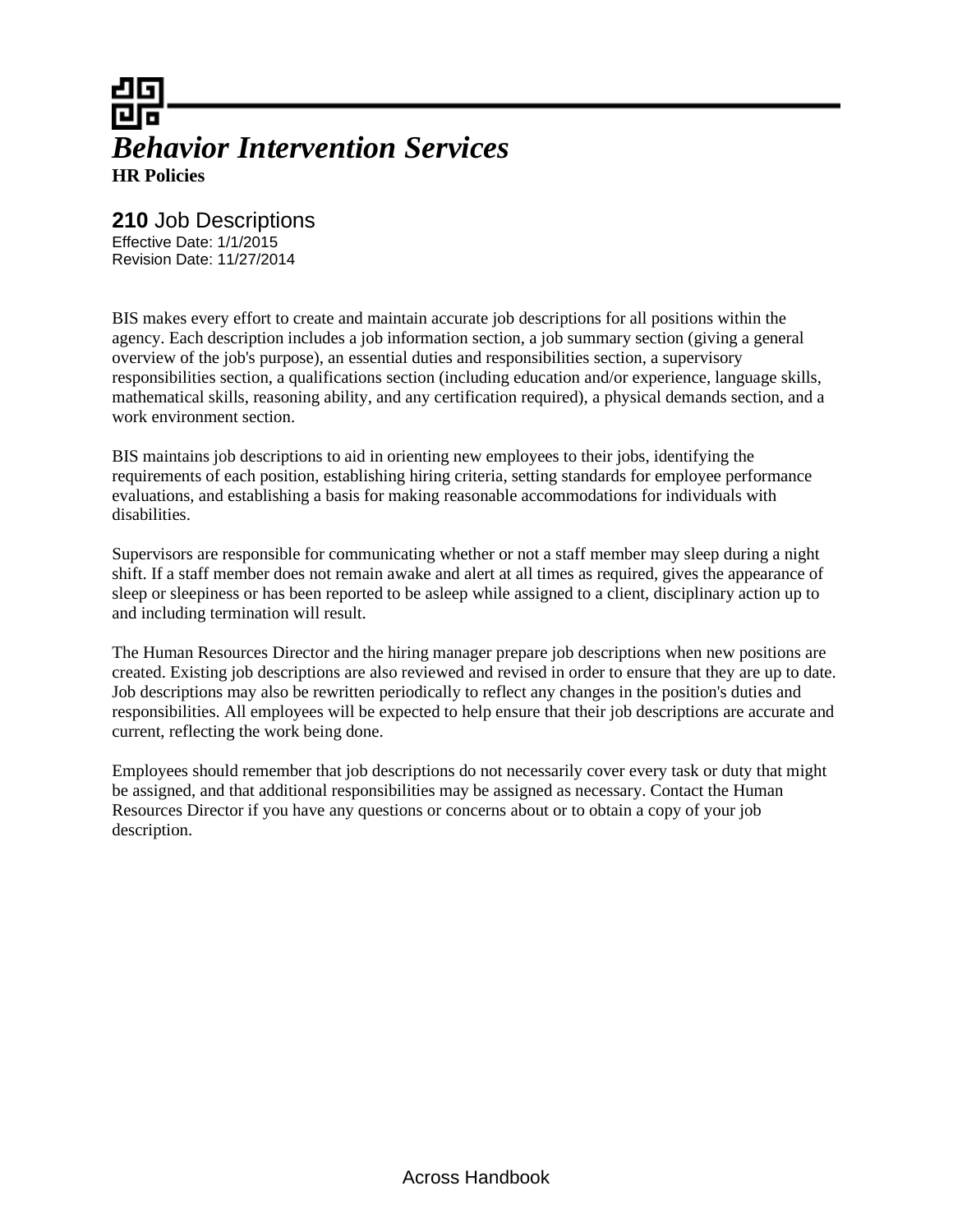#### **214** Medical Information Privacy

Effective Date: 1/1/2015 Revision Date: 11/27/2014

This Medical Information Privacy policy describes how health information about employees may be used and disclosed by BIS and how employees can get access to this information. BIS is committed to maintaining and protecting the confidentiality of our employees' personal information in compliance with the Health Insurance Portability and Accountability Act (HIPAA). The Human Resources Department is the designated Privacy Officer for all employee medical information.

This policy of privacy practices applies to the health plans of BIS that are covered by privacy regulations, for example health benefit plans, dental plans, employee assistance plans, and pharmacy benefit programs (collectively referred to as the Benefit Plans). The Benefit Plans are required by federal and state law to protect the privacy of employees' individually identifiable health information and other personal information and to provide employees with notice about their policies, safeguards, and practices. When the Benefit Plans use or disclose employees' protected health information, the Benefit Plans are bound by the terms of this policy, or a revised policy, if applicable.

The Benefit Plans will not use employees' protected health information or disclose it to others without the employees' authorization, except for the following purposes:

Treatment - The Benefit Plans may disclose employees' protected health information, or employees' covered dependents' protected health information, to a health care provider or administrator for its provision, coordination, or management of the employees' health care and related services. For example, prior to providing a health service to an employee, the employee's doctor may ask for information concerning whether and when the service was previously provided to the employee. The Benefit Plans may use and disclose employees' protected health information for treatment activities of a health care provider.

Payment - The Benefit Plans may use and disclose employees' protected health information to facilitate payment of premiums for employees' coverage, and to determine and fulfill their responsibility to provide employees' medical, dental, and EAP benefits. For example, employees' protected health information may be used to make coverage determinations, administer claims, and coordinate benefits with other coverage employees may have. The Benefit Plans may also disclose employees' protected health information to a health plan or administrator to determine employees' eligibility for coverage, or for the health care provider to obtain payment for health care services provided to the employee.

Health Care Operations - The Benefit Plans may use and disclose employees' protected health information for their health care operations, or the health care operations of a third party administrator of the Benefit Plans. For example, the Benefit Plans may use protected health information to conduct quality assessment and improvement activities. Other health care operations may include providing appointment reminders,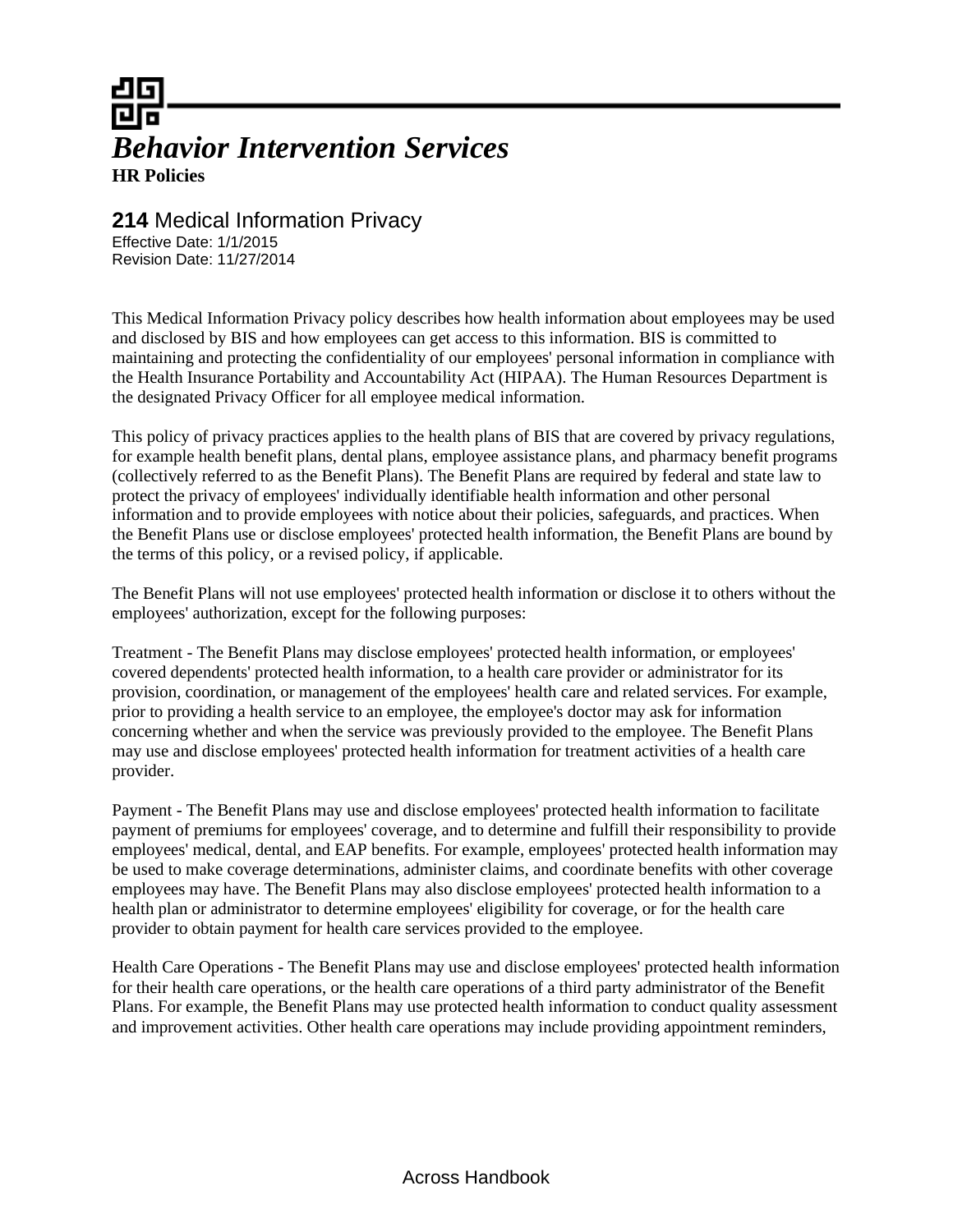or sending employees' information about treatment alternatives or other health-related benefits and services. The Benefit Plans also may disclose employees' protected health information to another health plan or provider that has a relationship with an employee, so that it can conduct quality assessment and improvement activities (for example, to perform case management).

Disclosure to Employer or Operating Company - The Benefit Plans may disclose employees' protected health information to BIS, or to a company acting on the behalf of BIS, so that it can monitor, audit, and otherwise administer the employee health benefit plan in which employees participate. BIS and its operating companies are not permitted to use protected health information for any purpose other than administration of employees' health, dental, and EAP benefits. The Benefit Plans will not disclose protected health information to BIS for the purposes of employment-related actions or decisions, or in connection with any other benefit or employee benefit plan. The Benefit Plans will identify employees who are authorized to receive and use protected health information.

Disclosure to Health Care Vendors and Accreditation Organizations - The Benefit Plans may disclose employees' protected health information to companies with whom they contract, if they need it to perform requested services. For example, the Benefit Plans may provide protected health information to vendors who provide important information and guidance to plan members with chronic conditions such as diabetes and asthma. Protected health information may be disclosed to accreditation organizations such as the National Committee for Quality Assurance (NCQA) for quality measurement purposes. When the Benefit Plans enter into these arrangements, they will obtain a written agreement to protect employees' protected health information.

Public Health Activities - The Benefit Plans may disclose employees' protected health information for the following public health activities and purposes: 1) to report health information to public health authorities that are authorized by law to receive such information for the purpose of controlling disease, injury, or disability; 2) to report child abuse or neglect to a government authority that is authorized by law to receive such reports; 3) to report information about a product or activity that is regulated by the U.S. Food and Drug Administration (FDA) to a person responsible for the quality, safety, or effectiveness of the product or activity; and, 4) to alert a person who may have been exposed to a communicable disease, if the Benefit Plans are authorized by law to give this notice.

Health Oversight Activities - The Benefit Plans may disclose employees' protected health information to a government agency that is legally responsible for oversight of the health care system or for ensuring compliance with the rules of government benefit programs, such as Medicare or Medicaid, or other regulatory programs that need health information to determine compliance.

For Research - The Benefit Plans may disclose employees' protected health information for medical research purposes, subject to strict legal restrictions.

To comply with the Law - The Benefit Plans may use and disclose employees' protected health information to comply with the law.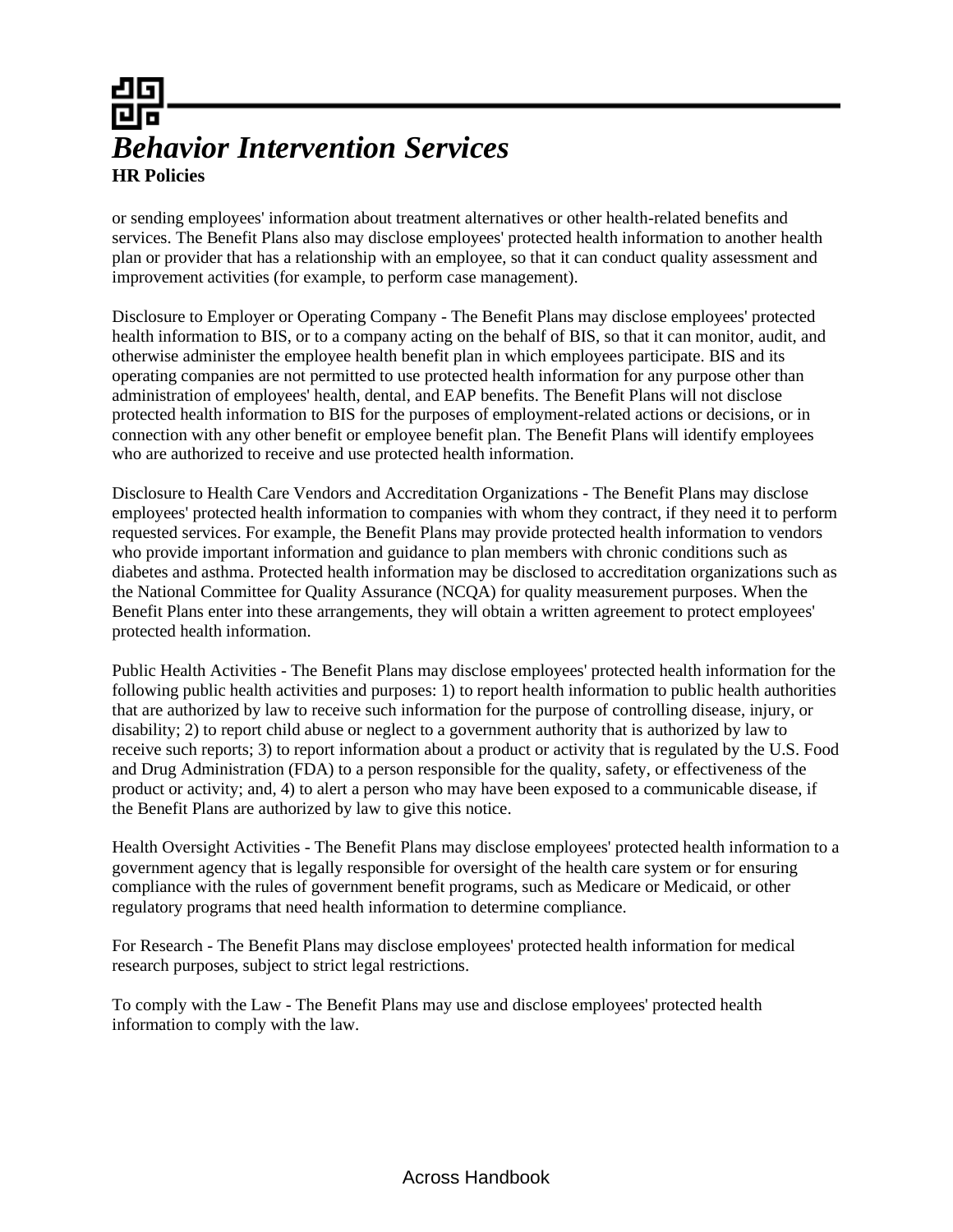Judicial and Administrative Proceedings - The Benefit Plans may disclose employees' protected health information in a judicial or administrative proceeding or in response to a legal order.

Law Enforcement Officials - The Benefit Plans may disclose employees' protected health information to the police or other law enforcement officials, as required by law or in compliance with a court order or other process authorized by law.

Health or Safety - The Benefit Plans may disclose employees' protected health information to prevent or lessen a serious and imminent threat to employees' health or safety or the health and safety of the general public.

Government Functions - The Benefit Plans may disclose employees' protected health information to various departments of the government such as the U.S. military or the U.S. Department of State.

Workers' Compensation - The Benefit Plans may disclose employees' protected health information when necessary to comply with workers' compensation laws.

Other - The Benefit Plans may disclose employees' protected health information when necessary to file claims with re-insurers or stop-loss carriers, or to obtain coverage with re-insurers or stop-loss carriers. The Benefit Plans may also disclose employees' protected health information to subrogation vendors to recoup payments made by the Benefit Plans that were reimbursed by other insurance arrangements.

Uses and Disclosures with Employees' Written Authorization - The Benefit Plans will not use or disclose employees' protected health information for any purpose other than the purposes described in this policy without the employees' written authorization. For example, the Benefit Plans will not supply protected health information to another company for its marketing purposes or to a potential employer with whom an employee is seeking employment without the employee's signed authorization. Employees may revoke an authorization that has previously been given by sending a written request to the Human Resources Department, but not with respect to any actions the Benefit Plans have already taken.

Disclosure to Others Involved in an Employee's Care - The Benefit Plans may disclose protected health information about employees to a relative, a friend, the subscriber of employees' benefits, or any other person employees identify, provided the information is directly relevant to that person's involvement with employees' health care or payment for that care. For example, if a family member or a caregiver calls BIS with knowledge of an employee's protected health information, BIS may confirm protected health information or answer questions. Employees have the right to stop or limit this type of disclosure by contacting the Human Resources Department. If an employee is a minor, the employee also may have the right to block parental access to the employee's protected health information in certain circumstances, if permitted by state law.

Employees may request restrictions on the use and disclosure of the employee's protected health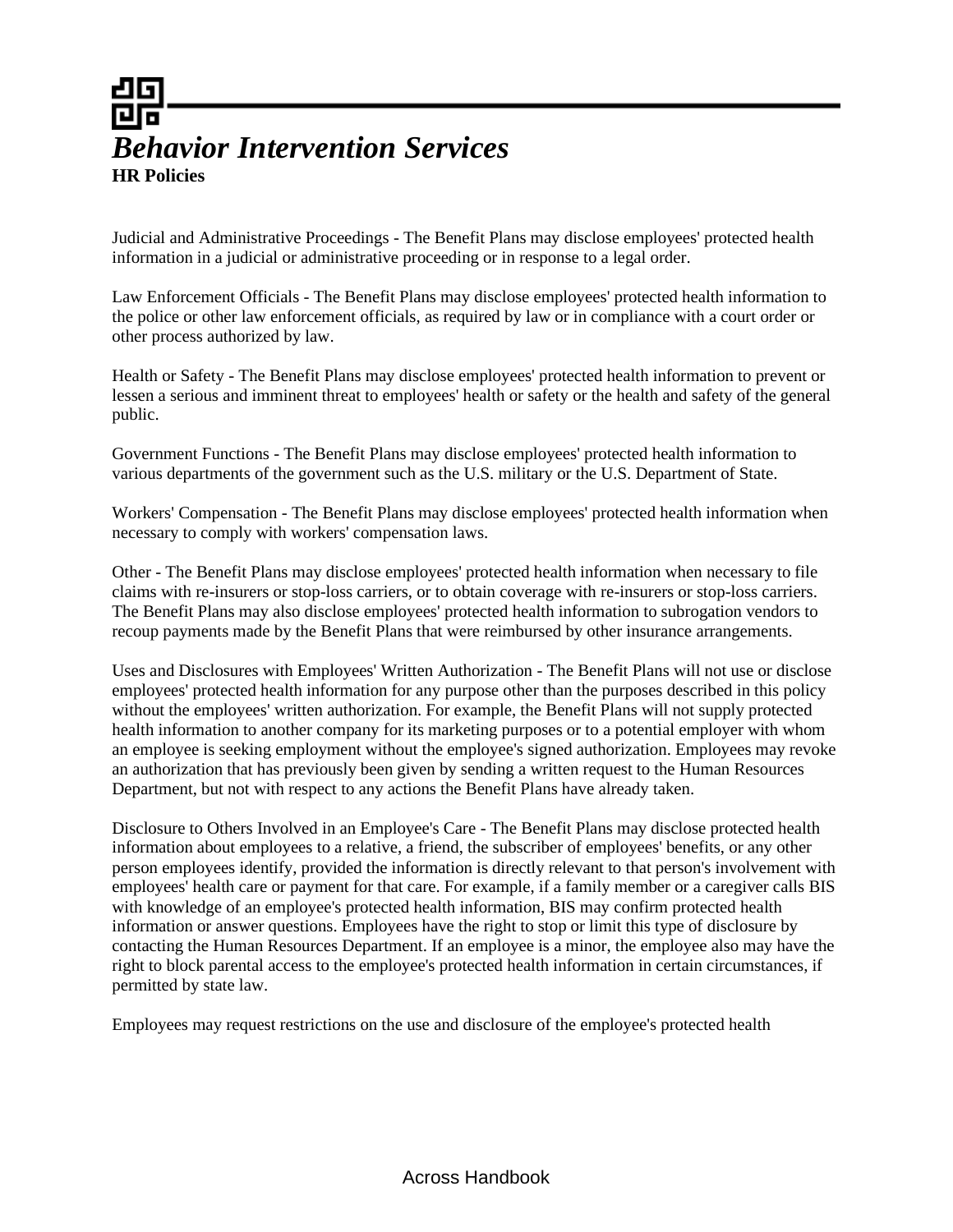information for the treatment, payment, and health care operations purposes explained in this policy. While the Benefit Plans will consider all requests for restrictions carefully, the Benefit Plans are not required to agree to a requested restriction.

Employees may ask to receive communications of their protected health information from the Benefit Plans by alternative means of communication or at alternative locations. While the Benefit Plans will consider reasonable requests carefully, they are not required to agree to all requests.

Employees may ask to inspect or to obtain a copy of their protected health information that is included in certain records the Benefit Plans maintain. Under limited circumstances, the Benefit Plans may deny employees access to a portion of their records. If employees request copies, the Benefit Plans may charge employees copying and mailing costs.

Employees have the right to ask the Benefit Plans to amend protected health information that is contained in the Benefit Plans records. If the Benefit Plans determine that the record is inaccurate, and the law permits the Benefit Plans to amend it, the Benefit Plans will correct it. If the employee's doctor or another person created the information that the employee wants to change, the employees should ask that person to amend the information.

Upon request, employees may obtain an accounting of disclosures the Benefit Plans have made of their protected health information. The accounting that the Benefit Plans provide will not include disclosures made before April 14, 2003, disclosures made for treatment, payment or health care operations, disclosures made earlier than six years before the date of the request, and certain other disclosures that are exempted by law. If employees request an accounting more than once during any 12-month period, the Benefit Plans will charge those employees a reasonable fee for each accounting statement after the first one.

Employees may contact the Human Resources Department to obtain a paper copy of this policy, even if the employees previously agreed to receive notices electronically. Employees must also contact the Human Resources Department if they wish to make any of the requests listed above.

If employees want more information about privacy rights, do not understand their privacy rights, are concerned that the Benefit Plans have violated their privacy rights, or disagree with a decision that the Benefit Plans made about access to protected health information, they may contact the Human Resources Department. Employees may also file written complaints with the Secretary of the U.S. Department of Health and Human Services. BIS will not take any action against employees if they file a complaint.

BIS may change the terms of this policy at any time. If BIS changes this policy, BIS may make the new policy terms effective for all protected health information that the Benefit Plans maintain, including any information the Benefit Plans created or received before BIS issued the new policy. If BIS makes any changes to the Medical Information Privacy policy, notice of the changes will be provided to employees.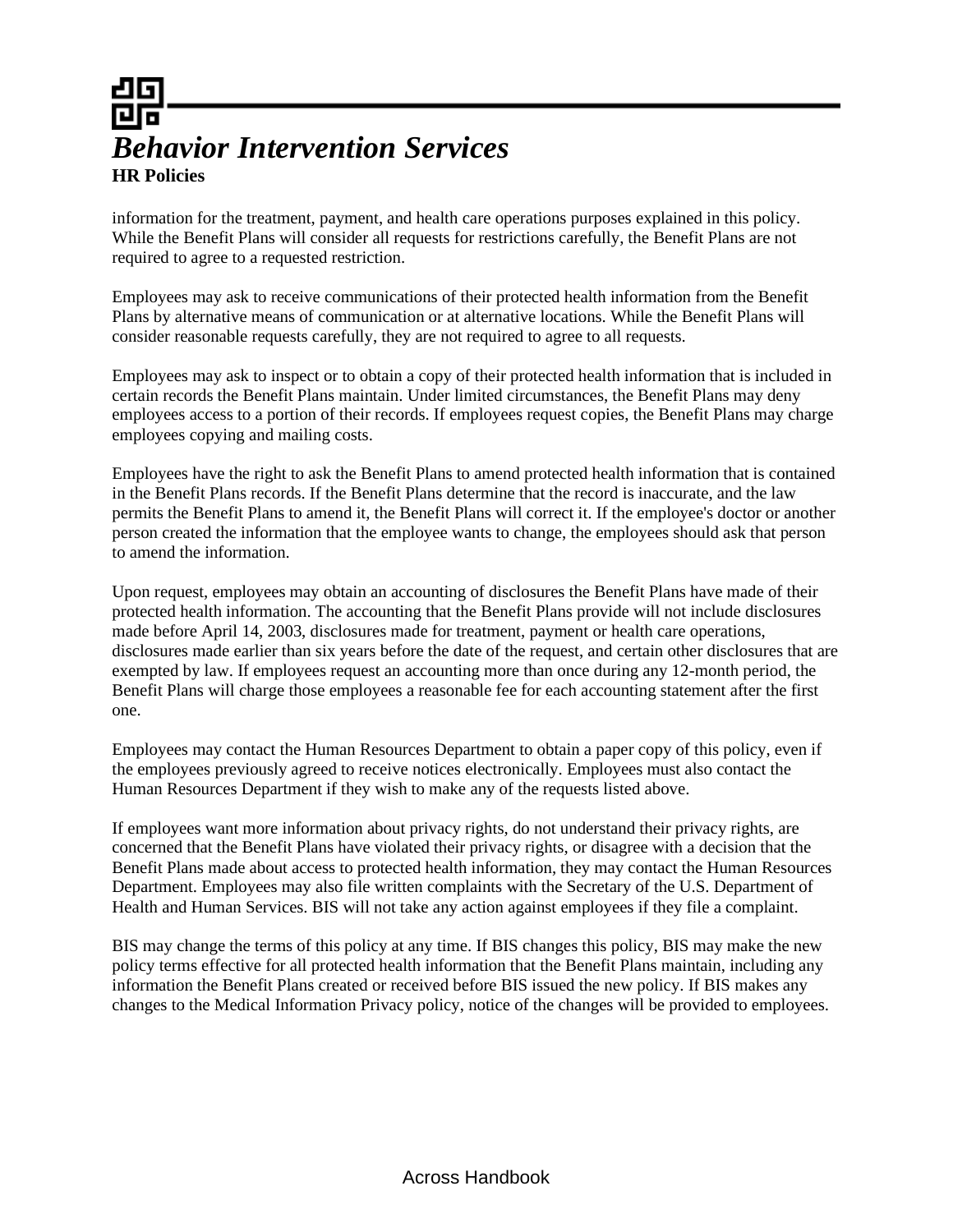#### **301** Employee Benefits

Effective Date: 1/1/2015 Revision Date: 11/16/2017

Eligible employees at BIS are provided a wide range of benefits. A number of the programs (such as Social Security, workers' compensation, state disability, and unemployment insurance) cover all employees in the manner prescribed by law.

Full time employees agree to work a minimum number of hours per week in order to maintain their full time status. **A failure to maintain hours for any three weeks during a six month period** will result in a loss of eligibility for a full time position and subsequently, all available benefits.

Benefits eligibility is dependent upon a variety of factors, including employee classification. Your supervisor can identify the programs for which you are eligible. Details of many of these programs can be found elsewhere in the employee handbook.

The following benefit programs are available to eligible employees:

- 401(k) Savings Plan
- Bereavement Leave
- Dental Insurance
- Family Leave
- Health Insurance
- Holidays (salaried, full time employees only)
- Jury Duty Leave
- Life Insurance
- Medical Insurance
- Short-Term Disability (at employees cost)
- Paid Time Off
- Vision Care Insurance
- Witness Duty Leave

Some benefit programs require contributions from employees, but most are fully paid by BIS.

*The benefit package for regular full-time (hourly and salaried) employees represents an additional cost to BIS of approximately 20 percent in wages per employee.*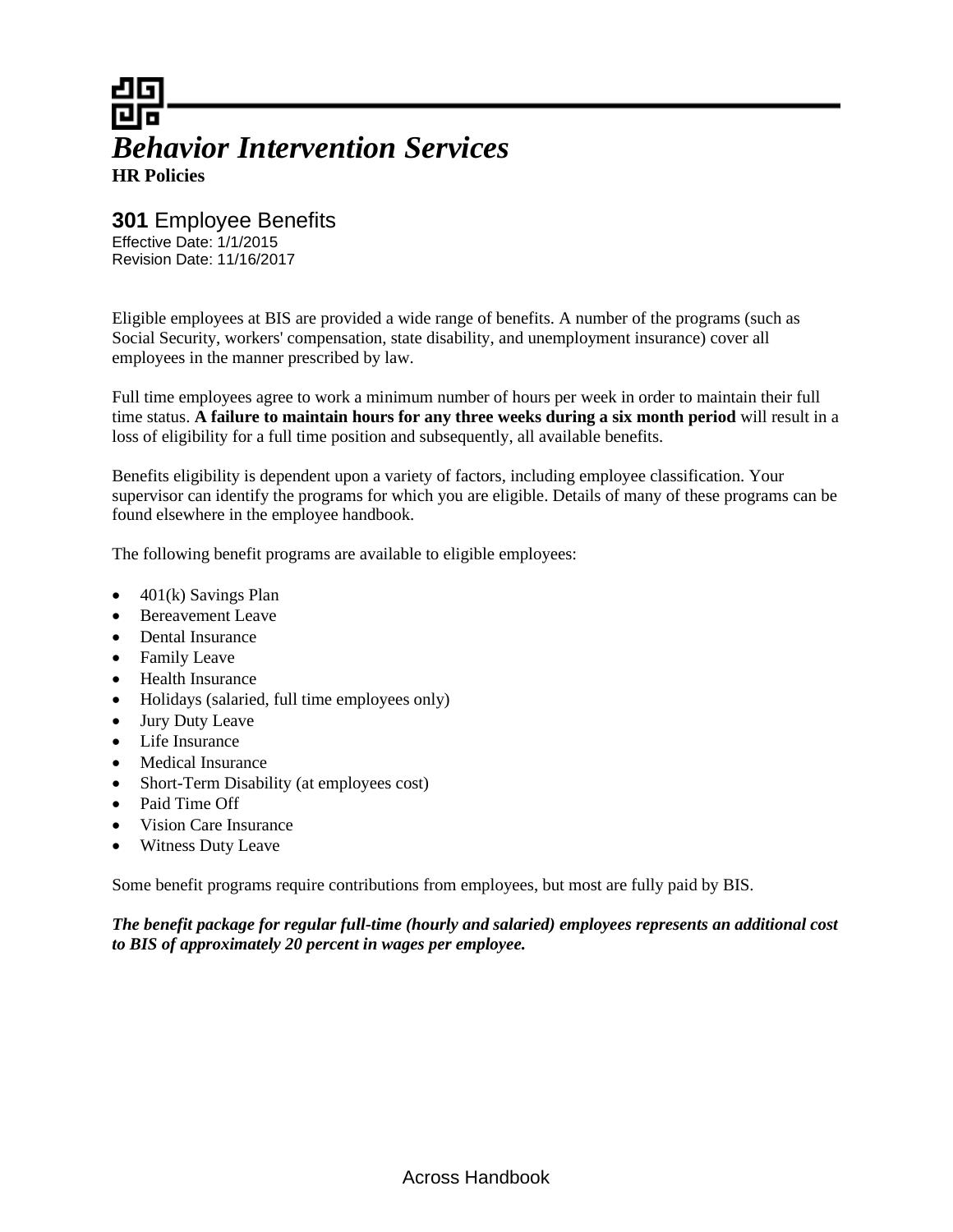#### **304** Child Care Benefits

Effective Date: 1/1/2015 Revision Date: 11/27/2014

BIS offers a cooperative child care site at the main office location. The cooperative is limited to (4) four full time children on any given day. The cooperative is governed by the parents that participate in the program.

BIS provides child care assistance to all eligible employees as a benefit of employment. Eligible employee classifications are:

- Regular full-time employees
- Part time employees

Given below is a brief description of child care assistance that may be provided when feasible. For more detailed information, please contact the Human Resources Department.

• ON-SITE CHILD CARE FACILITY: BIS sponsors a cooperative on-site child care facility. Facility hours 7am-5pm Monday through Friday. Employees may visit their children during non-work time (lunches, breaks).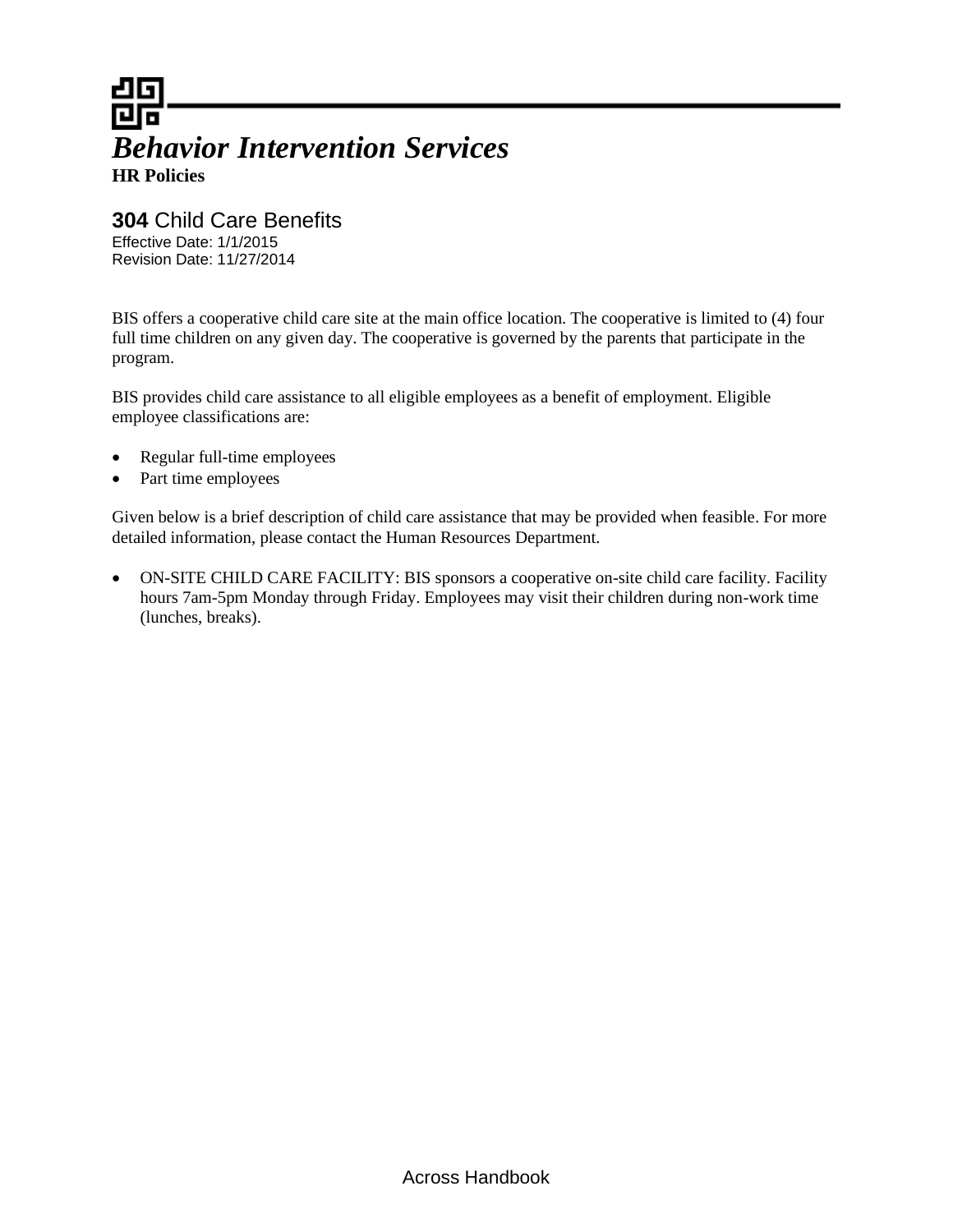#### **305** Holidays

Effective Date: 1/1/2015 Revision Date: 12/15/2020

Each year, BIS may offer holiday pay for hours worked on designated holidays, during specific hours. Holidays if any will be announced 30 days before the holiday.

**Non Exempt Employees** are required to work his/her scheduled shifts prior to, during and immediately following **all** recognized BIS holidays. Failure to do so will result in a loss of any holiday pay.

- A minimum of a three-week notice is required to request a given holiday off. Requests should be made in writing to your immediate supervisor. In order to be fair to all employees, an employee should not assume that he/she has a holiday off just because it falls on a regularly scheduled day off.
- It is understood that all staffing patterns are determined first by client need and second by staff request However, BIS encourages fair and even distribution of the designated holidays, therefore, the immediate supervisor (or other designated staff) maintains a staff-rotation history intended to result in equitable distribution.
- The support staff scheduled to work the holiday as one of his/her regularly scheduled days are presumed on duty unless arrangements are made with his/her immediate supervisor.
- It may occur that no person receiving services is in residence on any given holiday. The staff person regularly scheduled to work that day will be transferred for the day. The immediate supervisor will coordinate the individual's needs with the Department Director. If an employee refuses to work at another assigned location, then disciplinary action will be taken and no PTO will be given.
- Day Habilitation staff will be assigned to work in an ISL during their normal hours on the Holiday. They may request PTO if available to be used during the holiday but must request off timeline. Day Habilitation employess will be excused from any shortage if PTO is not available in hours during the Christmas break.

**EXEMPT EMPLOYEES** must be employed 90 days prior to the first day of the month of a holiday in order to qualify for the holidays recognized by BIS.

Exempt employees may be required to work on-call or in a schedule. If the exempt employee is required to work, then at their supervisor's discretion they will be given an equal amount of PTO added to their balance (up to 8 hours), with supervisor approval and the completion of appropriate paperwork.

- Exempt employees who are not required to work or be on-call will not work on recognized holidays when the office is closed. No PTO will be required for these days, and compensation will not be adjusted.
- BIS is not able to guarantee exempt employees' time off-call during holidays observed by BIS. Exempt employees wishing to be off/off-call must submit a request for time off to his/her supervisor for approval. Each year, the administrative team will evaluate the number of exempt on-call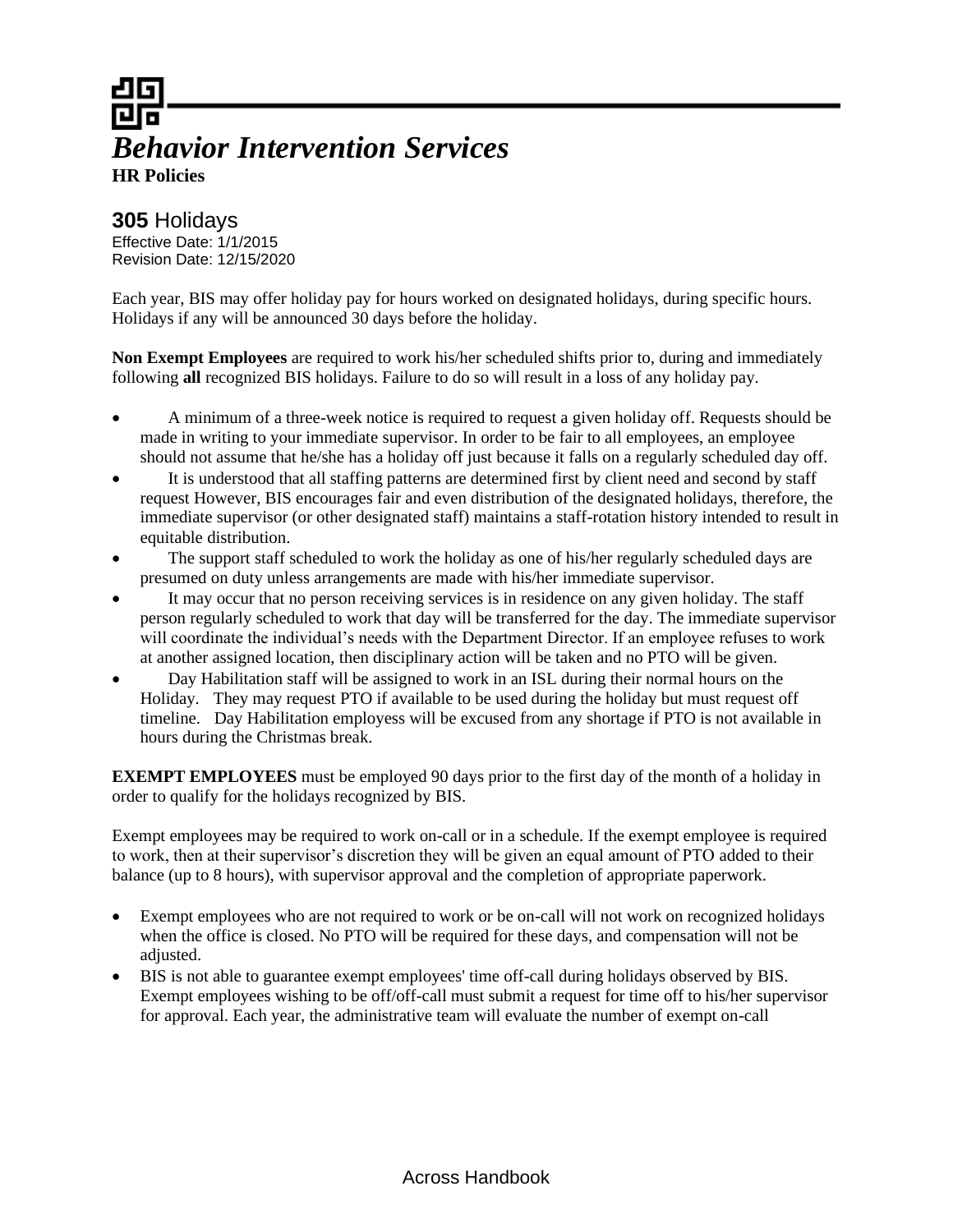employees and the observed holidays to devise a fair and equitable distribution of coverage on holidays.

Holiday time is not available as extra compensation, nor does it have any monetary value.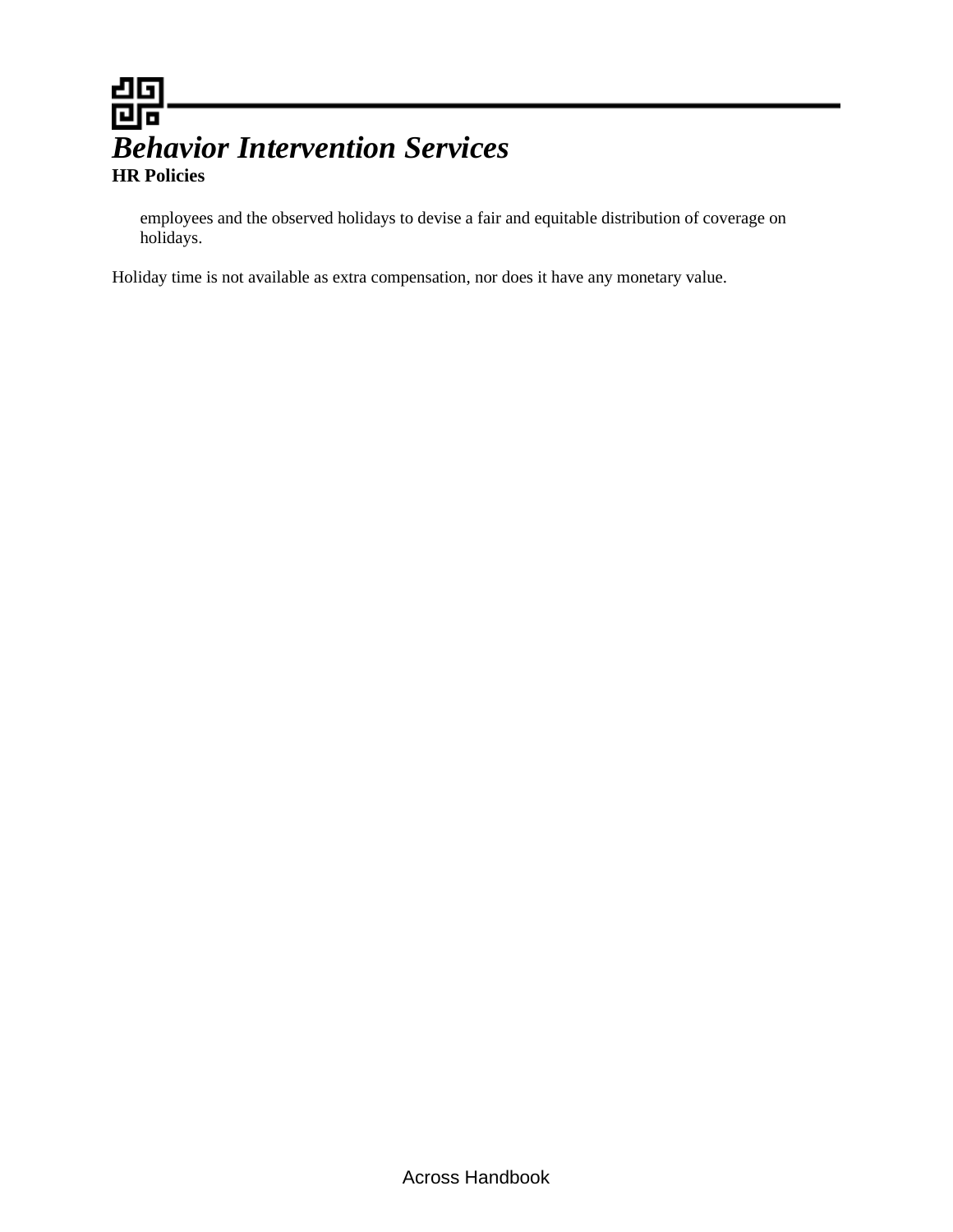#### **306** Workers' Compensation Insurance

Effective Date: 1/1/2015 Revision Date: 11/22/2017

BIS provides a comprehensive workers' compensation insurance program at no cost to employees. This program covers any injury or illness sustained in the course of employment that requires medical, surgical, or hospital treatment. Subject to applicable legal requirements, workers' compensation insurance provides benefits after a short waiting period or, if the employee is hospitalized, immediately.

Employees who sustain work-related injuries or illnesses should inform their supervisor immediately. No matter how minor an on-the-job injury may appear, it is important that it be reported immediately. This will enable an eligible employee to qualify for coverage as quickly as possible.

- If/when a life-threatening injury occurs, the appropriate emergency service is contacted immediately (911). First Aid is to be administered by a certified individual as needed. The individual's supervisor is to be notified immediately.
- If/when an employee sustains a non-life threatening injury, the immediate supervisor and the HR Director are to be notified. The supervisor then should complete an initial injury report on the appropriate form. The employee should complete the medical release section. If the employee is refusing further treatment or requires only minor First Aid (i.e., a Band-Aid), then the appropriate form should be completed.
- The employee will immediately report to an authorized medical provider. The employee may be escorted to a provider if required and/or deemed necessary by the supervisor/injury coordinator. The medical provider will complete the medical treatment and advice on restrictions/treatments that are required.
- All employees will be required to complete a drug/alcohol screening process at the medical provider following a work-related injury and prior to being seen by a physician for care.
- The employee will return to the work site and/or office and complete the remaining forms with the supervisor or other authorized BIS individual. If the employee is unable to return to full duty, the Human Resources Director must approve other available options.
- Any attempt to defraud or otherwise misrepresent the circumstances, severity, or other aspects of an injury will result in disciplinary action, up to and including termination of employment. Acts of this nature may negate the validity of the claim, thus jeopardizing insurance benefits, and could lead to further legal action against any person attempting to defraud or otherwise misrepresent circumstances.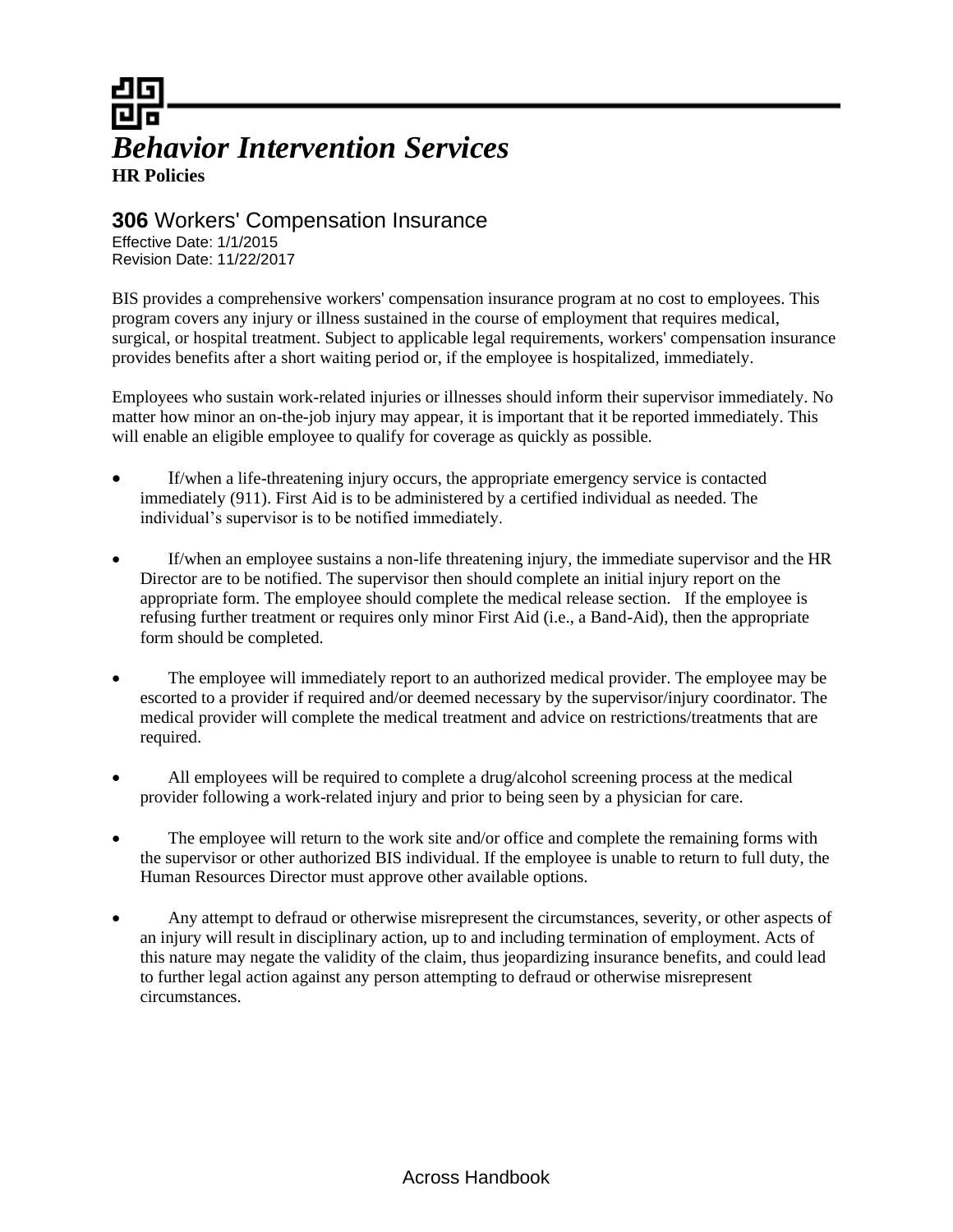If an employee is injured in the course of work and are absent from work, the employee is subject to the provisions of the State's workers' compensation program and are paid accordingly.

Currently, no compensation is paid for the first three days you are unable to work due to a work-related injury. If you are unable to work for more than fourteen days, the "three-day waiting period" will be paid. If available, an employee may use PTO time in order to be compensated for this time.

Modified duty may, in some situations, be available following a workers' compensation qualifying injury. A modified duty position is one of a temporary basis (usually no longer than 45 days). Availability is based on the restrictions put on employees and the positions that can accommodate these restrictions.

Once an employee is released from any restrictions regarding the injury, a permanent position will then be assigned. If an employee has permanent restrictions assigned due to a work-related injury, the administrative team will evaluate all available positions possible, with or without reasonable accommodation, and the employee will be reassigned and/or released from BIS employment if no positions are available. Due to the nature of our business, in that staffing must always be provided, BIS cannot guarantee that an employee will be returned to his/her original work assignment.

Neither BIS nor the insurance carrier will be liable for the payment of workers' compensation benefits for injuries that occur during an employee's voluntary participation in any off-duty recreational, social, or athletic activity sponsored by BIS, including injuries sustained during the use of the onsite gym/gym equipment. All use of this equipment is at the assumption of the users own risk.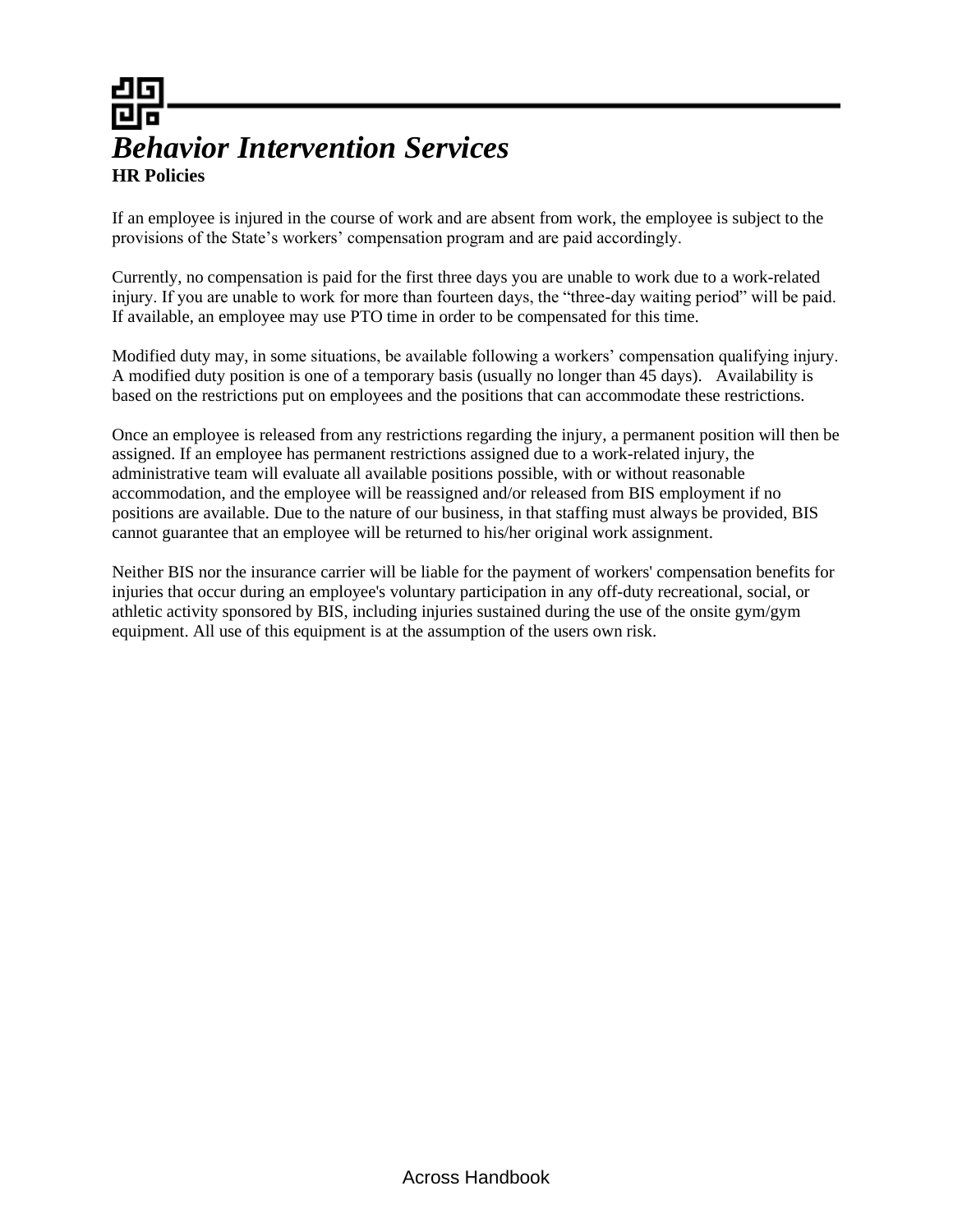### **307** Wellness Benefits

Effective Date: 11/19/2021 Revision Date:

BIS provides paid wellness leave benefits to all eligible employees for periods of temporary absence due to illnesses, injuries and wellness visits. Eligible employee classification(s):

\* Regular full-time employees

Eligible employees will accrue wellness benefits at the rate of 2 days per year (One day on Jan 1st and one day July 1st).

Wellness days can be used in minimum increments of one-half day (4 hours). An eligible employee may use a wellness day for an absence due to his or her own illness, injury, wellness visit, or that of a child, parent, or spouse of the employee.

Employees who are unable to report to work due to illness or injury should notify their direct supervisor before the scheduled start of their workday. The direct supervisor/scheduler must also be contacted on each additional day of absence.

As an additional condition of eligibility for wellness benefits, an employee on an extended absence must apply for any other available compensation and benefits, such as workers' compensation. Wellness benefits will be used to supplement any payments that an employee is eligible to receive from state disability insurance, workers' compensation or BIS-provided disability insurance programs. The combination of any such disability payments and wellness benefits cannot exceed the employee's normal weekly earnings.

Unused wellness benefits will be allowed to accumulate indefinitely.

Wellness benefits are intended solely to provide income protection in the event of illness, injury or wellness visits, and may not be used for any other absence. Unused wellness benefits will not be paid to employees while they are employed or upon termination of employment.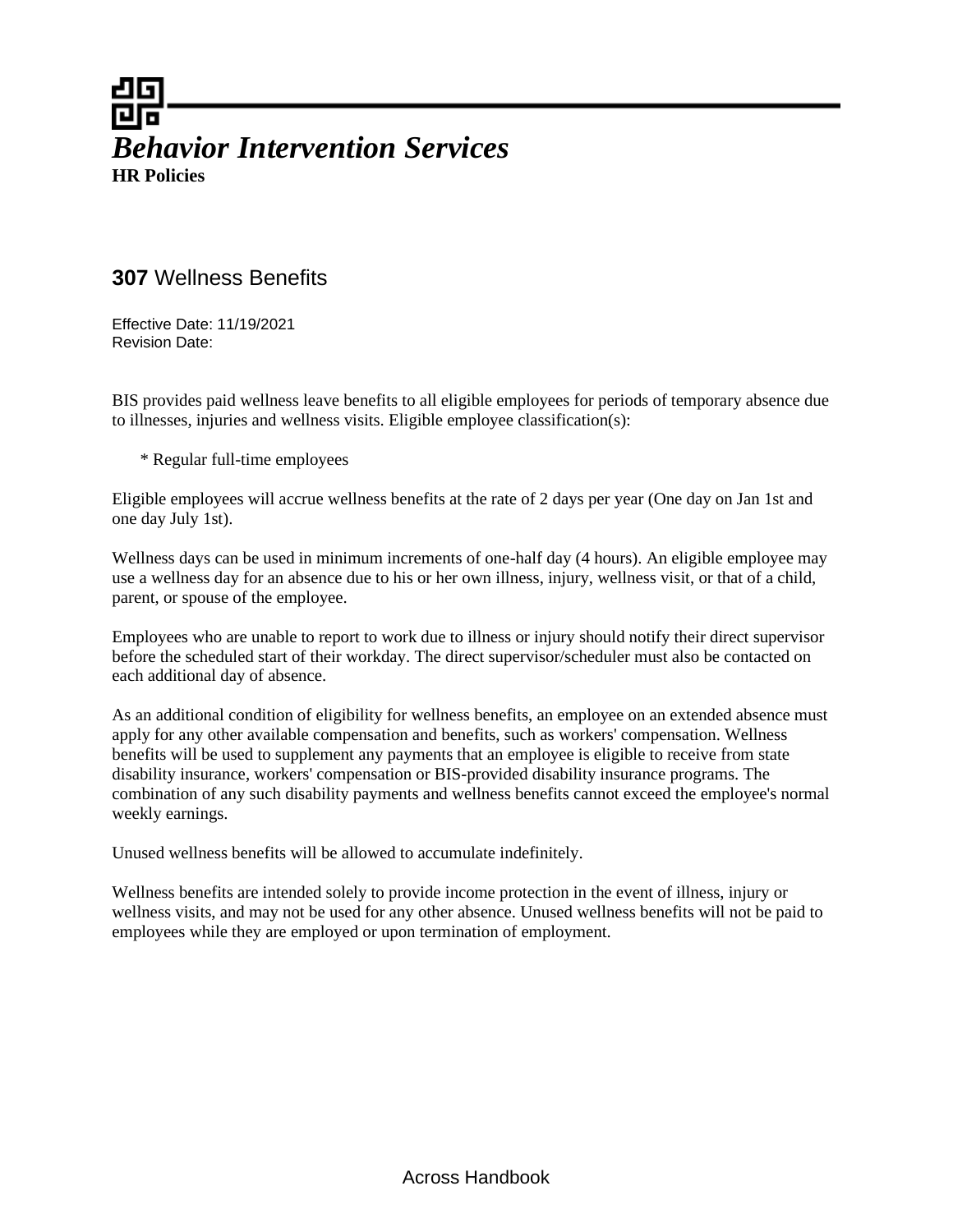**309** Bereavement Leave

Effective Date: 1/1/2015 Revision Date: 12/9/2019

Employees who wish to take time off due to the death of a family member should notify their supervisor and the Human Resources Department immediately. Up to **3 days or 24 hours of paid bereavement leave** will be provided for the death of *immediate* family members for employees in the following classifications:

- Regular full time employees
- A minimum of 60 days employment
- Copy of the obituary, notice or wake services attended
- Time is taken within 14 days

Immediate family members are defined as an employee's:

Spouse Parent (or parent in law) Child or Stepchild Sibling

**One day of bereavement** may be granted to a full time employee for the death of an extended family member, defined as:

Aunt or Uncle First Cousin Grandparent Niece/nephew

Bereavement will normally be granted unless there are unusual business needs or staffing requirements. Employees may, with their supervisor's approval, use any available paid leave for additional time off as necessary. Additional time off requests should be submitted to Human Resources for tracking and payroll purposes.

Leave for attendance at the funeral of a non-immediate family member or person with an especially close relationship may be granted without pay. Typically paid leave is reserved for the death of immediate family members. The employee's supervisor will make the determination and report that determination to the Human Resources Department for denotation.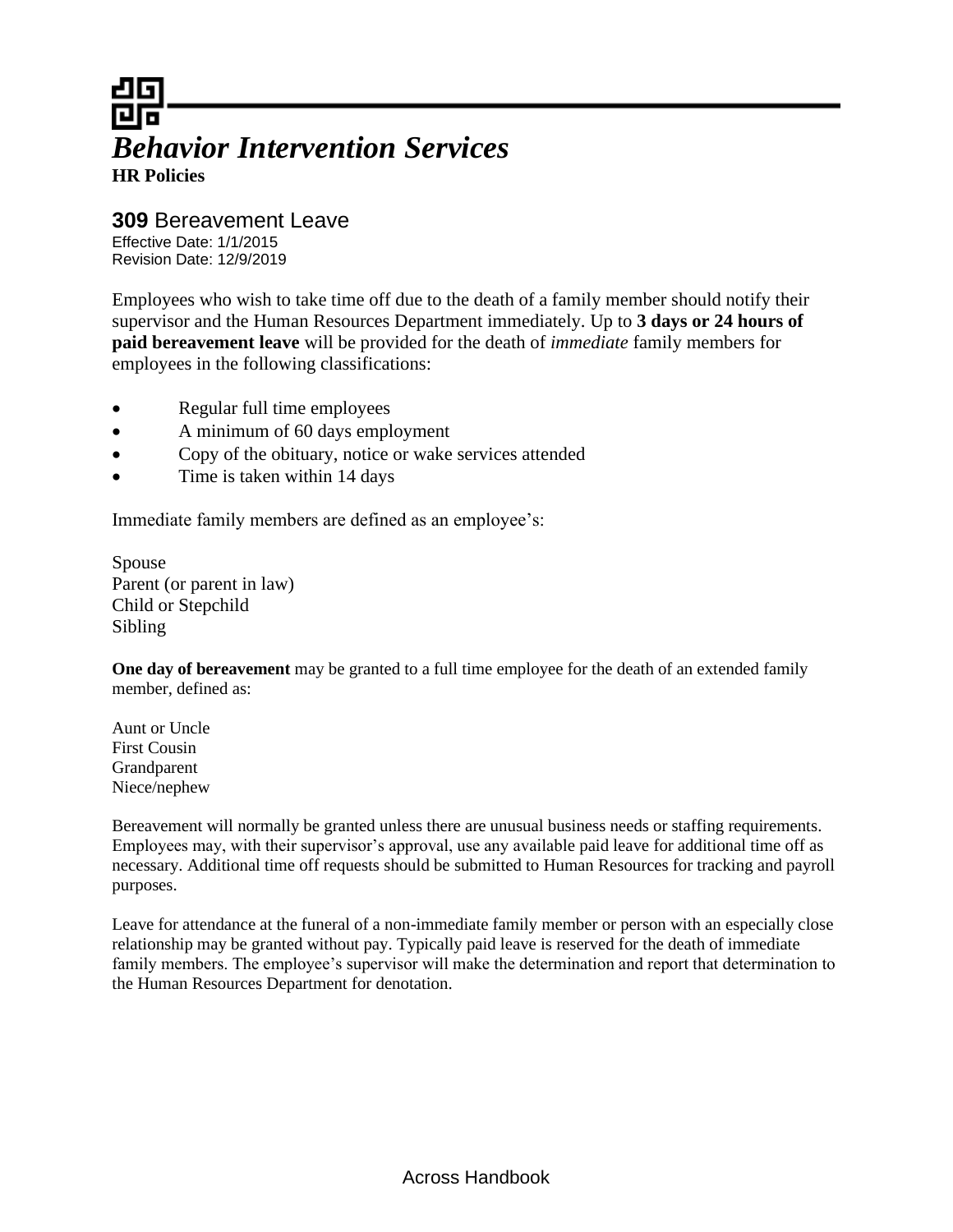**311** Jury Duty

Effective Date: 1/1/2015 Revision Date: 11/27/2014

BIS encourages employees to fulfill their civic responsibilities by serving jury duty when required. BIS will authorize up to two paid days of jury duty every three years for the following employees:

• Full time, salaried employees

In the event that an employee is called for an extended period of time, they may request unpaid jury duty leave for the length of absence. If desired, employees may use any available paid time off (for example, vacation benefits).

Employees must show the jury duty summons to their supervisor as soon as possible so that the supervisor may make arrangements to accommodate their absence. Of course, employees are expected to report for work whenever the court schedule permits.

Either BIS or the employee may request an excuse from jury duty if, in BIS's judgment, the employee's absence would create serious operational difficulties.

BIS will continue to provide health insurance benefits for the full term of the jury duty absence of any employee currently receiving benefits.

Benefit accruals such as vacation, sick leave, or holiday benefits will be suspended during any extended, unpaid jury duty leave and will resume upon return to active employment.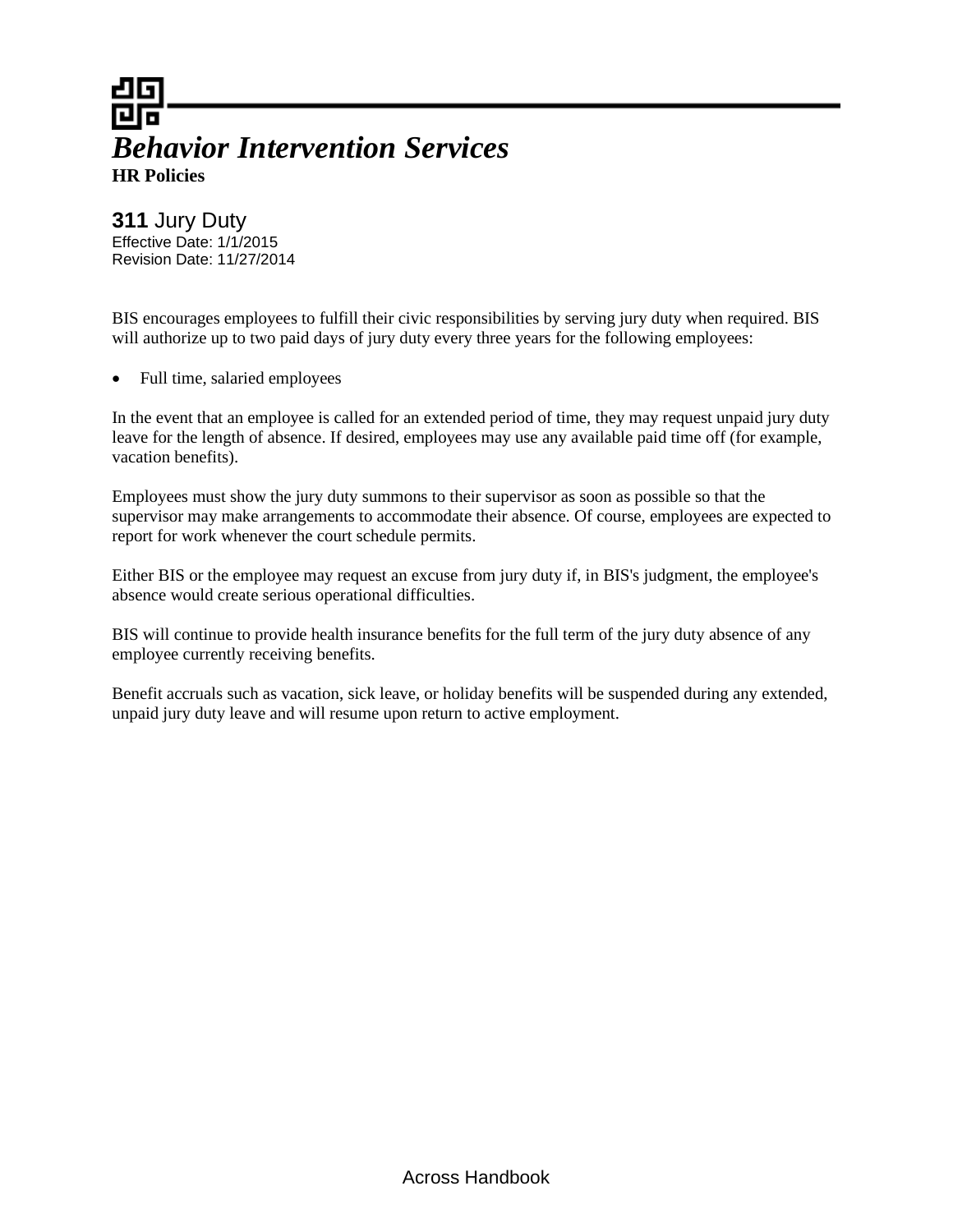### **313** Benefits Continuation (COBRA)

Effective Date: 1/1/2015 Revision Date: 11/27/2014

The federal Consolidated Omnibus Budget Reconciliation Act (COBRA) gives employees and their qualified beneficiaries the opportunity to continue health insurance coverage at their own expense plus 2% under BIS's health plan when a "qualifying event" would normally result in the loss of eligibility. Some common qualifying events are resignation, termination of employment, or death of an employee; a reduction in an employee's hours or a leave of absence; an employee's divorce or legal separation; and a dependent child no longer meeting eligibility requirements.

BIS provides each eligible employee with a written notice describing rights granted under COBRA when the employee becomes eligible for coverage under BIS's health insurance plan. The notice contains important information about the employee's rights and obligations and is required to be returned within 60 days of the initial notification.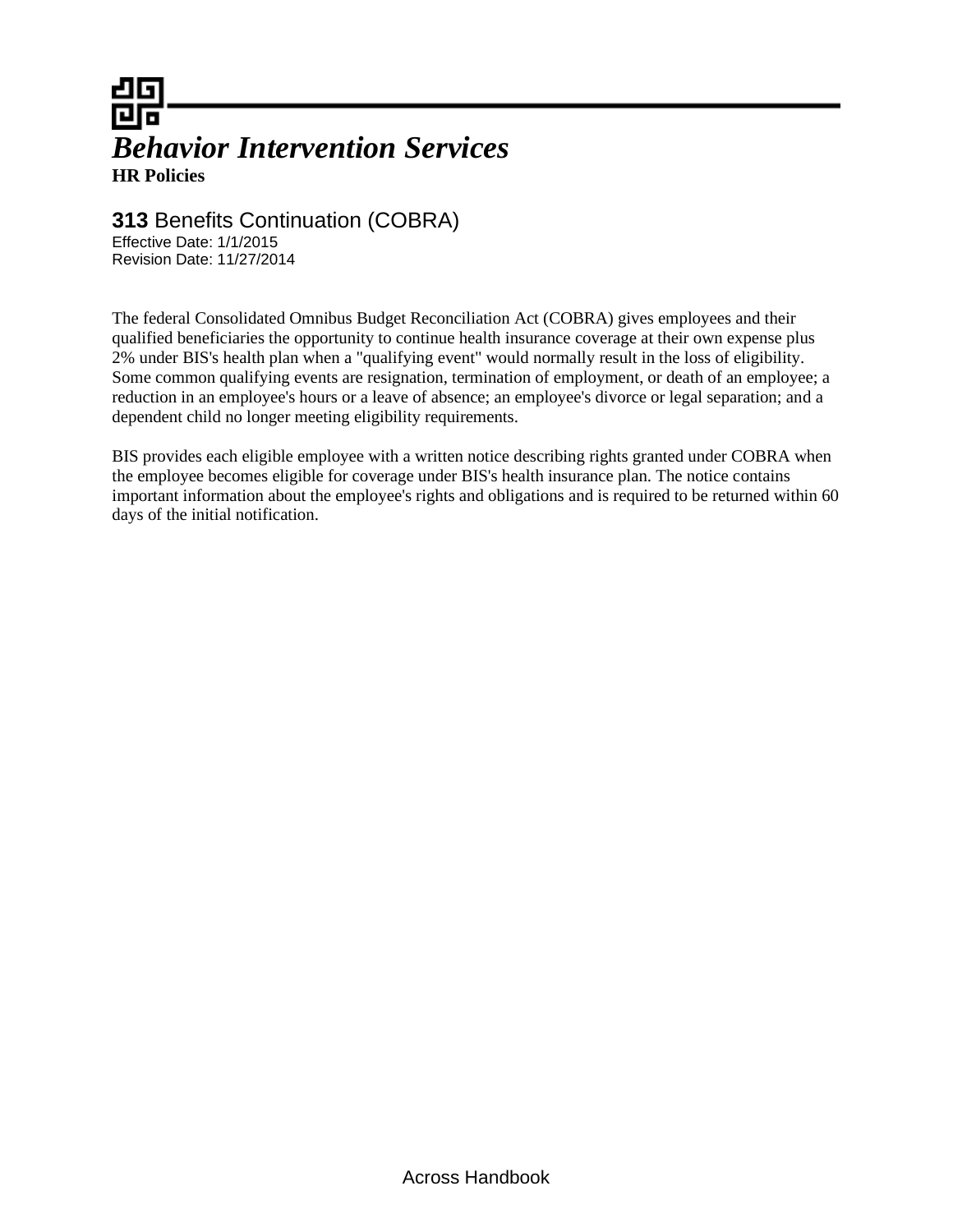**315** Paid Time Off (PTO) and Requested Time Off (RTO) Effective Date: 1/1/2015 Revision Date: 1/1/2022

**Paid Time Off (PTO) is an all-purpose time-off policy for eligible employees to use for vacation, illness or injury, personal business and to supplement any shortage in their required per week hours when they are not able to meet the expectations of their position.** 

It combines traditional vacation and sick leave plans (if applicable) into one flexible, paid time-off policy. Employees in the following employment classification(s) have the ability to accrue and use PTO as described in this policy:

#### **All full time employees are required to work a minimum amount of hours each week to maintain their full time status, either through direct support hours as deemed a requirement for their position or by the use of Paid Time Off as supplemental hours.**

- Full time hourly employees 32-40 hours of work each week
- Full time salaried employees minimum of 40 hours of work each week

Once employees enter an eligible employment classification, they have the ability to accrue PTO according to the schedule based on years of service. Before PTO accrues or is available for use, **a waiting period of 30 days from their first week in a full time capacity** must be completed. After that time, employees can request the use of their accrued PTO hours. Requests for planned PTO must occur at least 2 weeks in advance of any time off granted.

In the event that an employee does not work the minimum requirement of hours for any given week and they do not have the available PTO time to supplement their total hours and, if salaried, will be subject to a decrease in pay based on the total shortage of hours for the week.

- Exception of Day Habilitation staff the week of Christmas break.
- RBT's are not expected to meet minimum requirements during BIS recognized holiday weeks.

The amount of PTO employees may accrue each year increases based on the length of their employment. (\*Schedule listed below is based on a 40 hour work week for salaried employees. Salaried employees that have a set number of billable hours each week as part of their work week requirement will also accrue PTO based on a 40 hour work week but all PTO will be required to be used as 8 hours for a full day off or 4 hours for a half day off)

- Upon initial eligibility the employee has the ability to accrue PTO at the rate of 3.07 hours per pay period through 4th year of full time service.
- After 5 years of eligible service the employee has the ability to accrue PTO at the rate of 4.61 hours per pay period.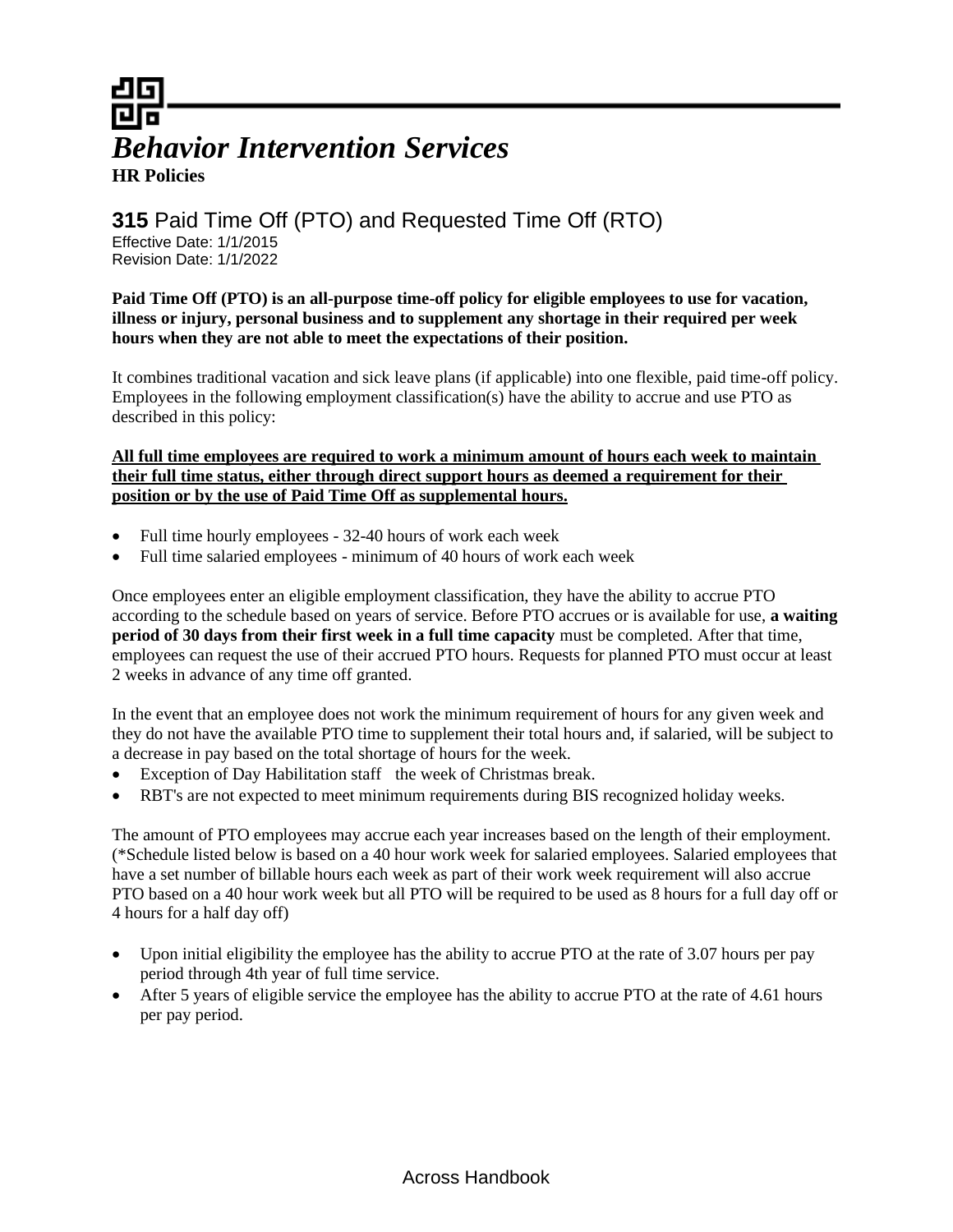After 10 years of eligible service the employee has the ability to accrue PTO at the rate of 6.15 hours per pay period.

PTO should be used in minimum increments of 4 hours for a half day or 8 hours for a full day for salaried employees. Hourly employees may request to use their accrued time in supplemental increments, up to either 32 or 40 hours per week.

Employees who have an unexpected need to be absent from work should notify their direct supervisor & the HR Department before the scheduled start of their workday to confirm that PTO time may be utilized. The direct supervisor must also be contacted on each additional day of unexpected absence.

To schedule planned PTO, employees should

- Submit a Requested Time Off (RTO) entry via the When to Work system. Requests will be reviewed and approved based on a number of factors, including business needs and staffing requirements. Approval or denials will be sent accordingly.
- When approved, submit a written request via the PTO request form (found on the BIS website)

Employees that have posted work hours in the When to Work system during any time in which they wish to take PTO must follow the call off/shift coverage guidelines to find coverage PRIOR to requesting their PTO. PTO time submitted that conflicts with current posted/published work schedules (per W2W), will be rejected until the employee has followed the correct procedures.

PTO is paid at the employee's base pay rate at the time of absence. In the event that an employee has two different pay rates for the same position (such as DSP and RBT), that employees PTO time will be paid out at their lower rate of pay. It does not include overtime or any special forms of compensation such as incentives, commissions, bonuses, or shift differential.

PTO will be used to supplement any payments that an employee is eligible to receive from state disability insurance, workers' compensation. The combination of any such disability payments and PTO cannot exceed the employee's normal weekly earnings.

#### **Accrued PTO time will be used to supplement any shortage in the required weekly time for full time employees, when they did not meet the minimum expectation of direct support hours and/or total hours as necessary for their position.**

The Payroll Department/Supervisor will automatically deduct PTO time to supplement a shortage of hours for any given week. A PTO request form is only required when requesting use for pre-planned events such as vacation, scheduled time off, etc. and must be approved by the employee's supervisor.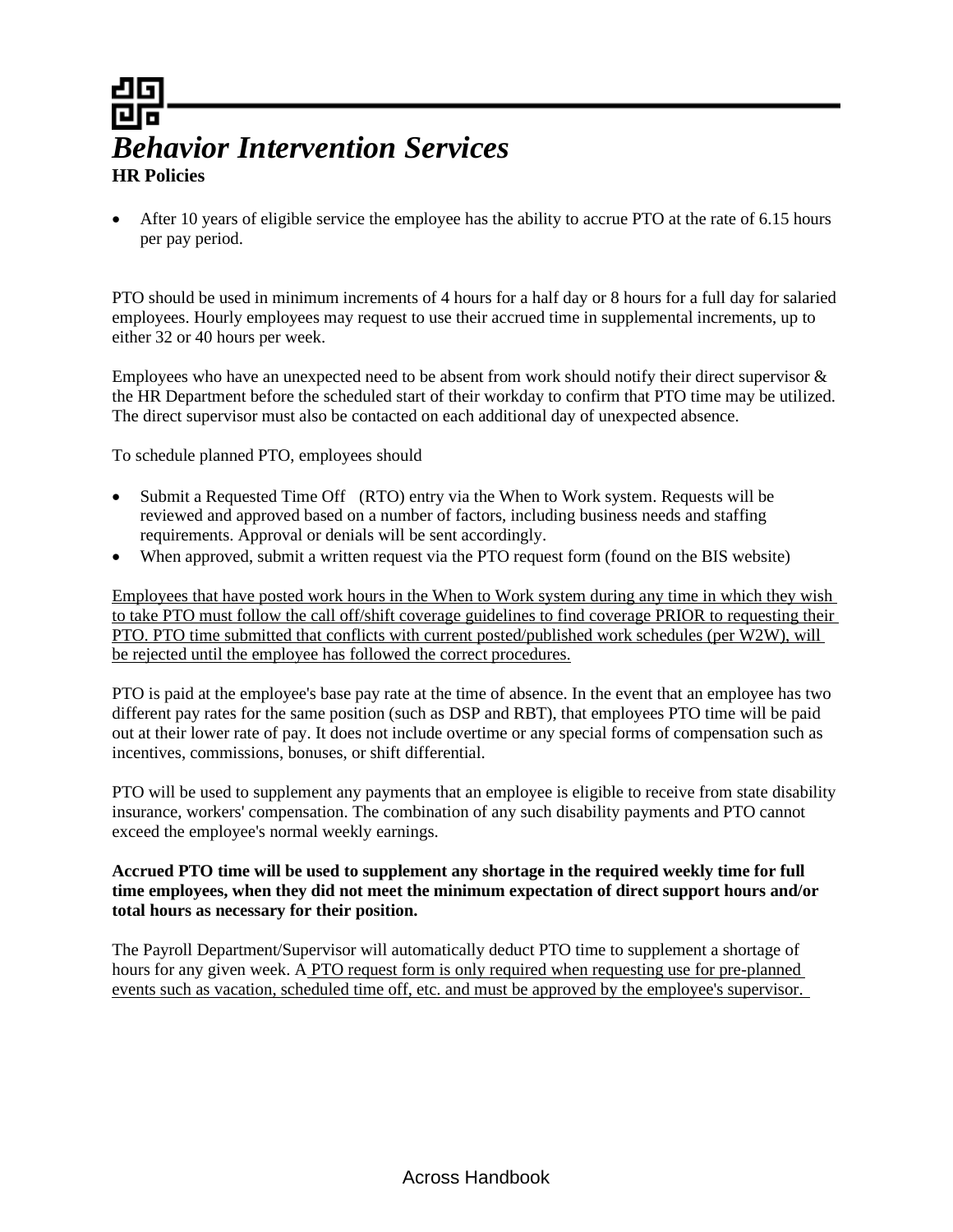Positions that require an individual to be on call during specific times of the day will be required to go off call and will be charged PTO time to supplement any hours for the week during which they are unable to fulfill all or any portion of their daily responsibilities.

An employee may accrue and bank up to 160 hours at any one time. Once any employee reaches 160 hours of accrued time, PTO accrual with cease until the time in which that employee utilizes enough accrued time to drop their bank to under 160 hours of unused PTO. The employee may also request a buyout of PTO at a rate of 50% of its value. This can only be done one time per year and the employee must maintain a minimum balance of 20 hours in their PTO bank.

Employees that need to request time off for an expected absence who do not have accrued PTO available for use, will be required to follow one of the following policies for **Unpaid Time Off**:

#### **\*Medical Leave \*FMLA Leave \*Leave of Absence**

These employees may be may be subject to a decrease in salaried wages (based on total shortage of hours), loss of current work status, preferred day/shifts scheduled or be asked to move to a part time position. A demotion to a part time position will forfeit any full time benefits accrued up to that point immediately. Employees that do not follow these policies will be subject to disciplinary action.

**Upon resignation of employment, PTO use during the notification period is not permitted without written consent and approval by the Executive Director**. An employee can be paid for any unused PTO that has been accrued through their last day of work as long as they have provided the position minimum requested notification period (2 weeks for non-supervisory positions and 30 days for supervisory or administrative positions). This pay out would occur on the next available pay period after they have completed their notification period, as scheduled by the Pay Cycle for the current year.

Employees that fail to work any of the assigned or required hours during their notification period of resignation or termination of their employment will forfeit any remaining accrued PTO time and will not receive any pay out. Additionally, a supervisor (salaried position) that fails to meet the minimum expectations of the position during a notification period may cause an adjustment from a salaried rate to an hourly rate, depending on the total number of hours in that final week.

Employees that failed to provide or work their minimum notification period will not only forfeit any remaining PTO in their bank but will also have any PTO hours used or paid out within 30 days of their last day recouped out of a final pay check.

Employees that are terminated from employment will forfeit any accrued and unused PTO, to which no pay out is available.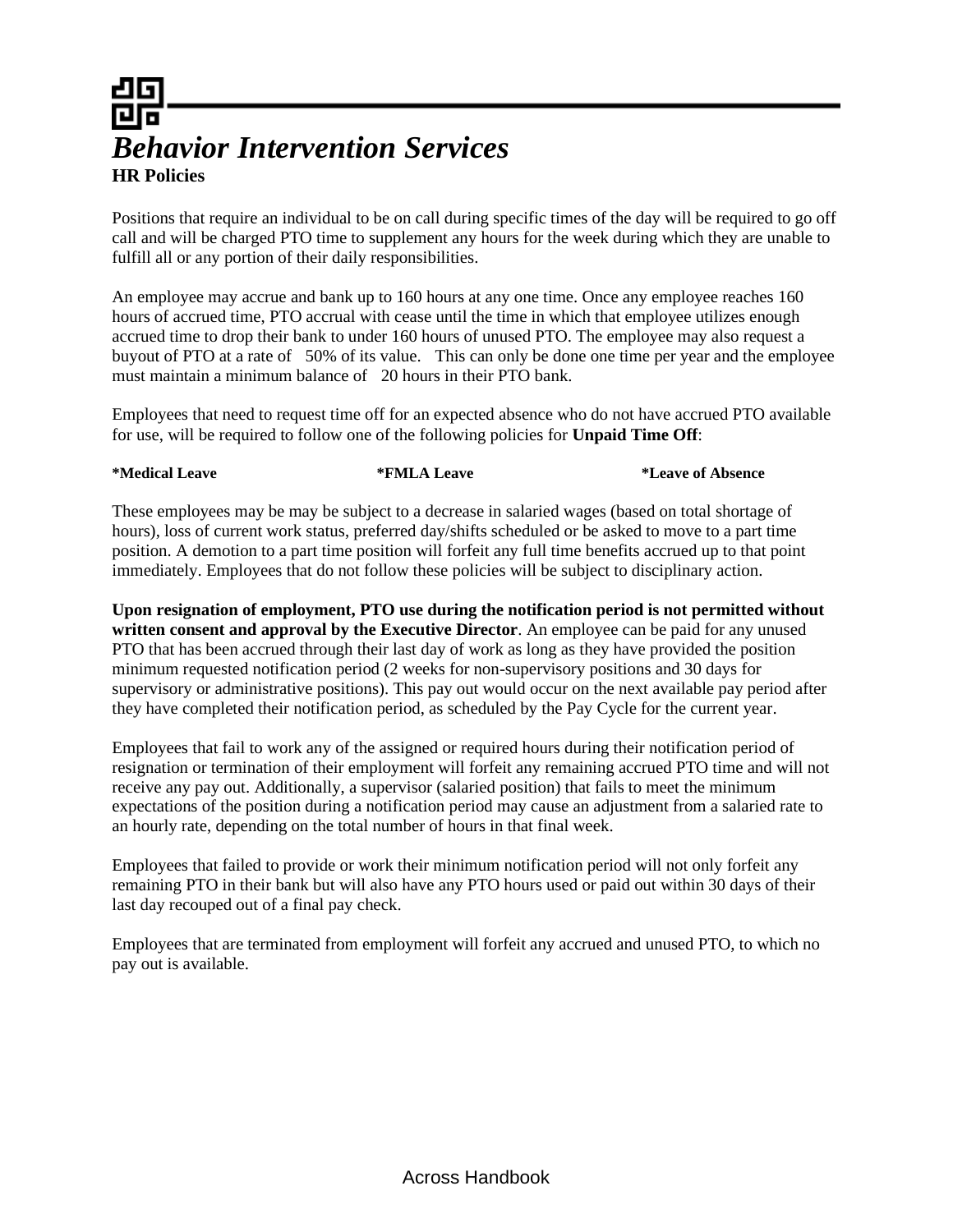#### **316** Health Insurance

Effective Date: 1/1/2015 Revision Date: 11/21/2017

BIS's health insurance plan provides employees and their dependent access to medical, dental, and vision care insurance benefits. Employees in the following employment classifications are eligible to participate in the health insurance plan:

• Regular full-time employees

The agency strives to provide coverage to all eligible employees, subject to the provisions of the Insurer. Employees contribute a flat-amount toward the cost of the insuring contract. The employee's contribution is determined annually at the contract's renewal. Major medical, dental, vision, and other insurance policies are subject to details contract with third party provider.

Health insurance premiums to cover your dependent are your individual responsibility, but BIS handles the transfer of premiums to the carrier.

Eligible employees may participate in the health insurance plan subject to all terms and conditions of the agreement between BIS and the insurance carrier. Each full-time employee will have the option to join or waive participation. All employees will be required to fill out a waiver form at the start of their FT employment until they have the chance to attend a full time benefits meeting, held on each even calendar month, on the first Wednesday of that month, beginning at 930am. Once required enrollment forms are completed and turned into the HR Director, they will take the place of the waiver form.

Employees are signed up to attend the next available benefits enrollment meeting to learn about the BIS full time benefits package. If an employee is currently enrolled in a plan at the time that the agency moves to a new carrier, that employee will be given the opportunity to adjust or pick their plan according to the new structure. If that employee fails to complete the renewal paperwork by the set deadline for changes, the agency will choose the most comprehensive plan for those employees at their cost. Changes to new plans can be made up to 30 days after the eligibility period starts.

A change in employment classification that would result in loss of eligibility to participate in the health insurance plan may qualify an employee for benefits continuation under the Consolidated Omnibus Budget Reconciliation Act (COBRA). Refer to the Benefits Continuation (COBRA) Policy for more information.

Details of the health insurance plan are described in the Summary Plan Description (SPD). An SPD and information on cost of coverage will be provided in advance of enrollment to eligible employees. Contact the Human Resources Department for more information about health insurance benefits.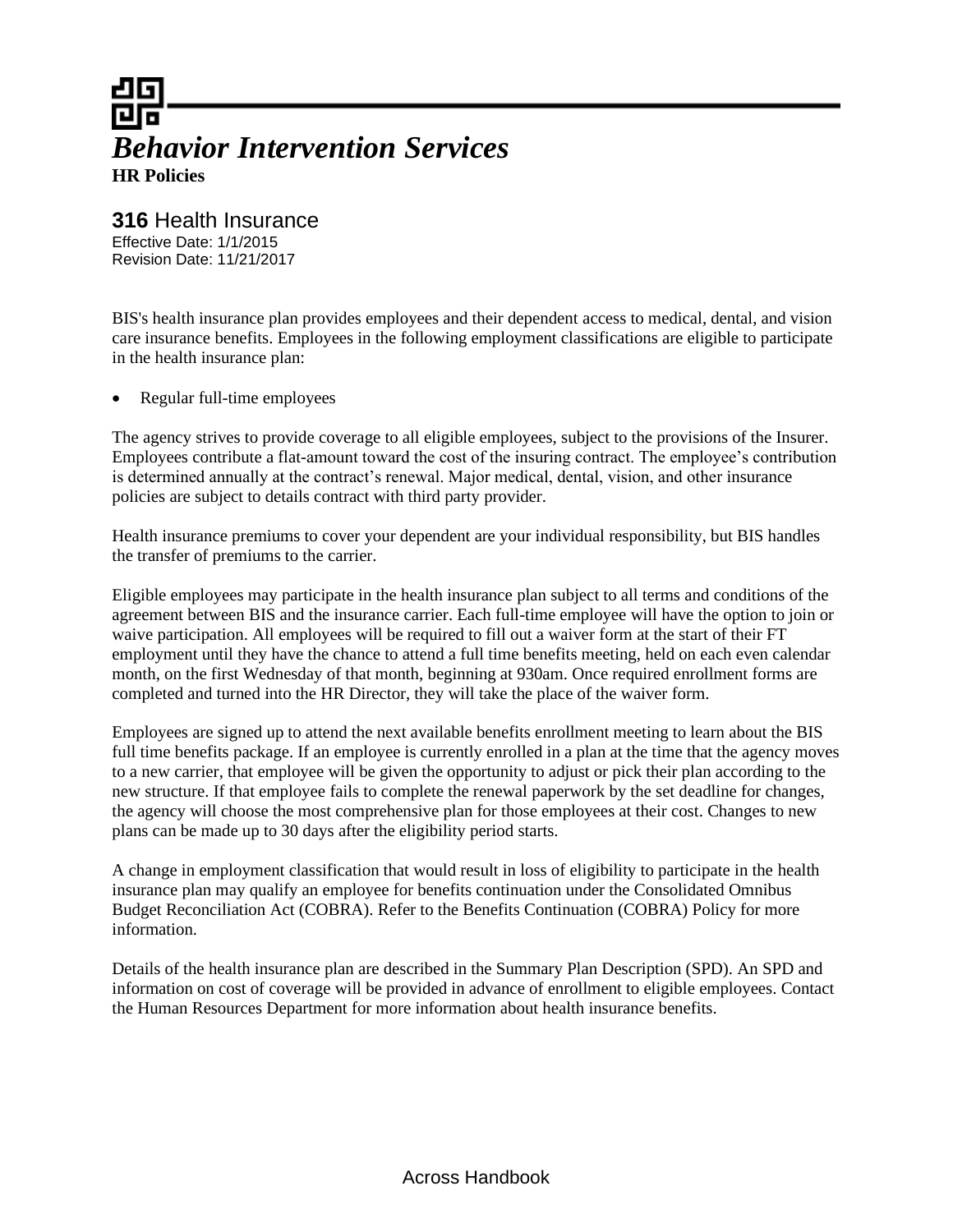**320** 401(k) Savings Plan Effective Date: 1/1/2015 Revision Date: 11/28/2014

BIS has established a Safe Harbor 401(k) retirement savings plan to provide employees the potential for future financial security for retirement.

All employees who meet the following requirements may enroll in the  $401(k)$  plan:

- a. Be at least age 21
- b. Employed for one year.
- c. Work more than 1000 hours in a plan year

Employees may join the plan only during open enrollment periods. Eligible employees may participate in the  $401(k)$  plan subject to all terms and conditions of the plan and all contributions, both by the employee and BIS, are 100% vested beginning with the first contribution.

The 401(k) savings plan allows you to elect how much salary you want to contribute and direct the investment of your plan account, so you can tailor your own retirement package to meet your individual needs. BIS also contributes an additional matching amount to each employee's 401(k) contribution.

Because your contribution to a 401(k) plan is automatically deducted from your pay before federal and state tax withholdings are calculated, you save tax dollars now by having your current taxable amount reduced. While the amounts deducted generally will be taxed when they are finally distributed, favorable tax rules typically apply to 401(k) distributions.

Complete details of the 401(k) savings plan are described in the Summary Plan Description provided to eligible employees. Contact the Human Resources Director for more information about the 401(k) plan.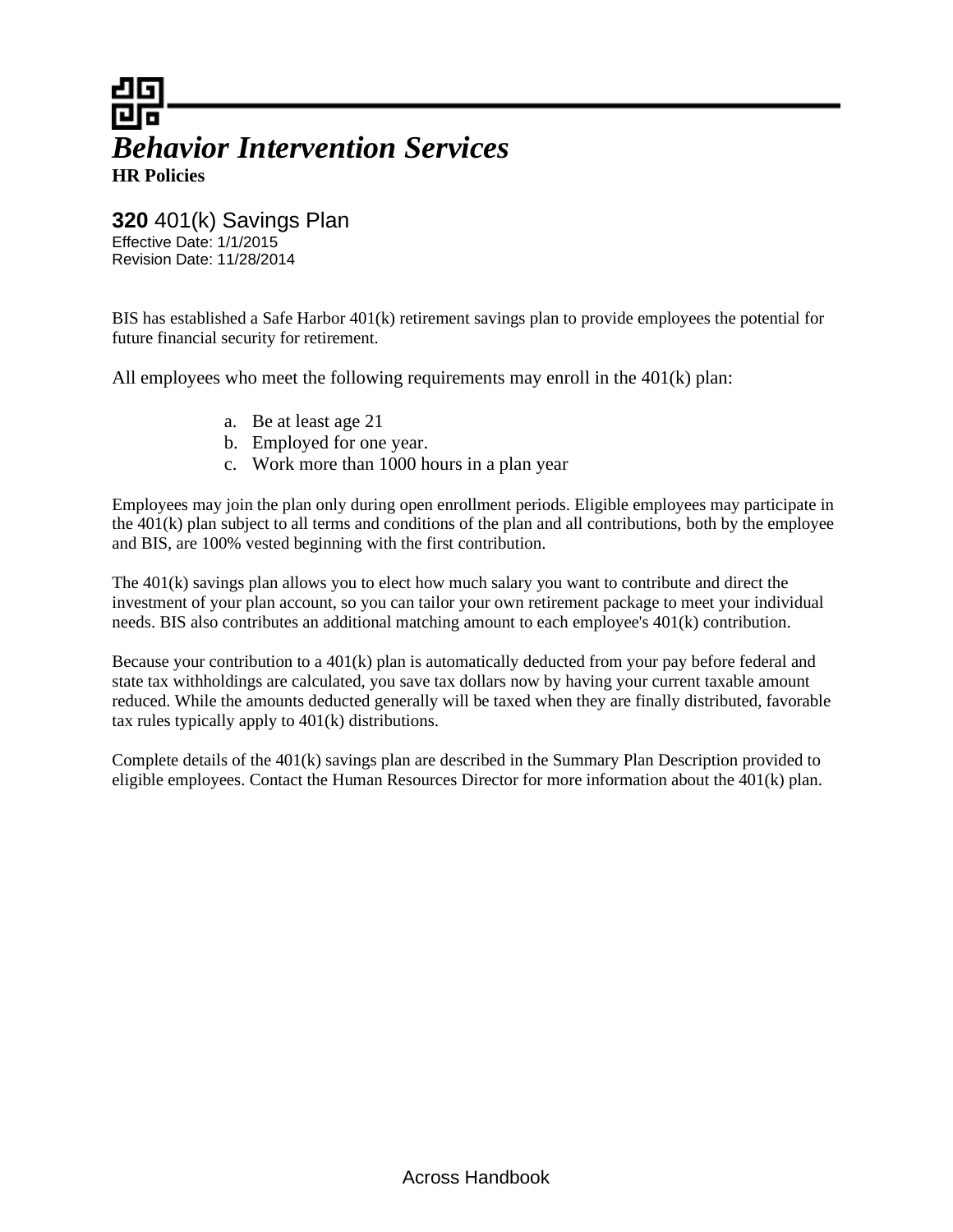### **401** Timekeeping & DPN's

Effective Date: 1/1/2015

Revision Date: 12/10/2019

Accurately recording time worked is the responsibility of every nonexempt employee. Federal and state laws require BIS to keep an accurate record of time worked in order to calculate employee pay and benefits. Time worked is all the time actually spent on the job performing assigned duties specific to the clients to whom they provide services. Daily Progress Notes (DPNs) are required to be completed for every shift in order to accurately report the time worked for each client. Some DPNs may be online and will require access to the internet in order to complete. **All positions within the agency require that the employee have internet access (either through their personal phone or computer) in order to qualify for any position.**

Variable hour or part time (nonexempt) employees will typically be schedule up to 29 hours per week and will be required to work nights and weekends as necessary. All time reported should be accurately recorded in 15-minute increments. They should also record the beginning and ending time of any split shift or departure from work for personal reasons. Any changes to the posted and approved schedule should be reported to the supervisor of that client as soon as possible and preferably with prior written consent.

#### *Altering, falsifying, tampering with time records, or recording time on another employee's time record may result in disciplinary action, up to and including termination of employment.*

**All employees (part time and full time hourly, nonexempt and salaried, exempt)** should report to work no more than 7 minutes prior to their scheduled starting time nor stay more than 7 minutes after their scheduled stop time without expressed, prior authorization from their supervisor.

#### **Approved BIS time sheets should be turned in based on the following formula:**

- All clients will have a Daily Progress Note (DPN) that must be filled out completely each shift, per the guidelines of their department. DPNs per client may differ in terms of the type of information that is documented, however, DPNs are always to be completed "live" (Meaning that the information cannot be completed until the activity or skill in question has been completed by the client), prior to staff leaving their shift for the day and during the allotted time frame for the shift.
- All DPNs should include the following information:
	- client's full name including middle initial and/or date of birth
		- Date of service provided
		- time in and time out, coinciding with the scheduled shift time from When to Work/Set Works.
		- Any activity completed by the client, denoting any issues or problems with the activity, the length of the activity and the client's success or difficulty with any given item during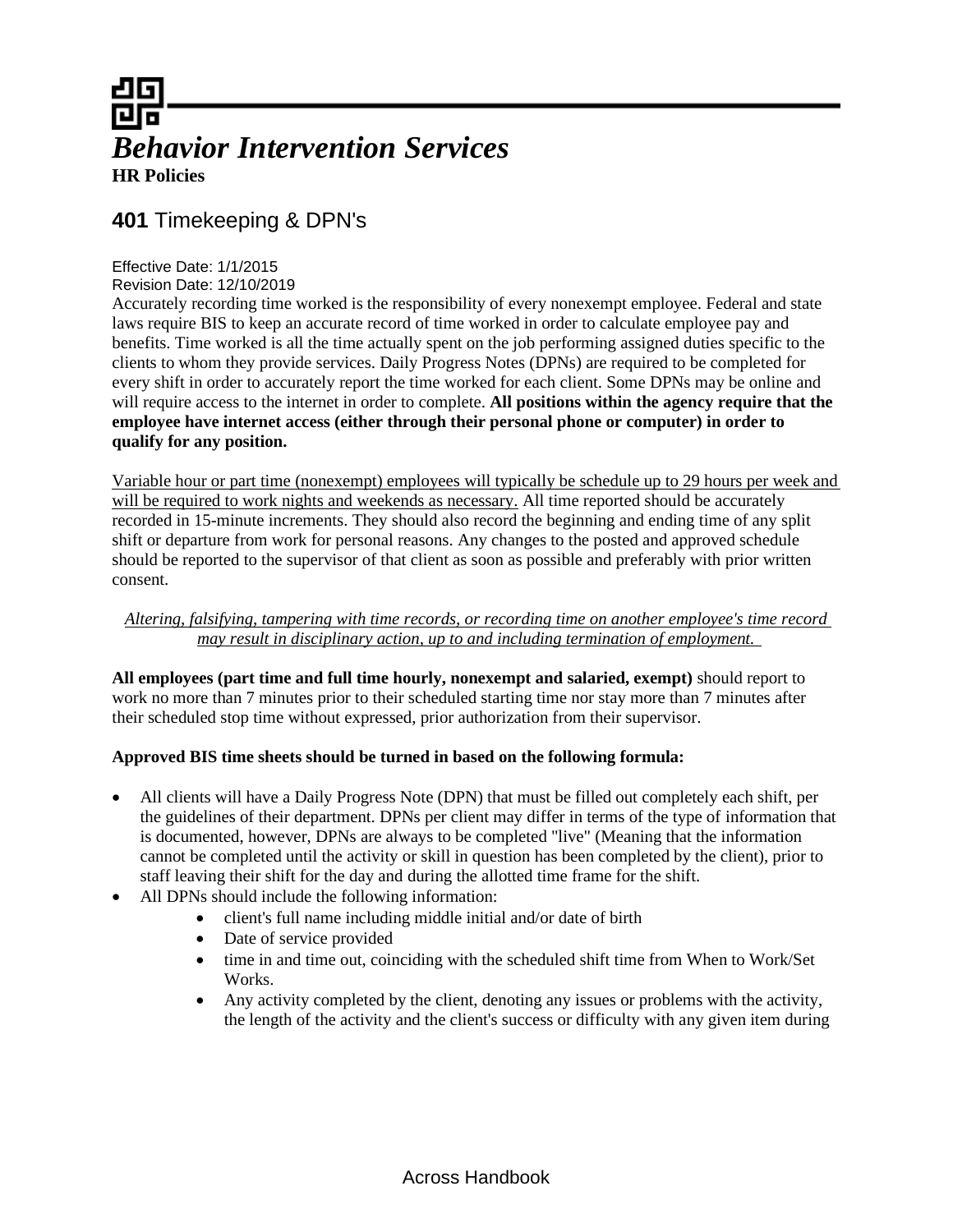that day.

- any client specific goals as outlined by their support plans.
- **Employees that work with a Natural Home client** must complete their Daily Progress Notes for each client through the electronic DPN system and/or approved scheduling/timekeeping program after each shift. Access to these systems will be provided to each employee by management.
- Failure to complete a DPN for any shift within 72 hours from the end of the shift will result in discretionary discipline from their supervisor up to and including termination for repeated offenses, including a delay pay for that pay period.
- Any DPN's not completed within 72 hours will be at Missouri's minimum wage.
- Written or picture submission of DPNs will only be accepted in the event that the electronic DPN web site is down and only with prior approval by authorized scheduling supervisor of that client.

#### Failure to follow any time sheet policy may result in disciplinary action. **Late time sheets and/or DPN's are not tolerated by any employee (part time or full time).**

DPN's will be reviewed on a bi-weekly basis and compared to the employee's monthly posted schedule for accuracy and content. Any discrepancies, failure to report a change or inaccuracies between the two items will be subject to disciplinary action.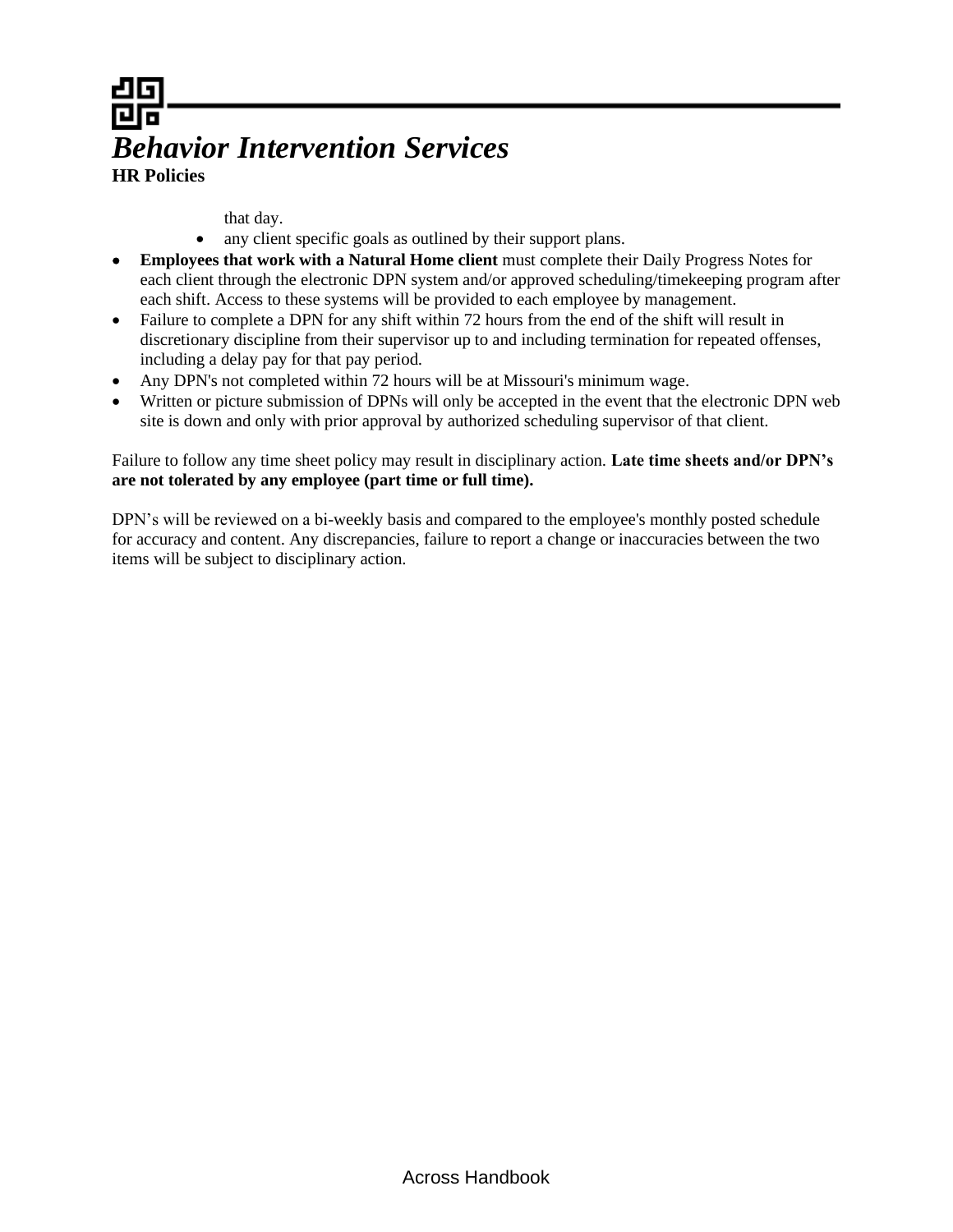#### **403** Pay days

Effective Date: 1/1/2015 Revision Date: 1/1/2022

All employees are paid biweekly on every other Friday. Each paycheck will include earnings for all work performed through the end of the previous payroll period. (Please see the current Pay Cycle report from Payroll for exact dates.)

In the event that a regularly scheduled payday falls on a day off such on a holiday, employees will receive pay on the last day of work before the regularly scheduled payday.

Employees may either have pay directly deposited into their bank accounts or a pay card through BIS. Pay stubs are available through the payroll web site for viewing or printing. Employees may update their banking information at any time with the Financial Department but should provide at least a weeks' notice before the next payroll processing period (the Monday of the payroll week) for any changes to go through. Additionally, any fees associated with the incorrect submittal of routing or account information by the employee will be subject to all applicable bank fees associated with the necessary changes, plus a \$5.00 processing fee.

An employee's final paycheck will only be issued in a physical check upon request. Final checks will be available once all items have been received and verified by HR Director.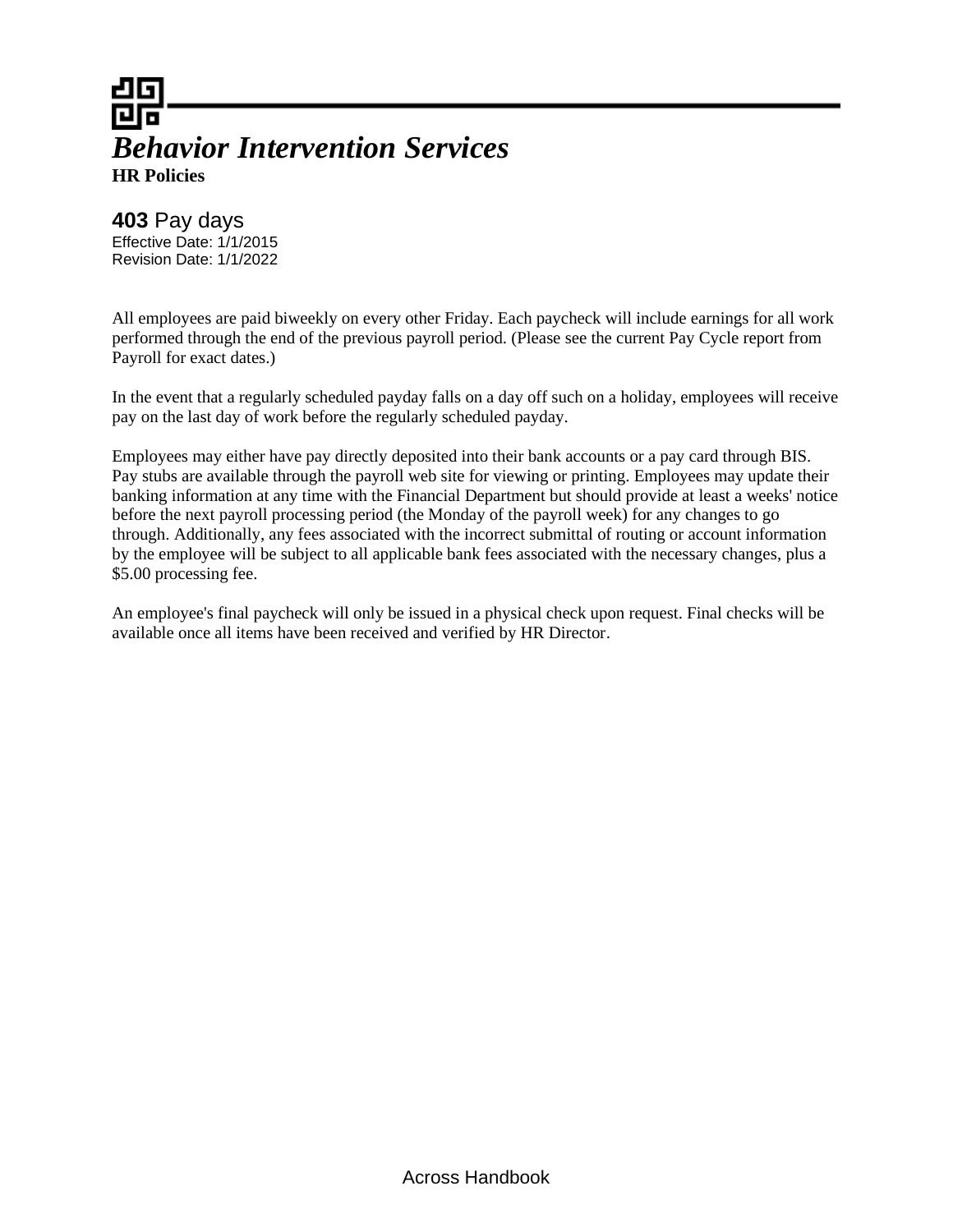#### **405** Employment Termination

Effective Date: 1/1/2015 Revision Date: 12/10/2019

Termination of employment is an inevitable part of personnel activity within any organization, and many of the reasons for termination are routine. Below are examples of some of the most common circumstances under which employment is terminated:

- Resignation voluntary employment termination initiated by an employee.
- Discharge involuntary employment termination initiated by the organization.
- Layoff involuntary employment termination initiated by the organization for non-disciplinary reasons.

In the event that an employee wishes to terminate their employment, the agency's expects the following period of notification:

- Non-supervisory positions: (hourly positions) 2 weeks' notification
- Supervisory or administrative positions 30 days' notification

Failure to give proper notice could negate the ability of future re hire status. Additionally, full time employees that fail to provide the expected notice of resignation will forfeit any accrued and unused PTO time. If PTO time was utilized within 30 days of the resignation date, the employee will be expected to re-pay the amount of PTO utilized. Finally, if an employee fails to work all scheduled and required hours during the notification period, any accrued PTO will be forfeited.

BIS will generally request an exit interview at the time of employment termination. These exit interviews will be conducted in person or electronically. They afford an opportunity to discuss such issues as employee benefits, conversion privileges, repayment of outstanding debts to BIS, or return of BIS-owned property. Suggestions, complaints, and questions can also be voiced.

Since employment with BIS is based on mutual consent, both the employee and BIS have the right to terminate employment at will, with or without cause, at any time. Employees will receive their final pay in accordance with applicable state law.

Employee benefits will be affected by employment termination in the following manner. All accrued, vested benefits that are due and payable at termination will be paid. Some benefits may be continued at the employee's expense if the employee so chooses. The employee will be notified in writing of the benefits that may be continued and of the terms, conditions, and limitations of such continuance.

Employees who are terminated will receive his/her final check on the next regular pay date unless he/she submits written notification of a request for earlier payment. Once written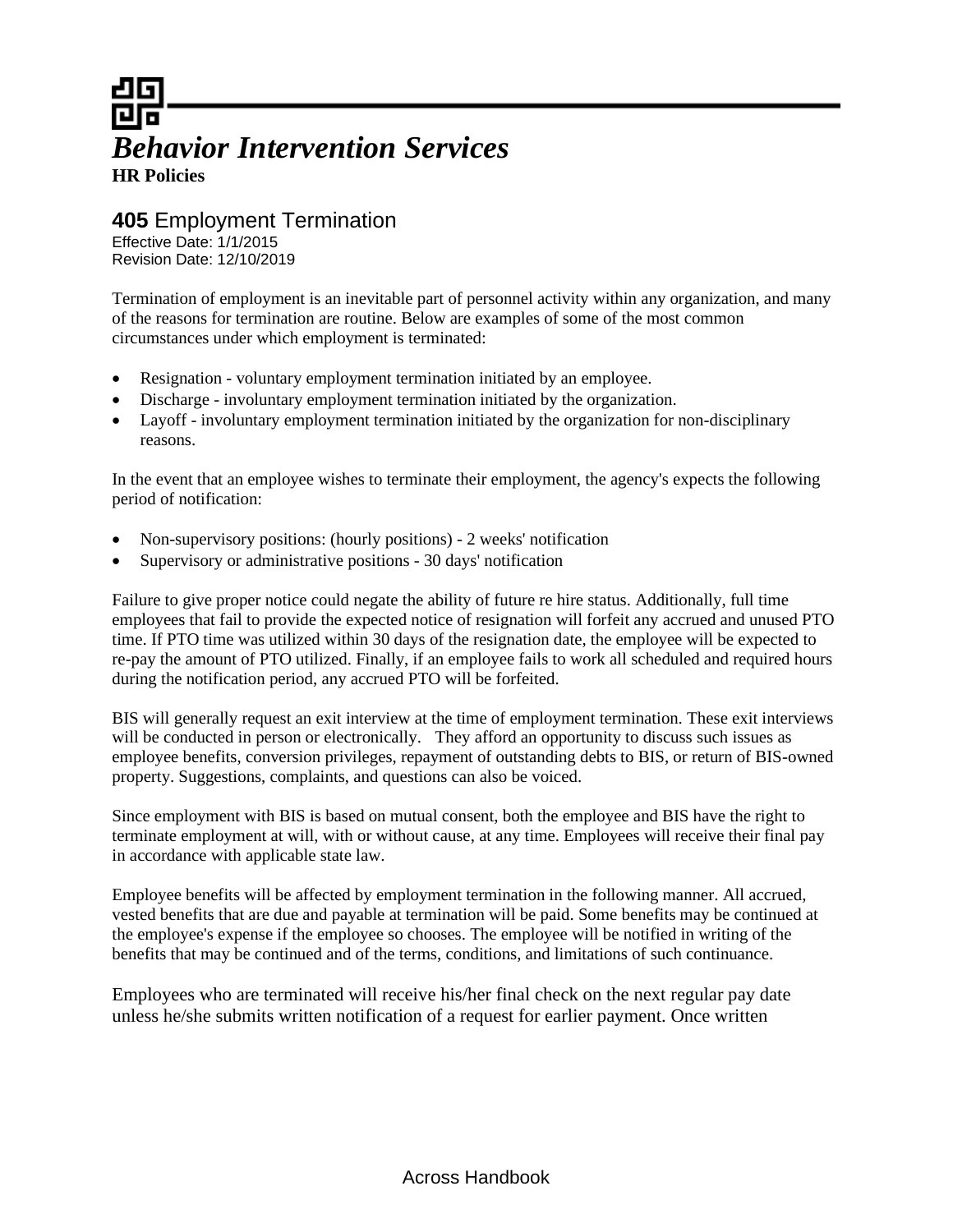notification is received and all required documentation has been verified by the payroll department, a check will be issued within three days. Employees who resign will be paid out according to the regular pay schedule.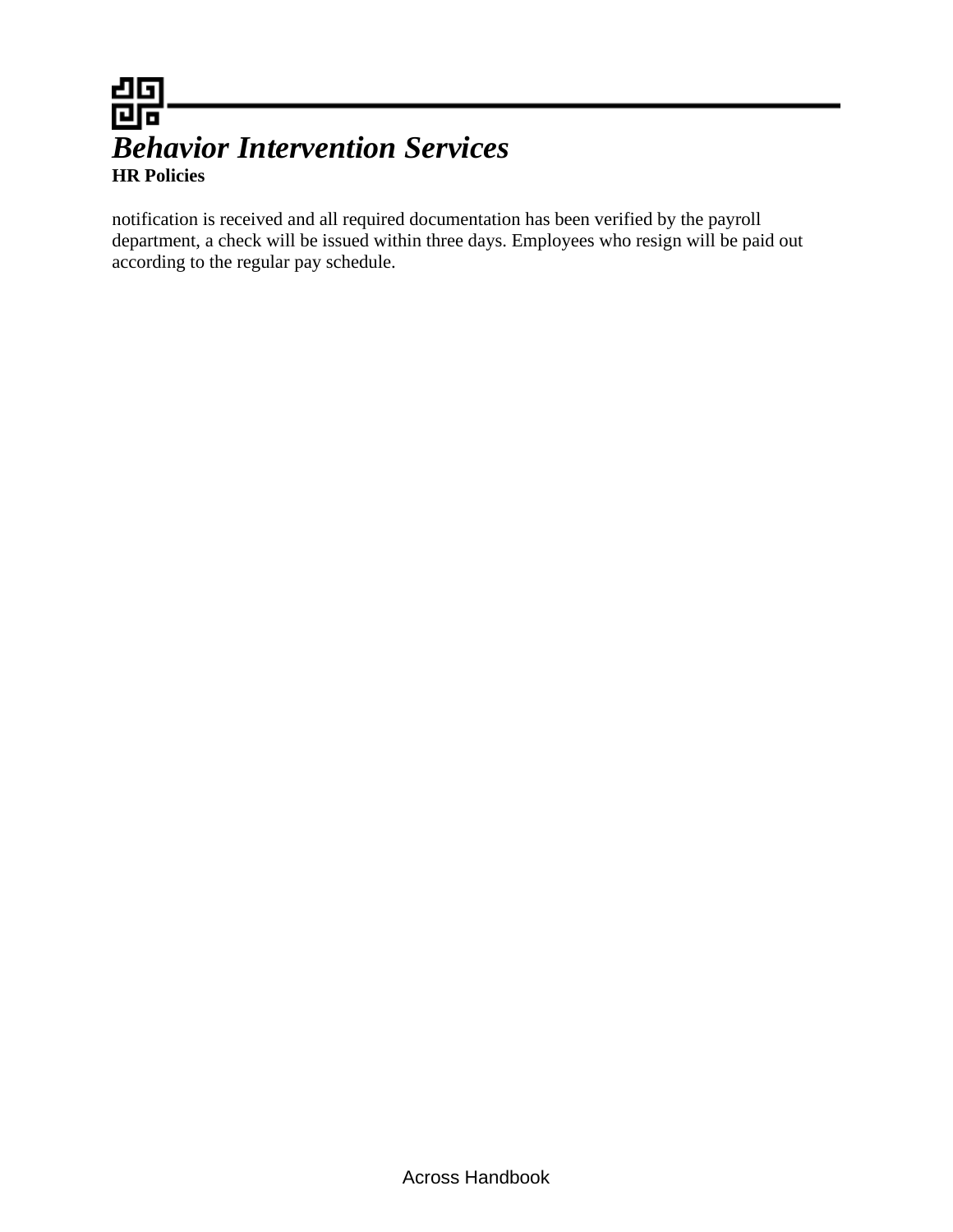#### **410** Pay Deductions and Setoffs

Effective Date: 1/1/2015 Revision Date: 12/10/2019

The law requires that BIS make certain deductions from every employee's compensation. Among these are applicable federal, state, and local income taxes. BIS also must deduct Social Security taxes on each employee's earnings up to a specified limit that is called the Social Security "wage base." BIS matches the amount of Social Security taxes paid by each employee.

BIS offers programs and benefits beyond those required by law. Eligible employees may voluntarily authorize deductions from their pay checks to cover the costs of participation in these programs.

Pay setoffs are pay deductions taken by BIS, usually to help pay off a debt or obligation to BIS or others. Employees may change their banking information at any time but may be subject to a delay in the banking change if not submitted at least 1 week prior to payroll processing (the Monday of the pay week). All banking information must be submitted in person for the changes to occur. Any employee that submits the wrong information in regards to routing number or account number will be subject to any applicable bank fees (plus a \$5 processing charge) associated with the necessary changes that need to be made.

If you have questions concerning why deductions were made from your paycheck or how they were calculated, your supervisor can assist in having your questions answered.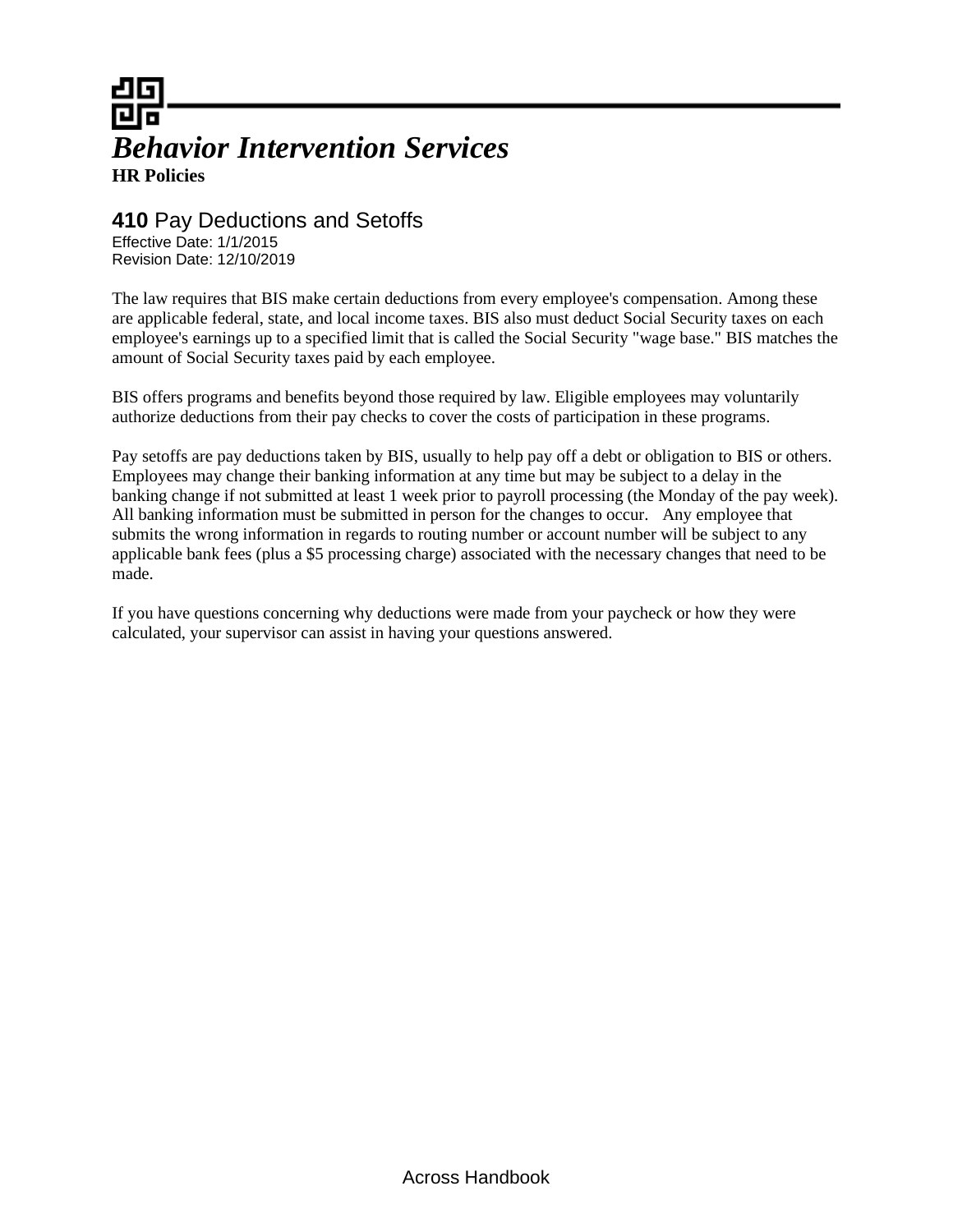#### **501** Safety

Effective Date: 1/1/2015 Revision Date: 11/22/2017

To assist in providing a safe and healthful work environment for employees, customers, and visitors, BIS has established a workplace safety program. This program is a top priority for BIS. The Human Resources Department has responsibility for implementing, administering, monitoring, and evaluating the safety program. Its success depends on the alertness and personal commitment of all.

BIS provides information to employees about workplace safety and health issues through regular internal communication channels such as supervisor-employee meetings, bulletin board postings, memos, or other written communications.

Employees and supervisors receive periodic workplace safety training. The training covers potential safety and health hazards and safe work practices and procedures to eliminate or minimize hazards. Trainings such as Blood Borne Pathogen, Mandt Systems certification, and safety drills (tornado, inclement weather, fire, disaster, etc.) are included in each client's BSP or ISP in terms of the expectations and utilization when working to provide a safe environment for both clients and employees.

Anyone known to be under the influence of alcohol and/or drugs shall not be allowed on the job while in that condition. Persons with symptoms of alcohol and/or drug abuse are encouraged to discuss personal or work-related problems with the supervisor/employer. Horseplay, scuffling, and other acts that tend to endanger the safety of well-being of other employees are prohibited. Workers shall not handle or tamper with any electrical equipment, machinery, or air or water lines in a manner not within the scope of his/her duties.

Some of the best safety improvement ideas come from employees. Those with ideas, concerns, or suggestions for improved safety in the workplace are encouraged to raise them with their supervisor, or with another supervisor or manager, or bring them to the attention of the Human Resources Department. Reports and concerns about workplace safety issues may be made anonymously if the employee wishes. All reports can be made without fear of reprisal.

Each employee is expected to obey safety rules and to exercise caution in all work activities. Employees must immediately report any unsafe condition to the appropriate supervisor. Employees who violate safety standards, who cause hazardous or dangerous situations, or who fail to report or, where appropriate, remedy such situations, may be subject to disciplinary action, up to and including termination of employment.

All employees must have an acceptable health inventory approved by the BIS nurse. Employees must be free from all diseases that can be communicated through the execution of work duties. It is the responsibility of the employee to complete a health inventory and submit to the office by the annual due date. Failure to comply will directly affect the employee's performance evaluation, and continued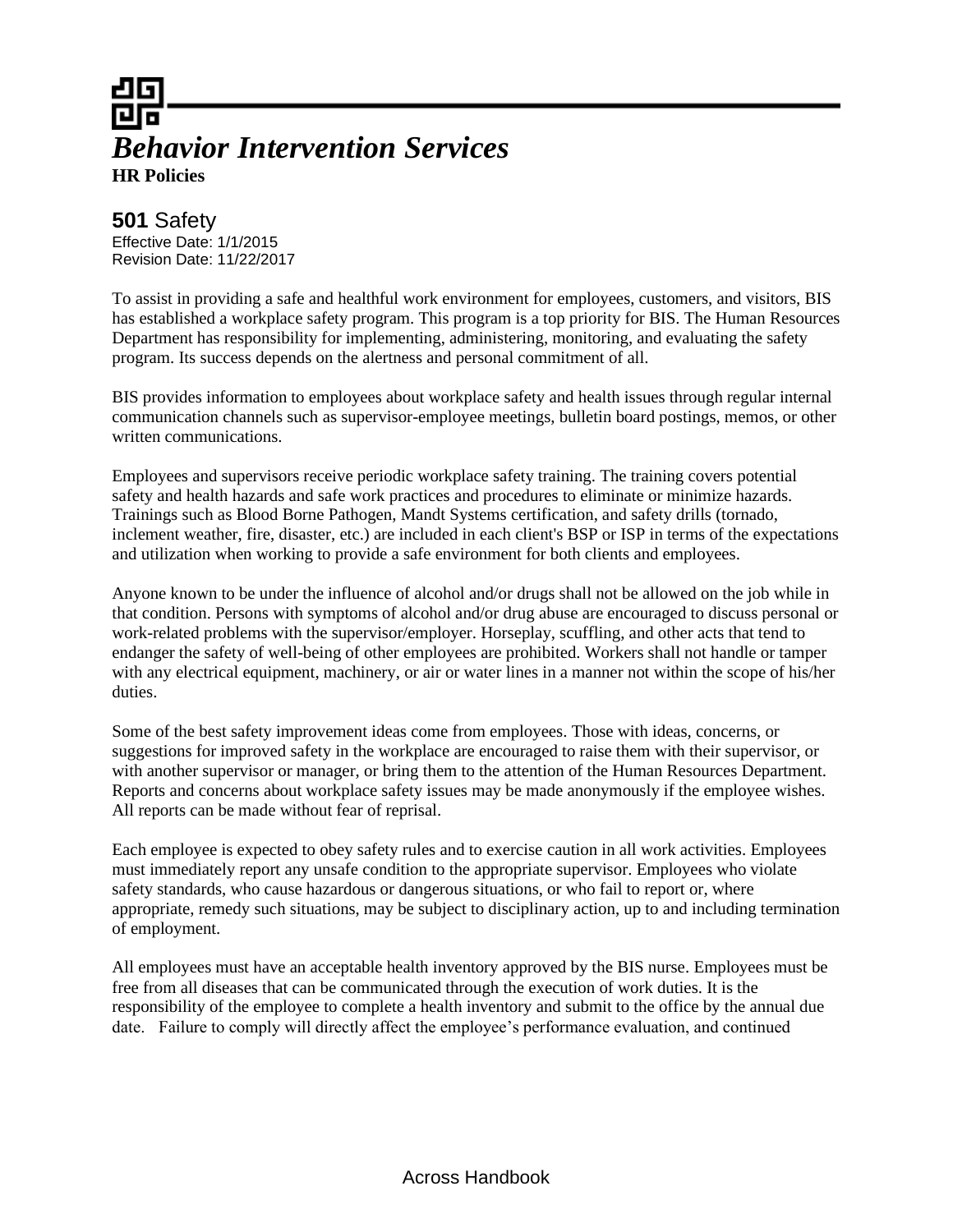employment will be jeopardized.

In the case of accidents that result in injury, regardless of how insignificant the injury may appear, employees should immediately notify the Human Resources Department or the appropriate supervisor. Such reports are necessary to comply with laws and initiate insurance and workers' compensation benefits procedures.

All employees are required to use proper lifting procedures as defined in appropriate training and in accordance with the individual's annual plan. There can be no exceptions unless one has received approval form their Department Director. Any employee who violated this policy will be subject to disciplinary action, up to and including termination. In addition, the failure to follow the individual's plan instructions may result in a neglect charge.

To the extent permitted by law and in order to ensure the health and safety of all individuals supported, to the extent permitted by all, BIS requires that all employees report to the Human Resources Director if they have any communicable diseases that could cause a danger. All information will be kept confidential.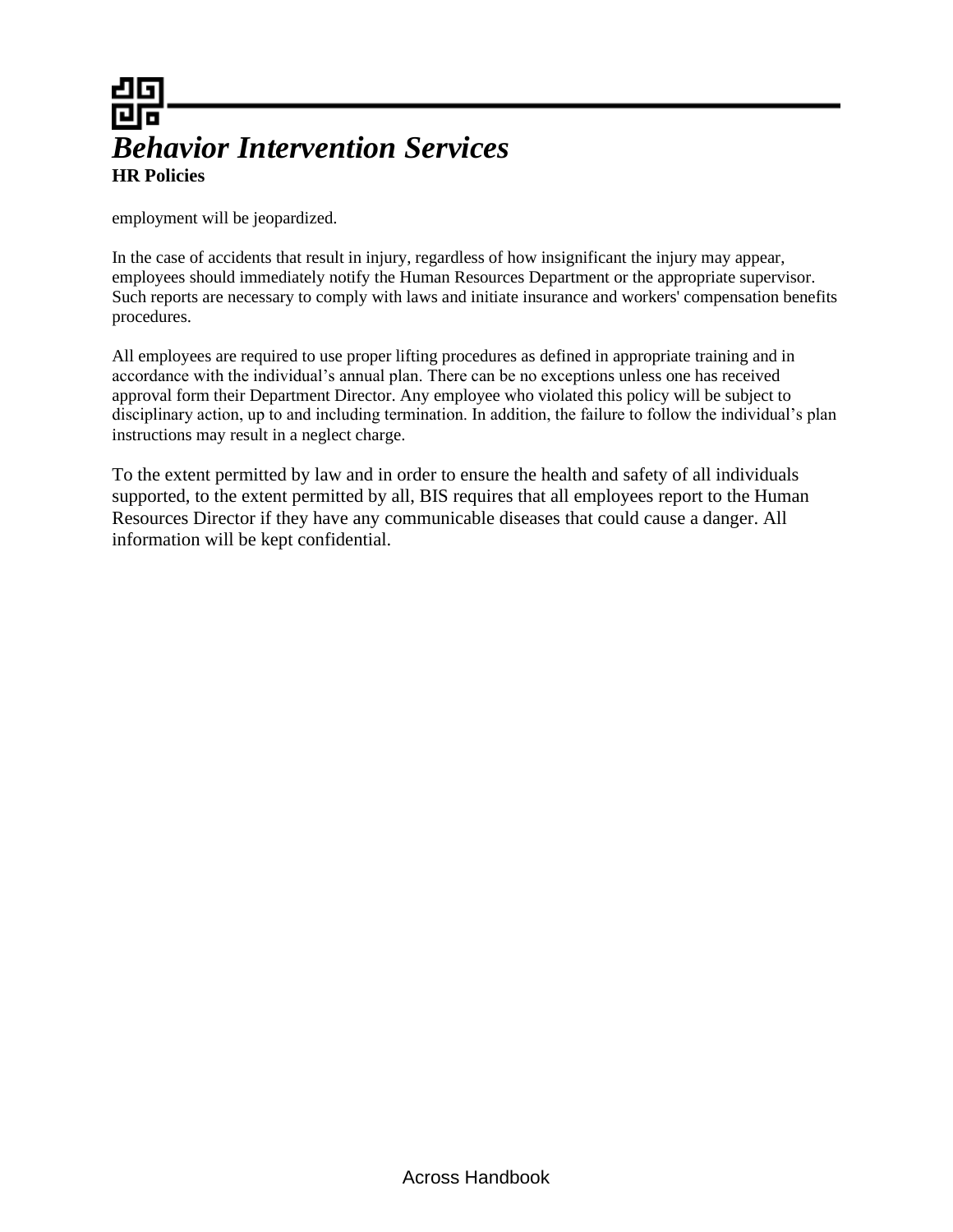### **502** Work Schedules & Billable Hours

Effective Date: 1/1/2015 Revision Date: 1/1/2022

Work schedules for employees vary throughout our agency per each client we support. Each schedule per client will be discussed and approved by the family and the supervisors in charge of scheduling that client, to determine the best use of that individuals allotted time per month. **Many of our clients require evening, nights and weekend support so all employees will be required to have nights and weekend availability to be eligible for employment.** 

A department supervisor will advise employees of their individual work schedules per the online scheduling system. Each employee of the agency will receive a unique user id and password to access their ongoing schedules, co-workers information, the ability to request time off for approval and information regarding additional hours and/or clients available for additional work.

Staffing needs and operational demands may necessitate variations in starting and ending times, as well as variations in the total hours that may be scheduled per week. However, posted schedules of start and end times for a minimum of 30 calendar days will be posted for each employee.

Employees are responsible for working each shift as assigned. Any variations, changes or cancellation of any shift must be reported by following the call in/shift coverage procedures as discussed during orientation. Initial contact should be made to all available co-workers whom have been trained for the client in questions. Once the employee finds a suitable replacement they should contact that client's immediate supervisor in charge of scheduling of the change. Additionally, any other indirect supervisor (i.e., BCBA, BT or BxT) that might be effected, should also be notified of the change.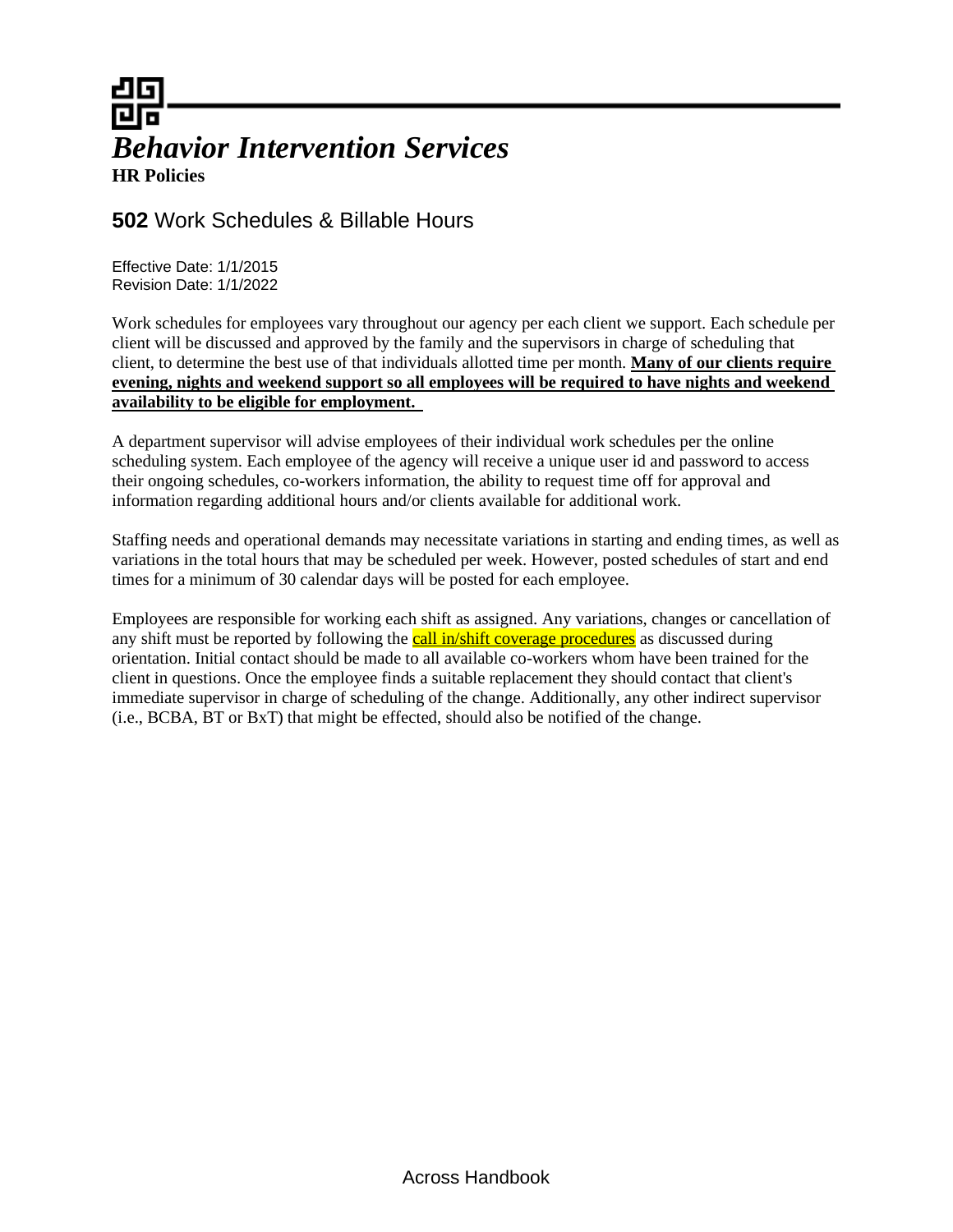### 502b Billable Hours

It is the employee's responsibility to meet a designated number of billable hours each week in order to maintain a full time status. Those hours may vary according to your position. The number of billable hours required will be determined by your Department Director.

Because some positions with minimum billable expectations are also calculated over a monthly basis, monthly hours for each employee will be calculated with a notification to the employee of any hourly excesses or deficits. It is important to note that **all salaried employees have a minimum expectation of 40 total work hours each week**, either through direct work hours or the use available Paid Time Off (PTO) time as supplemental hours.

In the event that an employee falls below the required hours for their position, that employee may be charged Paid Time Off (PTO) time to supplement their hours for that week and will be notified of this charge.

Full time employees whom continue to fall below their minimum hours requirements for their position will be placed on a disciplinary action. **Two or more instances of failure to maintain full time hourly requirements per week within a 6 month period may constitute a demotion to a variable hour status.**

Behavior therapists are expected to meet a weekly quota of billable hours. If an employee has a deficit of more than 10 hours in a given month, an action plan must be submitted that states how the employee plans to make up the difference. PTO may be used to make up required hours as determined by Department Director. Or the employee maybe required to work an increased hourly schedule over the next month to make up missed hours in the previous month (when applicable by that client's authorization of hours.)

The action plan must provide the following information:

- 1. Reason for the discrepancy in hours for the prior month.
- 2. How the hours will be made up
- 3. What the employee will do to prevent future shortages

Action plans shall be submitted to the employee's immediate supervisor by the  $15<sup>th</sup>$  of the month for which hours are short. Failure to provide action plan will result in disciplinary action.

Any employee who is short hours for 2 consecutive months will be subject to disciplinary action in the form of written feedback. Additional shortages may result in the employee being reduced from full time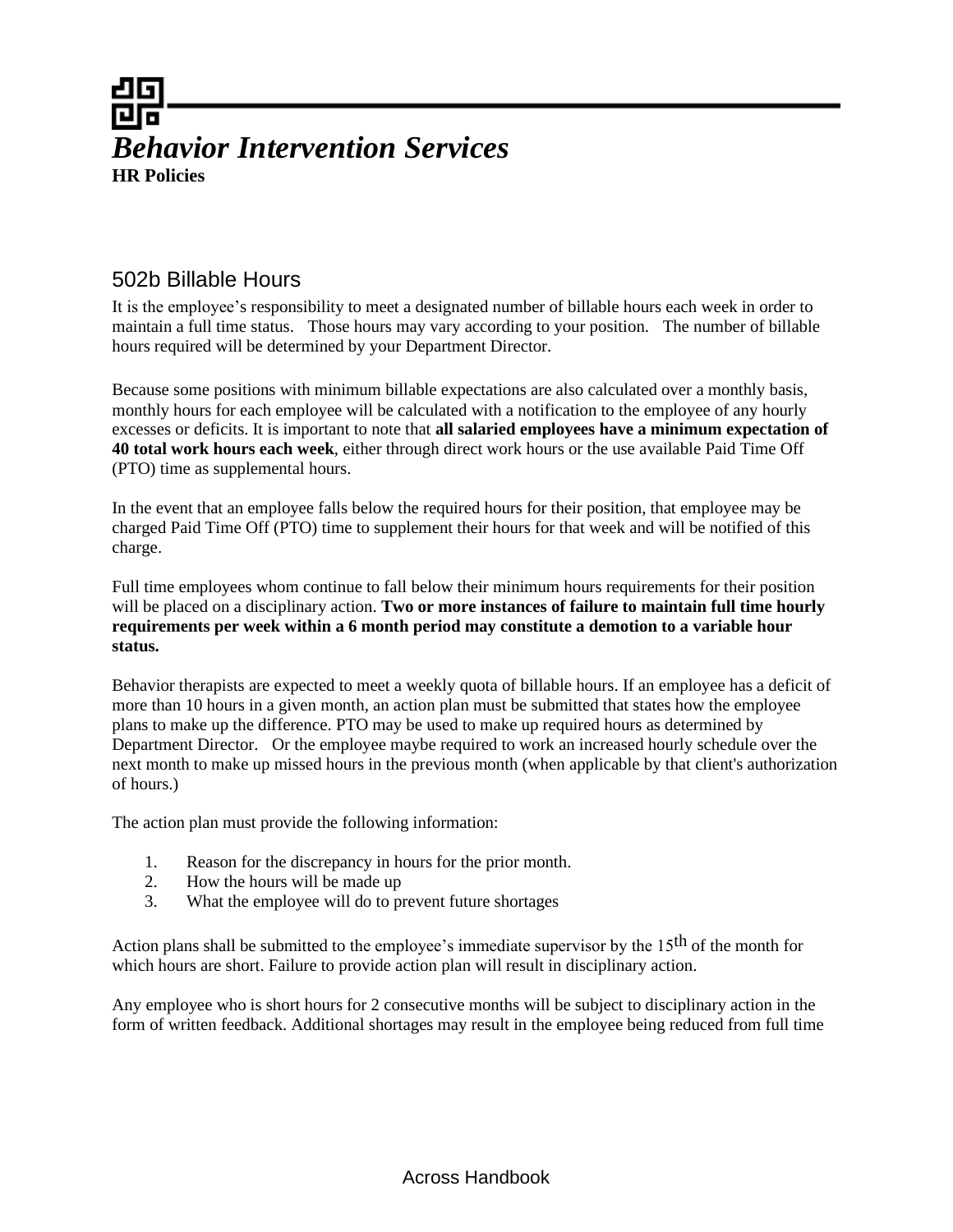to part time with the removal of full time benefits.

Any BCBA that goes part time or termination will be required to pay back any billable time deficit at their hourly rate.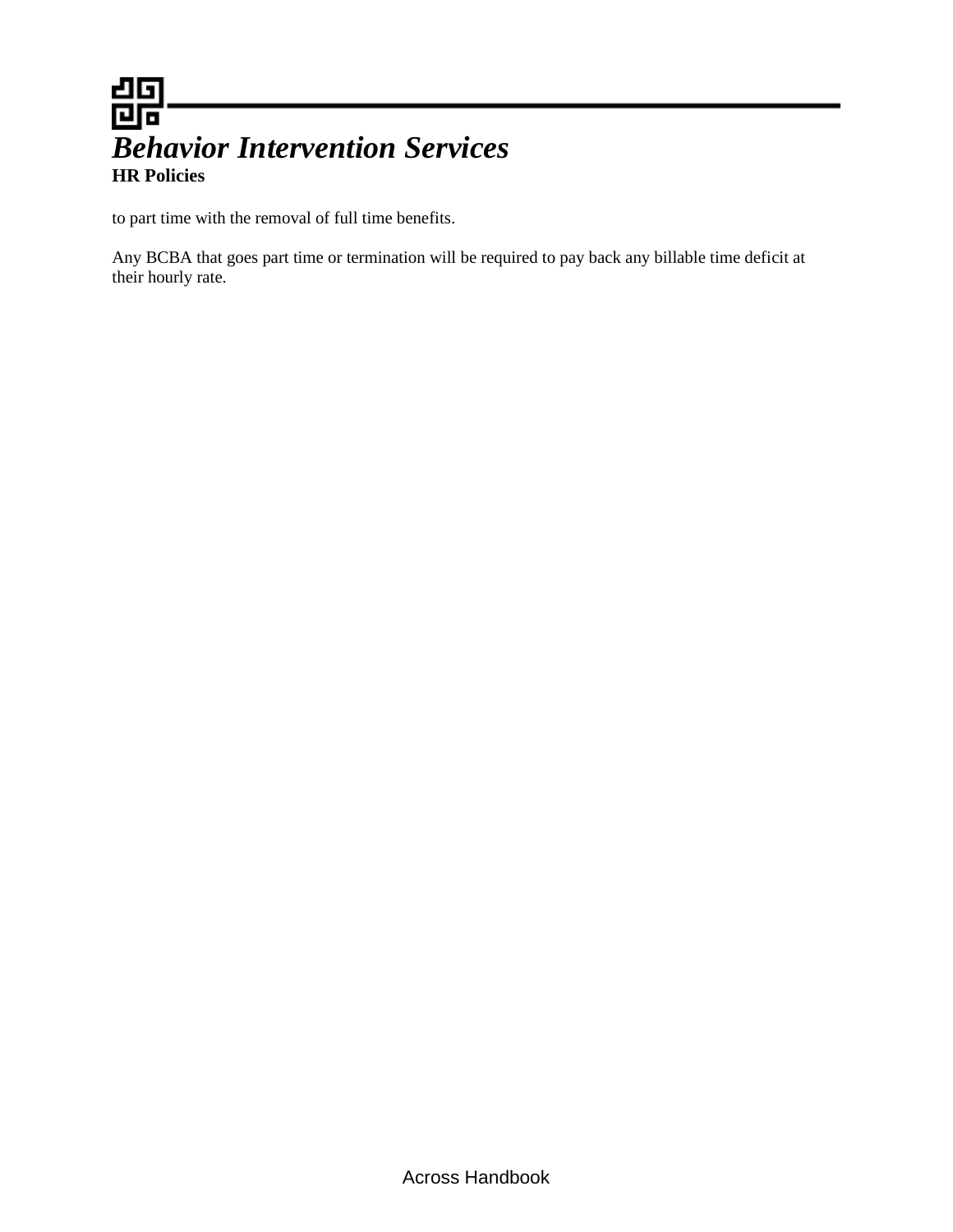## **504** Use of Agency & Client Equipment

Effective Date: 1/1/2015 Revision Date: 11/21/2017

**Personal use** of any agency, client or family equipment including but not limited to these items, are not permitted without the consent from the family and BIS as part of the employee's daily job requirement. There should be no expectation of privacy when using any agency or client equipment. Equipment is defined as but may not be limited to:

- the agency phone lines
- family phone lines
- client phone lines or equipment such as an tablet, smart phone, computer or laptop
- internet connection
- fax machine, copier and scanner
- postage
- label makers
- laminating machines

#### **Employees will be required to reimburse BIS for any charges resulting from their personal use of these items**.

Employees are required to have a cell phone for business use and must adhere to the agency policies regarding correct cell phone usage, especially when a client is directly in your care. Cell phones (either personal or company issued) may only be used for outgoing emergency calls or calls directly related to the client and or work in which that employee is performing at the time, unless otherwise specified by that employee's job role.

Employees that are issued any company cell phone and charger, protective case, laptop, tablet, flash drive, house keys, office keys, etc. **will be responsible for any damage not considered normal wear and tear for that item**. Electronic items that are broken, damaged or no longer usable will be assessed a replacement value and that employee will be charged this amount to their next available check(s). Any unpaid amount or unreturned item may be reported to small claims court for the receipt and recovery of that item.

Complaints from family members, co-workers, visitors or other staff regarding the use of BIS equipment will result in a verbal warning. Continued complaints or violations of this policy will result in further disciplinary action including probation, suspension and/or termination.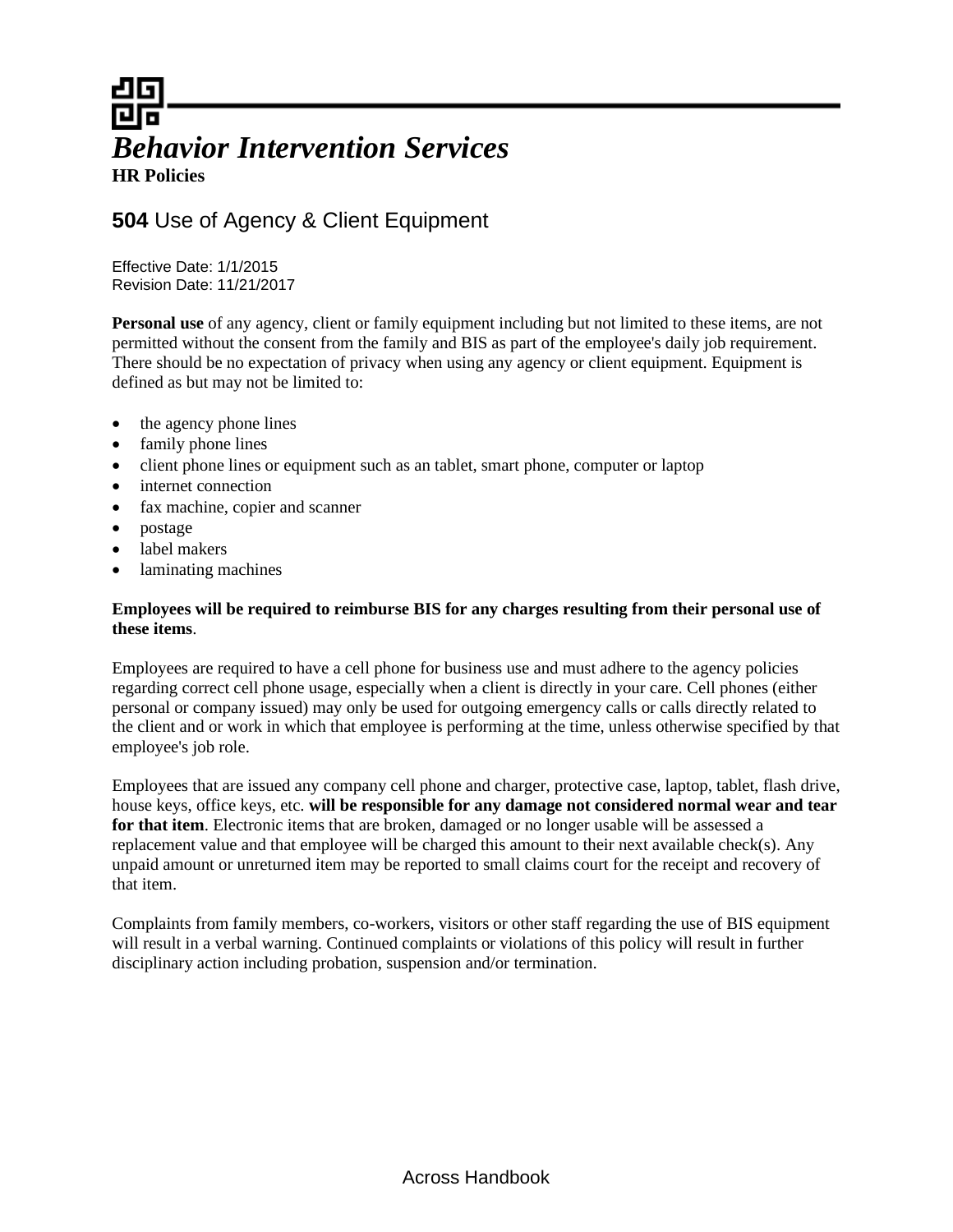## **505** Smoking

Effective Date: 1/1/2015 Revision Date: 11/28/2014

In keeping with BIS's intent to provide a safe and healthful work environment and to contribute to the health and well-being of all employees, the use any type of tobacco product such as cigarettes, e-cigarettes, oral or chewing tobacco or vaporizers is prohibited in any workplace while supporting a client, during the duration of their shift. The "workplace" is defined as any location in which a BIS employee is receiving payment for the services they are providing directly to a BIS client. Employees whom wish to smoke at the office may report to the designated smoking area for the building (denoted by signs) during designated break times and for no more than 10 minutes per break, up to 3 times a day.

Due to the nature of some of our clients' sensory needs, employees should cease all use of tobacco products at least 30 minutes before a scheduled shift and may not, under any circumstances, use any type of tobacco product while billing time with a client. Employees that use tobacco products in the same vehicle in which they may be required to transport clients during a shift may receive a request to provide an air freshening product for use in their vehicle prior to receiving authorization to transport.

Complaints from families, co-workers or clients regarding any alleged smoking or smoke aroma surrounding an employee or the vehicle in which they utilize will be met with disciplinary action that could include: removal from that particular client, probation and/or termination depending on the severity and frequency of the complaint.

Failure to comply with all the components of this policy will result in disciplinary action that can lead up to and include employment termination.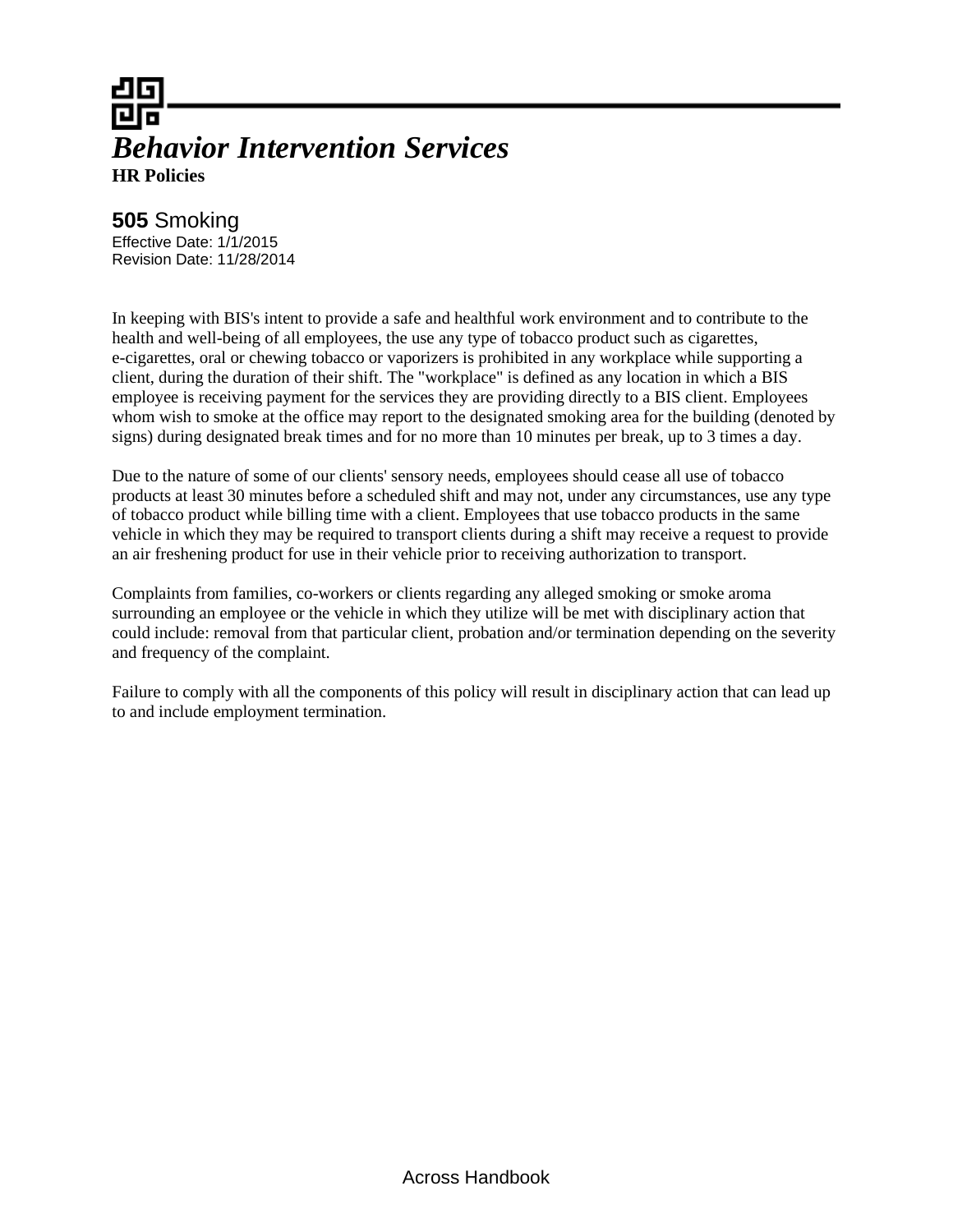#### **507** Overtime

Effective Date: 1/1/2015 Revision Date: 11/28/2014

During the course of normal business or when experiencing an influx of additional clients or a shortage of current staff, emergency coverage necessities or additional hours may be available or required in order to assist our clients. All employees will be given the opportunity to volunteer for overtime work assignments, however all schedules including overtime hours must receive prior authorization from the Department Director prior to the scheduled shifts. Overtime assignments will be distributed as equitably as practical to all employees qualified to perform the required work.

#### **Any overtime scheduled and worked without prior authorization is strictly prohibited** and

employees and supervisors that fail to follow the correct procedures for authorizing over time will receive disciplinary action up to and including termination.

Overtime compensation is paid to all nonexempt employees in accordance with federal and state wage and hour restrictions. Overtime pay is based on actual hours worked. Time off on vacation leave, or any leave of absence will not be considered hours worked for purposes of performing overtime calculations.

Failure to work scheduled overtime or overtime worked without prior authorization from the supervisor may result in disciplinary action, up to and including possible termination of employment.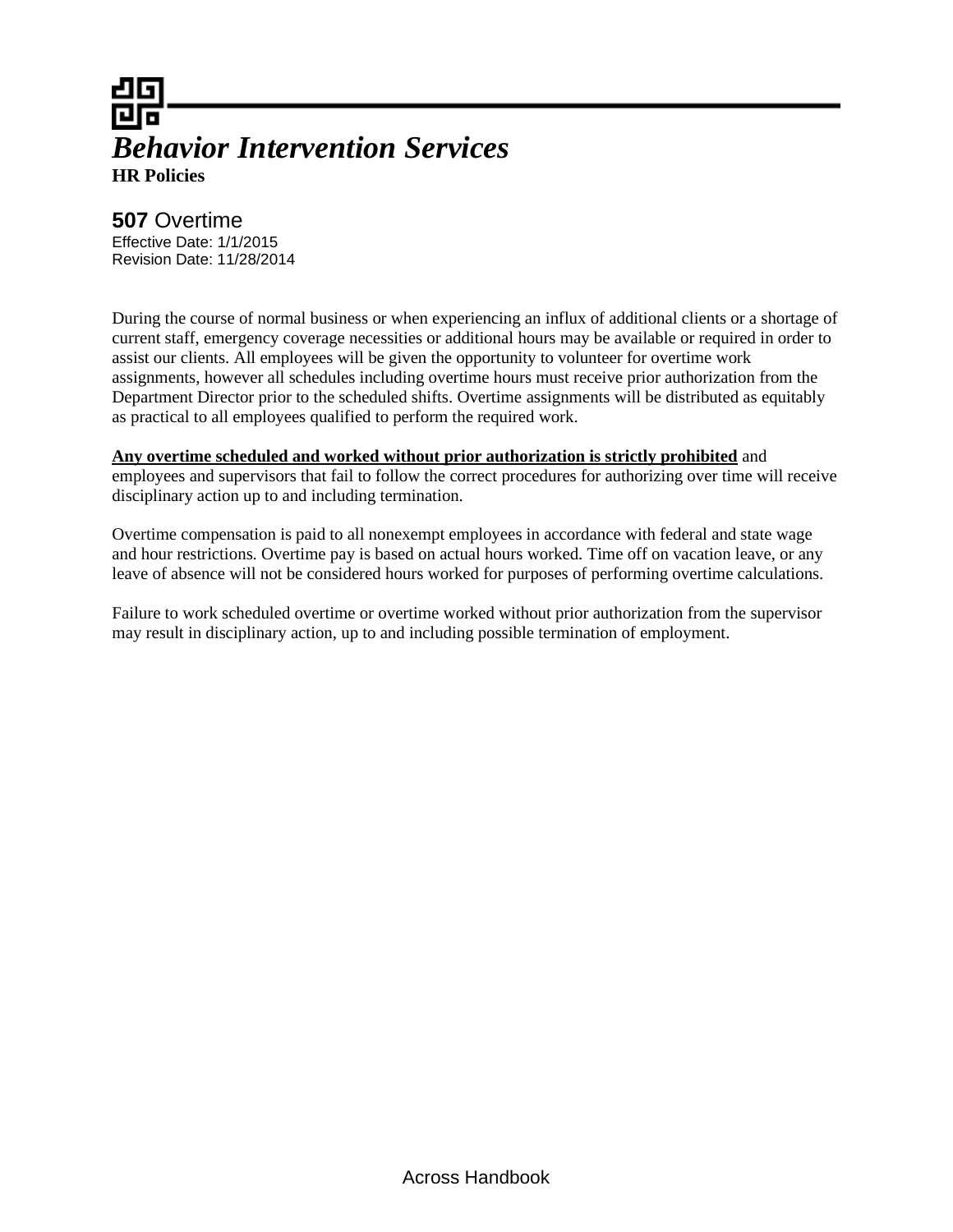## **508** Use of Agency Equipment

Effective Date: 1/1/2015 Revision Date: 11/21/2017

Agency equipment may be defined as but not limited to: cell phones, copies, printers, lap tops, tablets, desktop computers, work phones, television, rental home appliances, vehicles, etc. are essential in accomplishing job duties are expensive and may be difficult to replace. When using any item deemed to be BIS property, employees are expected to exercise care, perform required maintenance, and follow all operating instructions, safety standards, and guidelines.

Any electronic equipment located in the ISL homes such as a laptop, WiFi device (jetpack) and landline phone are to be used for work purposes only. Agency equipment is not permitted for personal use at any time. Employees are not to connect their personal devices such as their smart phones, laptops, e-readers, tablets, etc. to the WiFi device for access to the internet.

Employees may briefly use available ISL laptops and the internet for:

- checking schedules on www.whentowork.com
- looking up directions for a clients' outing
- recording and submitting timesheets and mileage per the pay cycle schedule
- email communication with a BIS manager or supervisor
- looking up information regarding a time, place, or fees associated with a clients' specific community outing
- any documentation required to complete job responsibilities (financial ledgers, mileage log, sleep logs, etc.)

All agency or client owned electronics available for use in the ISL homes should be kept locked away in a designated and secure area, out of the reach of the clients. Clients are not permitted to use the laptop or internet access at any time. Please notify the supervisor if any item appears to be damaged, defective, or in need of repair. Prompt reporting of damages, defects, and the need for repairs could prevent deterioration of the items and possible injury to employees or others. The supervisor can answer any questions about an employee's responsibility for maintenance and care of items used on the job. Employees should have no expectation of privacy when using agency equipment.

The improper, careless, negligent, destructive, illegal or unsafe use or operation of items can result in charges to replace or repair the item and disciplinary action, up to and including termination of employment.

Additionally, all employees are required to carry a personal cell phone for the purpose of being able to be reached by phone, text or email during typical work hours when clients are staffed in the event of an emergency or questions about services. Personal as well as BIS-issued cell phones should be kept out of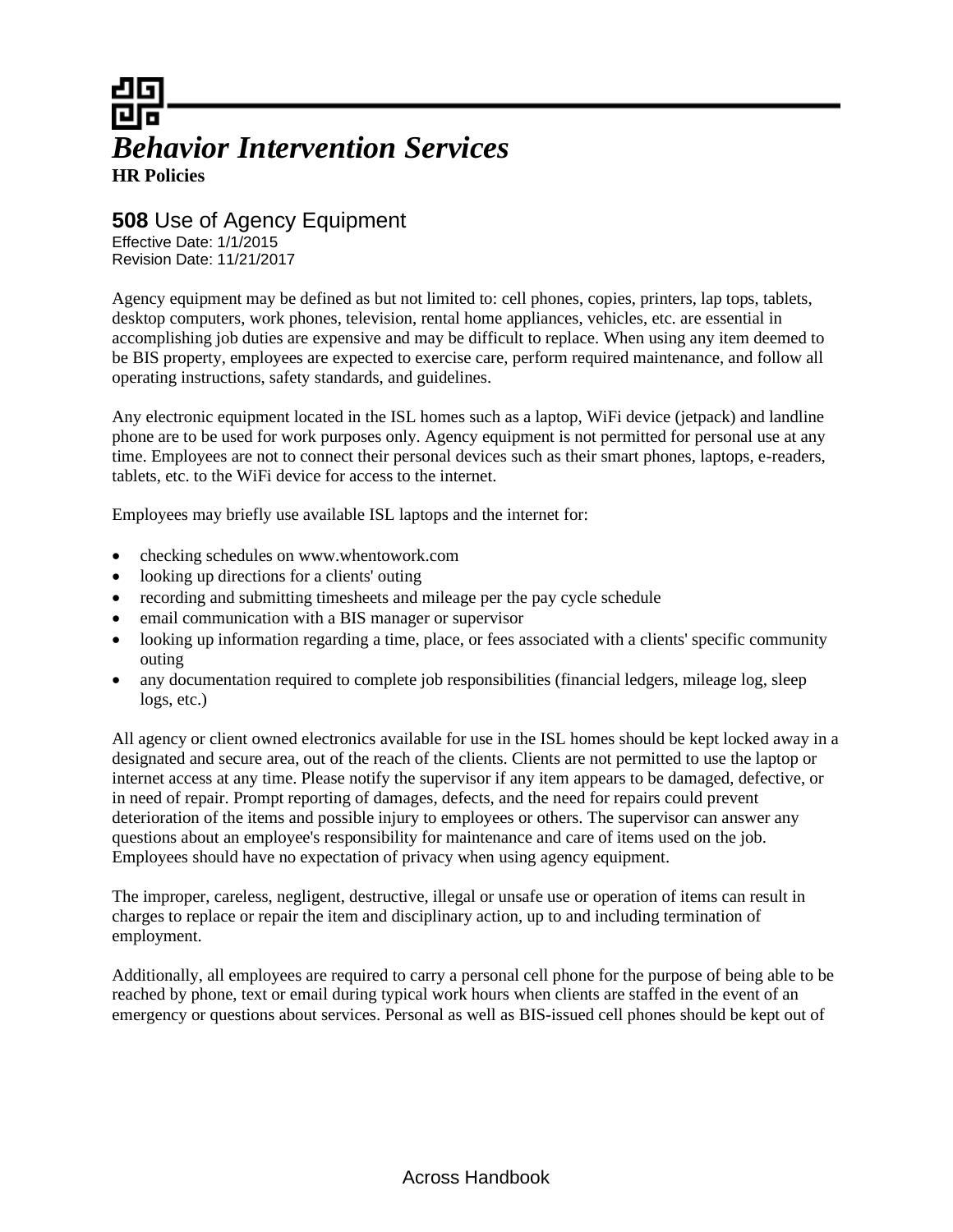sight and out of the reach from clients at all times.

Certain BIS supervisors will be provided the use of an agency issued cell phone specific to the home or position within the agency in order to assist them with the requirements of that position. BIS reserves the right to monitor all uses of agency property such as cell phone calls, text or record logs without notice. BIS equipment cannot be used for any illegal activity (i.e., threatening phone calls, the visitation to pornographic sites, drug manufacturing or trafficking, etc.)

When accepting a supervisory position with the agency, all supervisors will be required to review and initial a equipment checklist for each item checked into their possession; documenting the date received, the condition of the equipment and any protective or functional items associated with that device. (i.e., most commonly checked out items are phones with chargers, protective films and/or cases).

If any agency items become damaged, inoperable, lost, stolen or not turned in during their employment period, **the employee is responsible for all current market values and charges associated in the repair or replacement of that device or equipment**. If the equipment is not turned in prior to the end of their employment or the stated timeline, the full current market value of replacement will be deducted from their remaining paycheck(s) and they will own the device and equipment.

Recoupment for the payment of the repair or replacement will be deducted from the employee's paycheck as necessary. Payment plans or other payment options may also be discussed and agreed upon on a case by case basis, barring the repair/replacement costs and the current standing of the employee within the agency.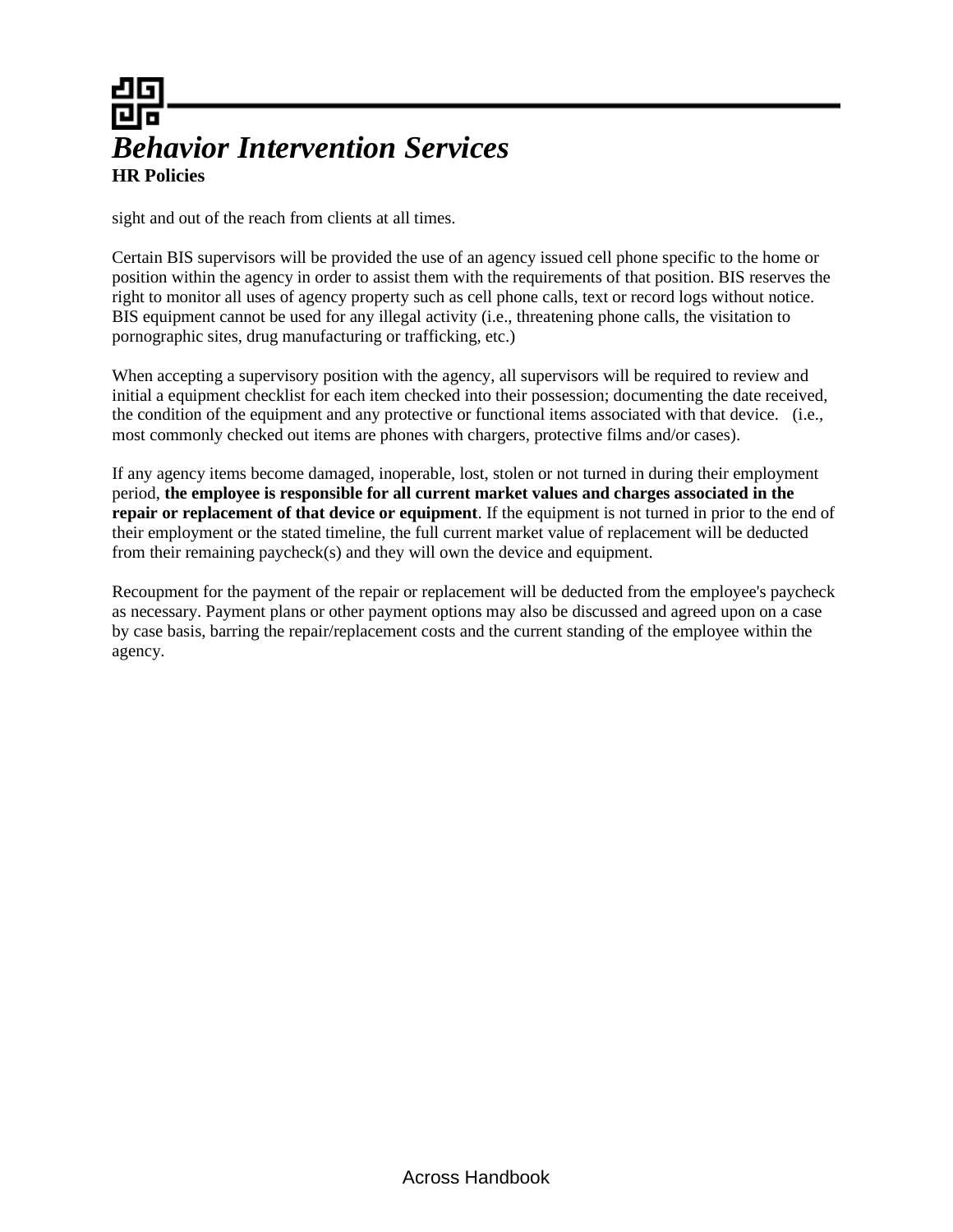## **512** Business Travel Expenses

Effective Date: 1/1/2015 Revision Date: 11/28/2014

BIS may reimburse employees for reasonable business travel expenses incurred while on assignments away from the normal work location. All business travel must be approved in advance by the Owner.

Employees whose travel plans have been approved should make all travel arrangements through BIS's financial department.

When requested and approved, the actual costs of travel, meals, lodging, and other expenses directly related to accomplishing business travel objectives will be reimbursed by BIS. Employees are expected to limit expenses to reasonable amounts.

Expenses that generally will be reimbursed include the following:

- Airfare or train fare for travel in coach or economy class or the lowest available fare.
- Cost of standard accommodations in low to mid-priced hotels, motels, or similar lodgings.
- Cost of meals, no more lavish than would be eaten at the employee's own expense.

Employees who are involved in an accident while traveling on business must promptly report the incident to their immediate supervisor. Vehicles owned, leased, or rented by BIS may not be used for personal use without prior approval.

Cash advances to cover reasonable anticipated expenses may be made to employees, after travel has been approved. Employees should submit a written request to their supervisor when travel advances are needed.

With prior approval, employees on business travel may be accompanied by a family member or friend, when the presence of a companion will not interfere with successful completion of business objectives. Generally, employees are also permitted to combine personal travel with business travel, as long as time away from work is approved. Additional expenses arising from such nonbusiness travel are the responsibility of the employee.

When travel is completed, employees should submit completed travel expense reports within 30 days. Reports should be accompanied by receipts for all individual expenses.

Employees should contact their supervisor for guidance and assistance on procedures related to travel arrangements, travel advances, expense reports, reimbursement for specific expenses, or any other business travel issues.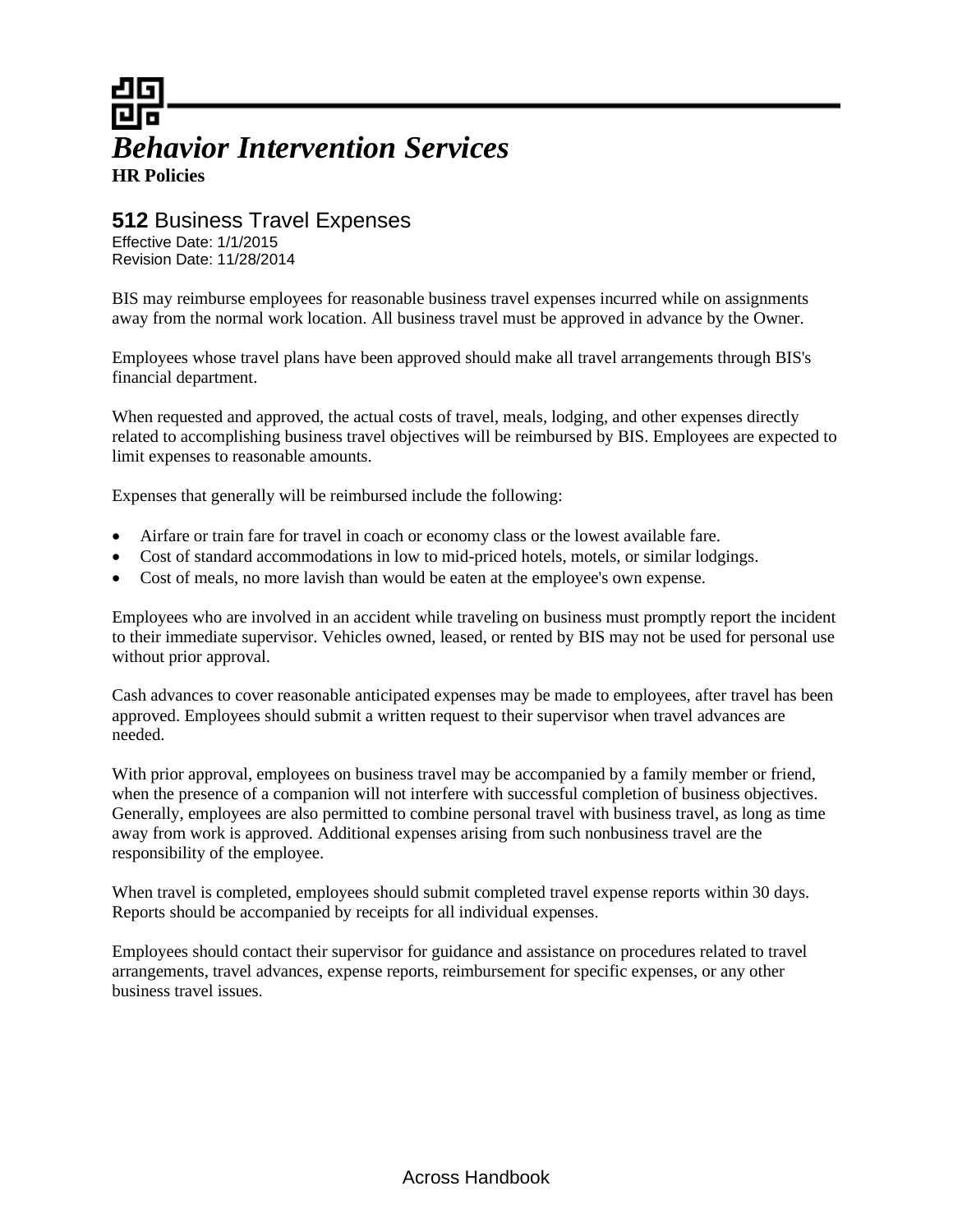Abuse of this business travel expenses policy, including falsifying expense reports to reflect costs not incurred by the employee, can be grounds for disciplinary action, up to and including termination of employment.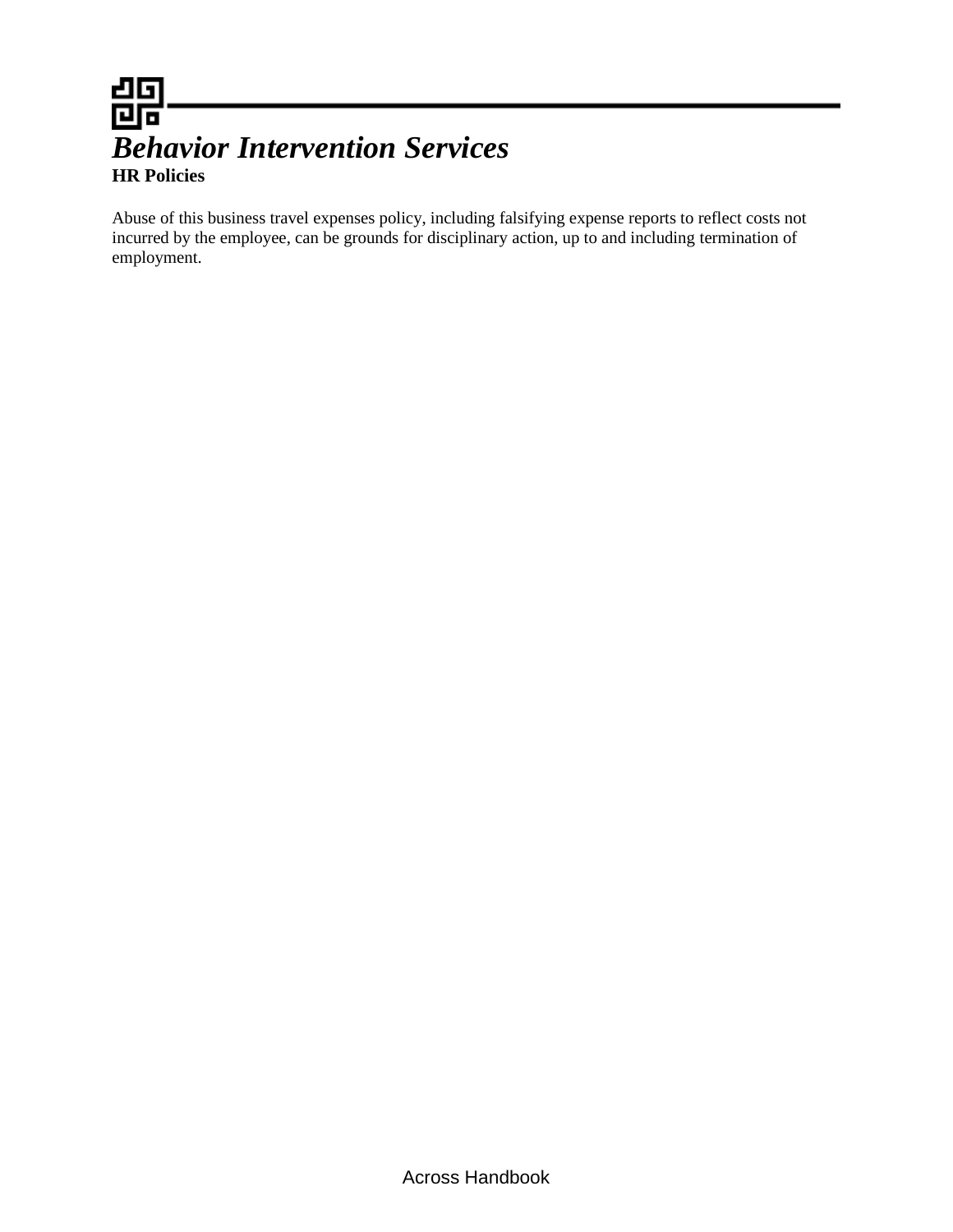#### **514a** Visitors in the Workplace

Effective Date: 1/1/2015 Revision Date: 11/28/2017

To provide for the safety and security of employees and the facilities at BIS, only authorized visitors are allowed in the workplace. Restricting unauthorized visitors helps maintain safety standards, protects against theft, ensures security of equipment, protects confidential information, safeguards employee welfare, and avoids potential distractions and disturbances.

Because of safety and security reasons, family and friends of employees are discouraged from visiting. Visitors (including but not limited to: applicants, business associates, family members, current employees, etc.) will be asked to sign in and out at the start and conclusion of their visit.

All visitors to the office should enter BIS at the main entrance and check in with reception by signing in to the log book for that day. Authorized visitors will receive directions or be escorted to their destination. Employees are responsible for the conduct and safety of their visitors.

If an unauthorized individual is observed on BIS's premises, employees should immediately notify their supervisor or, if necessary, direct the individual to the main entrance.

## **514b** Visitors in the Residential homes

Clients are encouraged to invite family and friends to visit in the client's home at any time. Visitors are allowed in common areas and the client's bedroom, if the client wished to invite them.

**Any visitor to an individuals supported home should be greeted professionally. If staff are unfamiliar with the visitor, they should:**

- Ask for ID and verify their position/relation to the client (new staff, office team, supervisors, friends of clients, etc.) and or client identified individual.
- If client is not their own guardian, contact supervisor to verify they are on an approved list of visitors before allowing them into the home/access to the clients.

Visitors are bound by HIPAA agreements and may not engage in any activities with other clients in the household, discuss, report or attempt to help or assist the BIS staff at any time during their visit.

In the event of a crisis situation regarding any consumer in the home, visitors will be asked to leave the premises immediately for their safety and the safety of the consumer and staff present.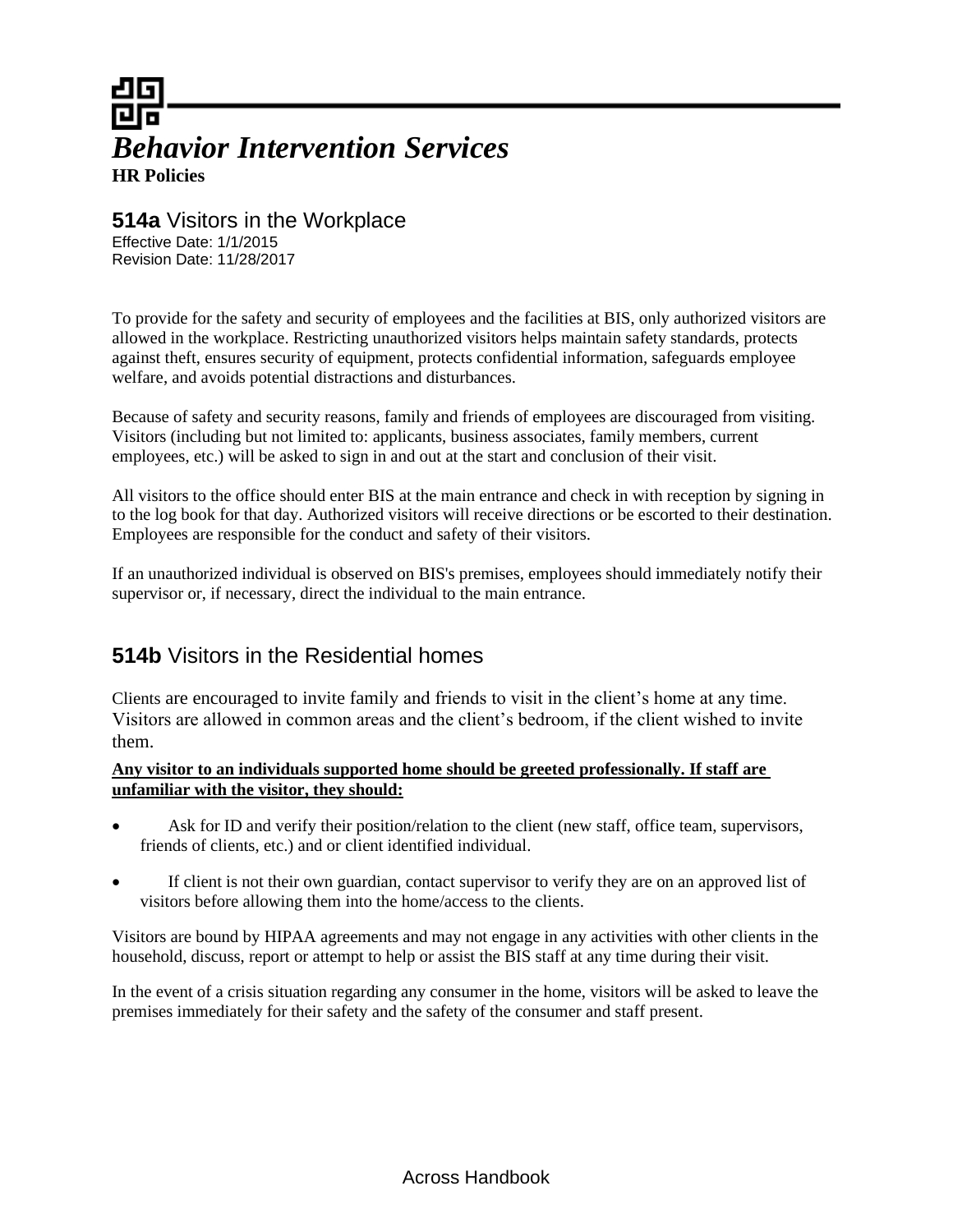A request for an outing with a client in which transport to/from their house of residence to/from an approved location with a designated starting and ending time must be submitted to the authorizing supervisor of the household with a 24 hour notification. This will ensure both the staff and the clients are made aware of the schedule change and the proper predictions and reminders to all clients in the household do not become escalated or engage in maladaptive behaviors due to a sudden change in their day-to-day activities.

- Clients engaging in maladaptive behaviors will not be permitted to be transported in any vehicle until they are calm and non-combative. The scheduled outing may need to be re-scheduled for another day, depending on the severity and duration of the crisis.
- Clients will be transported by the staff on duty to the designated outing while the visitor may follow/lead to the outing in their own vehicle (unless guardian approves otherwise).Visitors are not permitted to be transported by any employee of BIS at any time.
- Staff will remain present during the entire approved outing with the client unless a private visit has been requested and if guardian approval received.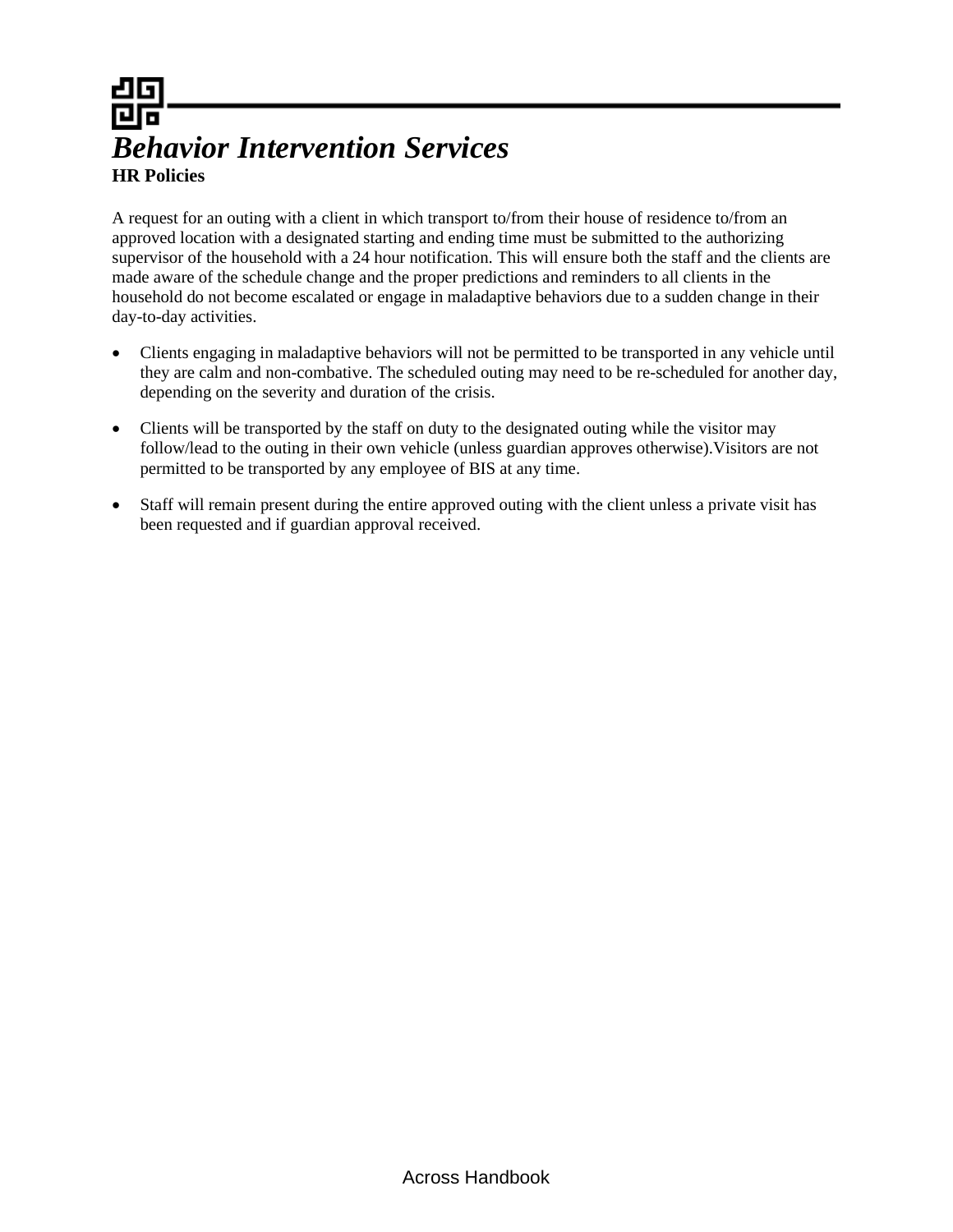#### **516** Computer and Email Usage

Effective Date: 1/1/2015 Revision Date: 11/22/2017

Computers, computer files, the email system, and software furnished to employees are BIS property intended for business use. Employees should not use a password, access a file, or retrieve any stored communication without authorization. To ensure compliance with this policy, computer and email usage may be monitored.

BIS strives to maintain a workplace free of harassment and sensitive to the diversity of its employees. Therefore, BIS prohibits the use of computers and the email system in ways that are disruptive, offensive to others, or harmful to morale.

For example, the display or transmission of sexually explicit images, messages, and cartoons is not allowed. Other such misuse includes, but is not limited to, ethnic slurs, racial comments, off-color jokes, or anything that may be construed as harassment or showing disrespect for others.

Email may not be used to solicit others for commercial ventures, religious or political causes, outside organizations, or other nonbusiness matters.

Computers and the internet access located in the ISL homes may only be used for the purpose of work-related items such as completion of requested online trainings from the HR Department, checking work issued email addresses or email from your supervisor, sending in timesheets or other approved usages as outlined by the supervisor of the home. These are not to be used in any capacity for personal use or gain.

BIS purchases and licenses the use of various computer software for business purposes and does not own the copyright to this software or its related documentation. Unless authorized by the software developer, BIS does not have the right to reproduce such software for use on more than one computer.

Employees may only use software on local area networks or on multiple machines according to the software license agreement. BIS prohibits the illegal duplication of software and its related documentation.

Employees should notify their immediate supervisor, the Human Resources Director or any member of upper management upon learning of violations of this policy. Employees who violate this policy will be subject to disciplinary action, up to and including termination of employment.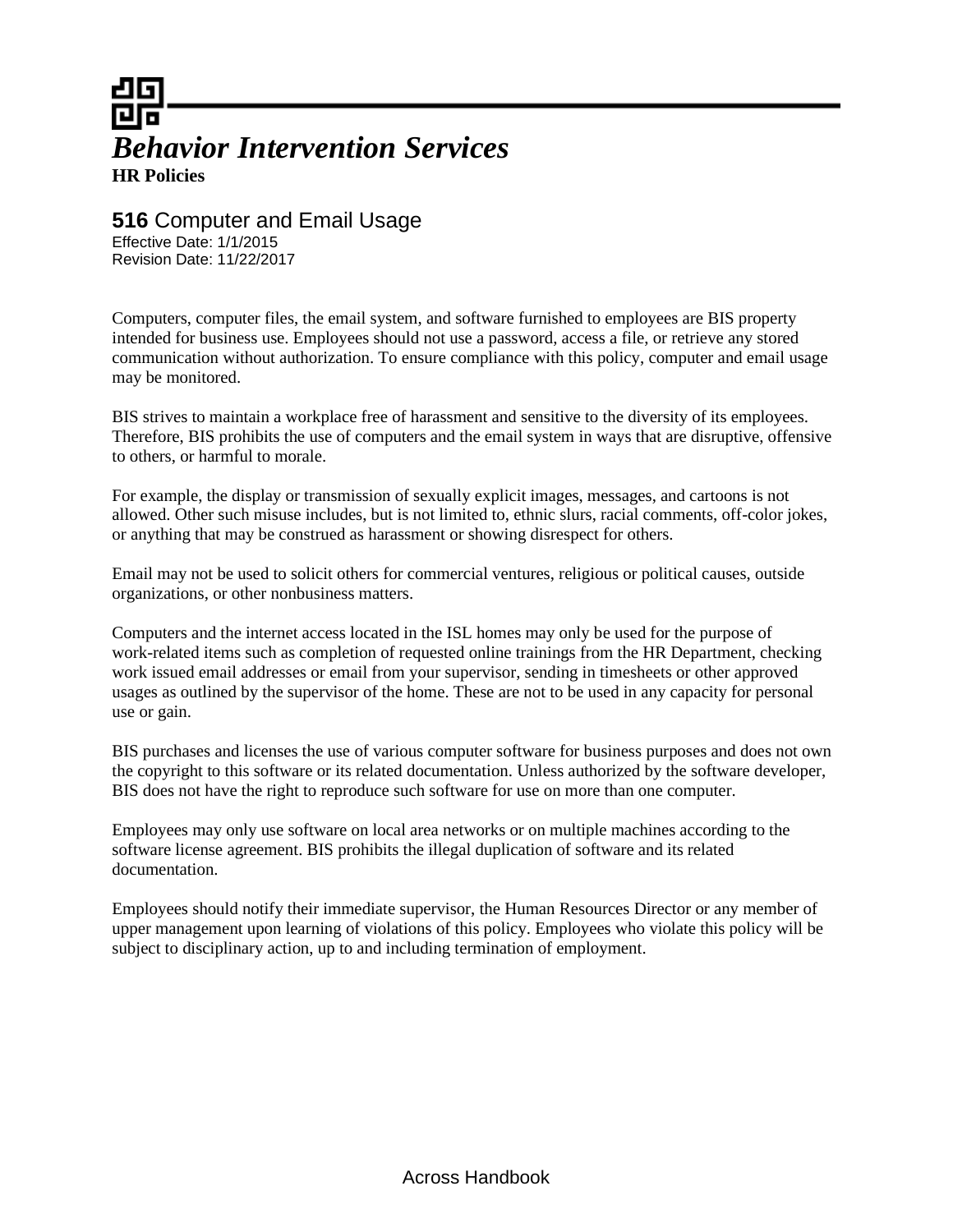## **517** Internet Usage

Effective Date: 1/1/2015 Revision Date: 11/28/2014

Internet access to global electronic information resources on the World Wide Web is provided by BIS to assist employees in obtaining work-related data and technology. The following guidelines have been established to help ensure responsible and productive Internet usage. All Internet usage is limited to job-related activities. Personal use of the Internet is not permitted.

All Internet data that is composed, transmitted, or received via our computer communications systems is considered to be part of the official records of BIS and, as such, is subject to disclosure to law enforcement or other third parties. Consequently, employees should always ensure that the business information contained in Internet email messages and other transmissions is accurate, appropriate, ethical, and lawful.

The equipment, services, and technology provided to access the Internet remain at all times the property of BIS. As such, BIS reserves the right to monitor Internet traffic, and retrieve and read any data composed, sent, or received through our online connections and stored in our computer systems.

Data that is composed, transmitted, accessed, or received via the Internet must not contain content that could be considered discriminatory, offensive, obscene, threatening, harassing, intimidating, or disruptive to any employee or other person. Examples of unacceptable content may include, but are not limited to, sexual comments or images, racial slurs, gender-specific comments, or any other comments or images that could reasonably offend someone on the basis of race, age, sex, religious or political beliefs, national origin, disability, sexual orientation, or any other characteristic protected by law.

The unauthorized use, installation, copying, or distribution of copyrighted, trademarked, or patented material on the Internet is expressly prohibited. As a general rule, if an employee did not create material, does not own the rights to it, or has not gotten authorization for its use, it should not be put on the Internet. Employees are also responsible for ensuring that the person sending any material over the Internet has the appropriate distribution rights.

Internet users should take the necessary anti-virus precautions before downloading or copying any file from the Internet. All downloaded files are to be checked for viruses; all compressed files are to be checked before and after decompression.

Abuse of the Internet access provided by BIS in violation of law or BIS policies will result in disciplinary action, up to and including termination of employment. Employees may also be held personally liable for any violations of this policy. The following behaviors are examples of previously stated or additional actions and activities that are prohibited and can result in disciplinary action: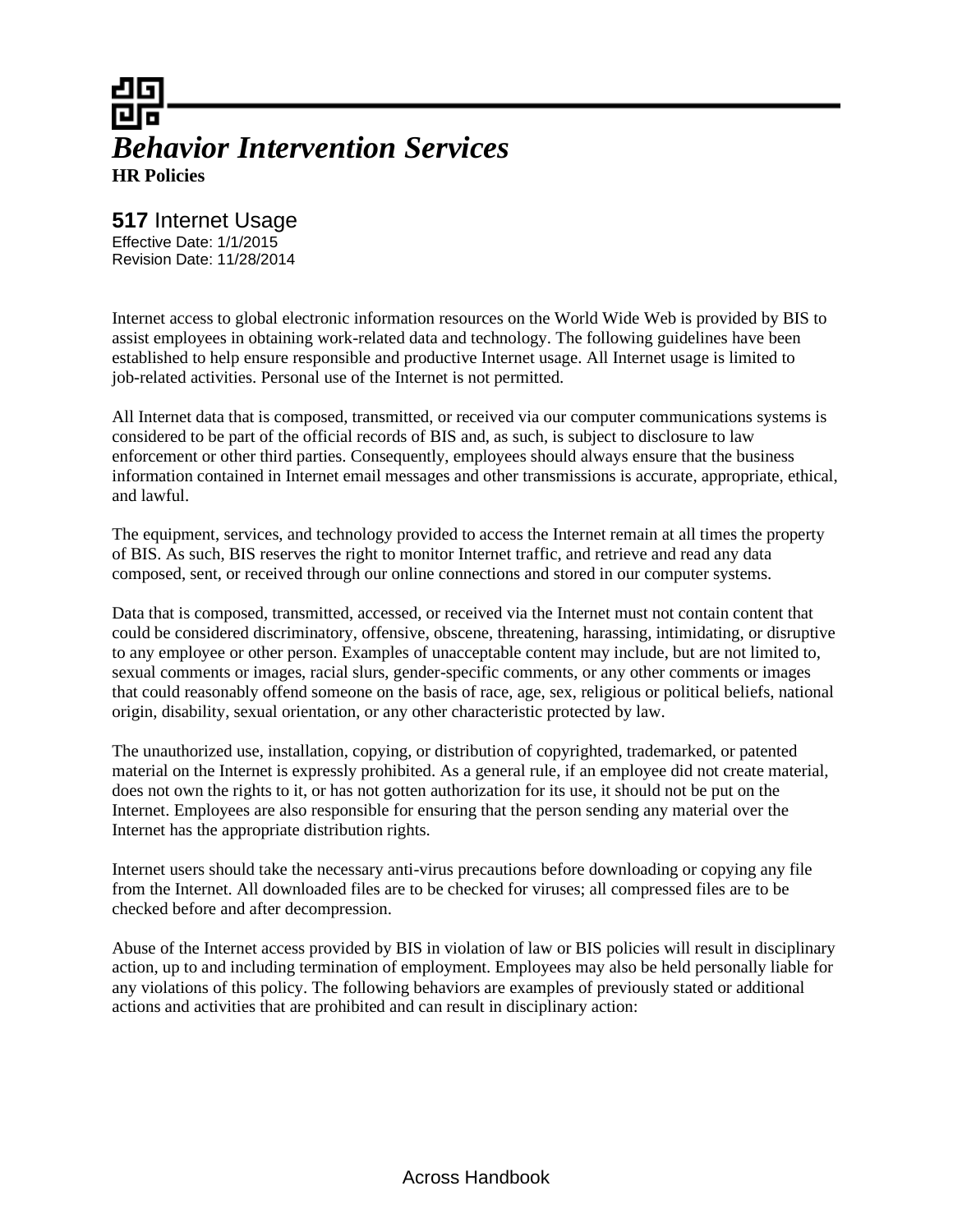- Sending or posting discriminatory, harassing, or threatening messages or images
- Using the organization's time and resources for personal gain
- Stealing, using, or disclosing someone else's code or password without authorization
- Copying, pirating, or downloading software and electronic files without permission
- Sending or posting confidential material, trade secrets, or proprietary information outside of the organization
- Violating copyright law
- Failing to observe licensing agreements
- Engaging in unauthorized transactions that may incur a cost to the organization or initiate unwanted Internet services and transmissions
- Sending or posting messages or material that could damage the organization's image or reputation
- Participating in the viewing or exchange of pornography or obscene materials
- Sending or posting messages that defame or slander other individuals
- Attempting to break into the computer system of another organization or person
- Refusing to cooperate with a security investigation
- Sending or posting chain letters, solicitations, or advertisements not related to business purposes or activities
- Using the Internet for political causes or activities, religious activities, or any sort of gambling
- Jeopardizing the security of the organization's electronic communications systems
- Sending or posting messages that disparage another organization's products or services
- Passing off personal views as representing those of the organization
- Sending anonymous email messages
- Engaging in any other illegal activities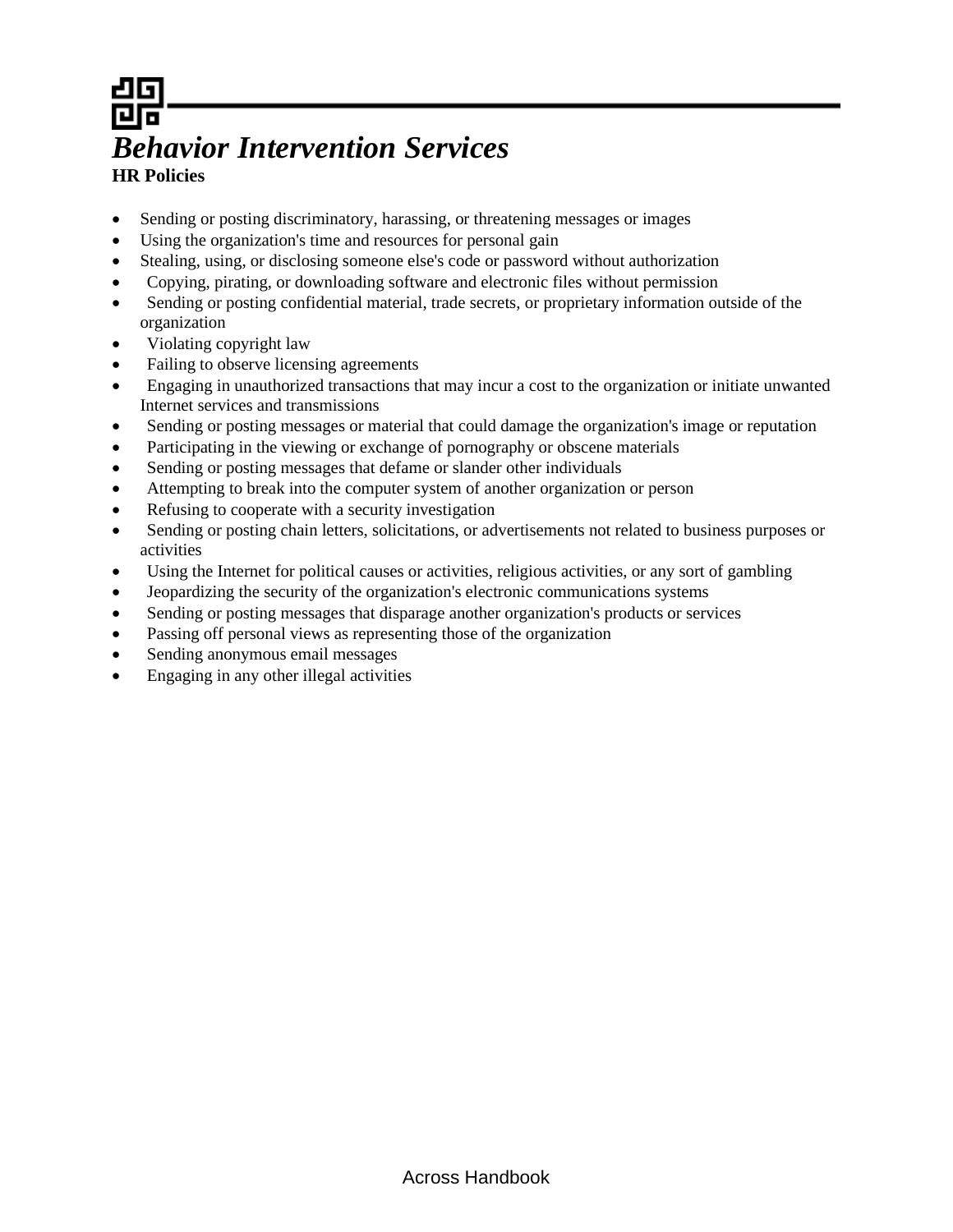### **518** Workplace Monitoring

Effective Date: 1/1/2022 Revision Date:

Workplace monitoring may be conducted by BIS to ensure quality control, employee safety, security, and client satisfaction.

Employees who regularly communicate with clients and/or employees may have their telephone conversations and/or text messaging monitored or recorded. Telephone monitoring may be used to identify and correct performance problems through training.

Computers furnished to employees are the property of BIS. As such, computer usage and files may be monitored or accessed.

BIS may conduct video surveillance of non-private workplace areas. Video monitoring is used to identify safety concerns, maintain quality control, detect theft and misconduct, and discourage or prevent acts of harassment and workplace violence.

Employees can request access to information gathered through workplace monitoring that may impact employment decisions. Access will be granted unless there is a legitimate business reason to protect confidentiality or an ongoing investigation.

BIS does not allow for the recording of training or meetings without written approval from the Human Resource Director.

Because BIS is sensitive to the legitimate privacy rights of employees, every effort will be made to guarantee that workplace monitoring is done in an ethical and respectful manner.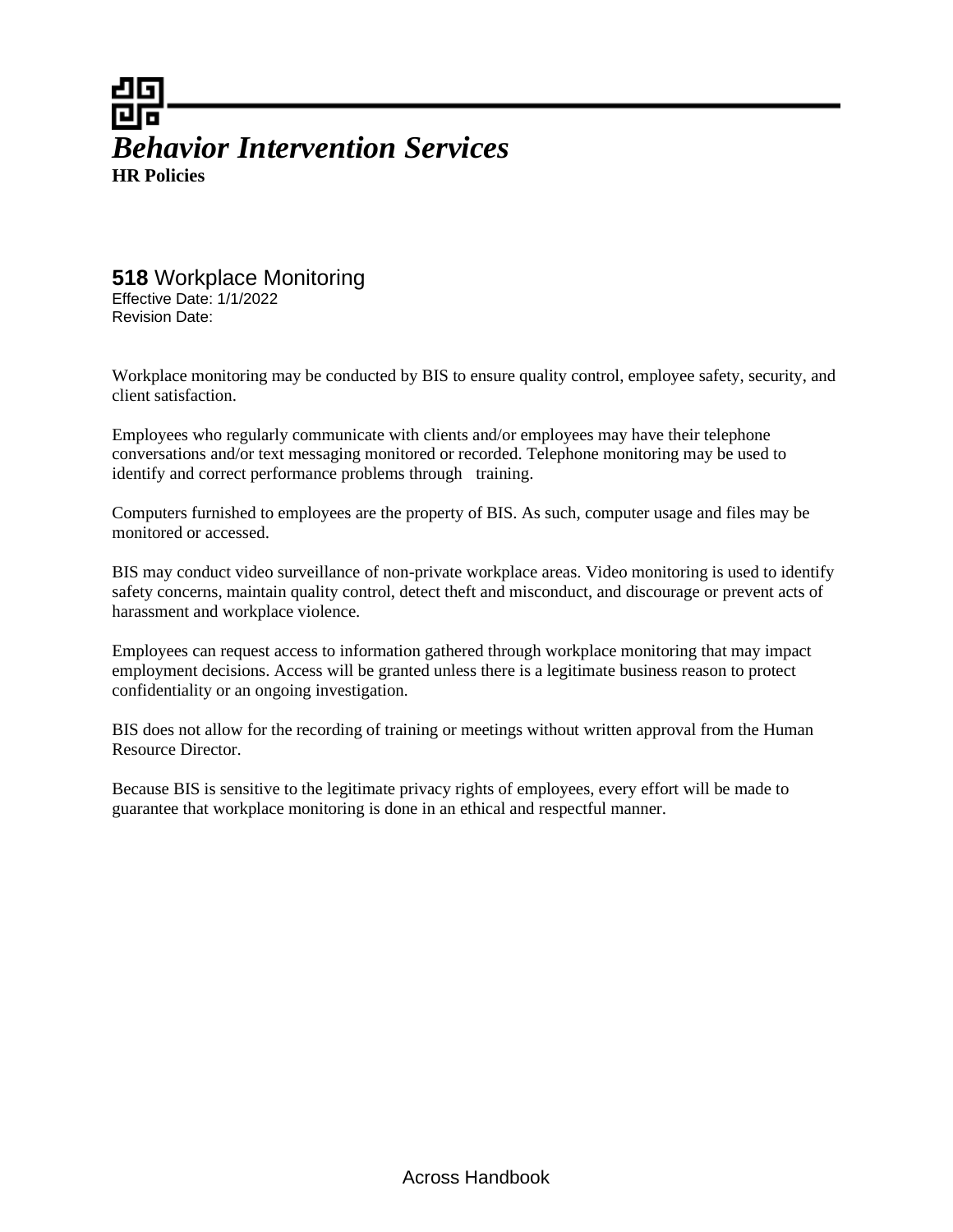#### **520** Telecommuting

Effective Date: 1/1/2015 Revision Date: 1/1/2022

Telecommuting is the practice of working at home or at a site near the home instead of physically traveling to a central workplace. It is a work alternative that BIS may offer to some employees when it would benefit both the agency and the employee.

Employees who believe telecommuting can enhance their ability to get the job done should submit a written request to their managers proposing how it will benefit BIS and themselves. The request should explain how they will be accountable and responsible, what equipment is necessary, and how communication barriers will be overcome.

The decision to approve a telecommuting arrangement will be based on factors such as position and job duties, performance history, related work skills, and the impact on the agency.

The employee's compensation, benefits, work status, work responsibilities, and the amount of time the employee is expected to work per day or per pay period will not change due to participation in the telecommuting program (unless otherwise agreed upon in writing).

The employee's at-home work hours will conform to a schedule agreed upon by the employee and his or her supervisor. If such a schedule has not been agreed upon, the employee's work hours will be assumed to be the same as they were before the employee began telecommuting. Changes to this schedule must be reviewed and approved in advance by the employee's supervisor.

Telecommuting is an alternative method of meeting the needs of the agency and is not a universal employee benefit. As such, BIS has the right to refuse to make telecommuting available to an employee and to terminate a telecommuting arrangement at any time.

The employee's performance and job expectations will be monitored during any telecommuting approval.

During the times that working remotely may be a viable option, the employee must first follow the proper procedures to obtain department and executive director approval. The Department Director and Executive Director will determine the approval based upon several factors including, but not limited to previous time off, (completion of) job tasks and responsibilities, reason for request of working remotely, and capability of fulfilling required hours.

Once written approval has been received remote employees must follow these steps before telecommunication can begin: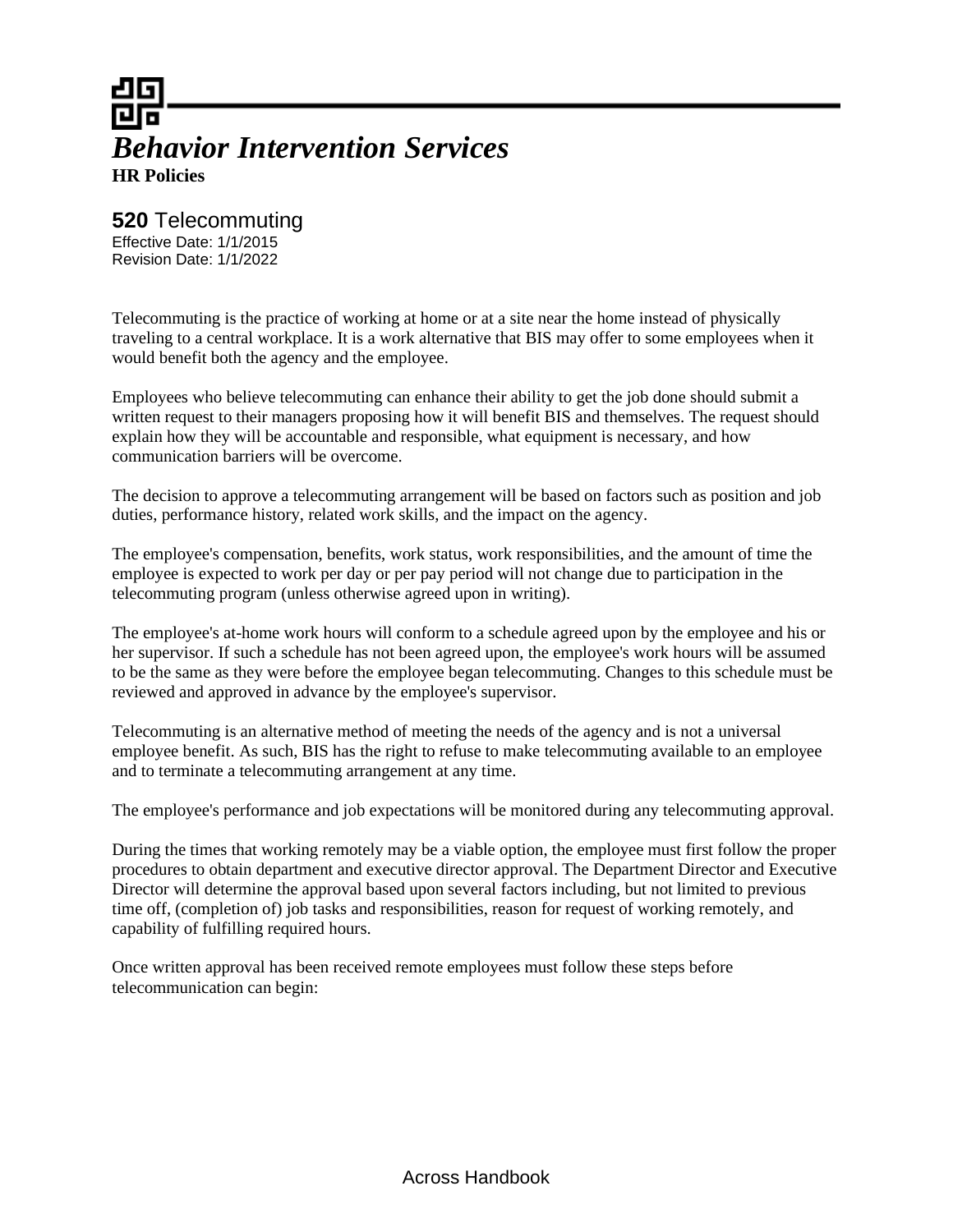- **Manager Approval Sign off:** employee submitting remote work request must complete the Telecommunicating Request Form which outlines hours and job tasks which will be completed
- **Telecommunicating Policy Review:** employee will review and provide signature of understood expectations during remote work hours
- **Cyber security and safety considerations:** BIS recognizes that some employees work with HIPAA protected and confidential information **(as outlined in 214 Medical Information Privacy and 780 Client Confidentiality Policy (HIPAA)**. BIS will continue to ensure that all privacy policies and requirements will be upheld during telecommunication. If BIS cannot ensure protection and security of such information, the working remotely request may be denied.

While working remotely BIS employees must follow these guidelines:

- Email responses within 15 minutes
- Time accurately accounted for in whentowork.com schedule
- Provide description of job tasks
- Clocking out breaks more than 10 minutes long
- Responding to phone calls, texts, or video chats within 15 minutes
- Distraction free work environment.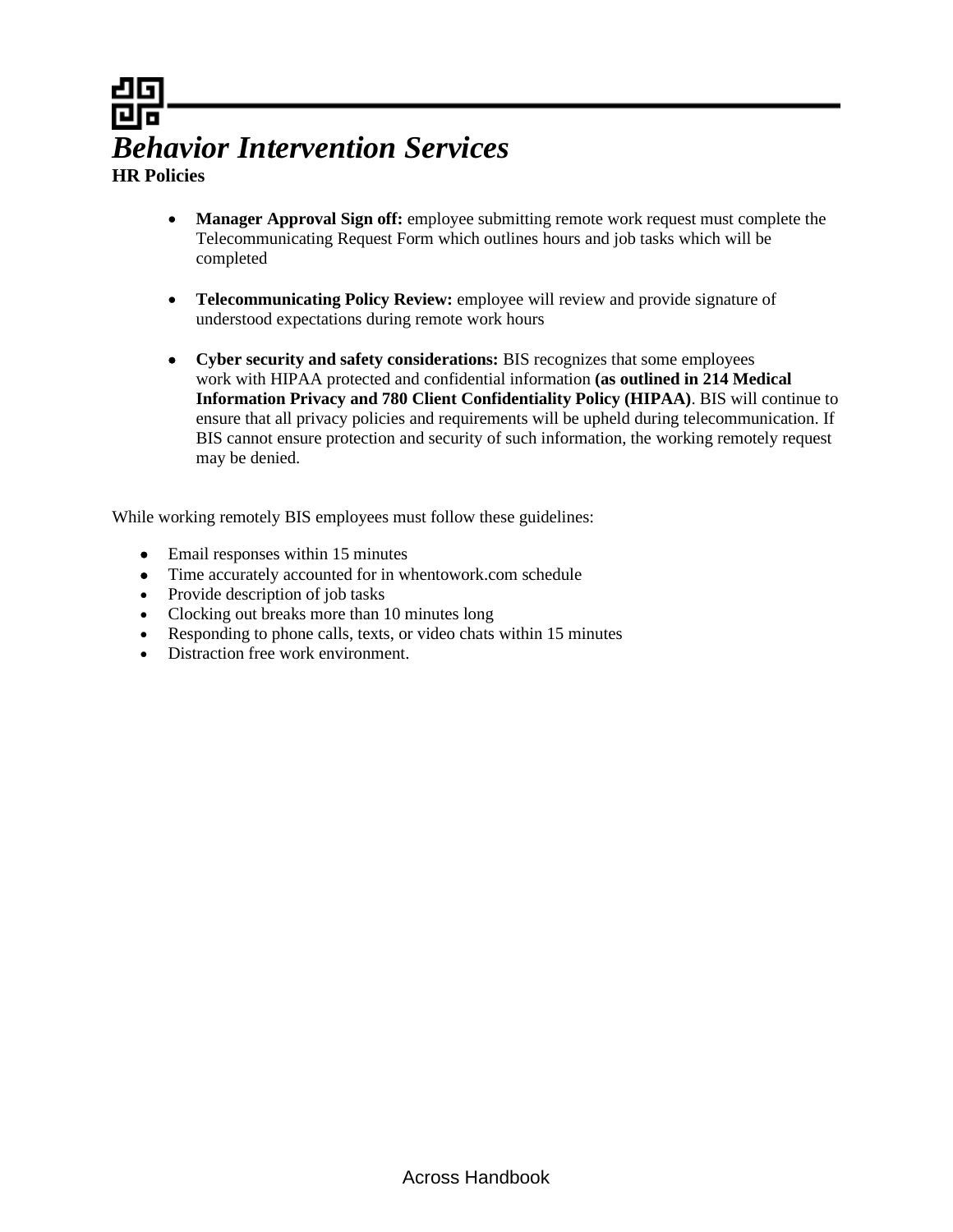#### **522** Workplace Violence Prevention

Effective Date: 1/1/2015 Revision Date: 11/28/2014

BIS is committed to preventing workplace violence and to maintaining a safe work environment. Given the increasing violence in society in general, BIS has adopted the following guidelines to deal with intimidation, harassment, or other threats of (or actual) violence that may occur during business hours or on its premises.

All employees, including supervisors and temporary employees, should be treated with courtesy, professionalism and respect at all times. Employees are expected to refrain from fighting, "horseplay," or other conduct that may be dangerous to others. Firearms, weapons, and other dangerous or hazardous devices or substances are prohibited from the premises of BIS without proper authorization.

Conduct that threatens, intimidates, or coerces another employee, a client or members of a family associated with a client, or a member of the public at any time, including off-duty periods, will not be tolerated. This prohibition includes all acts of harassment, including harassment that is based on an individual's sex, race, age, or any characteristic protected by federal, state, or local law. An employee may also be transferred based on suspected aggression between two employees.

All threats of (or actual) violence, both direct and indirect, should be reported as soon as possible to your immediate supervisor or any other member of management. This includes threats by employees, as well as threats by customers, vendors, solicitors, or other members of the public. When reporting a threat of violence, you should be as specific and detailed as possible.

All suspicious individuals or activities should also be reported as soon as possible to a supervisor. Do not place yourself in peril. If you see or hear a commotion or disturbance not involving any clients of BIS, do not try to intercede or see what is happening.

BIS will promptly and thoroughly investigate all reports of threats of (or actual) violence and of suspicious individuals or activities. The identity of the individual making a report will be protected as much as is practical. In order to maintain workplace safety and the integrity of its investigation, BIS may suspend employees, either with or without pay, pending investigation.

Anyone determined to be responsible for threats of (or actual) violence or other conduct that is in violation of these guidelines will be subject to prompt disciplinary action up to and including termination of employment. BIS encourages employees to bring their disputes or differences with other employees to the attention of their supervisors or the Human Resources Department before the situation escalates into potential violence. BIS is eager to assist in the resolution of employee disputes, and will not discipline employees for raising such concerns.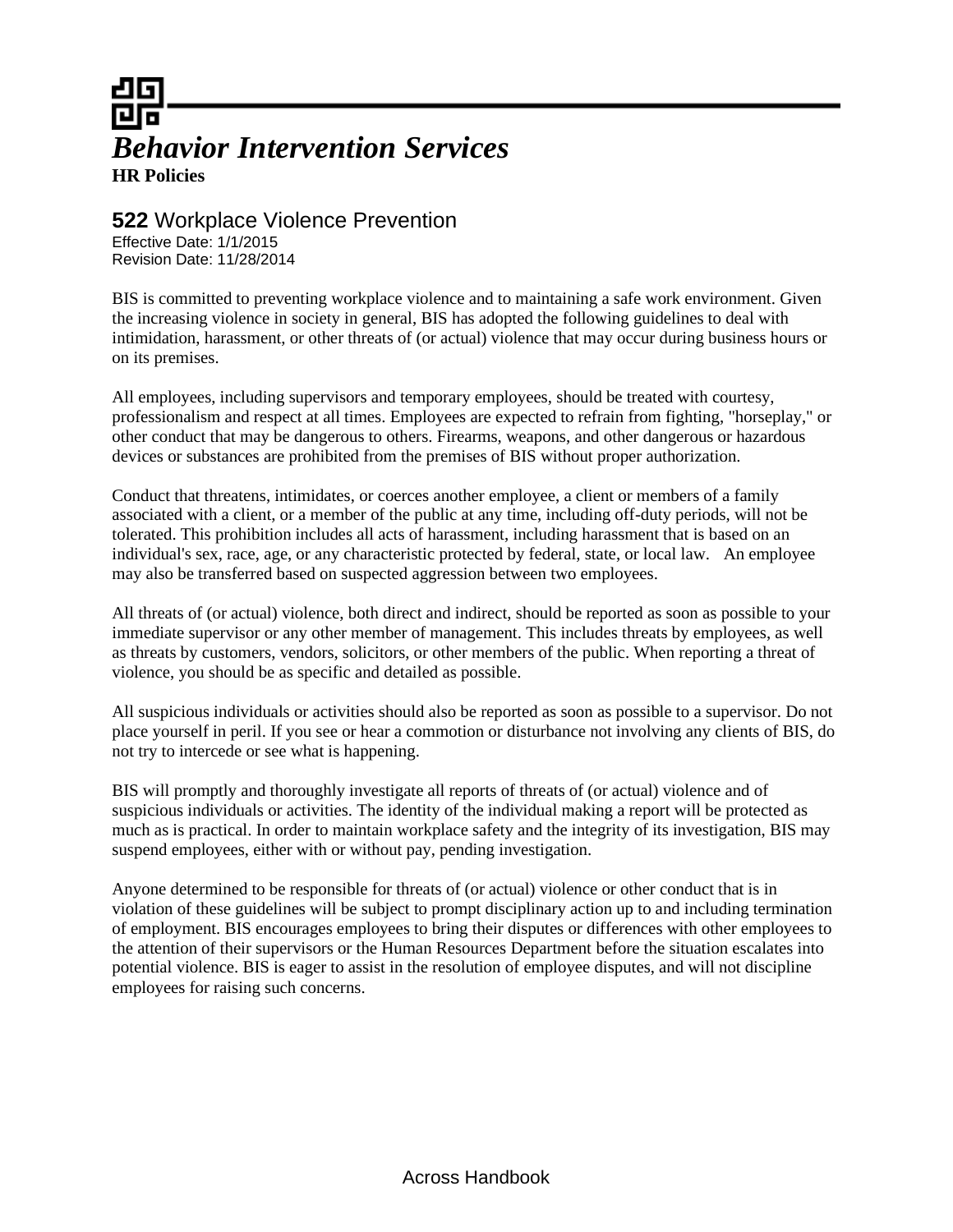### **526** Personal Cell Phone

Effective Date: 1/1/2015 Revision Date: 11/28/2014

BIS requires as part of their job responsibilities for all positions that employees have a cell phone available for use in the case of emergency situations while a client is in their care but that their phone should be kept out of sight and out of reach from clients at all times.

During times in which they are working or "on shift" with a client, they are to be used **only** in the case of emergencies or to assist employees in communicating with management and other employees, their clients, families, and others with whom they may need to be in contact with while on shift. Cell phone use during work should be limited to business-related calls only and **personal calls are not permitted** while an employee is at work.

Employees may have access to a cell phone while in their cars and should remember that their primary responsibility is driving safely and obeying the rules of the road. **Employees are prohibited from using cell phones** while driving unless an emergency call needs to be made and only if they are using a hands free device.

Otherwise, employees should safely pull off the road and come to a complete stop before dialing, talking or texting from their phone. Bluetooth devices such as headsets or other wearables are not to be worn during work hours and should only be used as previously referenced.

Individuals found violating this policy will be issued a first and final warning regarding safety procedures and proper use of their cell phone. Continued violations of this policy may result in suspension, loss of hours and/or termination, depending on the severity of the infraction.

As a representative of BIS, cell phone users are reminded that the regular business etiquette employed when speaking from office phones or in meetings applies to conversations conducted over a cell phone.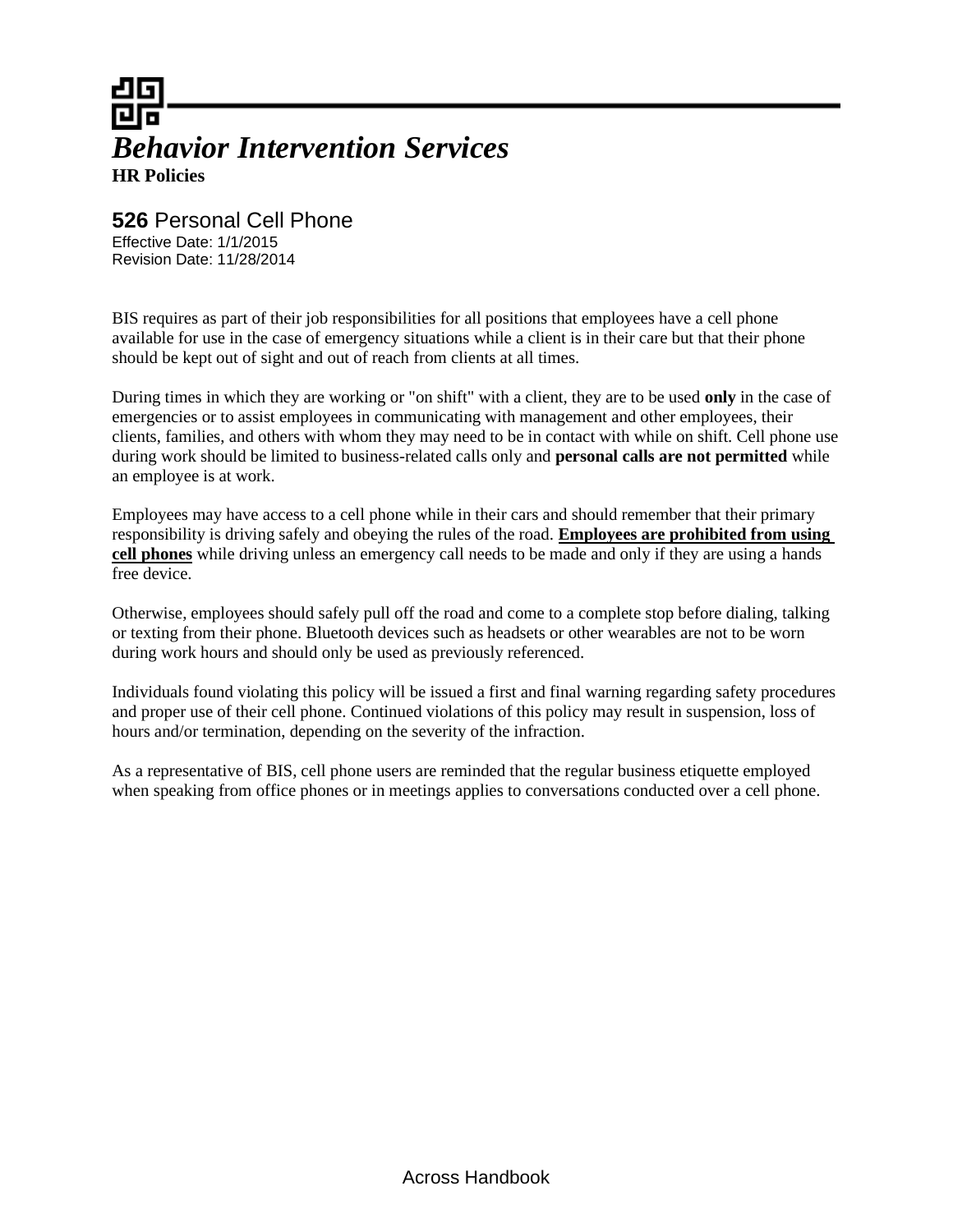**580** Pandemic Policy

Effective Date: 3/21/2020 Revision Date: 1/1/2022

BIS understands that communicable diseases can happen in the workplace. BIS decisions involving persons who have communicable diseases shall be based on current and well-informed medical judgments concerning the disease, the risks of transmitting the illness to others, the symptoms and special circumstances of each individual who has a communicable disease, and a careful weighing of the identified risks and the available alternative for responding to an employee with a communicable disease.

BIS understands that managers are not medical professionals and are not responsible for diagnosing diseases (or illnesses), providing medical advice, or giving recommendations of physicians. However, BIS does recognize that in the certain health crisis situations such as a global pandemic (as deemed by the CDC or local governing source) or health epidemic that certain health recommendations or guidelines will need to be implemented to ensure the safety of BIS employees, individuals served and supported, as well as, the general public.

In the event the Center for Disease Control (CDC) provides guidelines for implementing such procedures, BIS will follow said guidelines through amending policy and procedures, providing managers general recommendations for recognizing symptoms of the disease, and ensuring all employees are informed of any changes or recommendations as necessary.

These procedures can include but are not limited to monitoring body temperatures, recognizing symptoms of disease (as provided by CDC), asking employees specific questions regarding symptoms, asking about travel, and requiring physician release before returning to work as deemed necessary.

In the event of a national or worldwide pandemic BIS also will strive to keep the work place as safe as possible. This includes but is not limited to implementing stringent and frequent sanitization protocols for all work locations, limiting and/or restricting visitors in all locations (including residential and day programs), enforcing social distancing practices, and any other precautions as deemed necessary by the CDC or state/federal governing officials to ensure the health and safety of all individuals served.

During a pandemic if an employee reports to a manager that they are not feeling well or are sick, the manager will follow the guidelines below: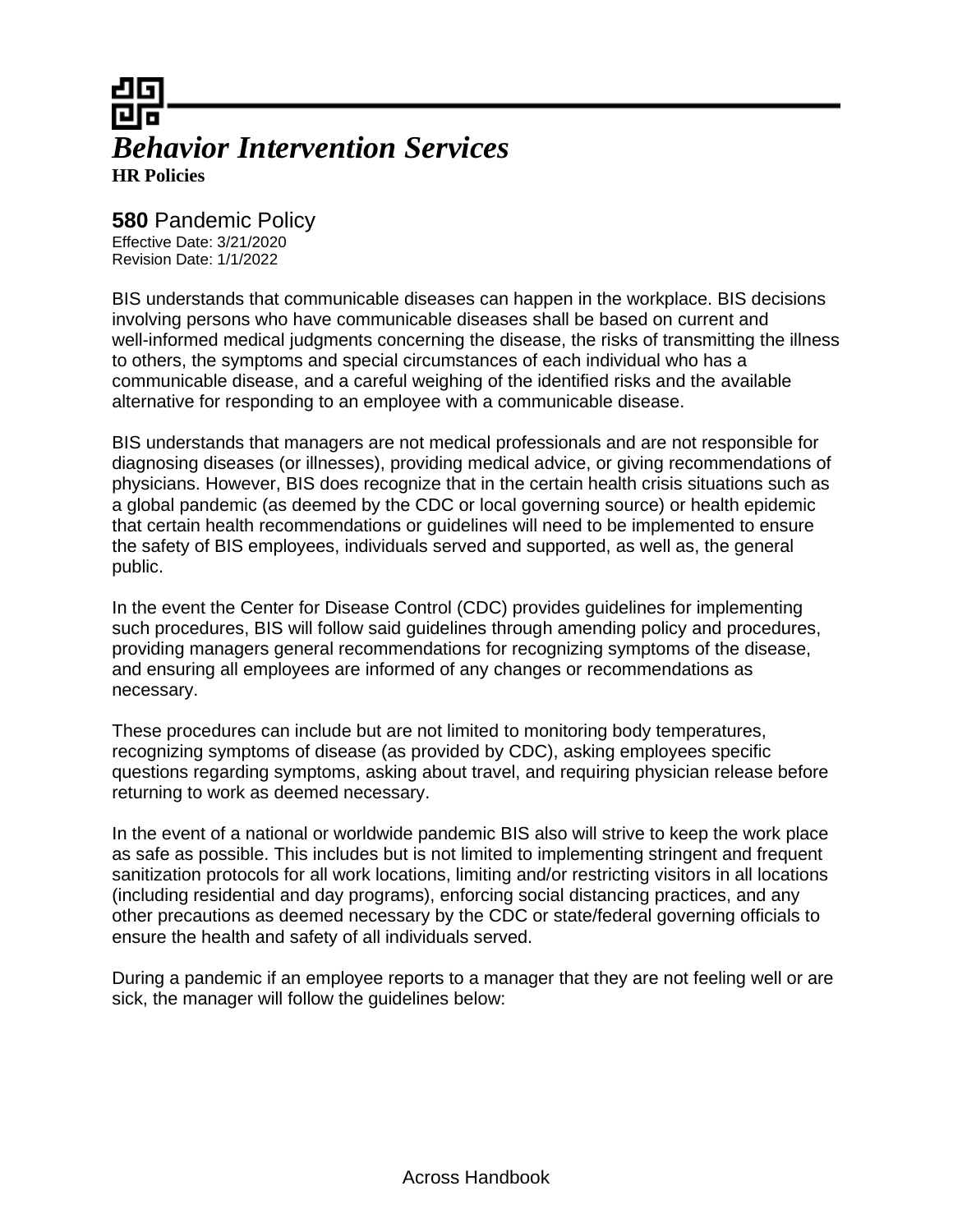- Ask symptoms of illness (specific to pandemic) and how long they've been displayed
- Ask if employee has had any known exposure to pandemic disease or illness
- Recommend employee contact primary physician or health care provider
- Notify HR Director of employee symptoms immediately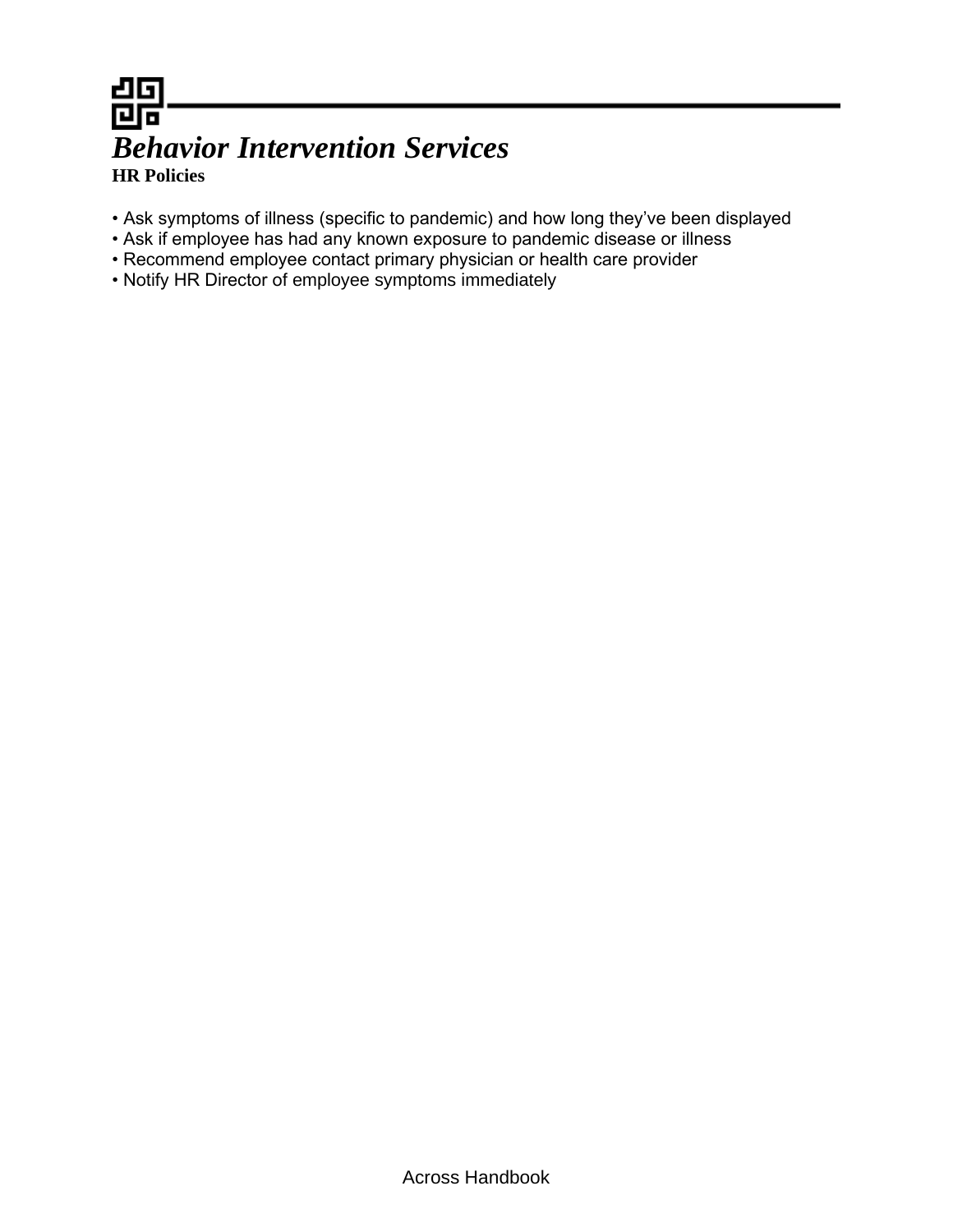## **581** Chemical Usage

Effective Date: 1/1/2015 Revision Date: 11/28/2014

It has been determined that the use of consumer cleaning products by BIS staff shall be in the same manner as that a normal consumer uses and that the duration and frequency of the exposure should not be greater than that experienced by the general public.

Employees are required to follow all precautions as listed on the labels of all household chemicals used.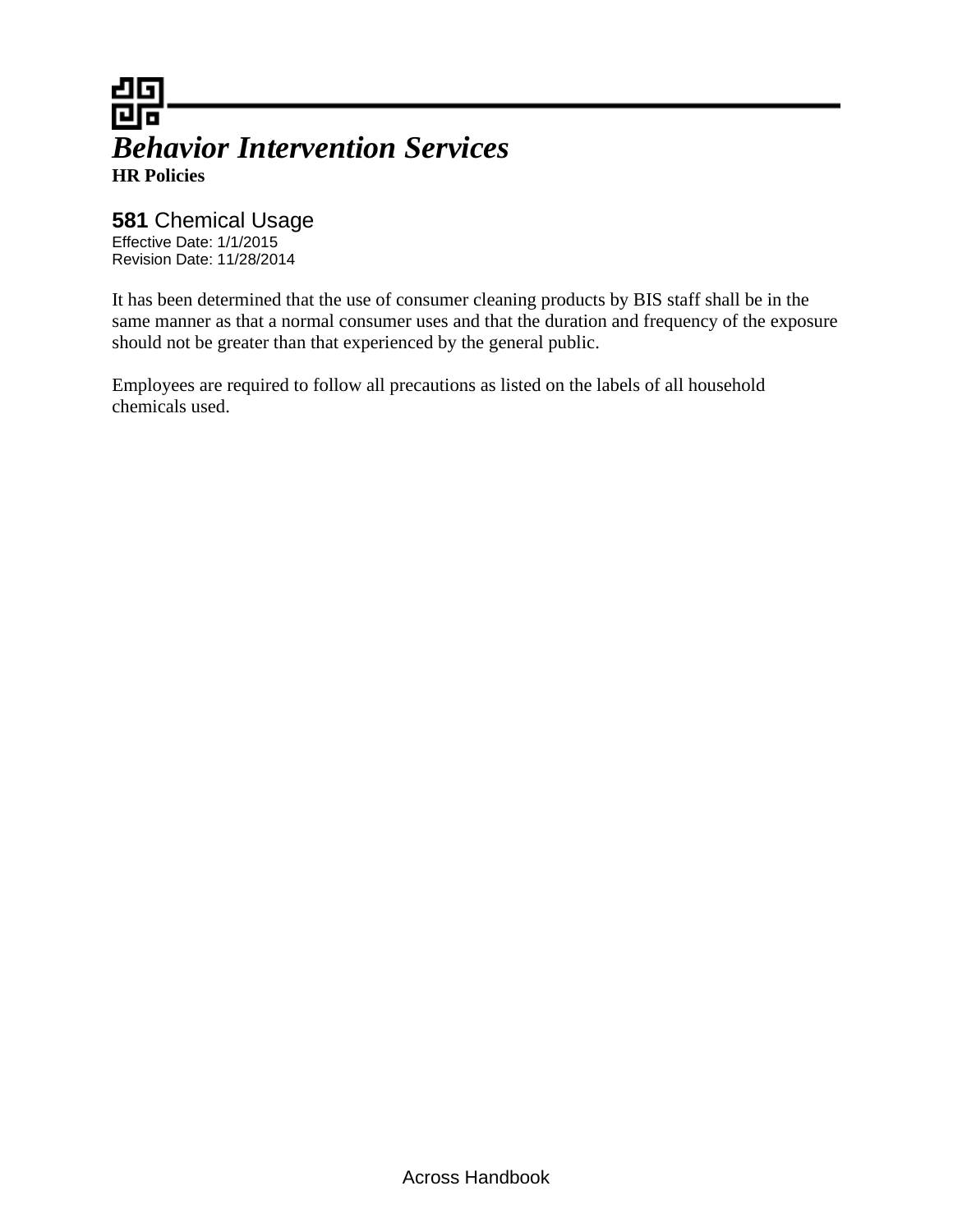### **582** Infection Control and Prevention

Effective Date: 1/1/2015 Revision Date: 11/28/2014

All employees of BIS are required to follow the safety precautions outlined in the Blood borne Pathogen training received at the beginning and throughout your employment. The training program follows the standard operating procedures governing universal precautions.

Employees should know the location of all protective devices and check to see that the devices are in proper working order. If the devices are not present or not in working order, employees must immediately notify his/her supervisors.

Approved protective equipment shall be worn in specified work areas as outlined in Blood borne Pathogen training.

Gloves should be worn when it is reasonably anticipated that your hands will be in contact with mucous membranes, non-intact skin, moist body substances, surfaces/items that may have been soiled with these substances, and/or individuals with a rash. Gloves must be changed between clients and between contacts with different body sites of the same client. Hypoallergenic gloves are available for those who have allergic responses and who have a note from the doctor. Staff also are required to keep those gloves with them and must request a refill at least seven days in advance of running out.

All employees are required to sue proper hand-washing technique as outlined in Blood borne Pathogen training.

Soiled items are to be disposed of/cleaned as outlined in Blood borne Pathogen training.

To the extent permitted by law and in order to ensure the health and safety of all individuals supported, to the extent permitted by all, BIS requires that all employees report to the Administrative Director if they have any communicable diseases that could cause a danger. All information will be kept confidential.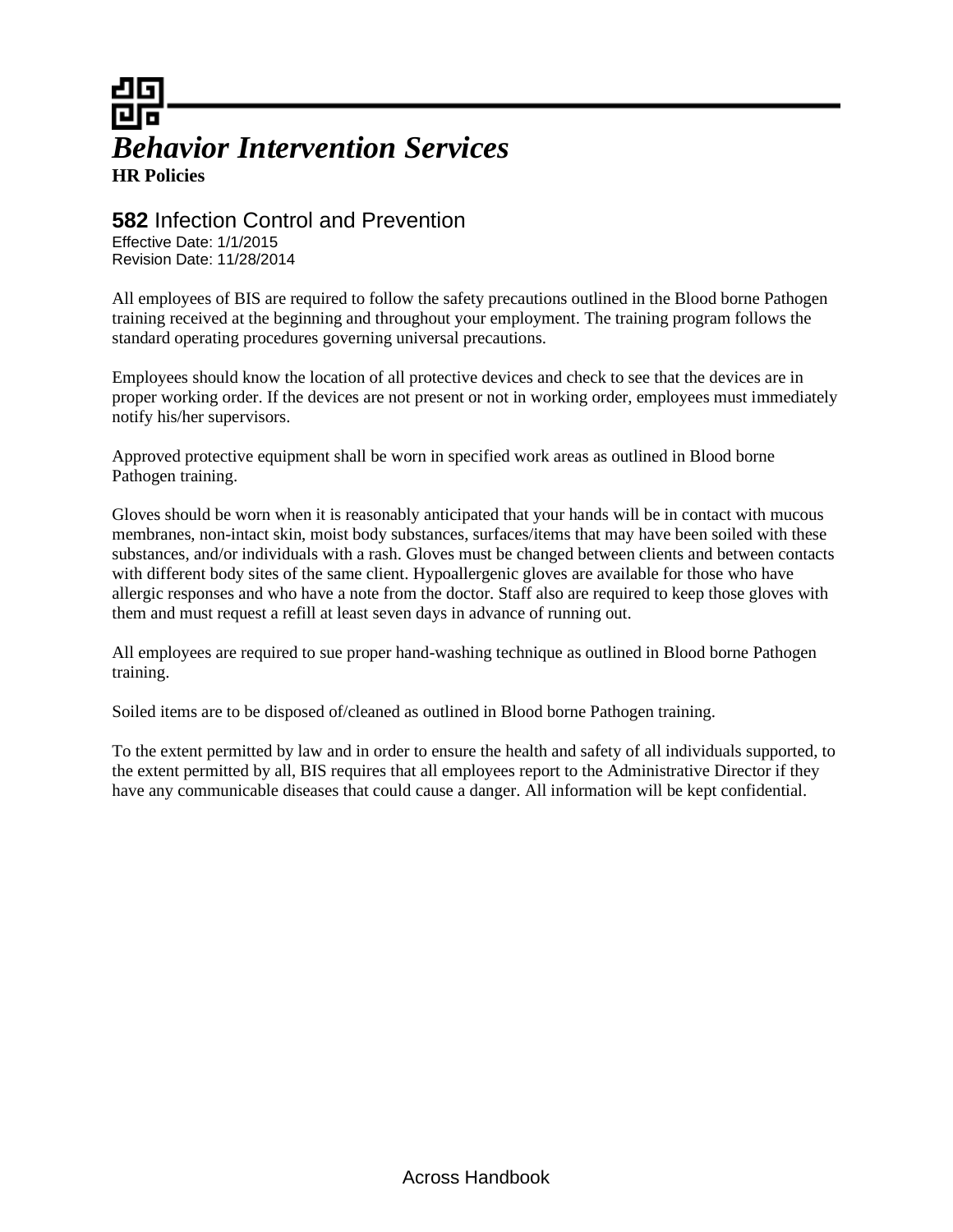## **602** Family Medical Leave

Effective Date: 1/1/2015 Revision Date: 11/22/2017

BIS provides family medical leave of absence (FMLA) **without pay** to all employees who wish to take time off from work duties to fulfill family obligations relating directly to

- childbirth, adoption, or placement of a foster child;
- to care for a child, spouse, or parent with a serious health condition.

*(A serious health condition means an illness, injury, impairment, or physical or mental condition that involves inpatient care in a hospital, hospice, or residential medical care facility; or continuing treatment by a health care provider.)*

Eligible employees may request family leave only after having completed 12 months of service with BIS and have worked a minimum of 1,250 hours in the 12-month period preceding the leave.

Eligible employees should make requests for family leave to their supervisors at least 30 days in advance of foreseeable events and as soon as possible (normally, within two business days of when the need of leave becomes known to you) for unforeseeable events.

Employees requesting family leave related to the serious health condition of a child, spouse, or parent will be granted leave under the following conditions:

- A letter of request including the reason for the leave if the leave was planned in advance.
- If the leave is unexpected, a letter of request as far in advance of the anticipated leave date as practical. (Normally, this should be within two business days of when the need for leave becomes known to the employee)
- A health care provider's medical certification statement verifying the need for a family leave to provide care within 15 days of the request.
- The leave's beginning and expected ending dates, and the estimated time required.
- Additional physician's statements at reasonable intervals
- Medical examination of the family member by a physician designated by BIS at the agency's expense, as deemed necessary.

Employees requesting a leave of absence for their own serious health condition, will be granted leave under the following conditions:

- A letter of request including the reason for the leave if the leave was planned in advance.
- If the leave is unexpected, a letter of request as far in advance of the anticipated leave date as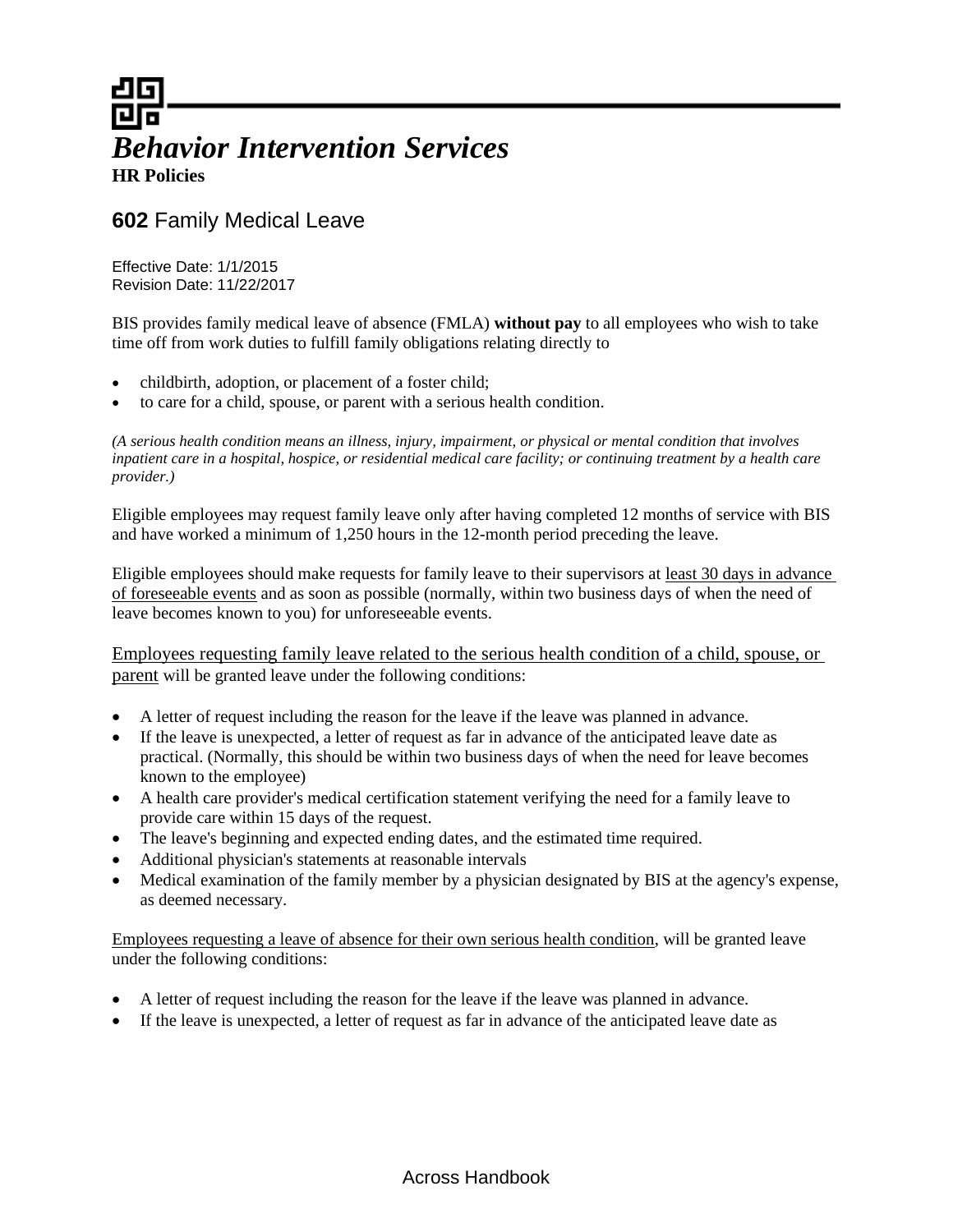practical. (Normally, this should be within two business days of when the need for leave becomes known to the employee)

- Any time the employee expects to be or is absent for more than three consecutive work days as a result of their own serious health condition (including pregnancy).
- Medical certification from their physician, including, at minimum, the date the condition began, a diagnosis, and the probable date of the employee's return to work. This certification must be provided with fifteen days of the agency's request.
- Additional physician's statements at reasonable intervals as needed for extended leave periods.

Eligible employees may request up to a maximum of 12 weeks of family leave within a rolling 12-month period from the first date of leave. Any combination of family, medical and/or personal leave may not exceed this maximum limit.

Full time employees will be required to first use any accrued paid leave time before taking unpaid family leave. Once these benefits are exhausted, the balance of the leave will be without pay.

Married employee couples may be restricted to a combined total of 12 weeks leave within any 12 month period for childbirth, adoption, or placement of a foster child; or to care for a parent with a serious health condition.

Subject to the terms, conditions, and limitations of the applicable plans, health insurance benefits will be provided by BIS during the leave, provided the employee continue regular employee contributions to these plans. Benefit accrual, such as paid time off or holiday benefits will be suspended during the leave and will resume upon return to active employment.

An employee on family leave will be required to contact the Human Resources Department with a minimum of **two weeks advance notice of the date the employee intends to return to work**. They may also be required to supply additional physician's statements attesting to the employees continued incapacity and inability to work.

When an FMLA-approved leave ends, the employee will be reinstated to the same position, if it is available, or to an equivalent position for which the employee is qualified. If an employee fails to return to work on the agreed upon return date, BIS will assume that the employee has resigned.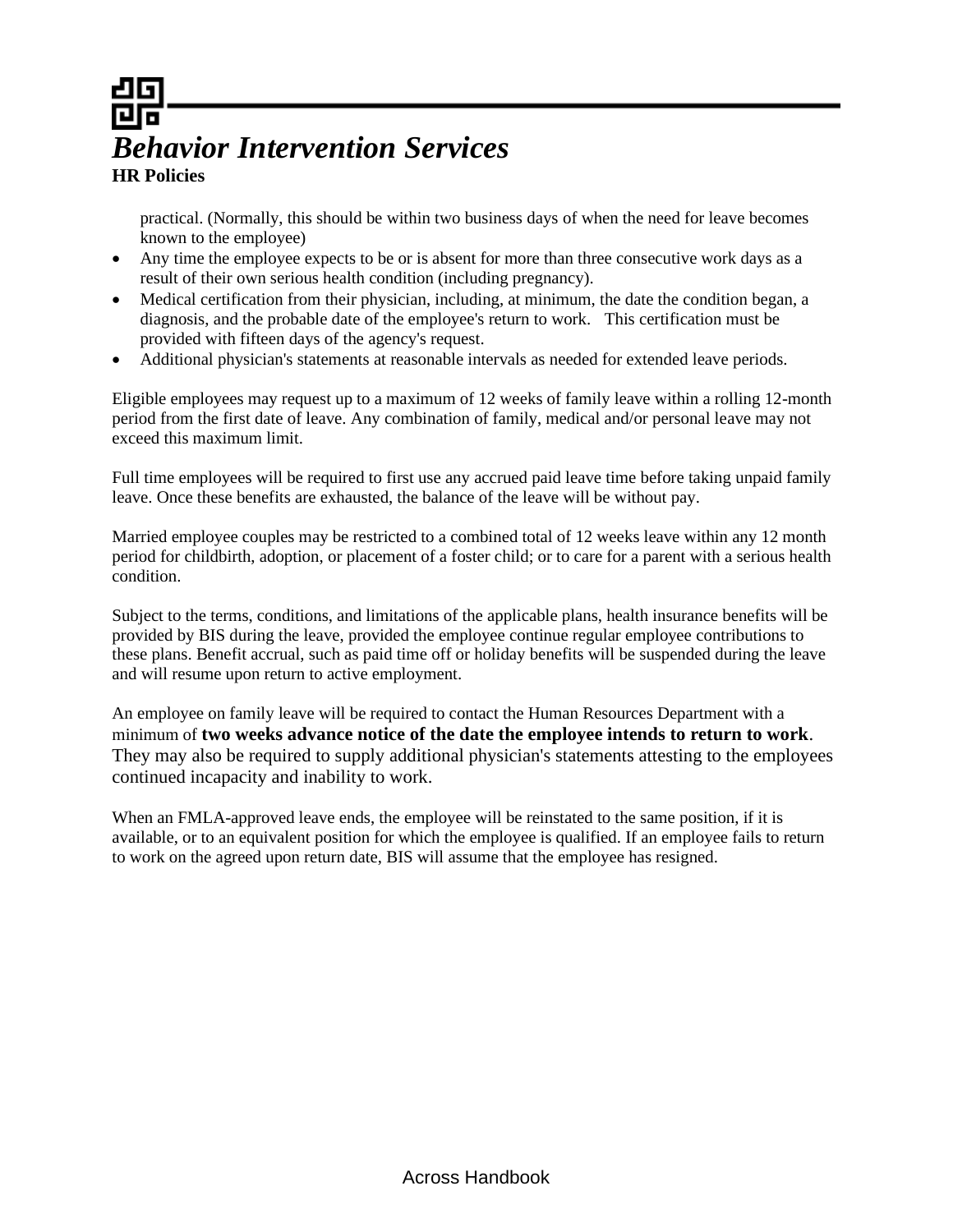#### **603** Personal Leave

Effective Date: 1/1/2015 Revision Date: 1/1/2022

BIS provides leaves of absence without pay to eligible employees who wish to take time off from work duties to fulfill personal obligations whom do not qualify for other leave types such as Family Medical Leave (FMLA).

**All employees are eligible to request personal leave as described in this policy once within a 12-month period. Additional request for extenuating circumstances can be submitted to the Executive Director for approval.**

Eligible employees may request personal leave only after having completed **90 calendar days of service**. As soon as eligible employees become aware of the need for a personal leave of absence, they should request a leave from their supervisor.

To request this time off, the employee must submit a letter requesting the leave of absence, noting the start and end date of the LOA and their intent to return to work on a specific date. If an employee fails to report to work promptly at the expiration of the approved leave period, BIS will assume the employee has resigned.

Personal leave may be granted for a period of up to 30 calendar days within that first year. BIS will continue to provide health insurance coverage for any full time employees during this period, as long as that employee continues to pay their premium payment each pay period. Benefits will end at the end of the 30 day period unless the employee is able to return to work within that time frame.

Requests for personal leave will be evaluated based on a number of factors, including anticipated workload requirements and staffing considerations during the proposed period of absence.

Subject to the terms, conditions, and limitations of the applicable plans, health insurance benefits for full time employees will continue to be provided by BIS as long as that employee continues to pay the premium costs associated with that benefit.

Benefit accrual, such as paid time off or holiday benefits, will be suspended during the leave and will resume upon return to active employment.

When a personal leave ends, every reasonable effort will be made to return the employee to the same position, if it is available, or to a similar available position for which the employee is qualified. However, BIS cannot guarantee reinstatement in all cases.

If an employee fails to report to work promptly at the expiration of the approved leave period, BIS will assume the employee has resigned.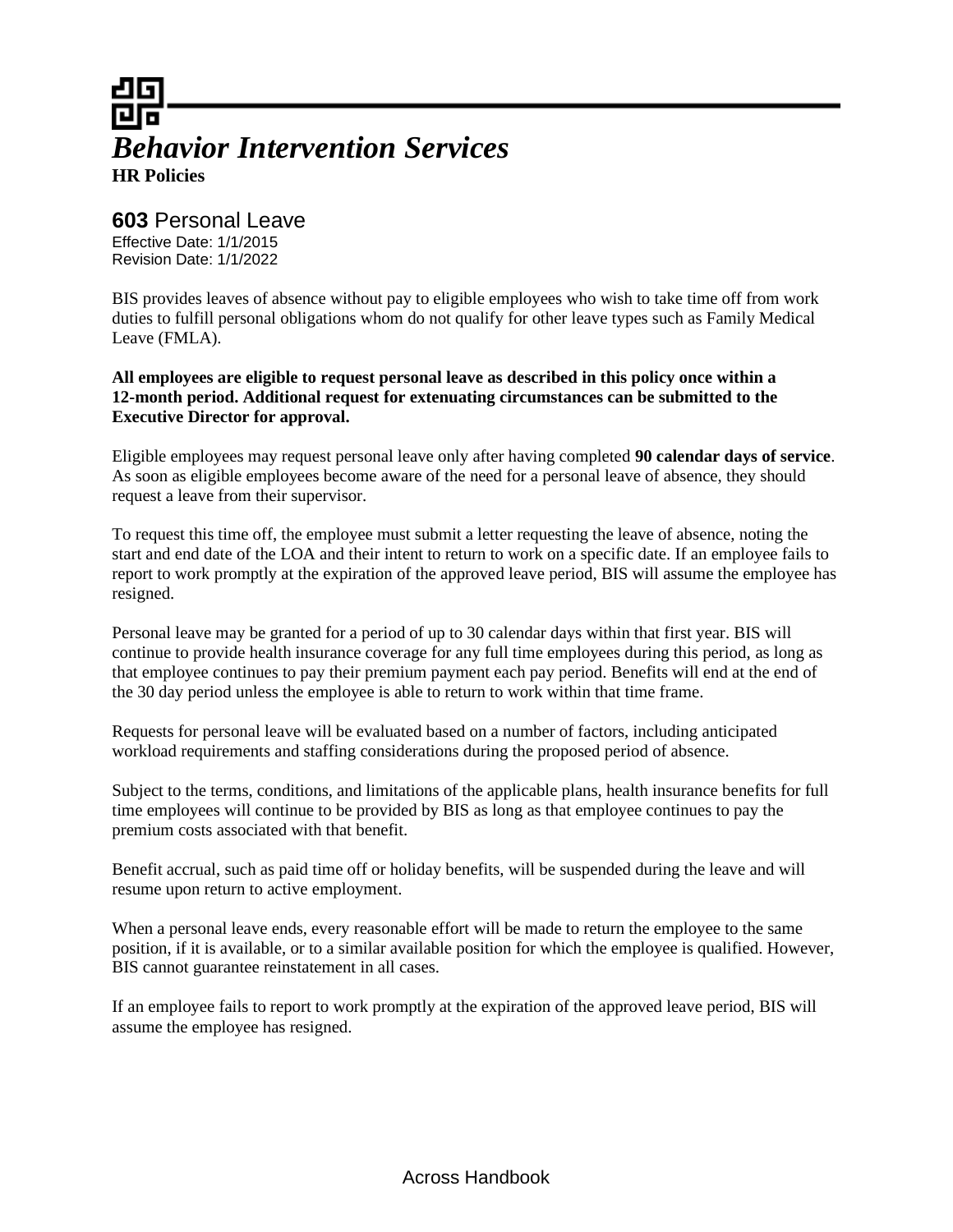#### **Unpaid Leave for Victims of Violence**

BIS values the safety of it's employees. In the event, an employee reports instances of domestic abuse or violence an employee can request additional unpaid time off.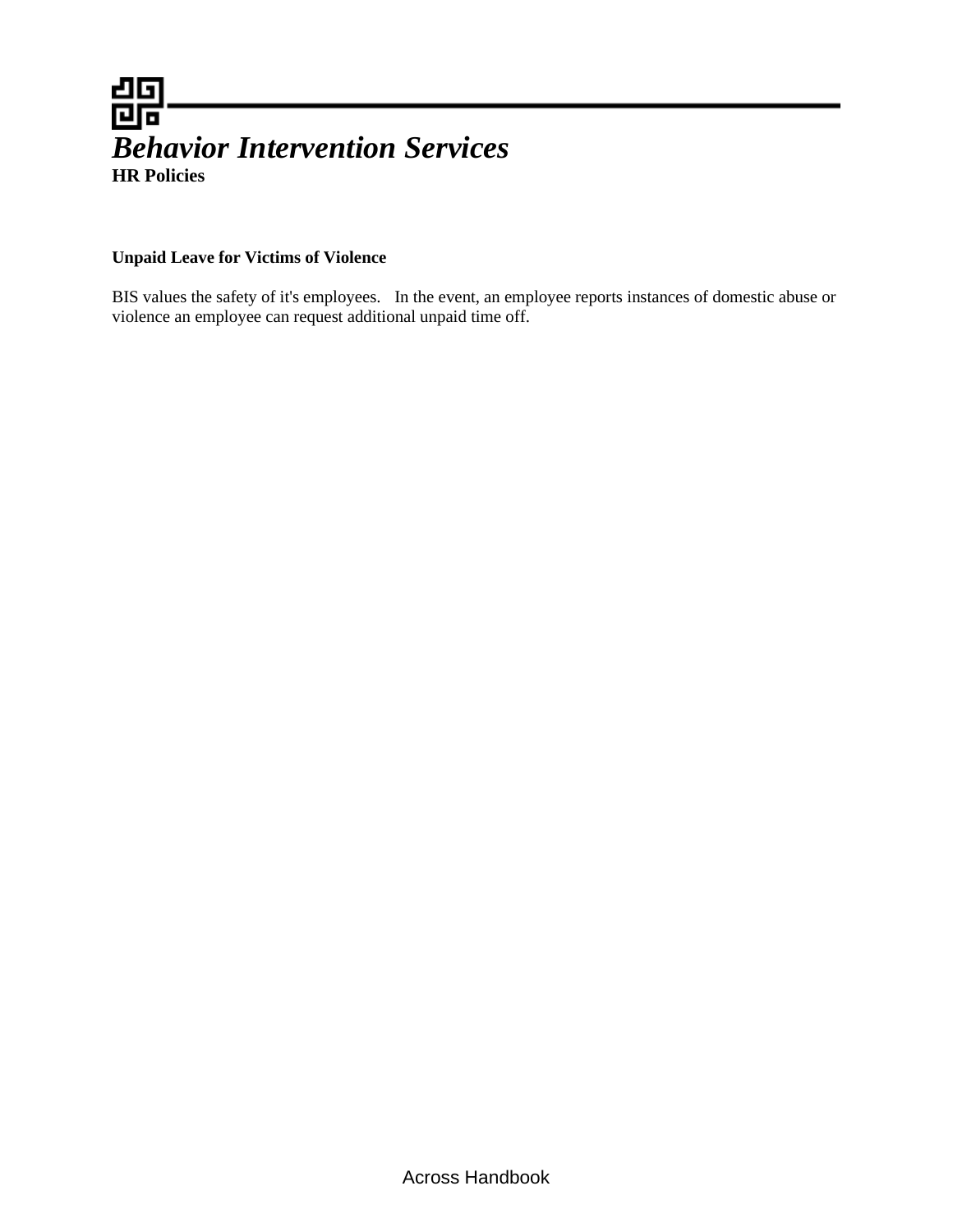## **605** Military Leave

Effective Date: 1/1/2015 Revision Date: 11/28/2014

A military leave of absence will be granted to employees who are absent from work because of service in the U.S. uniformed services in accordance with the Uniformed Services Employment and Re employment Rights Act (USERRA). Advance notice of military service is required, unless military necessity prevents such notice or it is otherwise impossible or unreasonable.

The leave will be unpaid. However, employees may use any available paid time off for the absence.

Individuals performing military duty for more than 30 days may elect to continue BIS sponsored health care for up to 24 months; however, they will be required to pay up to 102% of the full premium. For military service of less than 31 days BIS will continue to provide health care coverage as if the service member had remained employed.

Benefit accrual, such as vacation, sick leave, or holiday benefits, will be suspended during the leave and will resume upon the employee's return to active employment.

Employees on military leave for up to 30 days are required to return to work for the first regularly scheduled shift after the end of service, allowing reasonable travel time. Employees on longer military leave must apply for reinstatement in accordance with USERRA and all applicable state laws.

Employees returning from military leave will be placed in the position they would have attained had they remained continuously employed or a comparable one depending on the length of military service in accordance with USERRA. They will be treated as though they were continuously employed for purposes of determining benefits based on length of service.

Contact the Human Resources Department for more information or questions about military leave.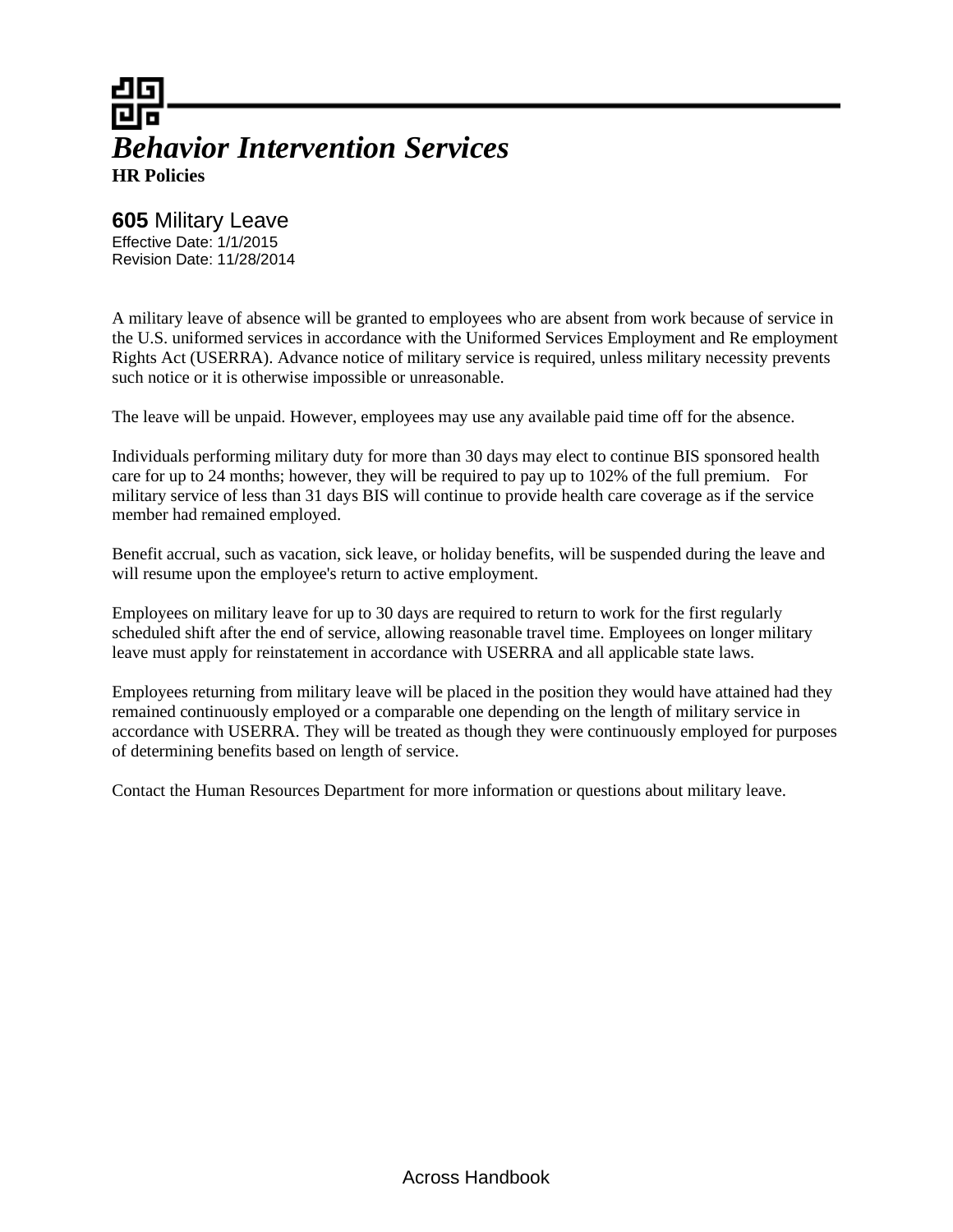## **607** Continuation of Work While Pregnant

Effective Date: 1/1/2015 Revision Date: 11/28/2014

BIS will not discriminate against any employee who requests an excused absence for medical disabilities associated with pregnancy. Such leave requests will be evaluated according to the medical leave policy provisions outlined in agency policy and all applicable federal and state laws.

Requests for time off associated with pregnancy and/or childbirth, such as bonding and child care, not related to medical disabilities for those conditions will be considered in the same manner as other requests for unpaid family or personal leave.

As an employee of BIS, specific job responsibilities may include an environment in which a client may be agitated or in a highly escalated state. Job responsibilities include maintaining current certification and use of the Mandt System crisis training techniques to de-escalate a client during a crisis. Mandt-approved techniques may involve physical restraint, assistance and guidance of a client to ensure the safety of all parties present.

Physical demands and exertions on a employee's body may be necessary during these incidents and should be discussed with your doctor prior to accepting any work associated with known high-intensity level clients with a history of aggressive outbursts or behavior. **It is important to note that all clients receiving services through BIS will hold a certain amount of risk for any employee as their history of aggression is a main proponent of the services they receive since it may be likely that at any time, they can be a danger to themselves or others.** 

BIS will not place any employee whom has announced their pregnancy with any client with whom the employee feels a potential risk of injury. Employees that wish to continue to work with any client after learning of their pregnancy may do so by written request to the staffing coordinator of that client as well as the HR Director. BIS may request written approval from the employee's physician in order to continue working. BIS reserves the right to remove an employee from any team at any time should the employee or agency feel they are not able to adequately perform the expected duties and physical activities associated with that clients BSP and ISP.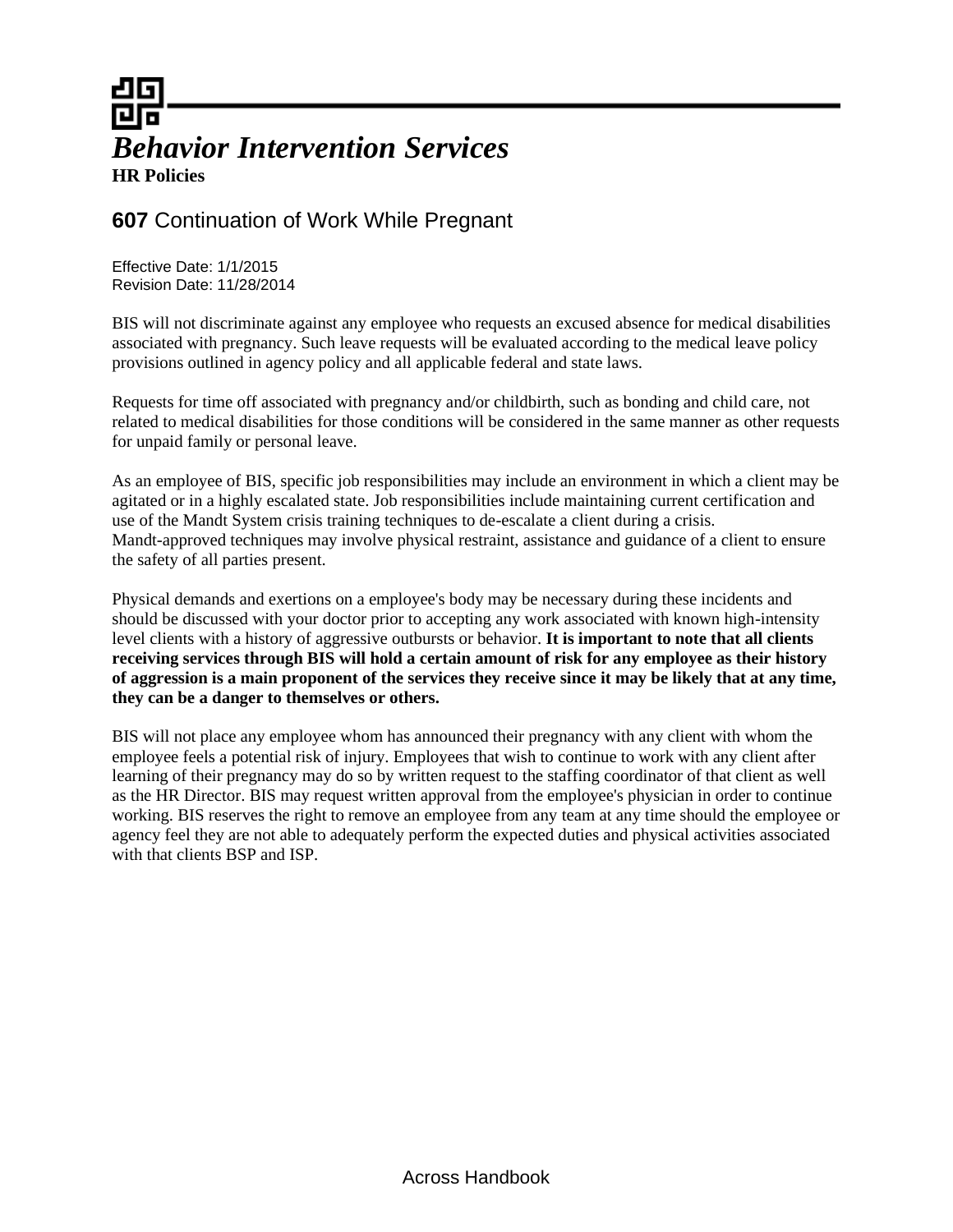**609** Sabbatical Leave Effective Date: 1/1/2022

Revision Date:

A sabbatical leave rewards long-term BIS employees or Directors with time off from work to pursue personal interests, further their education through specialized training, or to relax and renew their work dedication and commitment. Sabbatical leaves are granted at full pay of an employee's base salary (not including commission, bonus, or overtime calculations).

All regular full-time employees are eligible for a sabbatical leave after completing 10 years of continuous service or two years as a Director. Eligibility for a sabbatical is lost if not taken within 12 months of eligibility year.

Sabbatical leave may be taken for a period of 14 days. It does not vest or accumulate. Sabbatical leave will not be paid out if the employees terminates from employment with BIS before becoming eligible, nor will it be paid out in lieu of taking the sabbatical. The business needs of BIS will take priority over the scheduling of sabbatical leaves. Requests will be evaluated based on a number of factors, including anticipated workload requirements and staffing considerations during the period of the sabbatical.

Travel expenses will also be included with a maximum benefit up to \$2,000. Payment must be made directly to the travel services.

During a sabbatical leave, an employee may not accept paid employment with another employer. Employees taking a sabbatical leave must sign a written agreement obligating them to return to BIS for at least a period of 90 days of employment after expiration of the term of the leave. Failure to return will result in a full recoupment for time off and cost of travel.

Subject to the terms, conditions, and limitations of the applicable plans, BIS will continue to provide health insurance benefits for the full period of the sabbatical. Benefit accruals, such as time-off benefits, will continue during the leave period.

When a sabbatical leave ends, the employee will be reinstated to the same position, unless either the job ceased to exist because of legitimate business reasons or each means of preserving the job would substantially undermine the ability to operate BIS safely and efficiently. If the same position is not available, the employee will be offered a comparable position in terms of such issues as pay, location, job content, and promotional opportunities.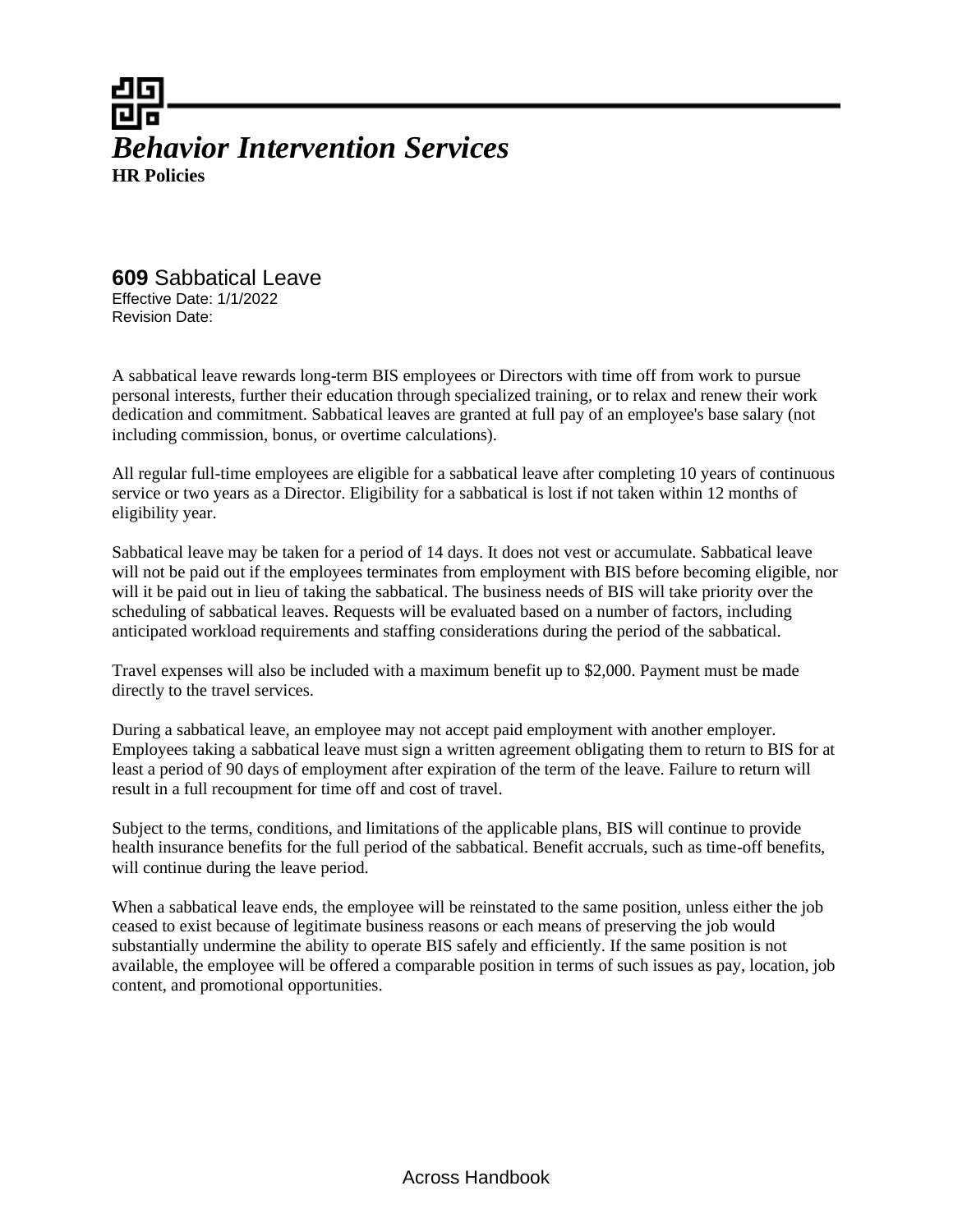## **701** Employee Conduct and Work Rules

Effective Date: 1/1/2015 Revision Date: 12/9/2019

To ensure orderly operations and provide the best possible work environment, BIS expects employees to follow rules of conduct that will protect the interests and safety of all employees and the agency.

It is not possible to list all the forms of behavior that are considered unacceptable in the workplace. The following are examples of infractions of rules of conduct that may result in disciplinary action, up to and including termination of employment:

- Theft or inappropriate removal or possession of property of either BIS or its consumers.
- Falsification of time keeping records
- Working under the influence of alcohol or illegal drugs
- Possession, distribution, sale, transfer, or use of alcohol or illegal drugs in the workplace, while on duty, or while operating employer-owned vehicles or equipment
- Fighting or threatening violence or boisterous or disruptive activity in the workplace.
- Negligence or improper conduct leading to damage of employer-owned or client-owned property
- Insubordination or other disrespectful conduct, sexual or other unlawful or unwelcome harassment
- Violation of safety or health rules
- Smoking in prohibited areas
- Possession of dangerous or unauthorized materials, such as explosives or firearms, in the workplace
- Excessive absenteeism or any absence without notice
- Unauthorized absence from work during the scheduled work period
- Unauthorized use of telephones, mail system, or other employer-owned equipment
- Unauthorized disclosure of business "secrets" or confidential information
- Unsatisfactory performance or conduct

Any employee arrested or convicted of an illegal activity (or pleading no contest to such a charge) must notify their supervisor and the Human Resources Director immediately. The employee will need to provide legal documentation within five business days before returning to work. Failure to do so will result in termination. A reference check will be completed to ensure eligiblity of employment. The HR Director will review the documentation and verify the employee is still eligible for employment.

Employees are responsible for keeping their personal items secure. BIS is not responsible for lost, stolen or damaged property.

Employment with BIS is at the mutual consent of BIS and the employee, and either party may terminate that relationship at any time, with or without cause, and with or without advance notice.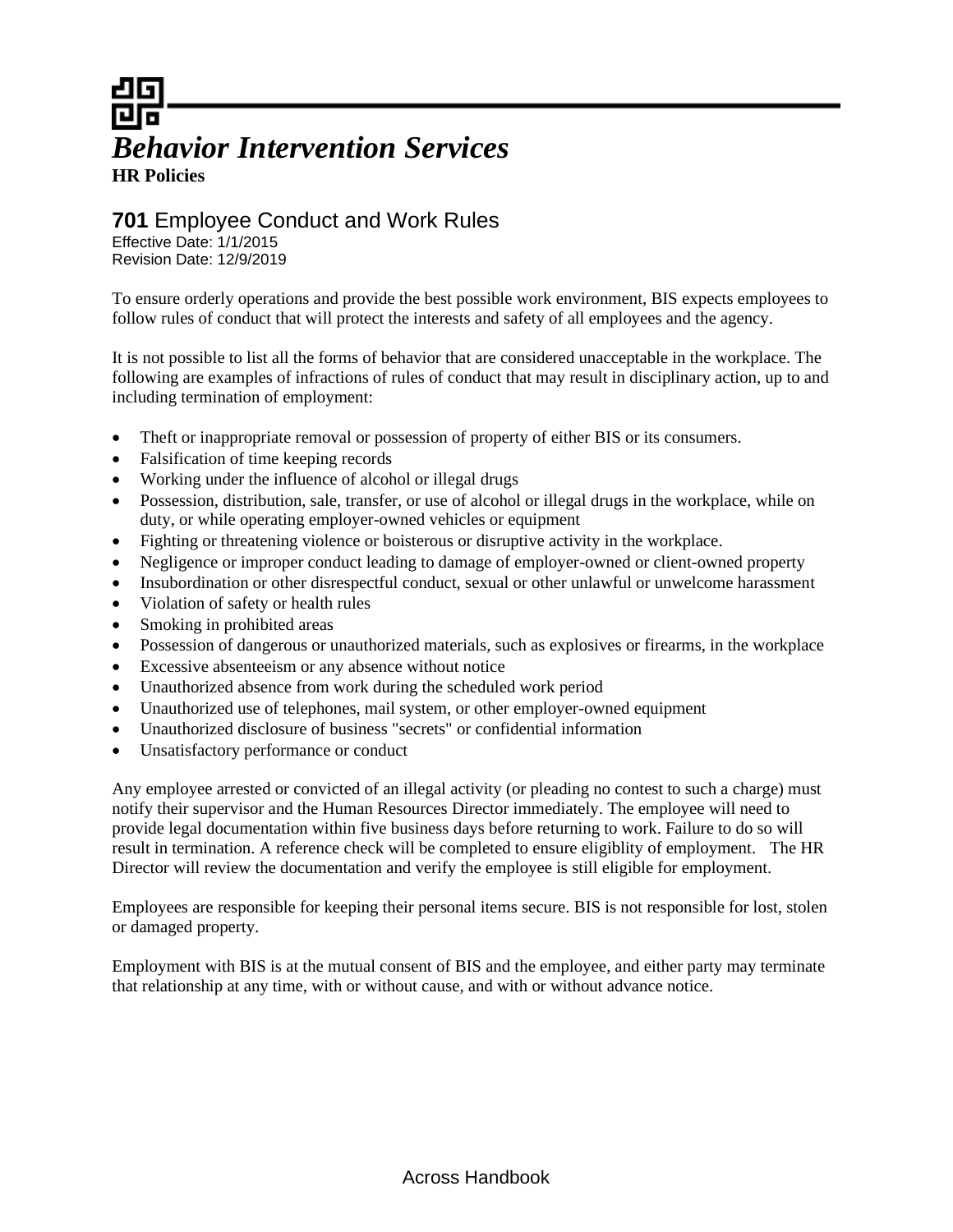### **702** Drug and Alcohol Use

Effective Date: 1/1/2015 Revision Date: 12/18/2019

It is BIS's desire to provide a drug-free, healthful, and safe workplace. To promote this goal, employees are required to report to work in appropriate mental and physical condition to perform their jobs in a satisfactory manner. All BIS positions are considered safety sensitive positions and if at any time a client's welfare is in jeopardy due to an employee's impairment, that employee is subject to immediate termination.

While on BIS premises and while conducting business-related activities off BIS premises, no employee may use, possess, distribute, sell, or be under the influence of alcohol or illegal drugs. The legal use of prescribed drugs is permitted on the job only if it does not impair an employee's ability to perform the essential functions of the job effectively and in a safe manner that does not endanger other individuals in the workplace. Employees are required to inform HR of any medications that may impair judgement or affect their ability to perform their job. Failure to disclose medications of this nature could result in disciplinary action up to and including termination.

Allegations of suspicions of drug use may require the employee to submit to a drug test, at no cost, within 24 hours of the report, at a facility of the agency's choosing. Random monthly drug tests may also be conducted by the agency to ensure a drug-free work environment. All active employees will be subject to their name being drawn for the random monthly test.

A positive test for any drugs and alcohol not confirmed by a doctor's notice are subject to the following disciplinary action:

- A first occurrence will require the employee to successfully enroll and complete a substance abuse or rehabilitation program as a condition of further employment. Documentation of completion will be required for their file.
- An additional drug test, at the employee's cost, will be required 60 days from the initial positive result.
- Further occurrences or positive tests for drugs or alcohol will result in additional action, up to and including termination from employment.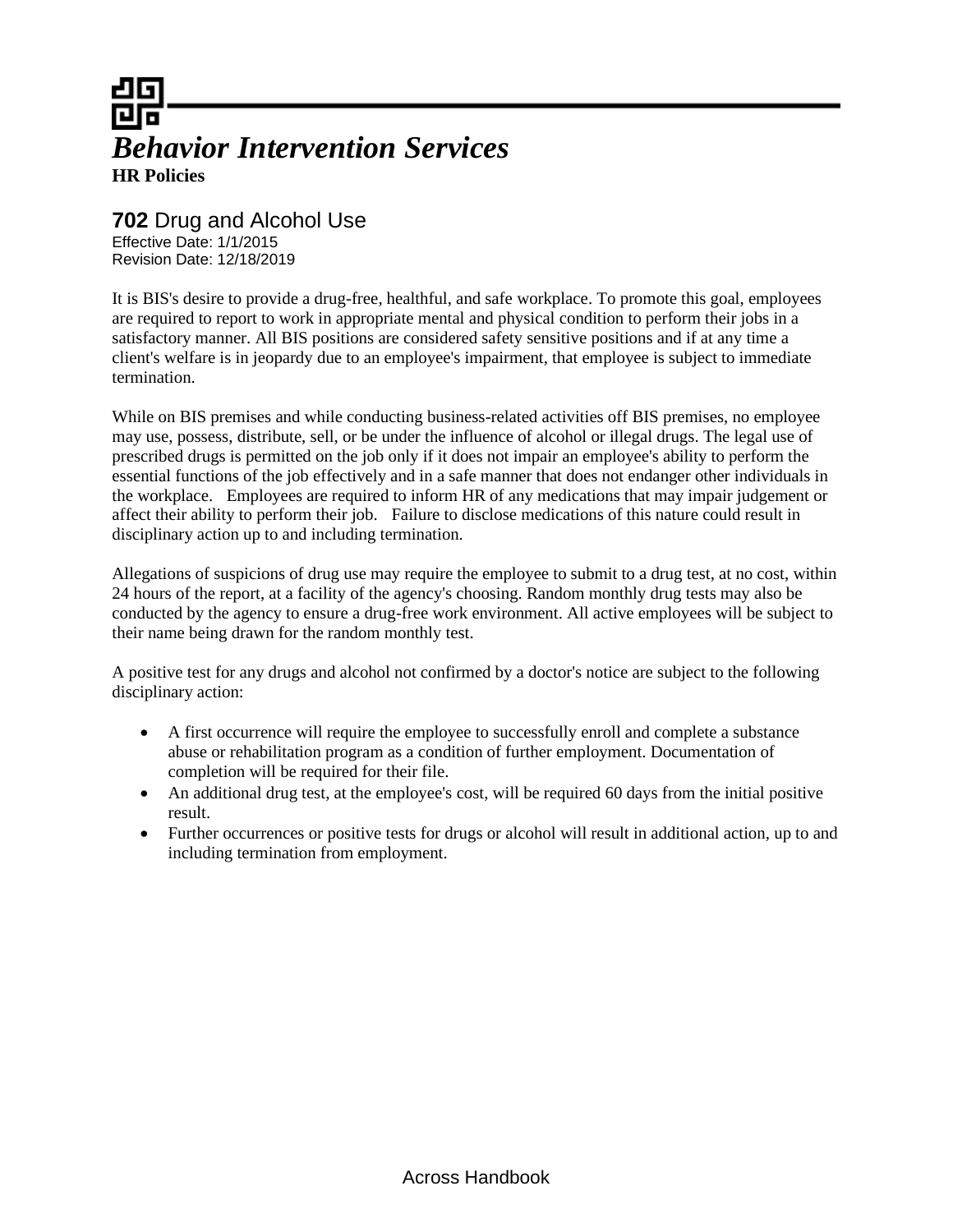## **703** Sexual and other Unlawful Forms of Harassment

Effective Date: 1/1/2015 Revision Date: 11/23/2021

BIS is committed to providing a zero tolerance work environment that is free from all forms of discrimination and conduct that can be considered harassing, coercive, or disruptive, including physical, emotional, psychological and sexual harassment.

Actions, words, jokes, or comments based on an individual's sex, race, color, national origin, age, religion, disability, sexual orientation, or any other legally protected characteristic will not be tolerated.

Sexual harassment is defined as unwanted sexual advances, or visual, verbal, or physical conduct of a sexual nature. This definition includes many forms of offensive behavior and includes gender-based harassment of a person of the same sex as the harasser. The following is a partial list of sexual harassment examples:

- Unwanted sexual advances.
- Offering employment benefits in exchange for sexual favors.
- Making or threatening reprisals after a negative response to sexual advances.
- Visual conduct that includes leering, making sexual gestures, or displaying of sexually suggestive objects or pictures, cartoons or posters.
- Verbal conduct that includes making or using derogatory comments, epithets, slurs, or jokes.
- Verbal sexual advances or propositions.
- Verbal abuse of a sexual nature, graphic verbal commentaries about an individual's body, sexually degrading words used to describe an individual, or suggestive or obscene letters, notes, or invitations.
- Physical conduct that includes touching, assaulting, or impeding or blocking movements.

Unwelcome sexual advances (either verbal or physical), requests for sexual favors, and other verbal or physical conduct of a sexual nature constitute sexual harassment when: (1) submission to such conduct is made either explicitly or implicitly a term or condition of employment; (2) submission or rejection of the conduct is used as a basis for making employment decisions; or, (3) the conduct has the purpose or effect of interfering with work performance or creating an intimidating, hostile, or offensive work environment.

If you experience or witness sexual or other unlawful harassment in the workplace, **it must be reported immediately to your supervisor**. If the supervisor is unavailable or you believe it would be inappropriate to contact that person, you should immediately contact the HR Director or a Department Director. You can raise concerns and make reports without fear of reprisal or retaliation.

**Anonymous reports of harassment are unable to be investigated** and must be brought forward to the HR Director immediately. Harassment issues cannot be held confidential and must be reported by an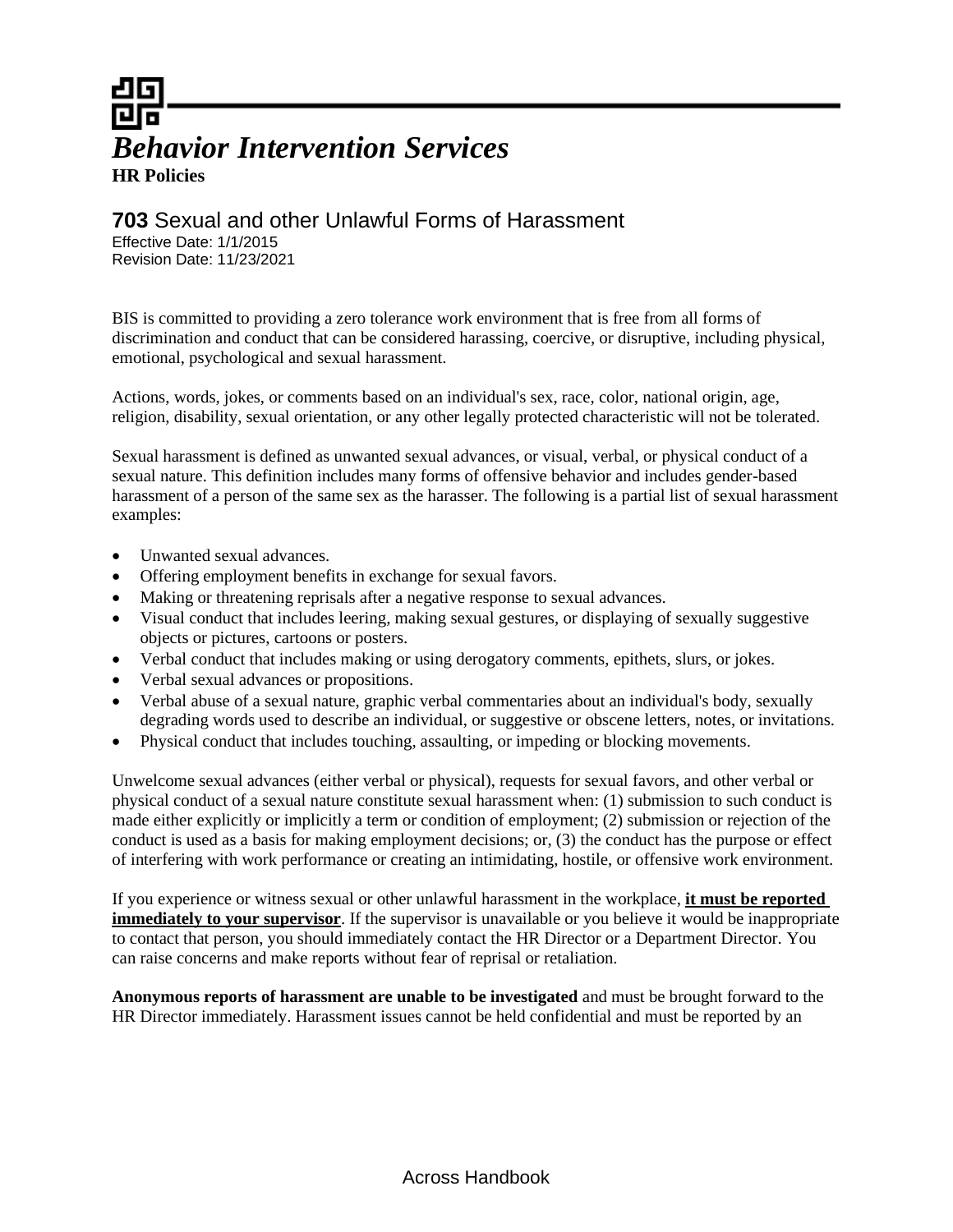individual that can be interviewed so that the issue can be addressed under the policies and expectations of the agency.

All allegations of harassment will be quickly and discreetly investigated. To the extent possible, your confidentiality and that of any witnesses and the alleged harasser will be protected against unnecessary disclosure. When the investigation is completed, you will be informed of the outcome of the investigation.

Any supervisor or manager who becomes aware of possible sexual or other unlawful harassment must immediately advise the HR Director and their immediate supervisor so it can be investigated in a timely manner. Anyone engaging in sexual or other unlawful harassment will be subject to disciplinary action, up to and including termination of employment.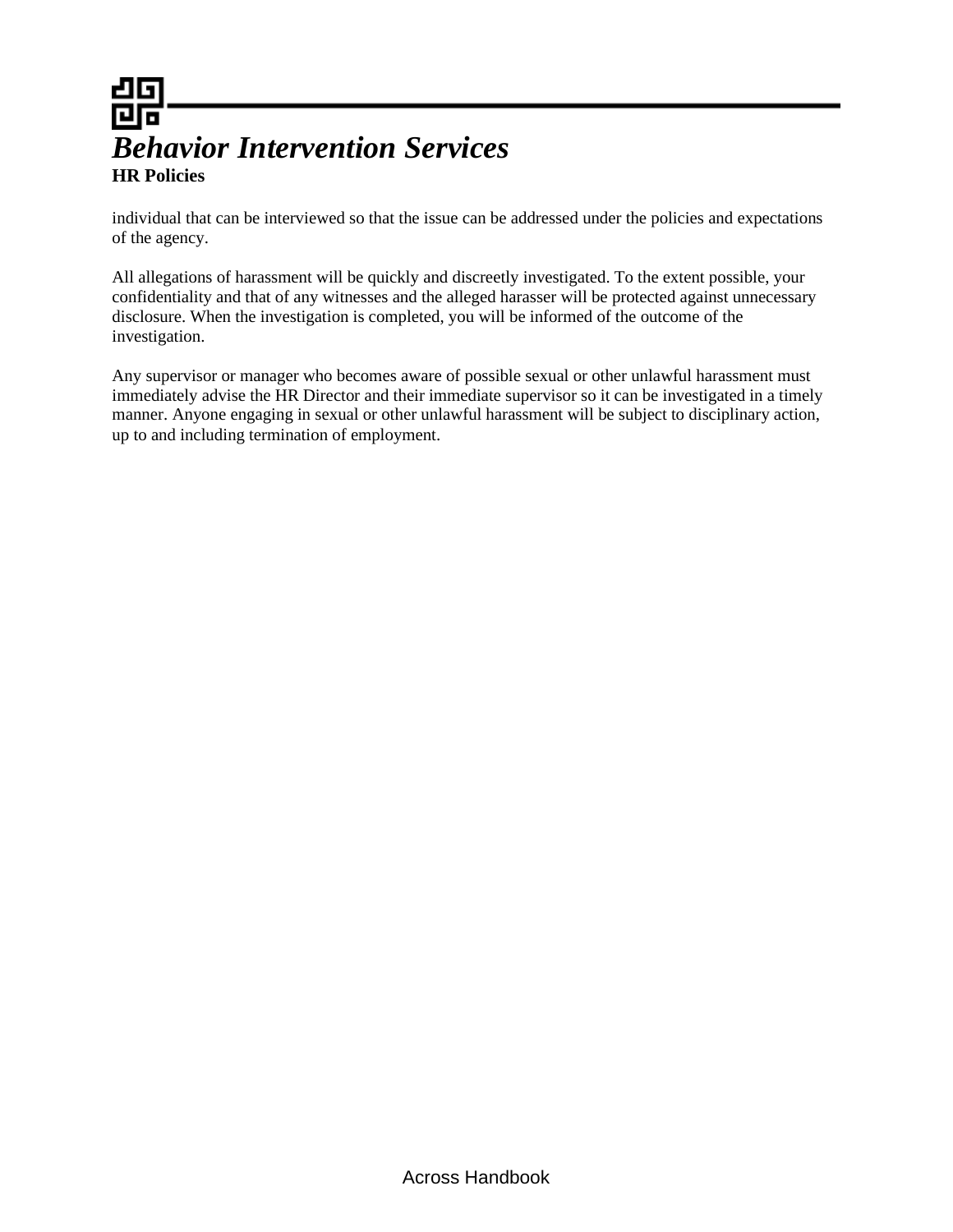## **704** Attendance, Punctuality & Early Quits

Effective Date: 1/11/2022 Revision Date: 1/11/2022

To maintain a safe and productive work environment, BIS expects employees to be reliable and to be punctual in reporting for scheduled work. Absenteeism and tardiness place a burden on the clients and families we serve as well as other employees and will not be tolerated. An employee that fails to attend or show to any scheduled shift, meeting or training without contacting their immediate supervisor with an explanation will have their position viewed as abandoned and are subject to immediate termination.

In the rare instances when employees cannot avoid being late to work or are unable to work as scheduled, they should notify their supervisor as soon as possible in advance of the anticipated tardiness or absence and their start time should reflect the late start time.

*Changes to the scheduled start and/or end time of any publish schedule must be submitted to the supervisor in charge of the scheduling of that client within 24 hours of the changes so that it may be reflected in the employee's published schedule.* 

A call in is not considered an absence if:

- the employee finds another DSP to cover their assigned shift and it does not result in overtime.
- Any abscenses are still required to meet the minimum expectations of hours for the week through additional shifts or through the use of accrued supplemental Paid Time Off (PTO) time.

An early quit is defined as the need to leave a scheduled shift without working a minimum of half of the total scheduled shift time.

A tardy is defined as arriving to a scheduled shift, meeting, training, etc. past the scheduled start time as posted in When to Work, the online scheduling system utilized by BIS.

For billing purposes, all time is billed in 15 minute increments.

Unreported and undocumented changes to a published schedule will result in disciplinary action.

- Employees that call off to a weekend shift **during the hours of Friday at 3 pm to Monday at 8 am**  will receive a first and final disciplinary action (DAF).
- Employees that call off to a **second weekend shift during the hours of Friday at 3 pm to Monday at 8 am** during a six month period will may be terminated.
- Employees that have **three call offs of any nature during a three-month period** will may be terminated.
- If a doctor's note is provided after two consecutive abscenses and received within *48 hours* of the last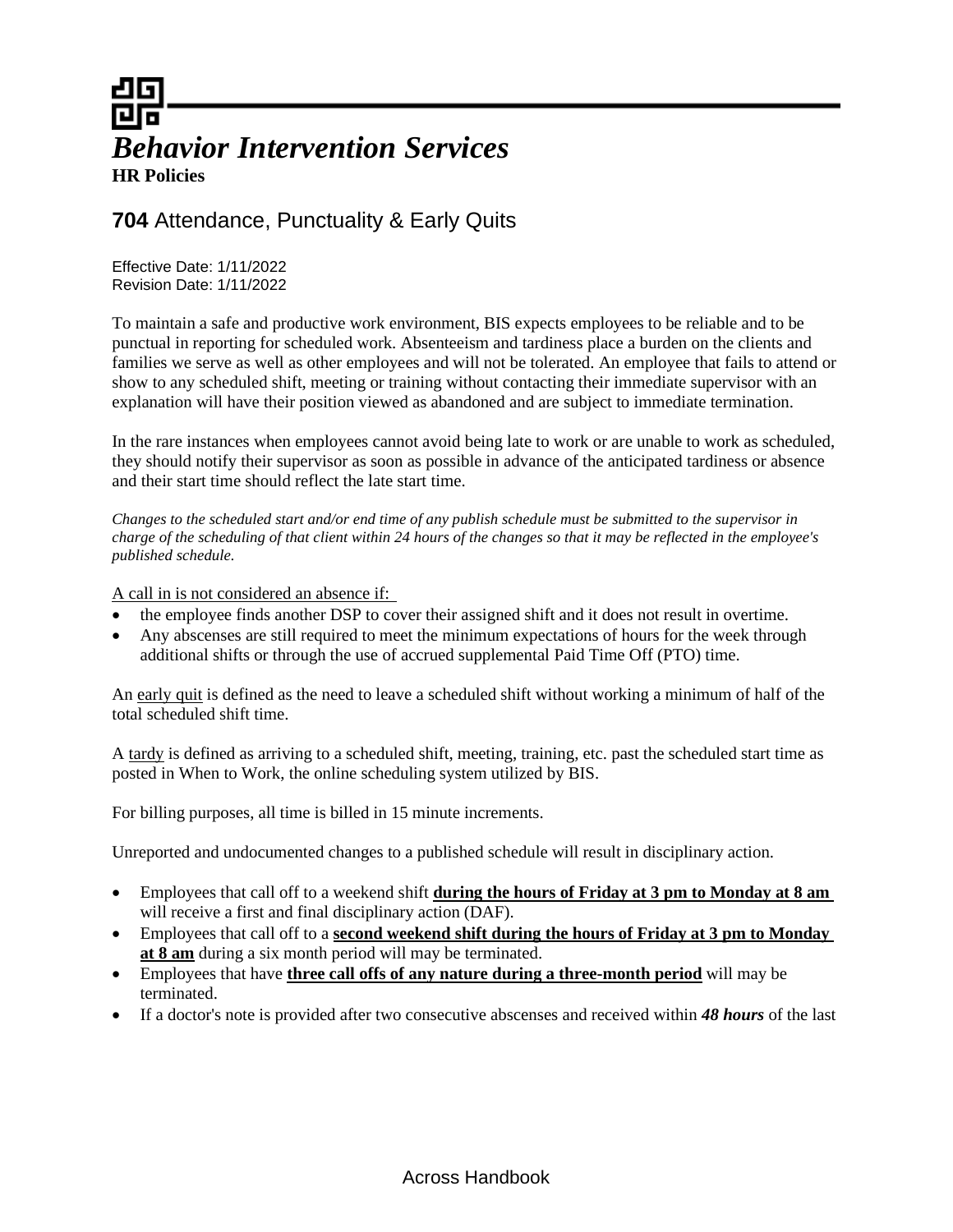missed shift the abscense will only be counted as one instance.

- Employees that are **late to three scheduled shifts in a three month period** will be converted into an absence an follow the protocol above.
- Employees that **have an early-quit on the weekend** will receive a first and final disciplinary action.
- Employees that **have 3 early-quits in a three month period** will receive a first and final disciplinary action.
- Employees that **have an additional early-quit after receiving a first and final notice** are subject to termination.

Poor attendance and excessive tardiness are disruptive. Either may lead to disciplinary action, up to and including termination of employment.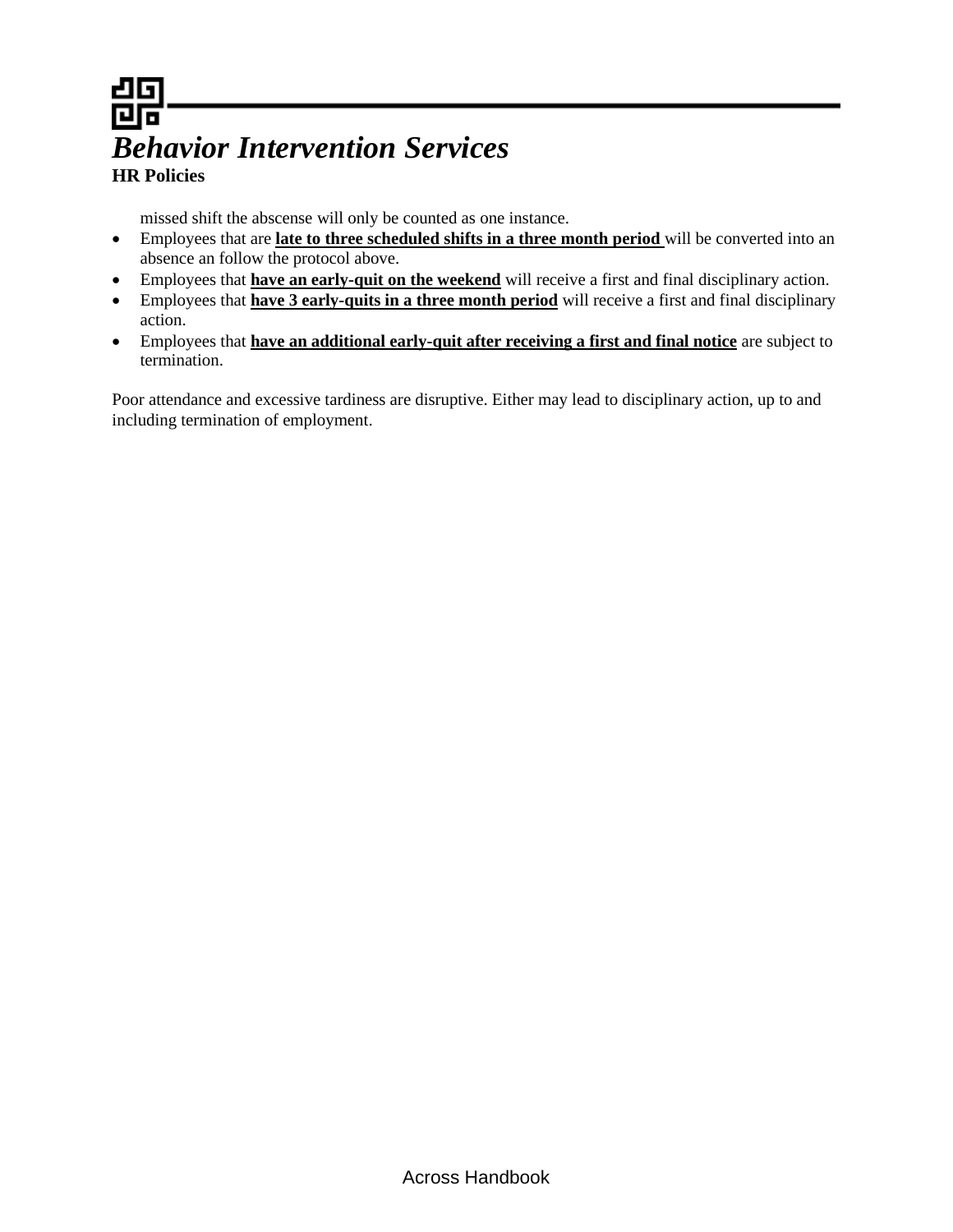#### **705** Personal Appearance

Effective Date: 1/1/2015 Revision Date: 12/3/2019

Dress, grooming, and personal cleanliness standards contribute to the morale of all employees and affect the business image BIS presents to customers and visitors. During business hours or when representing BIS, you are expected to present a clean, neat, and tasteful appearance. You should dress and groom yourself according to the requirements of your position and accepted social standards. This is particularly true if your job involves dealing with customers or visitors in person.

Your supervisor or department head is responsible for establishing a reasonable dress code appropriate to the job you perform. If your supervisor feels your personal appearance is inappropriate, you may be asked to leave the workplace until you are properly dressed or groomed. Under such circumstance, you will not be compensated for the time away from work. Consult your supervisor if you have questions as to what constitutes appropriate appearance. Where necessary, reasonable accommodation may be made to a person with a disability.

Without unduly restricting individual tastes, the following personal appearance guidelines should be followed:

- Shoes must provide safe, secure footing for the job responsibilities of the position, and offer protection against hazards. No flip flops are permitted.
- Tank tops, tube or halter tops may not be worn under any circumstances.
- No undergarments or midriff may be seen or clothing that reveals too much skin or your underwear. Yoga pants, leggings or other tight fitting clothing must be covered through mid thigh
- Skirts and shorts need to be mid-thigh or longer. No scrubs or loungewear should be worn.
- No jean shorts are permitted.
- No torn, dirty or frayed clothing.
- No clothing with comments or pictures that are perceived to be obscene or offensive are allowed.
- No garments advertising or depicting drugs, alcohol or that have suggestive sayings or inappropriate verbiage may be worn under any circumstances. Mustaches and beards must be clean, well-trimmed, and neat.
- Hairstyles are expected to be in good taste for the position held. Long hairstyles should be worn with hair pulled back off the face and neck to avoid interfering with job performance. Ball caps or hats may be worn to work and may be a requirement of some client teams.
- Offensive body odor and poor personal hygiene is not professionally acceptable.
- Perfume, cologne, and aftershave lotion should be used moderately or avoided altogether, as some individuals may be sensitive to strong fragrances.
- **BIS recommends that all jewelry be removed during work hours.** If an employee chooses to wear jewelry, the pieces should not be functionally restrictive, dangerous to job performance, or excessive. In the event that jewelry were to become damaged or broken, BIS assumes no fault or liability to the repair of the item in question.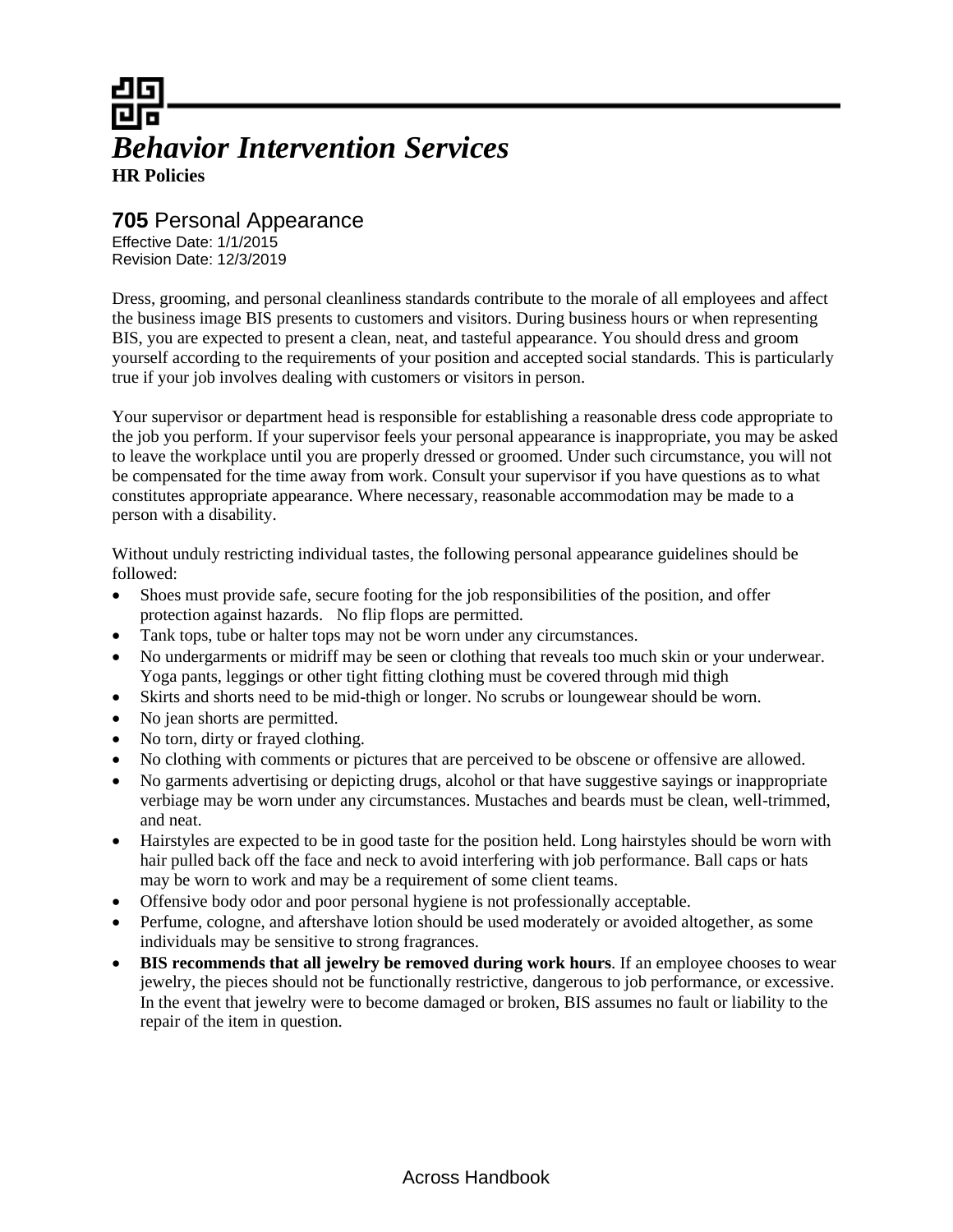- Facial jewelry, such as eyebrow rings, nose rings, lip rings, and tongue studs, is not professionally appropriate and should not be worn during business hours.
- Torso body piercings with visible jewelry or jewelry that can be seen through or under clothing must not be worn during business hours.
- Tattoos that may be deemed offensive or distasteful may be required to be covered in order to continue working.

Office attire is business casual. However, not all casual clothing is appropriate for the office. Take your day's schedule into account and dress appropriately. If you have a meeting scheduled, or if you are advised that others in the company will have visitors with whom you will come in contact, you will want to dress professionally. If you are mostly out of the office or working in the homes for the day, a more casual dress may be acceptable.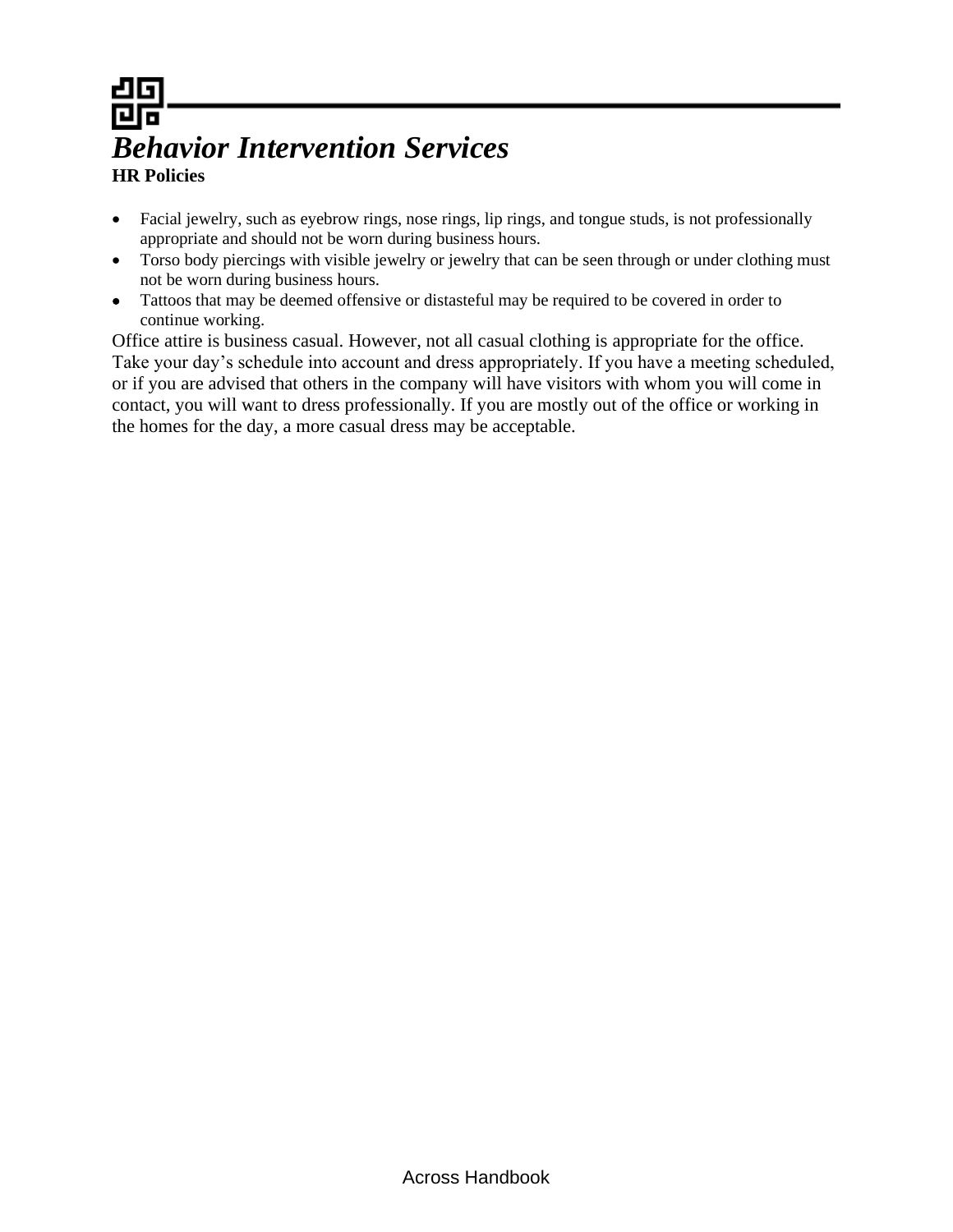#### **706** Return of Property

Effective Date: 1/1/2015 Revision Date: 11/28/2014

In the event of a change in position or end of employment with the agency, employees are responsible for the immediate return of any items issued to them by BIS or in their possession or control **by the last day of their employment**, including, but not limited to the following:

- client lists, documentation, confidential and HIPAA protected information
- credit cards, EBT cards, debit cards
- equipment (phone, laptop, flash drives, automobiles)
- identification badges (employee badges, gym, facility memberships, other)
- keys (office, client, car, other)
- security passes (i.e., client specific passes to activities)
- written materials (i.e., token boards, clipboard of activities, PECs system, flash cards, behavior support plans, etc.)

Employees must complete an Equipment Checklist with the IT Specialist upon receipt of any item and must return all BIS property immediately upon request or upon termination of employment, updating the initial checklist with an intake or return date, also with the IT Specialist. Checklists will be kept on file with the HR Department in that employees personnel file and can be viewed within 24 hours of any written request.

Where permitted by applicable laws, BIS may withhold from the employee's check or final paycheck the cost of any items that are not returned and or damaged when required. An employee's final paycheck will be issued in a physical check form and will be available for pick up at the BIS office once all required items have been received and verified by their supervisor. BIS may also take all action deemed appropriate to recover or protect its property.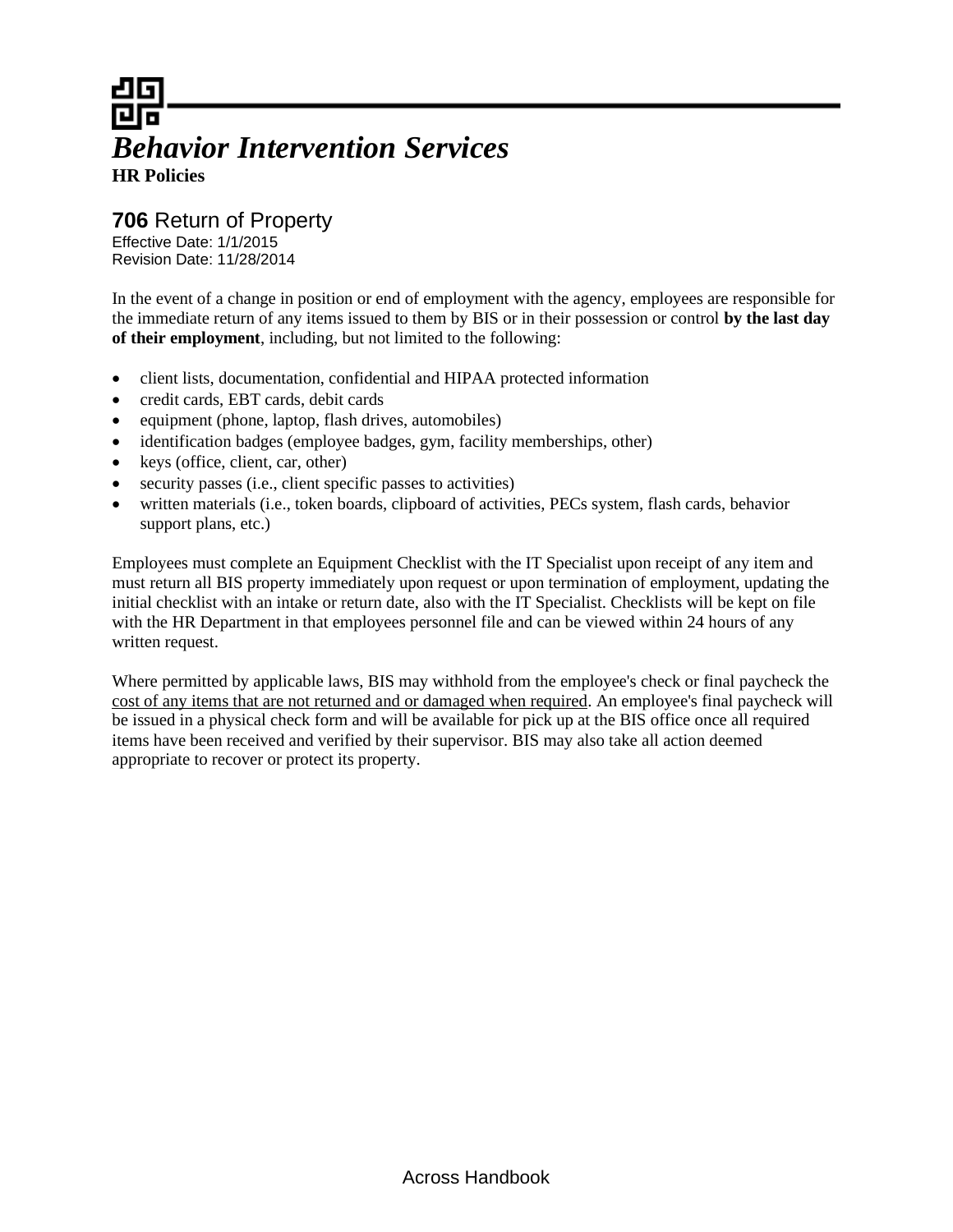#### **708** Resignation

Effective Date: 1/1/2015 Revision Date: 11/22/2017

Resignation is a voluntary act initiated by the employee to terminate employment with BIS. Although advance notice is not required, BIS requests at least 2 weeks' written notice of resignation from nonexempt employees and 4 weeks' (30 days') notice from exempt employees.

#### **An inadequate notice period of an intent to resign from one position to another within the agency, (i.e. from full time to variable hour or PRN position) will disqualify that employee from continued employment.**

Prior to an employee's departure, an exit interview will be sent to the employee and requested to be completed for the purpose of an exchange of ideas to discuss the reasons for resignation, and any final suggestions by the employee for improved work conditions.

If an employee does not provide advance notice as requested, the employee will be considered ineligible for rehire. For full time employees, failure to provide advanced notice of their intent to resign may forfeit their ability to receive a final pay out of any accrued Paid Time Off (PTO) time as well as a recoupment of any PTO hours utilized in the last 30 days.

Employees whom had left in good standing will be eligible for re-hire after 90 days from their date of resignation.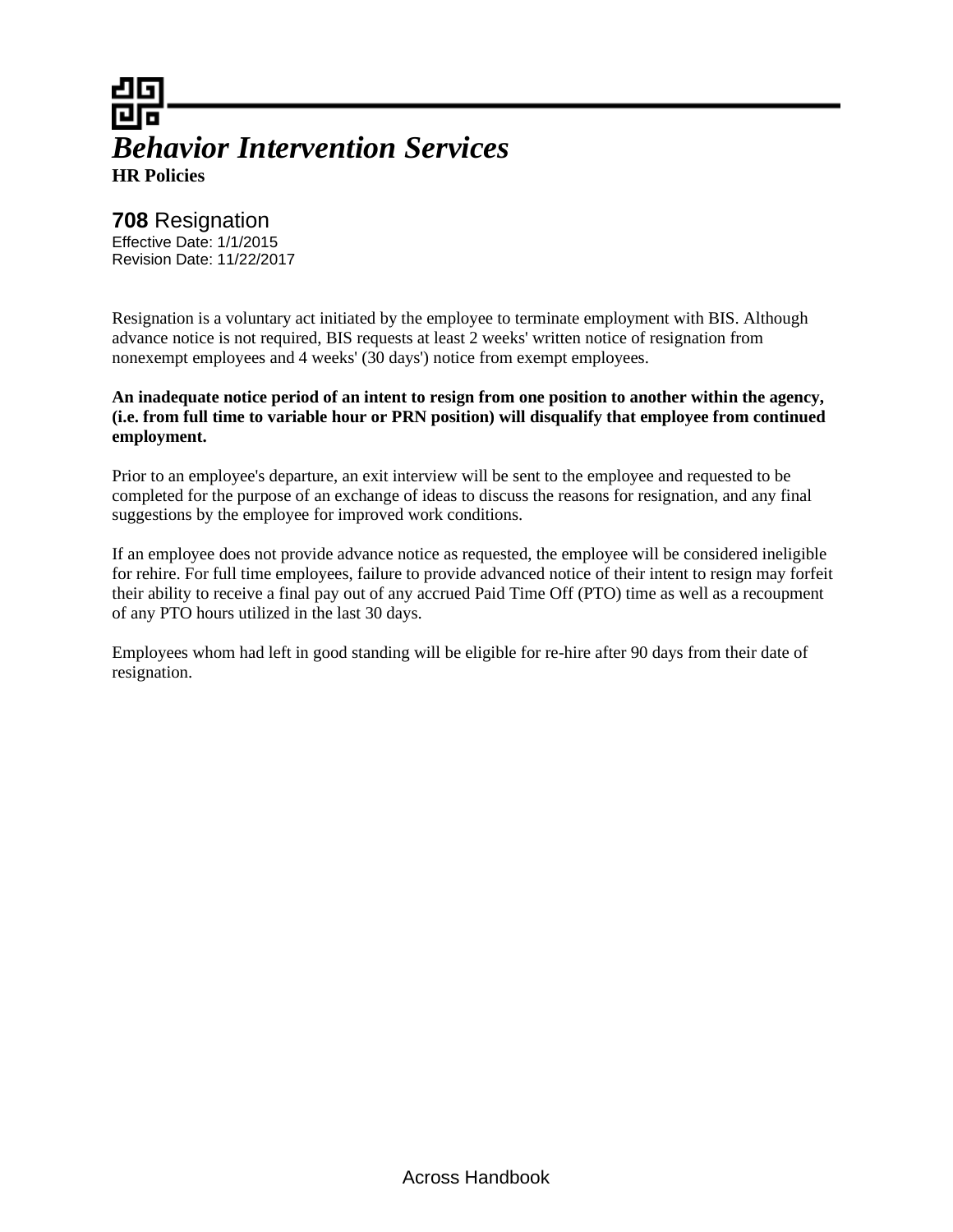### **714** Drug Testing

Effective Date: 1/1/2015 Revision Date: 11/28/2014

BIS is committed to providing a safe, efficient, and productive work environment for all employees. Using or being under the influence of drugs or alcohol on the job may pose serious safety and health risks. To help ensure a safe and healthful working environment, employees may be asked to provide body substance samples (such as urine, blood or hair) to determine the illicit or illegal use of drugs and alcohol.

Any employee that is believed to be under the influence of drugs or alcohol will be removed from their current or assigned shift and asked to submit to a drug test at a designated facility within 24 hours of the reported observation. Refusal or inability to submit to drug testing or a positive test may result in disciplinary action, up to and including termination of employment.

Questions concerning this policy or its administration should be directed to the Human Resources Director.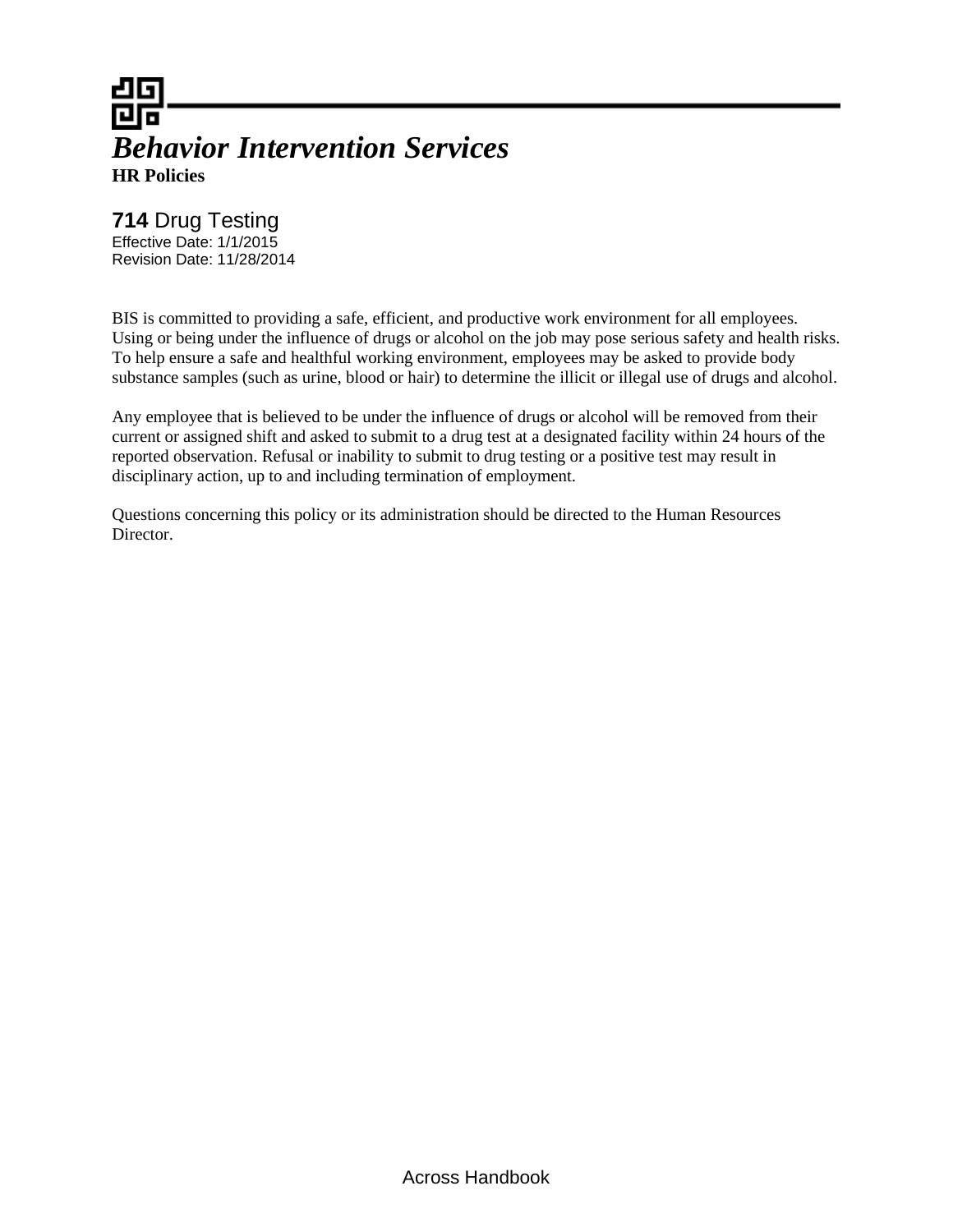### **716** Discriminatory Discipline

Effective Date: 1/1/2015 Revision Date: 11/21/2017

The purpose of this policy is to state BIS's position on administering equitable and consistent discipline for unsatisfactory conduct in the workplace. The best disciplinary measure is the one that does not have to be enforced and comes from good leadership and fair supervision at all employment levels.

BIS's own best interest lies in ensuring fair treatment of all employees and in making certain that disciplinary actions are prompt, uniform, and impartial. The major purpose of any disciplinary action is to correct the problem, prevent recurrence, and prepare the employee for satisfactory service in the future.

Although employment with BIS is based on mutual consent and both the employee and BIS have the right to terminate employment at will, with or without cause or advance notice, BIS may use discipline at its discretion.

Disciplinary action may call for any of four steps -- verbal warning, written warning, action plan/suspension with/without pay and remediation (retraining on specific policies, procedures and certifications without pay), or termination of employment -- depending on the severity of the problem and the number of occurrences. There may be circumstances when one or more steps are bypassed.

Progressive discipline means that, with respect to most disciplinary problems, these steps will normally be followed: a first offense may call for a verbal warning; a next offense may be followed by a written warning; another offense may lead to an action plan or suspension; and, still another offense may then lead to termination of employment.

BIS recognizes that there are certain types of employee problems that are serious enough to justify either a suspension, or, in extreme situations, termination of employment, without going through the usual disciplinary steps.

While it is impossible to list every type of behavior that may be deemed a serious offense, the Employee Conduct and Work Rules policy includes examples of problems that may result in immediate suspension or termination of employment. However, the problems listed are not all necessarily serious offenses, but may be examples of unsatisfactory conduct that will trigger discipline.

State mandated training and certifications that allowed to expire will result in an immediate suspension up to 30 days pending the completion of the necessary requirements of the position. If after 30 days requirements are not rectified, the employee will be terminated.

By using discretionary discipline, we hope that most employee problems can be corrected at an early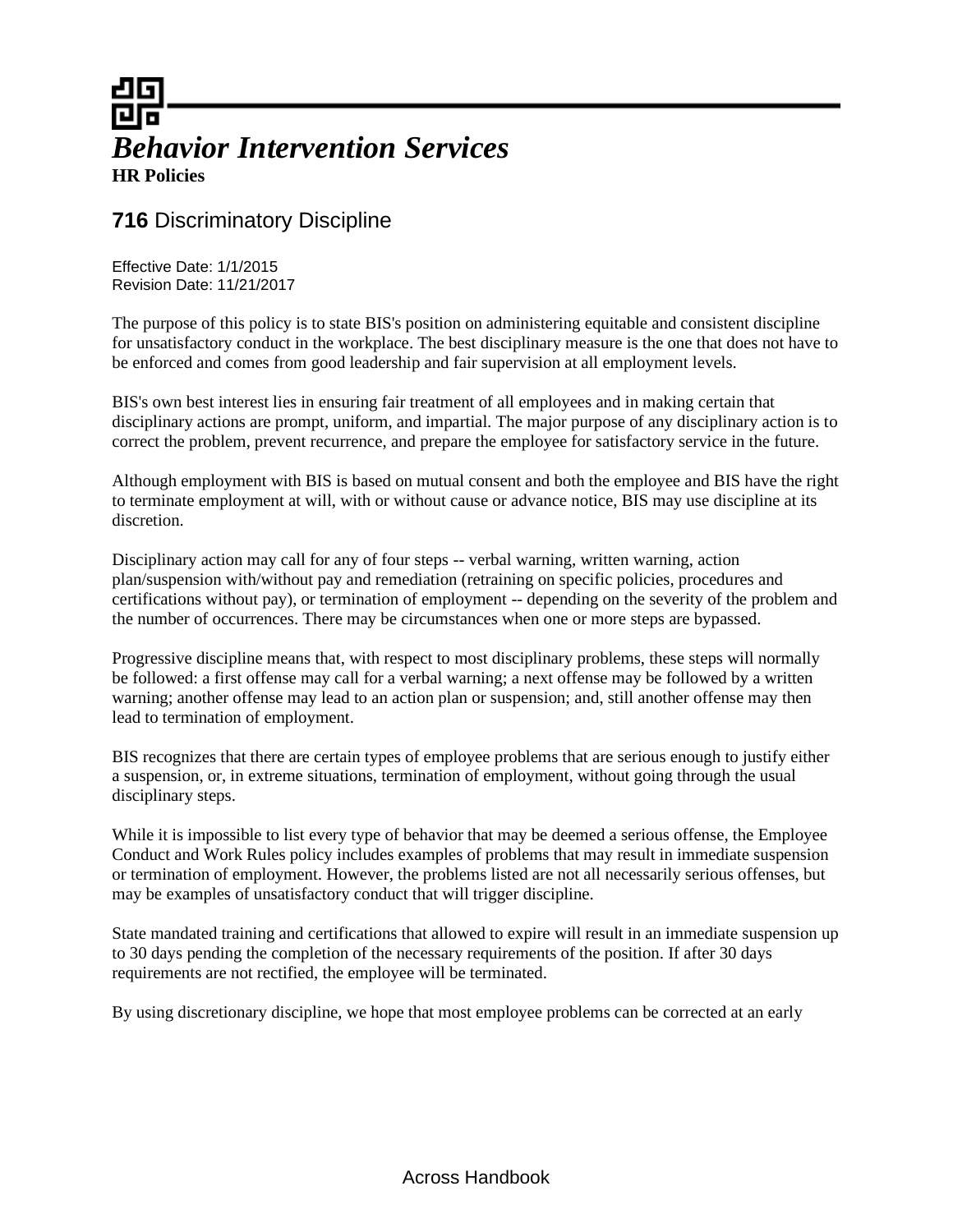stage, benefiting both the employee and BIS.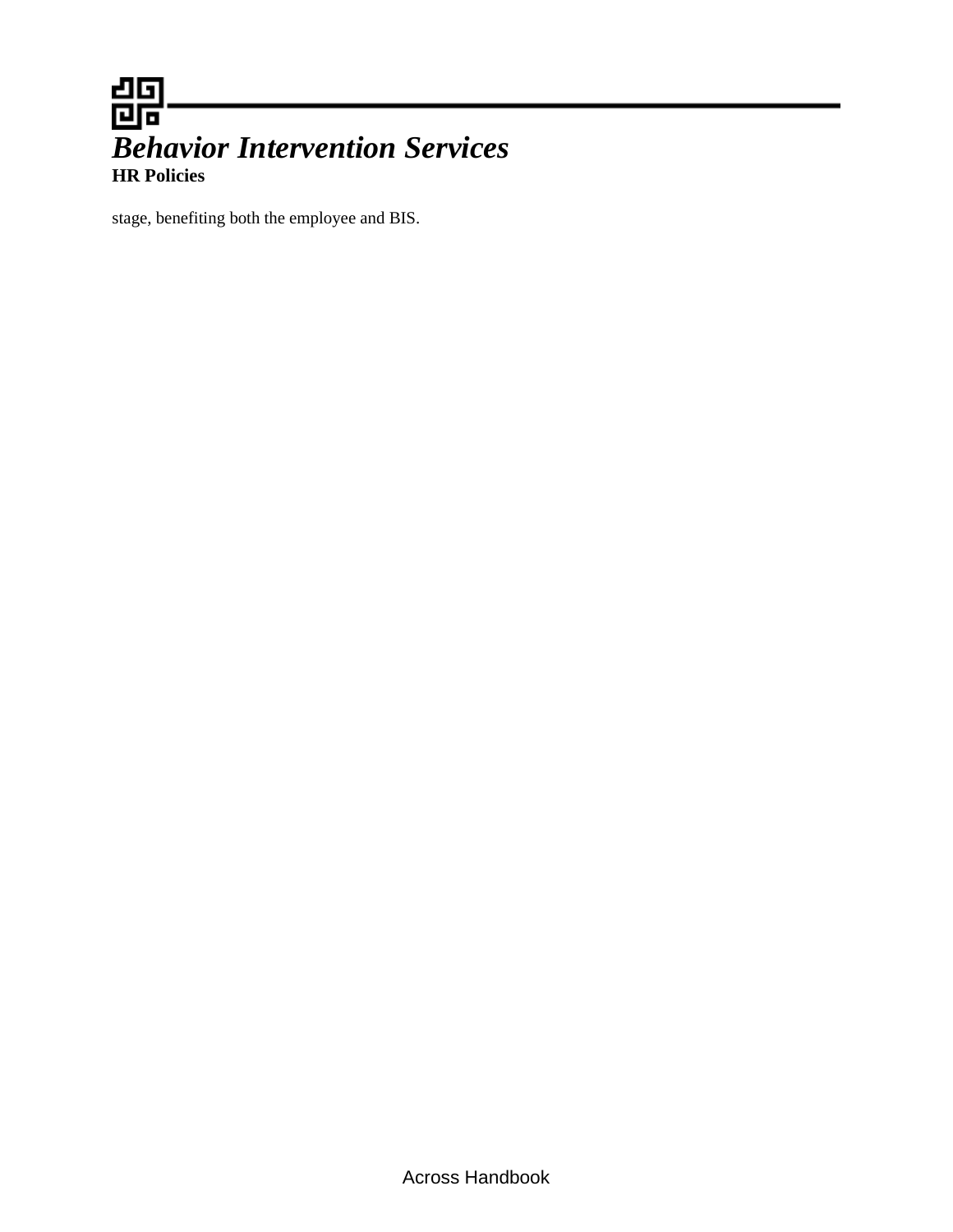#### **722** Workplace Etiquette

Effective Date: 1/1/2015 Revision Date: 11/28/2014

BIS strives to maintain a positive work environment where employees treat each other with respect and courtesy. Sometimes issues arise when employees are unaware that their behavior in the workplace may be disruptive or annoying to others. Many of these day-to-day issues can be addressed by politely talking with a co-worker to bring the perceived problem to his or her attention. In most cases, common sense will dictate an appropriate resolution. BIS encourages all employees to keep an open mind and graciously accept constructive feedback or a request to change behavior that may be affecting another employee's ability to concentrate and be productive.

The following workplace etiquette guidelines are not necessarily intended to be hard and fast work rules with disciplinary consequences. They are simply suggestions for appropriate workplace behavior to help everyone be more conscientious and considerate of co-workers and the work environment. Please contact the Human Resources Department if you have comments, concerns, or suggestions regarding these workplace etiquette guidelines.

- Replace paper in the copy machine and printer paper trays when they are empty.
- Keep the area around the copy machine and printers orderly and picked up.
- Be careful not to take or discard others' print jobs or faxes when collecting your own.
- Avoid public accusations or criticisms of other employees. Address such issues privately with those involved or your supervisor.
- Communicate by email or phone whenever possible, instead of walking unexpectedly into someone's office or workspace.
- Be conscious of how your voice travels, and try to lower the volume of your voice when talking on the phone or to others in open areas.
- Keep socializing to a minimum, and try to conduct conversations in areas where the noise will not be distracting to others.
- Try not to block walkways while carrying on conversations.
- Refrain from using inappropriate language (swearing) that others may overhear.
- Refrain from discussing clients in public areas and around non-team members.
- Avoid discussions of your personal life/issues in public conversations that can be easily overheard.
- Monitor the volume when listening to music, voice mail, or a speaker phone that others can hear.
- Clean up after yourself and do not leave behind waste or discarded papers, dirty dishes or trash in common areas.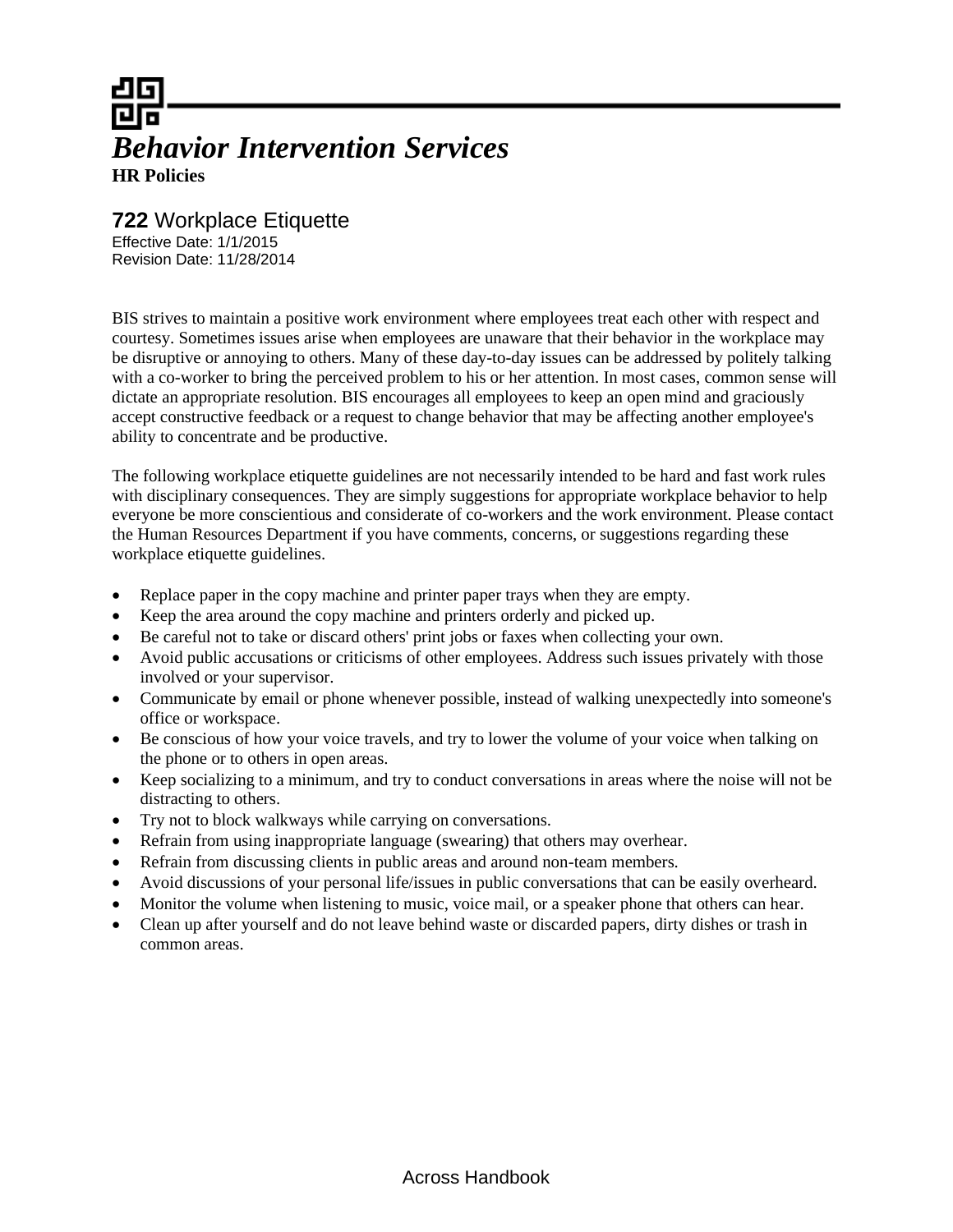#### **780** Client Confidentiality Policy (HIPAA)

Effective Date: 1/1/2015 Revision Date: 11/22/2017 Behavior Intervention Services follows guidelines set by the Health Insurance Portability and Accountability Act (HIPAA).

All clients' records and communications about clients are to be kept confidential. This means that you cannot reveal any information about a client (including the fact that the person is a client of this agency) unless the law says that you may.

Sharing information regarding a client is strictly prohibited except on a need-to-know basis. This means that you cannot tell anyone (even a co-worker) about a client's condition (physical or mental health) unless a co-worker needs to know. A person working with and caring for a client "needs to know" specific information about that client that pertains to the care he/she is required to give. A client's information should be shared in a confidential manner so that others cannot hear it.

Client information kept on hard copy or stored on a computer must not be viewed or accessed by persons not related to the individual's care. You may share medical information to medical personnel in an emergency. The only information that may be released is the minimum necessary related to the individual's treatment.

When you release information to government agencies (e.g., Social Security Administration, Department of Mental Health) or to individuals/corporations, such as insurance companies involved in the payment of fees for client services, as required by law, you should ensure the individual can comprehend the proposed limitation of his/her rights to best of his/her abilities. There are specific rules and regulations regarding the release of information. If you are unsure whether information about a client should be shared, ask your supervisor.

Clients may give consent for release of any health information. They must be given written explanation of, to whom, and for what purposes the information may be released.

If a client feels that his/her rights to confidentiality have been violated, he/she should follow the grievance procedures outlined in section.

Violation of this policy by an employee will lead to disciplinary action up to and including termination. Violation of said policy can also result in civil and criminal penalties for improper disclosure, as outlined in HIPAA.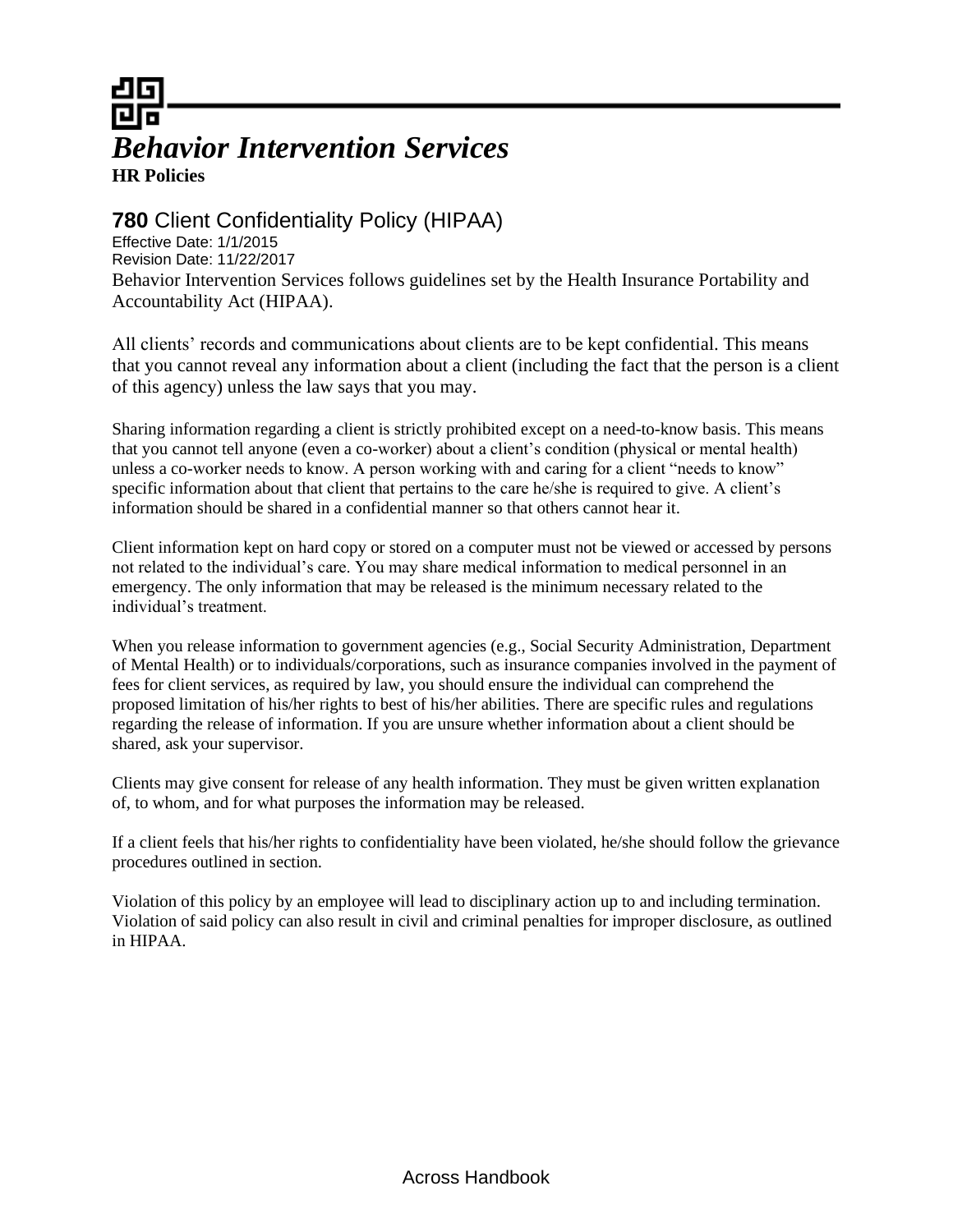**781** Medication Administration and Documentation Errors

Effective Date: 1/1/2015 Revision Date: 11/22/2017

A medication error includes any failure to administer medication as prescribed for a particular consumer, including failure to administer the medication:

- 1. To the right client
- 2. Right medication
- 3. In the right dose
- 4. In the right route
- 5. At the right time
- 6. For the right reason
- 7. Right response
- 8. Right documentation after the medication is administered.

*\*\*Please note\*\* that documentation/charting errors are also considered medication errors.*

- Staff must report a medication error within one hour from the start of their shift or when first arriving at the home or they assume the same medication error as the staff who made the error and all disciplinary action that follows.
- In the event of a medication error, (staff see a blank on the MAR, medications not given, medication still in bubble pack, and no documentation on PRN medications or any other errors) staff are to immediately notify the immediate supervisor, who will notify the doctor and/or nurse for further clarification.
- The immediate supervisor will notify the ISL Director. The immediate supervisor will determine if the error is a documentation error or a medication error. The immediate supervisor shall then notify the parent or guardian and Community RN upon discovery of a medication error. Documentation errors will be handed by the immediate supervisor. The immediate supervisor or supervising employee shall document the effort to reach the parent or guardian. If there is a question of potential harm to the consumer, the immediate supervisor or supervising employee shall also notify the consumer's health care provider/physician. In addition, poison control can immediately be notified (1-800-222-1222), particularly if the consumer's physician is not immediately available.
- Home Supervisors or immediate supervisor are to circle the medication error on the MAR after notification has been made to the immediate supervisor.
- Staff shall fill out a medication error form, fax it to the office and file the original form behind the MAR.

If the error is a reportable event to DMH then the immediate supervisor or supervising employee will need to complete a Community Event Report Form within 24 hours of discovery. The Community Event Report Form should then be faxed to DMH within this time frame. These reports shall be retained in the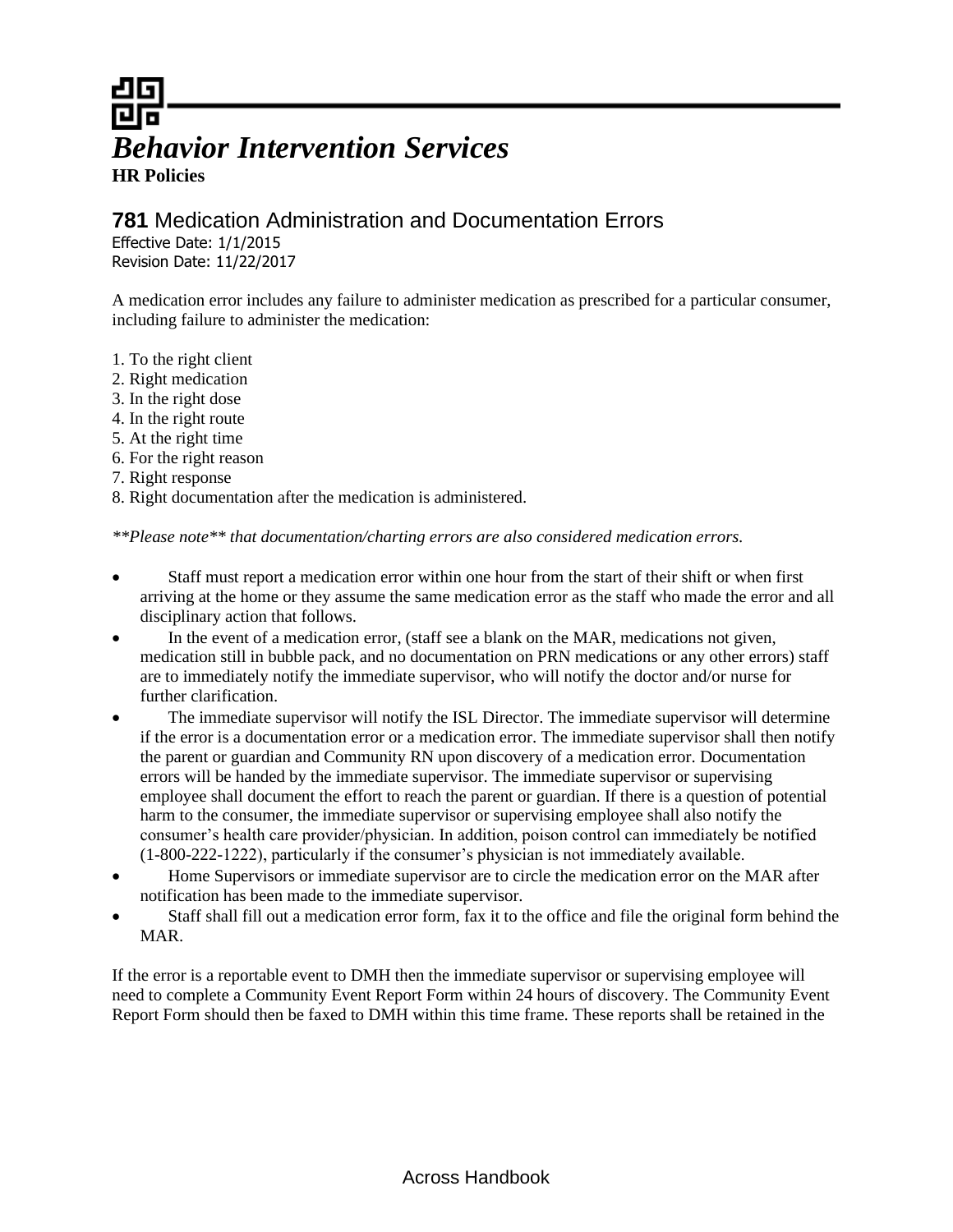consumer's permanent file at the agency location. They shall be made available to the Department of Mental Health and/or any other joint agency.

If an employee is found at fault or negligent in medication administration, that employee may be subject to any of the following disciplinary action:

- Involuntary unpaid meeting with RPD, which may be handled via phone, but will include feedback form placed in employee's permanent work file
- Written warning that includes 30 day probation
- Additional unpaid meeting/training by Community RN or the RN designee (Staff that fail to take have the meeting within seven days will be suspended without pay.
- Repeat of Medication 1 training/re-certification at expense of employee within 30 days.
- Termination for serious offense and/or intentional failure to report

*The above disciplinary action will typically occur in a sequential fashion starting with step 1 and progressing as additional medication and documentation errors occur depending on the severity of the incident.* 

#### **If the medication error is life threatening or has serious consequences to the client the disciplinary action can accelerate to termination.**

Once a period of 6 months passes, previous medication/documentation errors will be potentially disregarded when taking into account future disciplinary action at the discretion of the ISL Director and HR Director.

If any employee has any doubt as to how to properly administer a medication, their immediate supervisor should be contacted for clarification.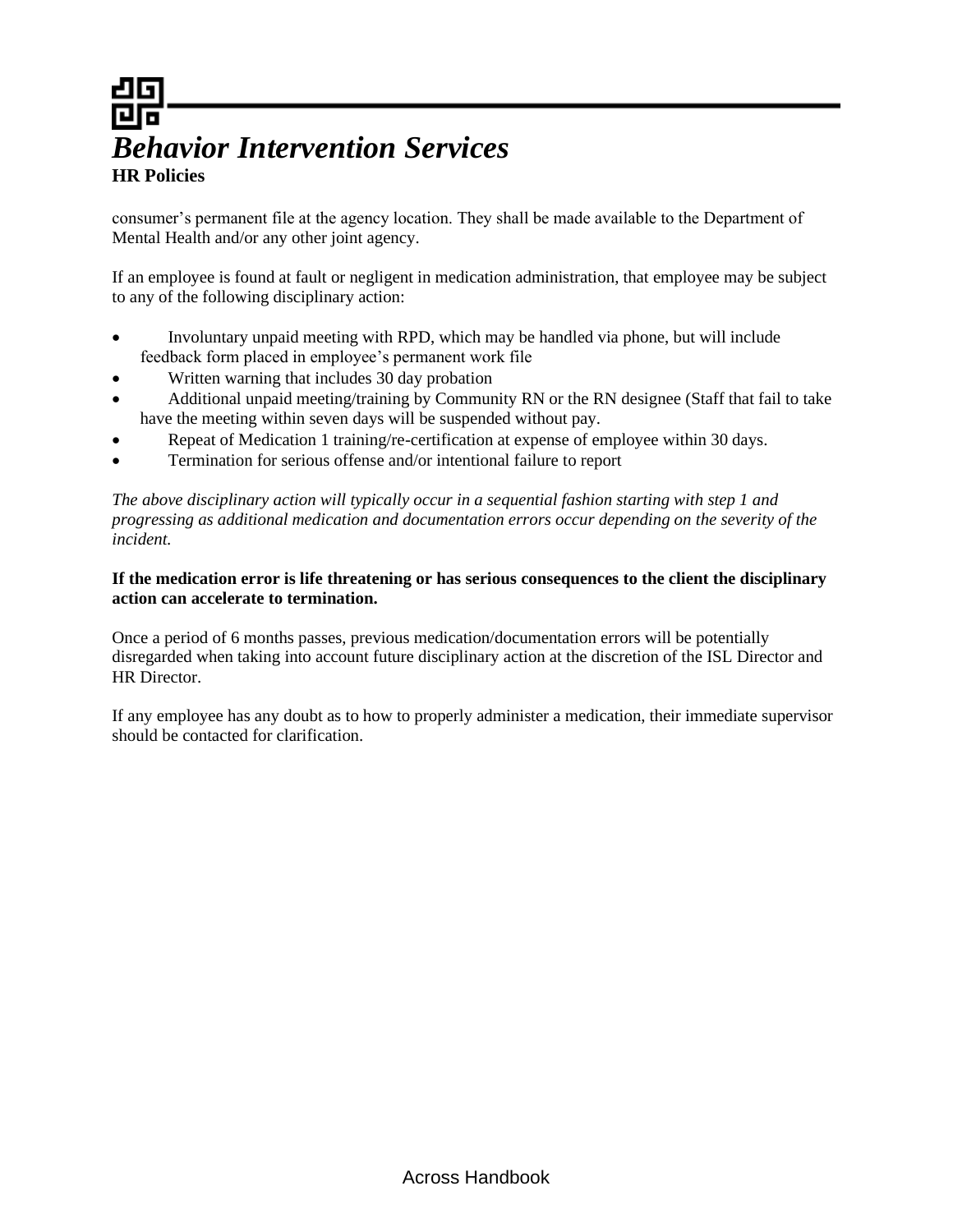#### **782** Communication Expectations

Effective Date: 1/1/2015 Revision Date: 1/1/2021

BIS hopes to create an environment in which all employees are timely and professional when communicating or seeking a response to a question or query.

The following communication expectations should be followed by all individuals in the agency to ensure that accepted forms of communication are followed and the response times are honored according to the method of communication.

While at work or billing time for the agency, all employees should follow these guidelines:

#### **MEDICAL EMERGENCY: CALL 911 FIRST, THEN SUPERVISOR.**

Call your supervisor and leave the number where you can be reached when:

- You witness or suspect abuse/neglect
- Non-medical emergencies
- A client is ill
- A client is missing
- Staff injury (workers compensation)
- Situations when staff/client are feeling threatened
- Whenever an EMT/internal incident report is filled out
- You do not have a vehicle with you
- Questions or concerns about your shift
- Items not completed or completed incorrectly by the shift you are relieving i.e.:
- DPN's not completed
- money discrepancies
- medication errors,
- doctors' appointments
- or any other supplies needed to complete your job, etc.
- When you are calling off and **only after** initiating the call in/shift coverage
- procedures • You are not properly relieved on time (relieving staff is not there within 15 minutes
	- of start time).

*The employee must make contact with the supervisor within one hour of the start of shift to inform them of any issues found so they can work on how to resolve it.*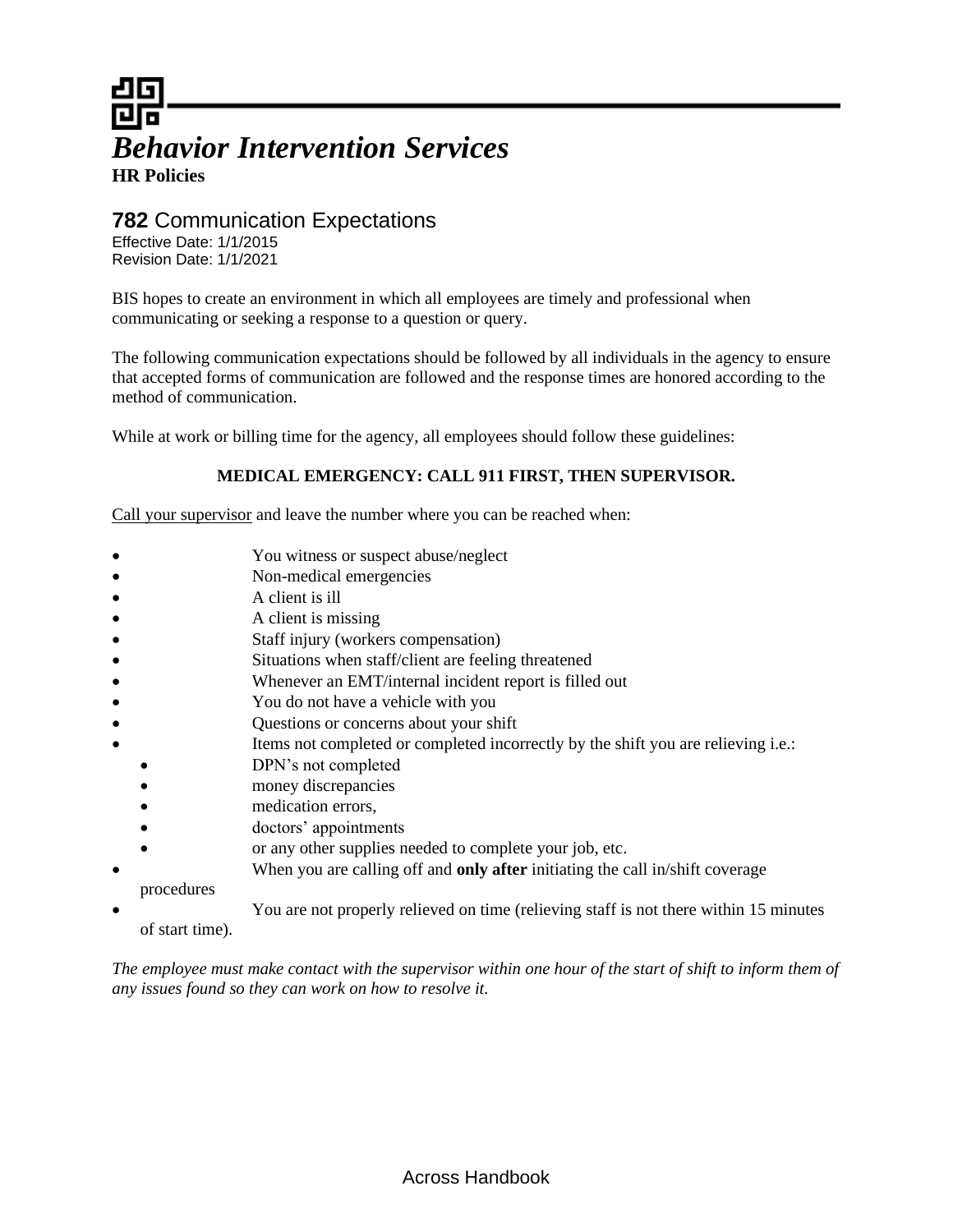#### **Any calls received during work hours should be returned within 20 minutes by your supervisor.** If

an employee does not receive a return call within 20 minutes they should contact that person's supervisor for assistance as they could be working with another staff member/client. Staff may use text messages with supervisors but must ensure the information has been received by their supervisor.

Send an email to the appropriate person when you have:

- You have paycheck concerns
- Personnel types of concerns
- Guardian/case manager concerns that are not emergencies
- Something that the supervisor needs to respond to or be made aware.
- Supplies are needed but are not necessary to complete your job
- groceries (unless needed during that shift)
- laundry
- Setworks issues and concerns
- General information that does not require immediate attention by the supervisor

#### **Non-emergency phone calls can be placed to your supervisor during office business hours.**

Email communication can be done at any time to your supervisor however phone calls are to be made to your supervisor as outlined above.

Emails from families and DMH/DDRB are to be responded to on the same business day the email was sent. All other emails need to be responded to by the end of the following business day.

#### **All on call positions within BIS are required to have their phones on them at all times unless they have specifically been approved to be off call. If a person is approved to be off call the following items must be completed:**

- An all user email through Outlook/Office 365 is sent out letting others know they are off call and who to contact.
- Anyone supervised by the individual is informed they are off call and let know the contact person for them and their information.
- The outgoing message on their phone will need to be changed alerting the caller they are off call and who to contact for needed assistance. The message also needs to include when they will be back on call.
- Any supervisor who fails to do the above items or handle issues that they were to have completed before going off call will be contacted by their supervisor and required to go back on call.

When in doubt as to whether to call a supervisor, **call your supervisor**.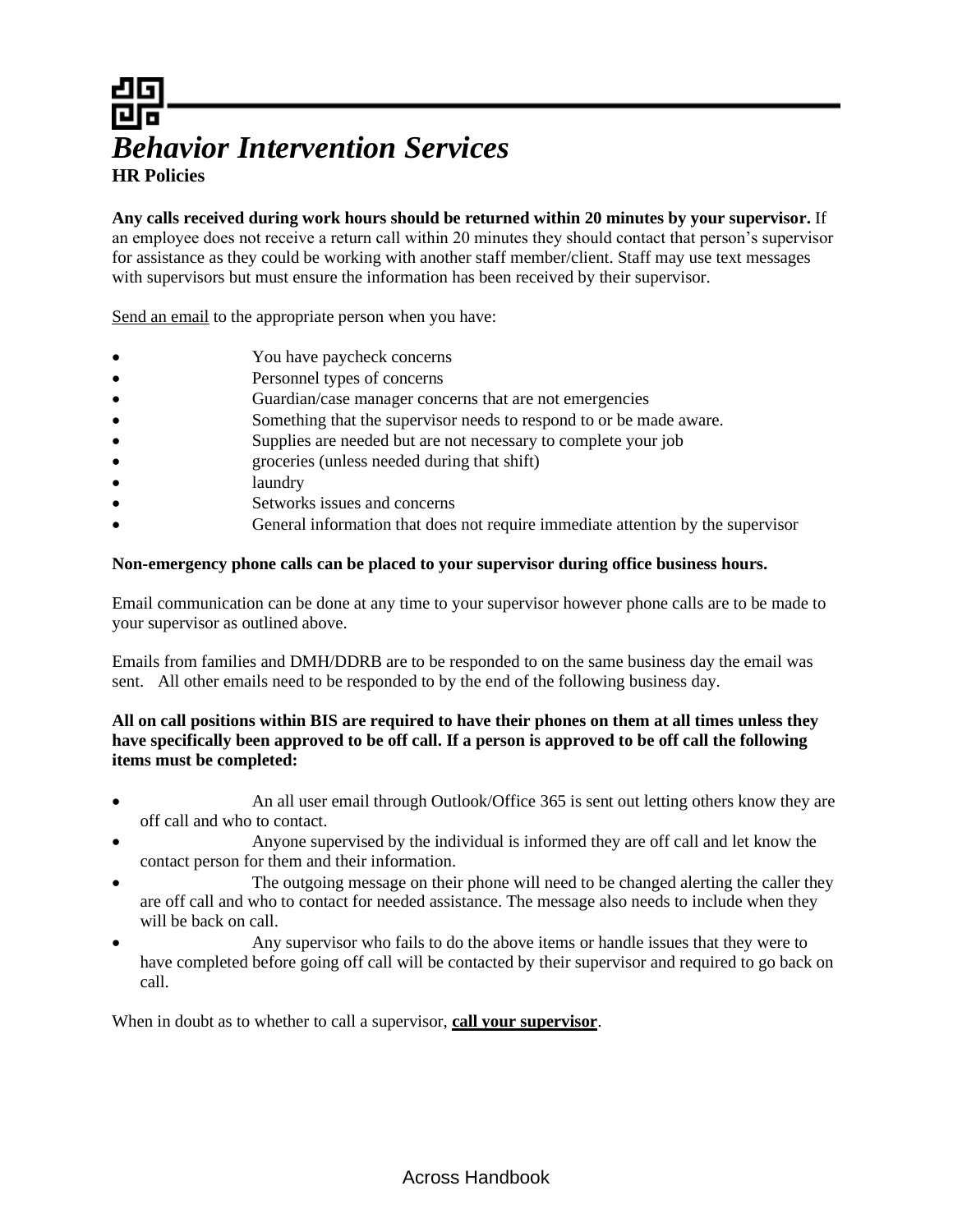**Behavior Analyst are not required to ever be on call or return calls during non –business hours (unless there would be a dire emergency involving behavior-specific events).** If a Behavior Analyst chooses to return a call during non-business hours, it is at their own discretion. They are required to return all calls within 24 business hours of receipt. (i.e., non-emergency calls on the weekend would be required to be returned on Monday)

**Direct Support Professionals and Behavior Line Therapists are not** considered on call positions and are thereby required to return calls and emails received during non-work hours during their next scheduled shift. In rare instances, there may be situations in which a supervisor will need a response during a non-work day. In those cases, conversations and questions will be limited as much as possible to allow for a mostly uninterrupted day off.

A failure to respond to an email or phone call within a reasonable time period (by the end of the next buisness day) for supervisors, by the next work day for hourly employees) will be subject to disciplinary action up to and including termination.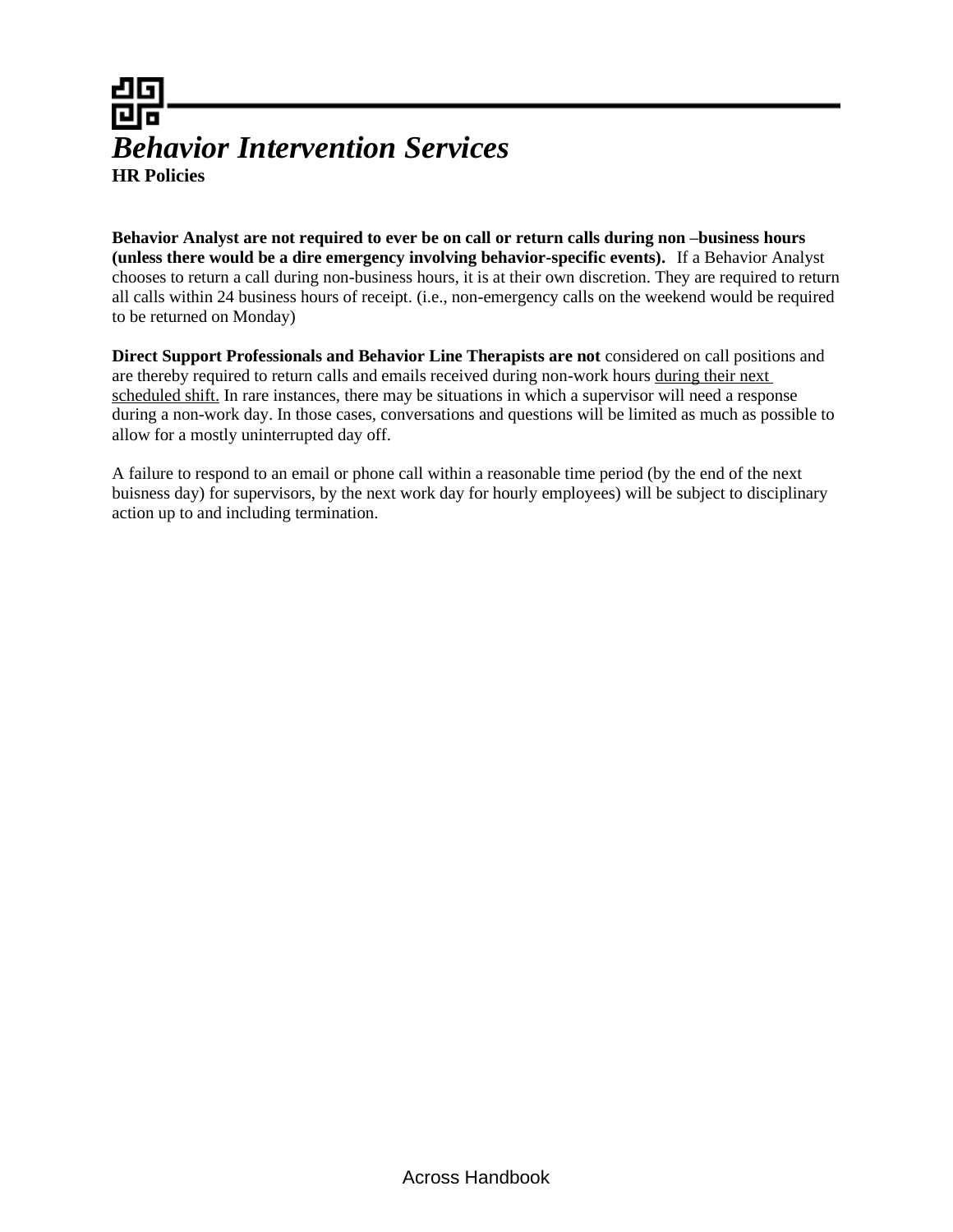### **783** Financial Responsibility

Effective Date: 11/16/2017 Revision Date: 11/22/2017

As an employee and thereby, agent or representative of BIS, any unauthorized use of an agency credit cards, client monies or general funds will be the employee's responsibility to pay back in full.

All staff members with a company card in their name are responsible for the receipts for all charges and returns made on their company card. All company/client services require a receipt for the transaction, listing the date, time and total amount of transaction.

Hand written receipts are only accepted for charges occurring at places that do not provide official receipts. All hand written receipts must receive prior written approval from a Director.

- Acceptable examples: flea market, garage sale, vending machine, special event/fair
- Not acceptable examples: Walmart, Wendy's, Schnuck's, Dollar Tree, etc.
- All non-approved hand receipts will be considered a lost receipt, followed by a payroll deduction.

Staff members who have company cards are responsible for staying within the allowed expenses for a given month and not exceeding what is budgeted for their client(s). Furthermore, allowed expenses have no correlation to any limit on the credit card. Allowed expenses are solely determined by a client's budget and EBT allotment.

- Personal charges are not permitted on your company credit card and will be subject to payroll deduction.
- Lost or stolen credit cards must be reported via email to the Financial Director in addition to your immediate supervisor within 24 hours. Any charges that result in a loss or stolen card that is not reported within the 24 hour window may be subject to a payroll deduction on your next available check.
- Failure to provide receipts by assigned deadlines or upon resignation or termination will result in a payroll deduction on the next available paycheck. If earnings are not present to deduct from, further legal collective actions will be pursued, if necessary.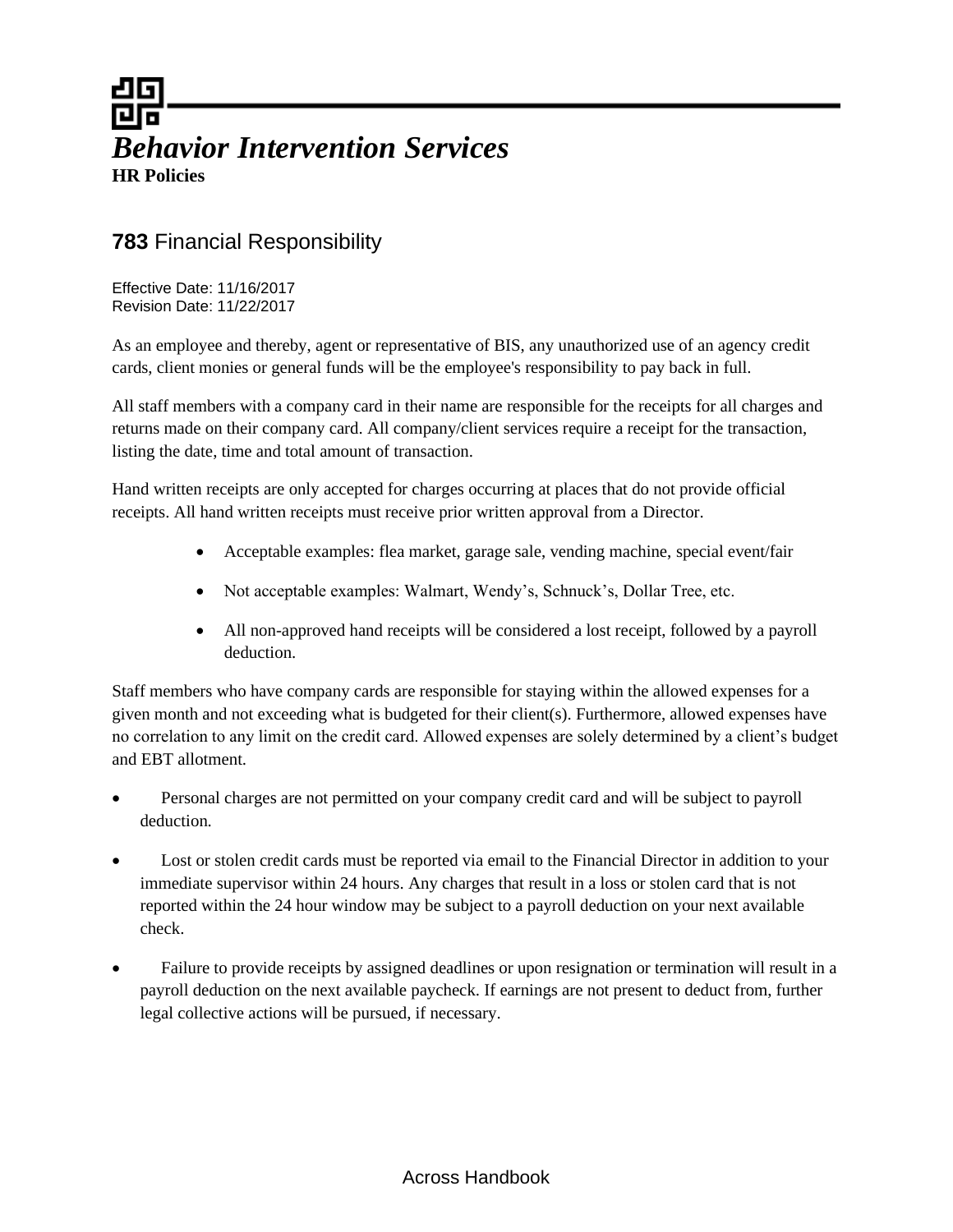**Employee use of their own money for purchases for a client are strictly prohibited** without the consent and approval of that clients' Department Director. While we recognize that an employee may want to gift or provide a certain item to a client, we prohibit these practices for several reasons:

- It may set up an unrealistic expectation by the client that all staff will do this
- could be seen as an attempt to gain favor or bribe the client
- clients have their own funds and finances which are to be used for things the client needs
- it is not the staff's responsibility to provide monetary support to the client

Any monetary charges from property damages that may occur during the support of a client during which it was found that the employee was not implementing the correct plan of support will be passed on to the employee.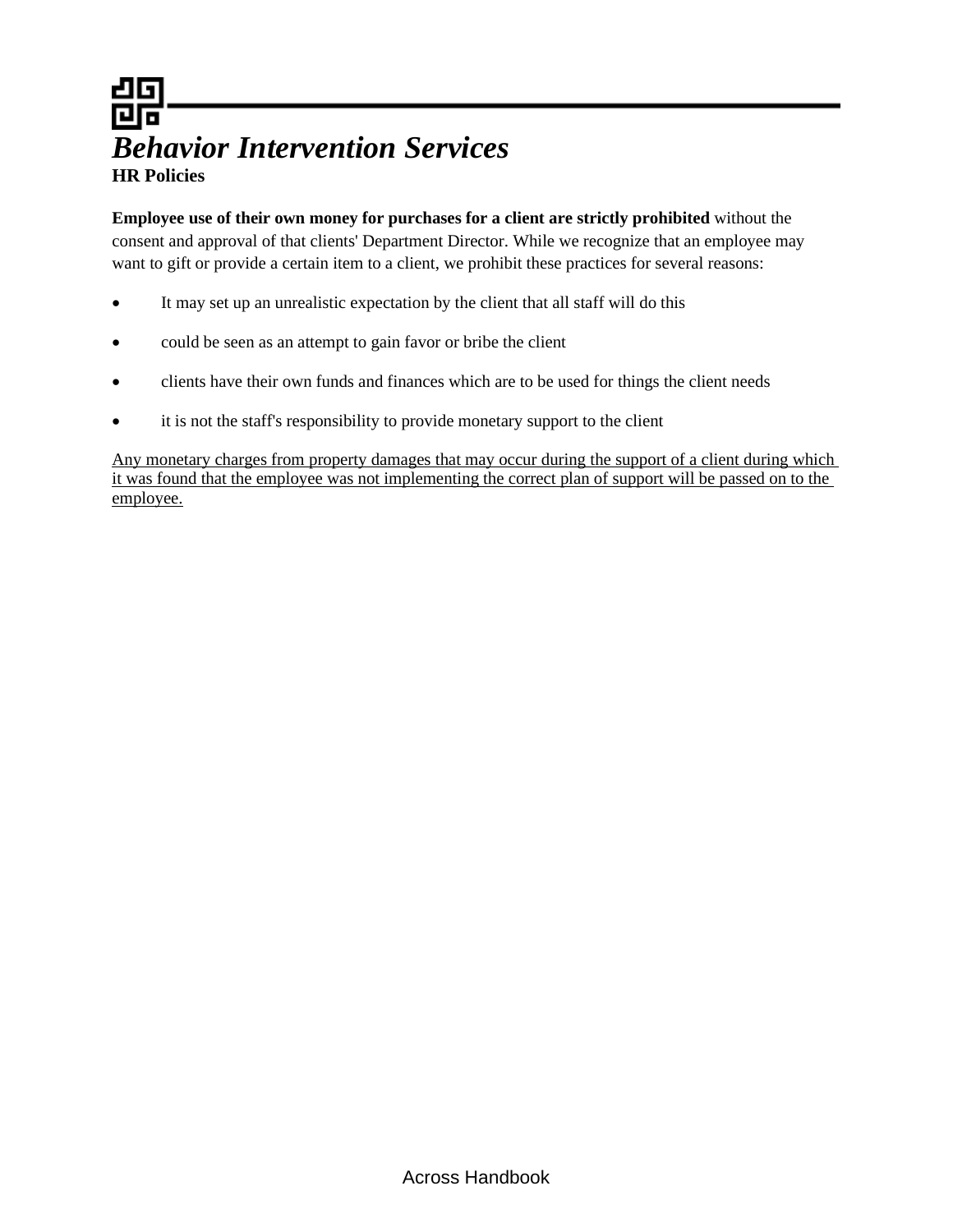#### **808** Dogs in the Workplace

Effective Date: 1/1/2015 Revision Date: 11/28/2014

BIS recognizes the benefits of a dog-friendly work environment and has chosen to allow employees to bring their dogs to work on a limited basis as long as the dogs can display good canine citizen skills. The guidelines in this policy must be strictly followed, in order to make the experience a safe and enjoyable one for all concerned. Any violations of these guidelines by an employee or the employee's dog may result in immediate revocation of that employee's dogs in the workplace privileges.

Employees first need to request and receive permission from their immediate supervisor to bring a dog to work. Managers need to consider the employee's ability to get his or her work done without being unduly distracted by the pet's needs. Managers also need to consider the effect dogs may have on other employees, both within the department and the immediate work area. Employees take precedence over dogs. Any employee with allergies, fear of dogs, a history of aggression to people or animals, or other legitimate concerns has the right to request that dogs in their area be confined to an office or left at home. The same tolerance expected for dog acceptance should be acknowledged for dog concerns.

Dogs allowed in the workplace must be (unless authorized by the Executive Director) to be: at least four months old, spayed or neutered, licensed with the appropriate animal control authority, fully inoculated, non-aggressive, clean and well-groomed, and completely free of fleas. Most importantly, dogs must be house trained. If a dog has repeated indoor accidents with house training, the dog's workplace privileges will be revoked until it can be shown that the dog has successfully completed a house training program. Any dog with a history of aggression towards people or other animals shall not be permitted under any circumstances.

Dogs should be relieved outdoors in an out-of-the-way spot some distance from the parking lot and work building, not in grassy areas where people might choose to sit. All waste should be picked up immediately and disposed of in an appropriate receptacle. Dog owners are expected to carry a cleanup kit at all times.

Dogs in the workplace should be appropriately socialized and friendly toward people and other dogs. Any sign or incident of aggression will result in immediate withdrawal of privileges for that dog. Barking dogs will also not be tolerated. Dogs should respond consistently and quickly to basic commands like come, sit, stay, and down.

Dogs are to be kept in the employees' immediate work area such as their office, cubicle, or designated workspace. When in common areas of the workplace or parking lot, dogs must be kept under control by means of a leash. If an employee must leave their dog for any reason, they must either assign a willing co-worker to be responsible for the dog in their absence or crate the dog.

Dogs are not allowed in the:

• clients' homes (without prior consent and liability releases on file)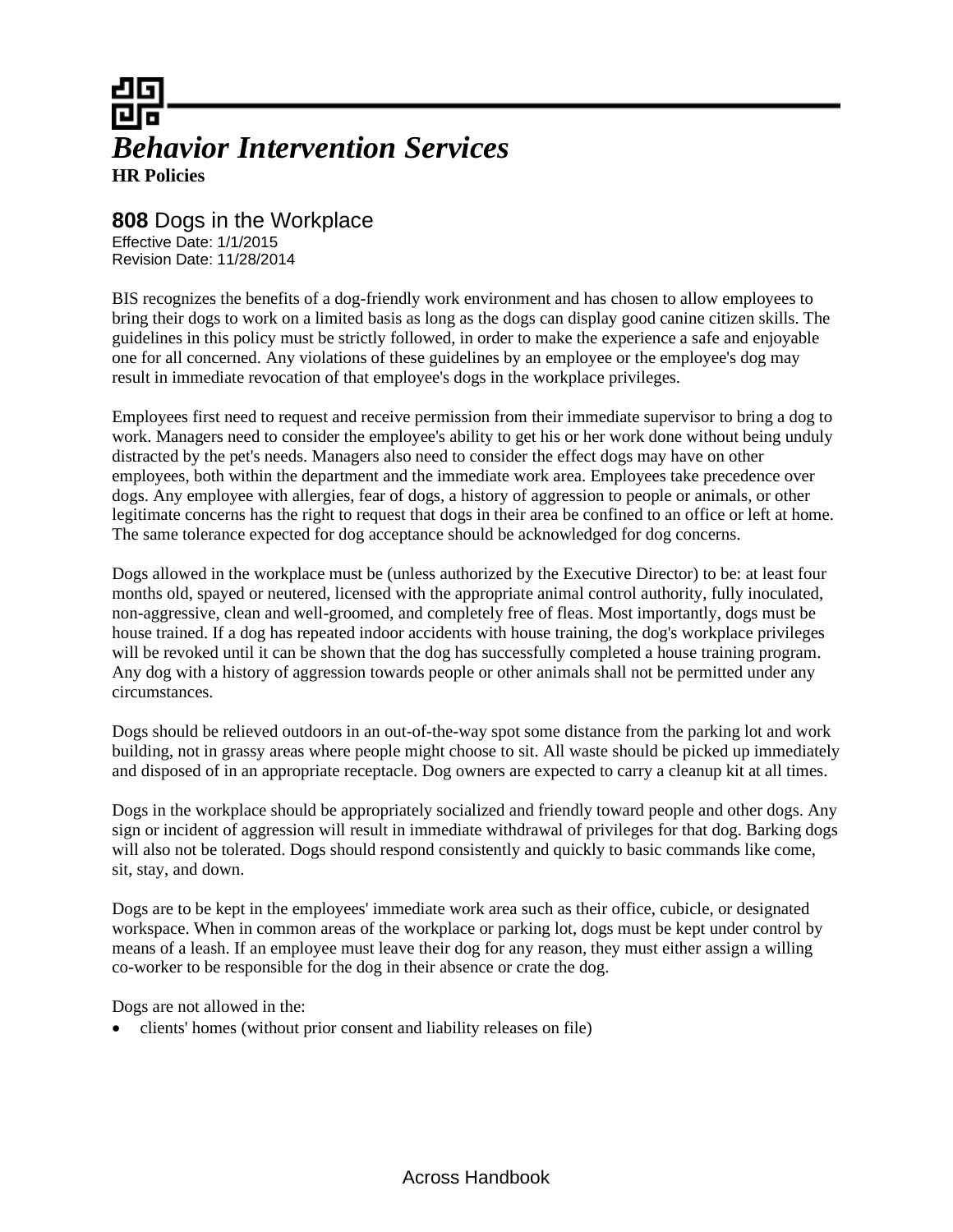- Client based function rooms while clients or activities are present
- lobby or reception area
- visitors' waiting area

Dog owners assume complete liability for their pets. Bringing dogs to work is a privilege, not a right. While this policy applies specifically to dogs in the workplace, consideration will be given to requests from employees to bring other pets to work. Granting permission for other pets in the workplace is not guaranteed. Decisions will be based on individual circumstances and whether the presence of the pet would affect other employees and/or their dogs. The ability of the pet to adhere as much as possible to the guidelines outlined in this policy will also be a determining factor.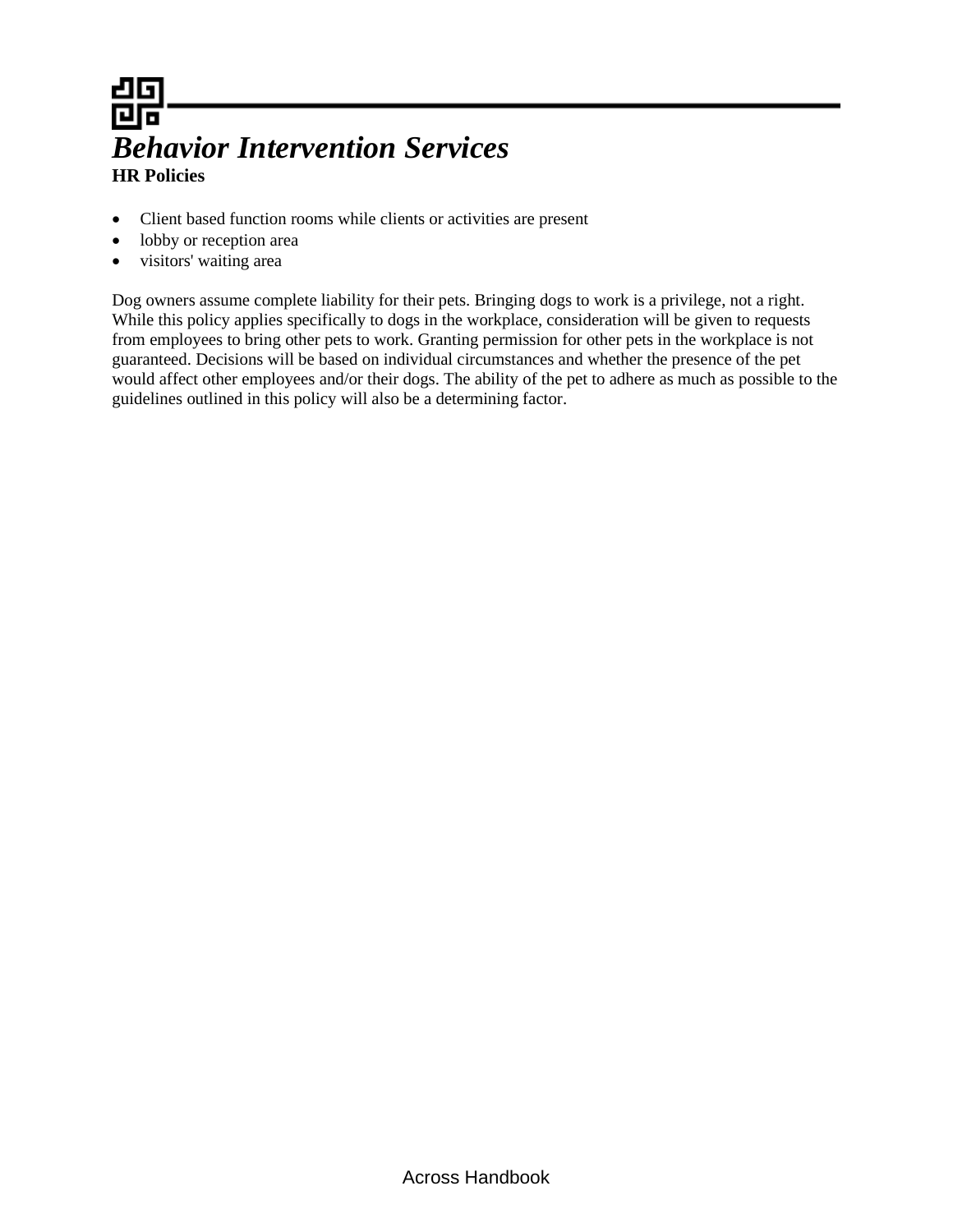#### **880** Rights of Individuals Supported (Abuse/Neglect)

Effective Date: 1/1/2015 Revision Date: 11/21/2017

BIS strictly prohibits abuse/neglect and misuse of funds of individuals it supports. In addition, BIS prohibits exploitation of the individuals supported as well as falsification of service delivery records.

BIS recognizes the following definitions of "abuse" and "neglect" and "misuse of funds" that are set forth in 9 CSR 10-5.200. If a staff member observes physical or verbal abuse, misuse of funds, neglect, assault, or battery of an individual who is supported by BIS, the observing staff will immediately report what he/she observed to the immediate supervisor.

- **Neglect**: failure of an employee to provide reasonable or necessary services to maintain the physical and mental health of any individual when that failure presents either imminent danger to the health, safety or welfare of an individual, or a substantial probability that death or physical injury would result.
	- This would include, but is not limited to, failure to provide adequate supervision during an event in which one individual causes serious injury to another.
- **Misuse of Funds/Property**: The misappropriation or conversion for any purpose of an individual's funds or property by an employee or employees with or without the consent of the individual, or the purchase of property or services from an individual in which the purchase price substantially varies from the market value.
- **Physical Abuse**:
	- An employee purposefully beating, striking, wounding or injuring any individual;
		- In any manner whatsoever, an employee mistreating or maltreating an individual in a brutal or inhumane manner; or
		- An employee handling an individual with any more force than is reasonable for an individual's proper control, treatment or management.
- **Sexual Abuse:** any touching, directly or through clothing, of an individual by an employee for sexual purpose or in a sexual manner. This includes but is not limited to:
	- Kissing;
	- Touching the genitals, buttocks or breasts;
	- Causing an individual to touch the employee for sexual purposes;
	- Promoting or observing for sexual purpose any activity or performance involving individuals including any play, motion picture, photography, dance, or other visual or written representation;
	- Failing to intervene or attempting to stop inappropriate sexual activity or performance between individuals; and/or
	- Encouraging inappropriate sexual activity or performance between consumers
- **Verbal Abuse**: An employee making a threat of physical violence to an individual, when such threats are made directly to an individual or about an individual in the presence of a consumer.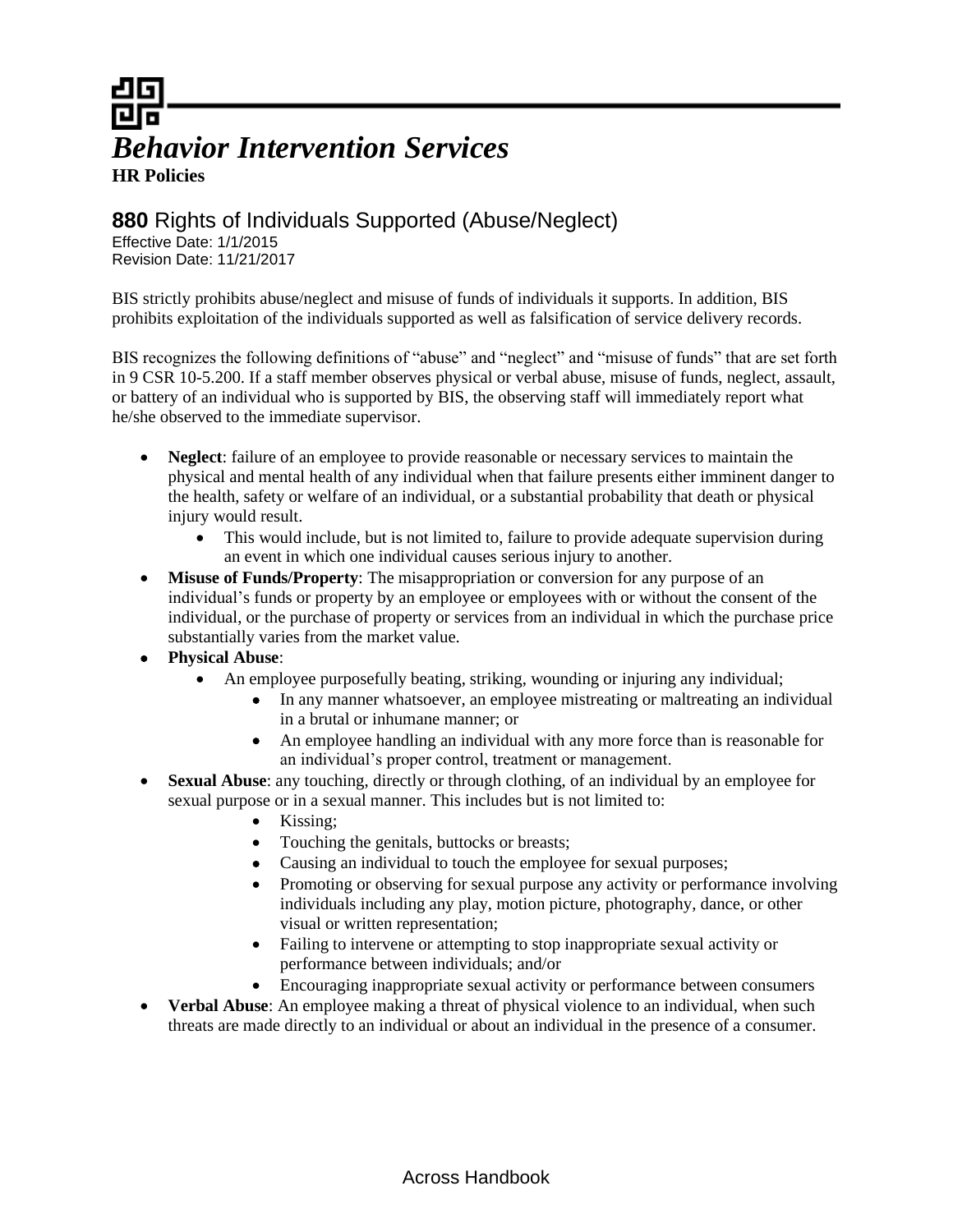Failure of any BIS employee to report abuse/neglect incidents will result in immediate termination.

An internal investigation will begin immediately by the supervisor or the designee. The investigation includes notifying DMH, DSS, and guardians, as appropriate. The alleged victim will be assessed internally by qualified professional personnel within 24 hours. The alleged abuser will be placed on unpaid, administrative leave pending the outcome of the investigation.

When a report is made to the agency supervisor, a community event form must be completed that must be submitted to the Department of Mental Health within 24 hours of the phone call. The case manager will also be contacted via phone to apprise him/her of the situation.

The police will be notified, if appropriate. BIS will cooperate fully with any investigation conducted by law enforcement or other regulatory agency.

If the Executive Director determines that an employee abused and/or neglected an individual, disciplinary action up to and including termination of employment will result.

All BIS employees are mandated reporters of abuse and neglect. This means they must report all suspicions and actual incidents of abuse and neglect of individuals supported. Failure to do so will result in further disciplinary action, up to and including termination.

The department director will report all incidents to the Missouri Division of Senior Services/Neglect Hotline. If the victim is a child, they will then report the incident to Family Service Division.

BIS prohibits retaliation against any employee, volunteer or client who reports a good faith complaint of abuse/neglect or who participates in any related investigation. BIS prohibits making false and/or malicious abuse and neglect allegations, as well as deliberately false information during an investigation. Anyone who violates this rule is subject to disciplinary action up to and including termination.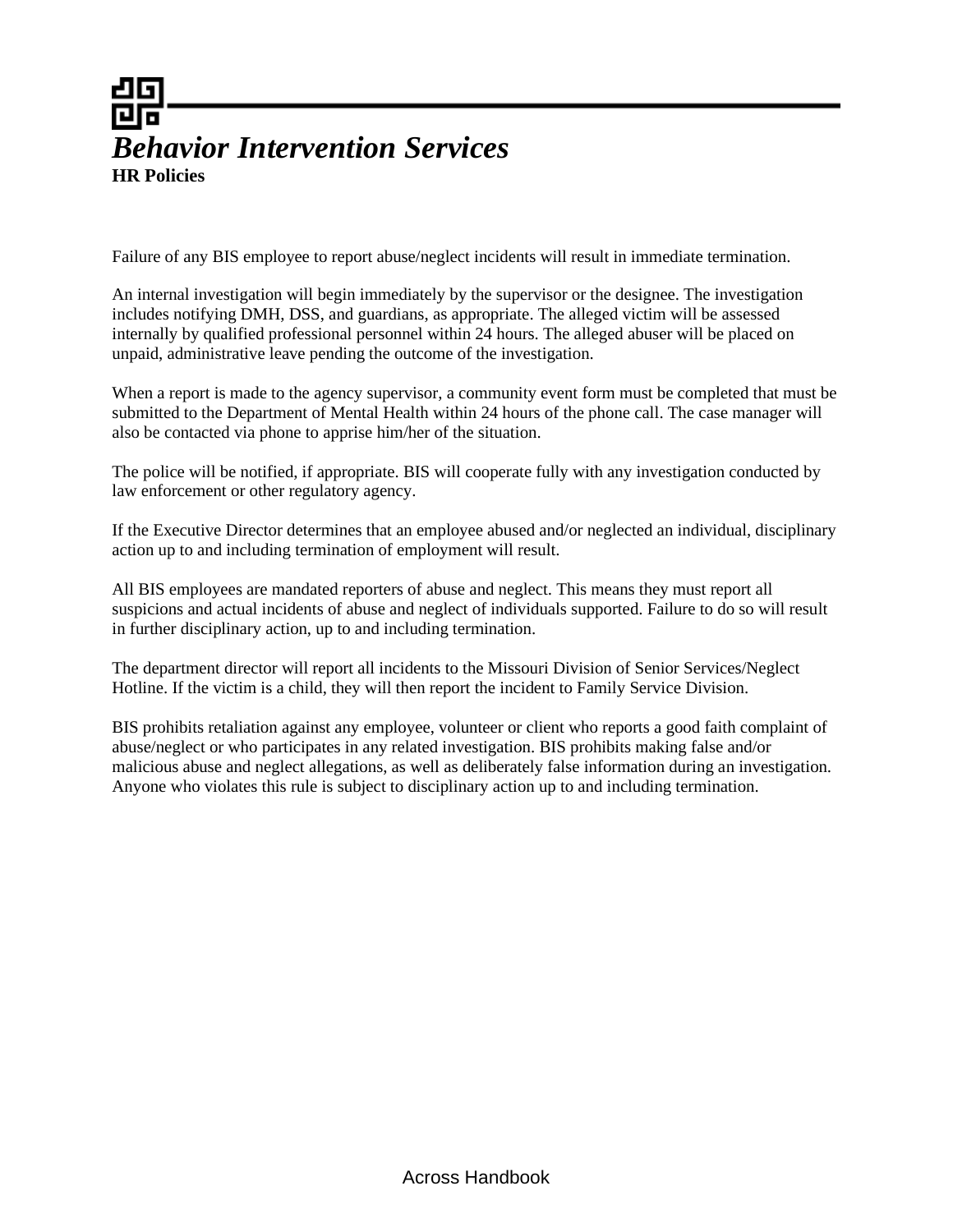#### **881** Research

Effective Date: 1/1/2015 Revision Date: 11/28/2014

As an agency that is continually striving to improve services, BIS, or any of said employees, may consider research for the advancement of the field of Applied Behavior Analysis. Any research conducted by BIS must comply with state and federal regulations on conducting research to individuals with developmental disabilities. In addition, any research conducted must be approved by the Department of Mental Health and an internal human rights committee.

- Research will not be conducted on individuals when the individual's current treatment plan would be at risk or compromised in any manner.
- Research will not be conducted if the research requires manipulation of current programming that is different from programming that is already in place.
- Experimental treatment will not be considered in research.
- 4. Research may be conducted that involves data collection review of historical data obtained in natural settings. When conducting research, the researcher must obtain consent from participants or persons of authority (legal guardian/parent).

BIS may dispense with the requirement to obtain informed consent when:

- 5. it was reasonable to assume that the research protocol in question will not create distress or harm to the participant and involves:
- 6. the study of normal educational practices, curricula, or classroom management methods that are conducted in educational settings
- 7. Anonymous questionnaires, naturalistic observations, or archival research for which disclosure of responses would not place participants at risk of criminal or civil liability or damage their financial standing, employability, or reputation, and confidentiality
- The study of factors related to job or organization effectiveness conducted in organizational settings for which there is no risk to participants' employability, and confidentiality.
- Research involving the collection or study of existing data, documents, records, if these sources are publicly available or if the information is recorded by the investigator in such a manner that subjects cannot be identified, directly or through identifiers linked to subjects.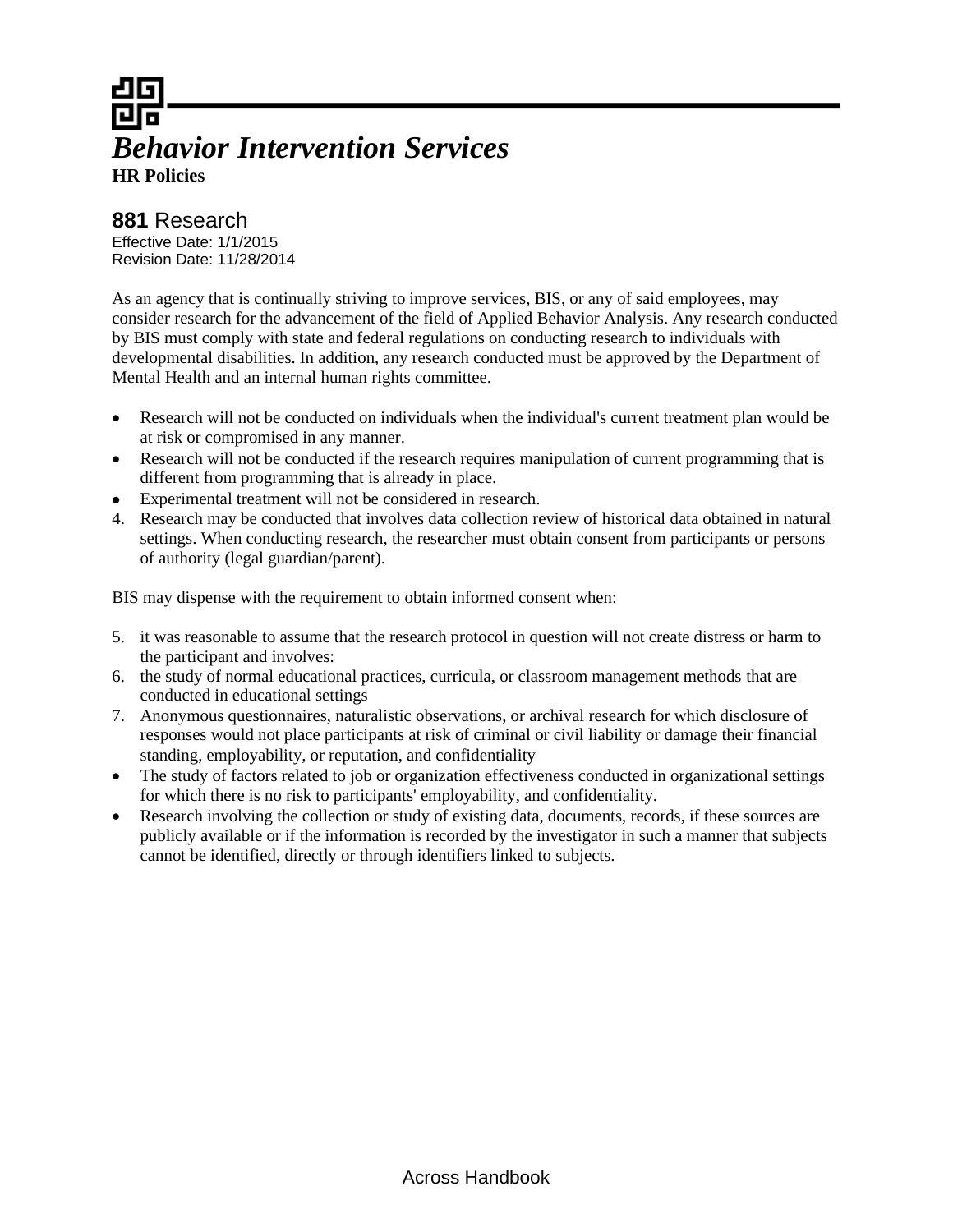#### **882** Restriction of Rights of Individuals Supported

Effective Date: 1/1/2015 Revision Date: 11/28/2017

BIS upholds the rights of the individuals it supports as set forth in the Missouri Department of Mental Health Certification Principles.

BIS prohibits the restriction of individual's rights unless the individual's Person-Centered Planning Team in conjunction with the Due Process Committee deems such restrictions necessary. Any modification or restriction of a right must meet the following requirements, be reviewed by the Due Process Committee and be documented in the ISP (Individualized Support Plan):

- Specific assessed need and justified
- Positive interventions and supports used prior to any modifications
- Less intrusive methods of meeting tried but did not work
- Clear description of the condition that is directly proportionate to the specific assessed need
- Regular collection and review of data to measure the ongoing effectiveness
- Informed consent of the participant
- Assurance that interventions and supports will cause no harm to the participant
- If a participant has a rights restriction indicated in his/ her I.S.P., Behavior Intervention Services will collaborate with the support coordinator and other providers to collect data, attempt alternative strategies and work towards reinstating the restriction over time.
- External advocate and right to participate in the process

#### BIS will not allow any rights' restrictions unless the supported individual and/or guardian has participated in the decision of such restrictions.

BIS allows for the use of mechanical restraints for any individual in dangerous situations either to the client or to the staff and only following the appropriate guidelines by the Missouri Department of Mental Health and approved by the team members of the Person-Centered Planning Team and only under the direction of a physician.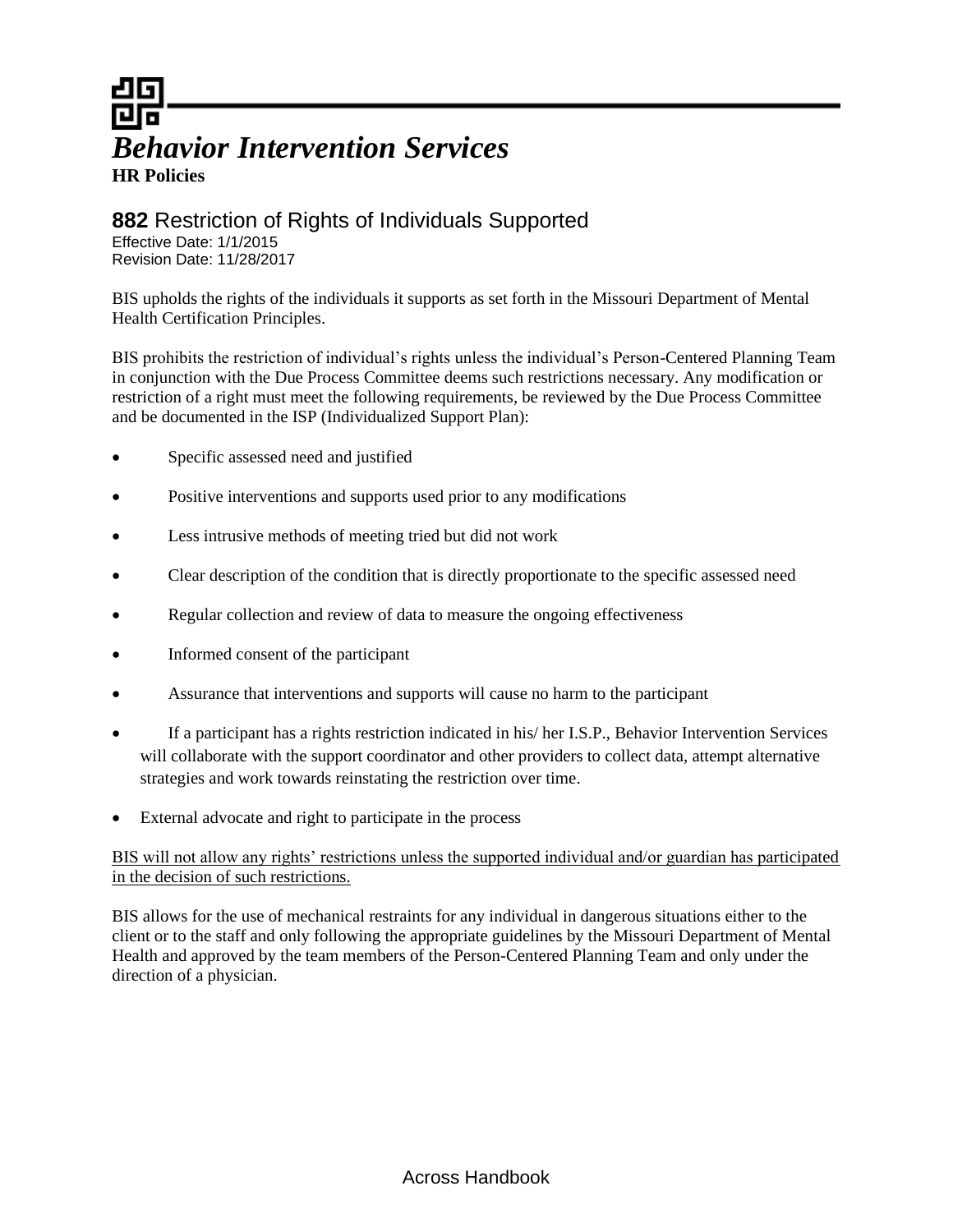BIS allows for the use of physical restraints in dangerous situations either to the client or to the staff only if following the appropriate guidelines by the Missouri Department of Mental Health.

BIS allows for the use of chemical restraints only as approved by the team members of the Person-Centered Planning Team and only under the direction of a physician.

When addressing the needs of consumers who are aggressive, BIS will utilize the MANDT System. (The MANDT System is based on supporting people, not just their behaviors. It utilizes a people first approach which helps to eliminate the need for restraint by building healthy relationships with the consumer and ensuring their needs are being taken care of.) When utilizing the restraint methods of MANDT, staff is taught to use physical techniques that are designed to use the minimum amount of force needed to restrain an individual.

BIS does not regularly participate in seclusion regarding any of the consumers served unless that client has a Behavior Support Plan (BSP) that supports seclusion and has been approved by the Due Process Committee (HRC). Neither Supervisors nor support staff dictates whether or not a consumer must go to a room by themselves in order to de-escalate themselves unless such an DPC approved plan is in place. If a consumer wishes to remove themselves from a situation, then they do so at their own discretion.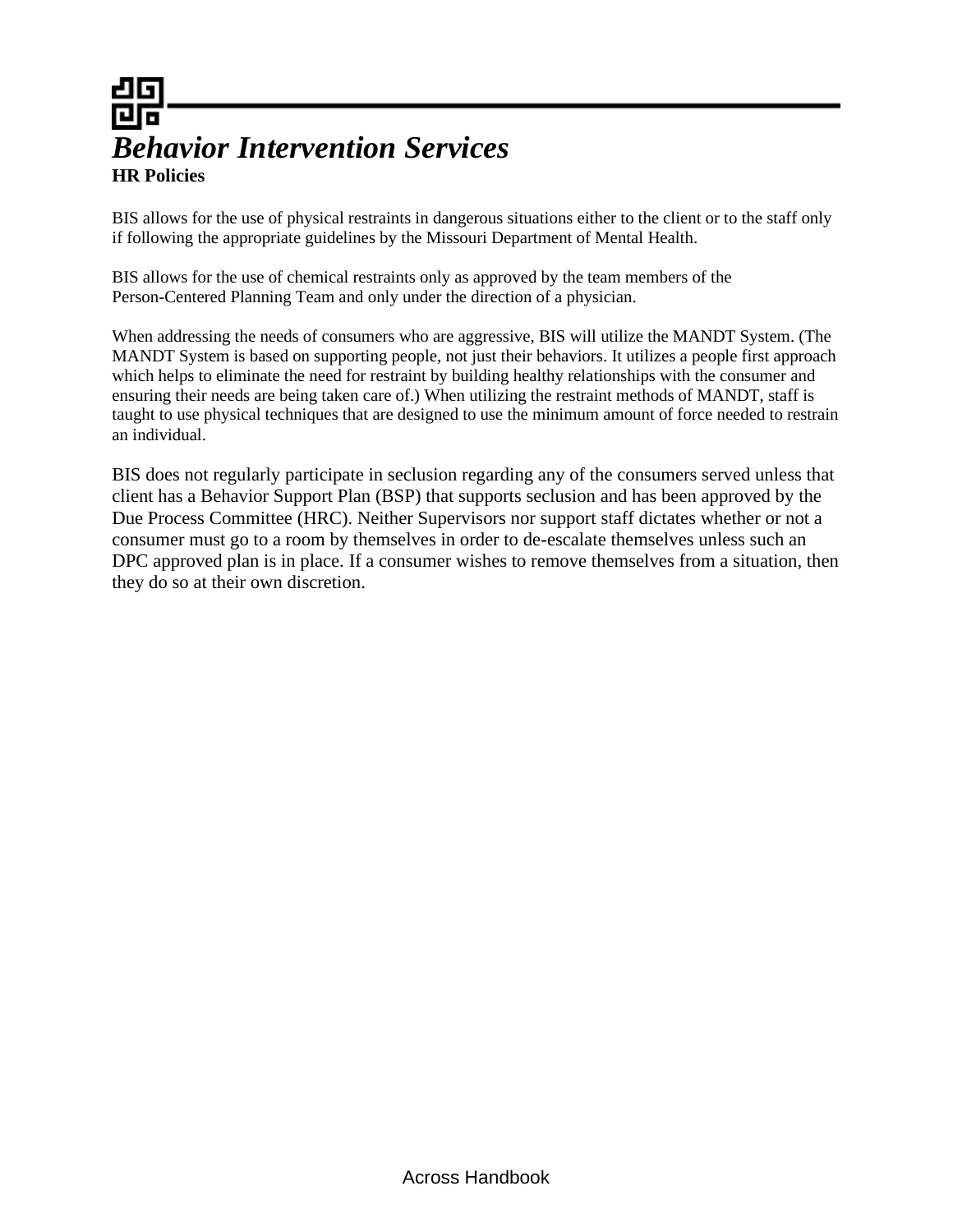#### **883** Due Process-Limitation of Rights

Effective Date: 1/1/2015 Revision Date: 11/28/2014 Individual citizen's rights are only limited through legal proceedings and/or Due Process Committee approval. Such limitations occur when clients pose an immediate risk to themselves or others. An individual's guardian can also impose a restriction if the guardian believes it is in the best interest of the individual.

If it is deemed necessary to propose any repeated long-term limitation of an individual's rights, the following procedure and appeal process will be followed.

The individual's support team will meet with the individual and will discuss and agree upon whether the limitation is deemed necessary for health and safety.

An addendum will be made to the individual's plan with documentation to support the need for the imposed limitation. The addendum will include the length of time the individual will be limited, how frequently the plan will be reviewed, the actions the person must demonstrate or eliminate in order to no longer have the limitation, and the process for appealing the decision.

The agency shall make every effort to ensure that the individual is aware of the proposed limitation of rights by assisting the individual in seeking an advocate to support the individual.

The Advocate, with the assistance of the agency, shall use those communicational aids at the Advocate's disposal to ensure that the individual can comprehend the proposed limitation of rights to the best of his/her abilities. If a representative for the consumer is to be involved, a release of information form will need to be signed by the consumer, giving the agency permission to discuss relevant concerns with this party.

After the Team has prepared all the above-stated information, it will then be presented to the Due Process Committee that is associated with BIS as well as other agencies. The individual supported and any member of the Team is afforded the opportunity to attend to present the case.

The individual supported may choose to utilize available resources (attorney, People First chapter, DMH Rights Monitor (800-364-9687), MO Protection & Advocacy, etc.) for in-service training or additional information.

The Due Process Committee will make suggestions and/or recommendations for the individual and the team to follow as it deems necessary.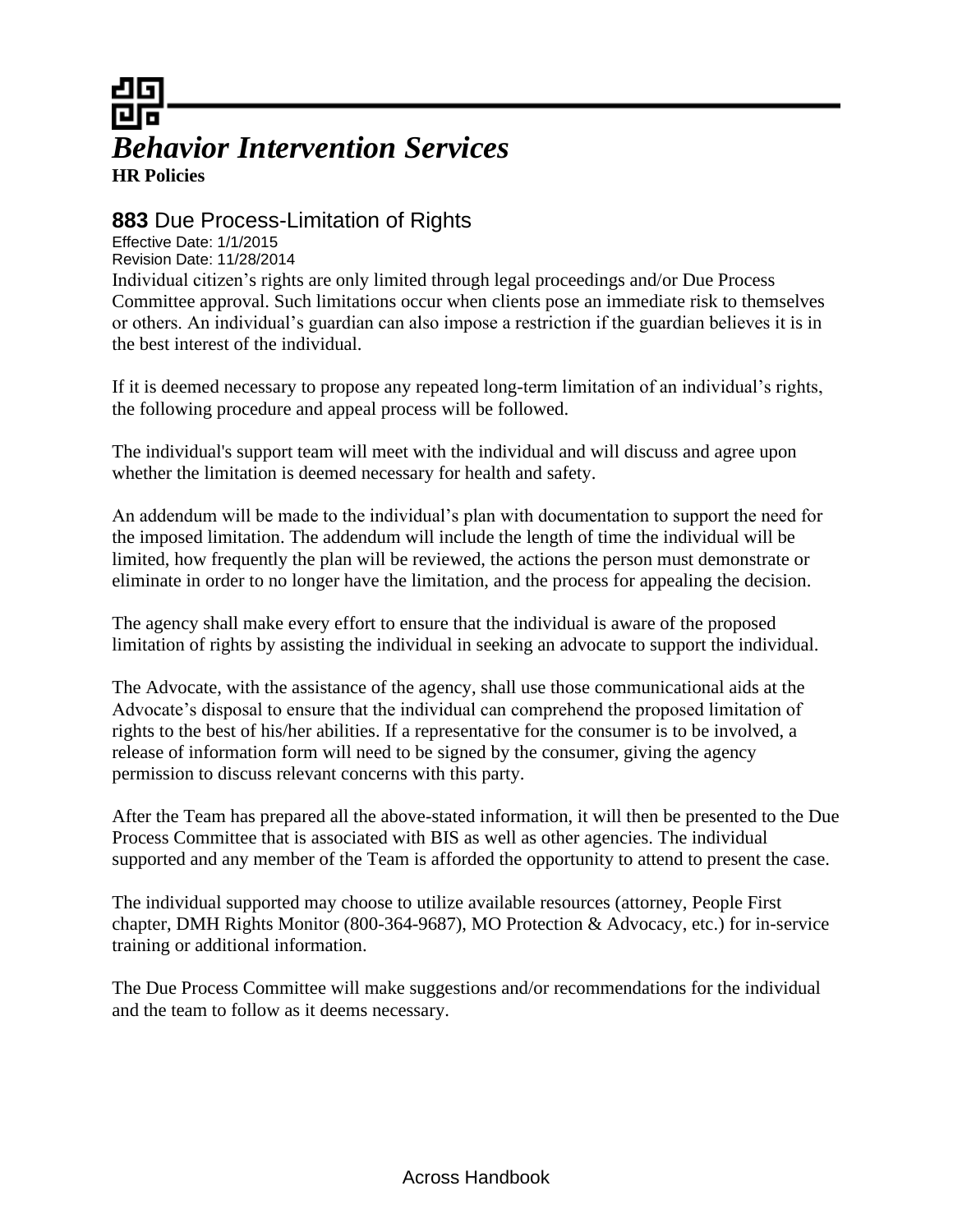#### **884** Transportation (including inclement weather)

Effective Date: 1/1/2015 Revision Date: 12/3/2019

The transportation of clients to and from community outing, volunteer or other jobs, and social events is a vital part of their support program and is therefore a requirement for every direct support position in the agency. All employees must have a reliable, safe and personal mode of transportation that can be utilized during work hours for the transport of their clients. BIS will conduct periodic checks on all driving records to ensure all employees have the ability to legally operate a motor vehicle.

Transportation of clients should occur in the employee's personal vehicle in which they are insured to operate and of which that insurance is currently on file and documented with the HR Department. Only authorized members of the clients' team may be in the car to accompany a client during an outing.

BIS **strictly prohibits** the following due to the liability issues involved:

- an employee of the agency to ride in or operate a vehicle in which a client is present on which they have not been authorized to work with or are familiar with their BSP/ISP goals.
- an employee to be dropped off or picked up from a shift and not have access to a vehicle during shifts designated for outing as required by the clients BSP/ISP goals and staffing patterns.
- family members of clients to use outing or planned community access as a way to sanction a ride from staff.
- family members, friends, significant others, etc. of an employee may not be present in the vehicle during the transportation of any client or during typical community outing.

During transport, staff are responsible for making sure that the car's climate is pleasing and accommodating to any health issues of the client. (i.e., regulating the air conditioning or heater to accommodate a client with sickle cell anemia, keeping back seat area free from animal hairs for allergies or free from debris or trash for safety concerns, etc.)

BIS recognizes that seat belts are extremely effective in preventing injuries and loss of life. Therefore, all employees must wear seat belts when driving between appointments, transporting clients, or at any other time while on company business. Also, **clients must be in the proper safety restraints** (seat belts, buckle buddies, seat belt extenders, etc., when applicable). Individual support plans must be followed for safe transportation of clients and employees. When necessary, child locks should be used to avoid attempts at elopement from a moving or stationary vehicle.

Employees are **strictly prohibited** from using any function of a cell phone (call, text, or other smart functions) to call or text while driving. In an emergency situation, if cell phone usage is required, the employee should pull over or utilize a hands-free, voice activated system to call or text. Cell phones may never be used while the car is in operation and if violated, could lead to immediate termination.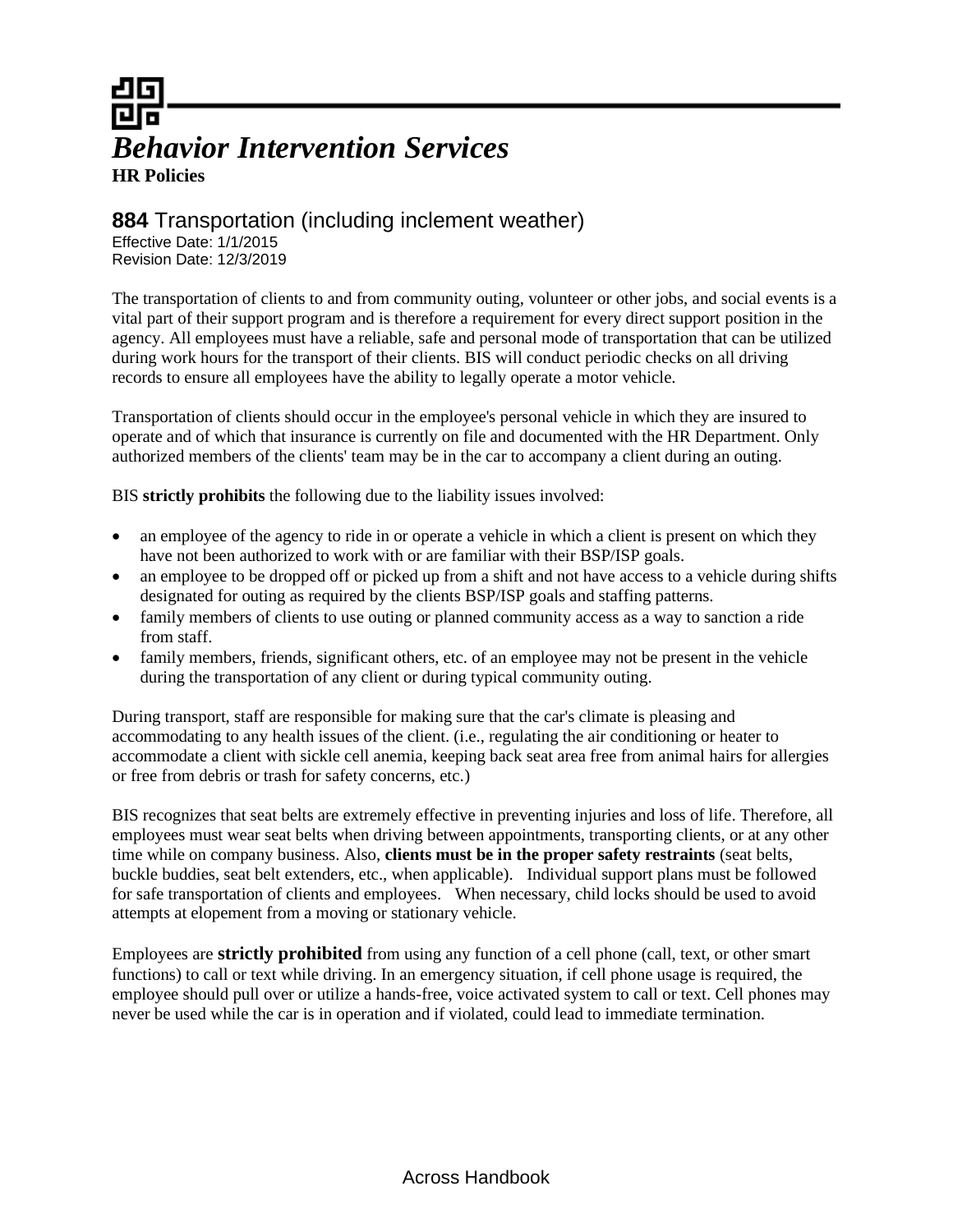Staff should map out an appropriate route to the destination(s) prior to having their client in the car. Staff should always allow ample time for travel to the destination, especially when transporting a client to an appointment (such as a volunteer job, therapy or scheduled doctor's visit), taking care to follow all speed limits and using defensive driving techniques to reach the destination safely.

Clients should **NEVER** be left in a car alone for any reason. Staff **may not** leave the client unattended to "run into a store" or make a quick stop. Drive thru fast food options cannot be used for meals in which the client's personal and/or chaperone money are used as this is not functional to any clients' behavior support or individualized support plan or an approved method of funding use.

Any staff abandoning a client or using client outing to complete personal errands will be terminated immediately. Staff should make sure that their vehicle is ready to go (gas, temperature regulated, etc.) prior to picking up any client for an outing.

All employees must follow the clients' behavior plan or course of action designated for community outings. Community outings should not be utilized to run staff's personal errand and should be functional to the clients' behavior support or individualized support plans. Failure to follow designated procedures will result in disciplinary action and possible termination of employment.

**ISL mileage**- All staff transporting an ISL client (defined as staff driving their personal vehicle with client present in the car while on an assigned shift) must log their miles each shift. Mileage is paid and the designated reimbursement rate, defined by the State of MO and added in to your standard paycheck; it is paid on the second pay period of the month's end. The mileage reimbursement amount will be reduced if the number of budgeted miles were exceeded. Any mileage log that is submitted late or not completed accurately may not be paid; if an exception is made, the log will be processed and reimbursed with the next available mileage payout.

**Inclement Weather**-In the event that roads may become hazardous due to inclement weather, the following will be sent out an implemented:

*Any accumulation of snow or ice on the streets in your area constitutes a non-transport for that area only. In the event that you are uncertain if the non-transport decree is active for your area or if you are traveling from an unaffected area to an affected area, please contact your site supervisor for clarification. If you feel unsafe or unsure of your ability to transport in the current weather conditions and you have a scheduled outing to attend, contact your site supervisor for notification and clarification. As always, extreme caution should be used when driving yourselves and clients. If you have questions about transportation or community activities, please contact your site supervisors.*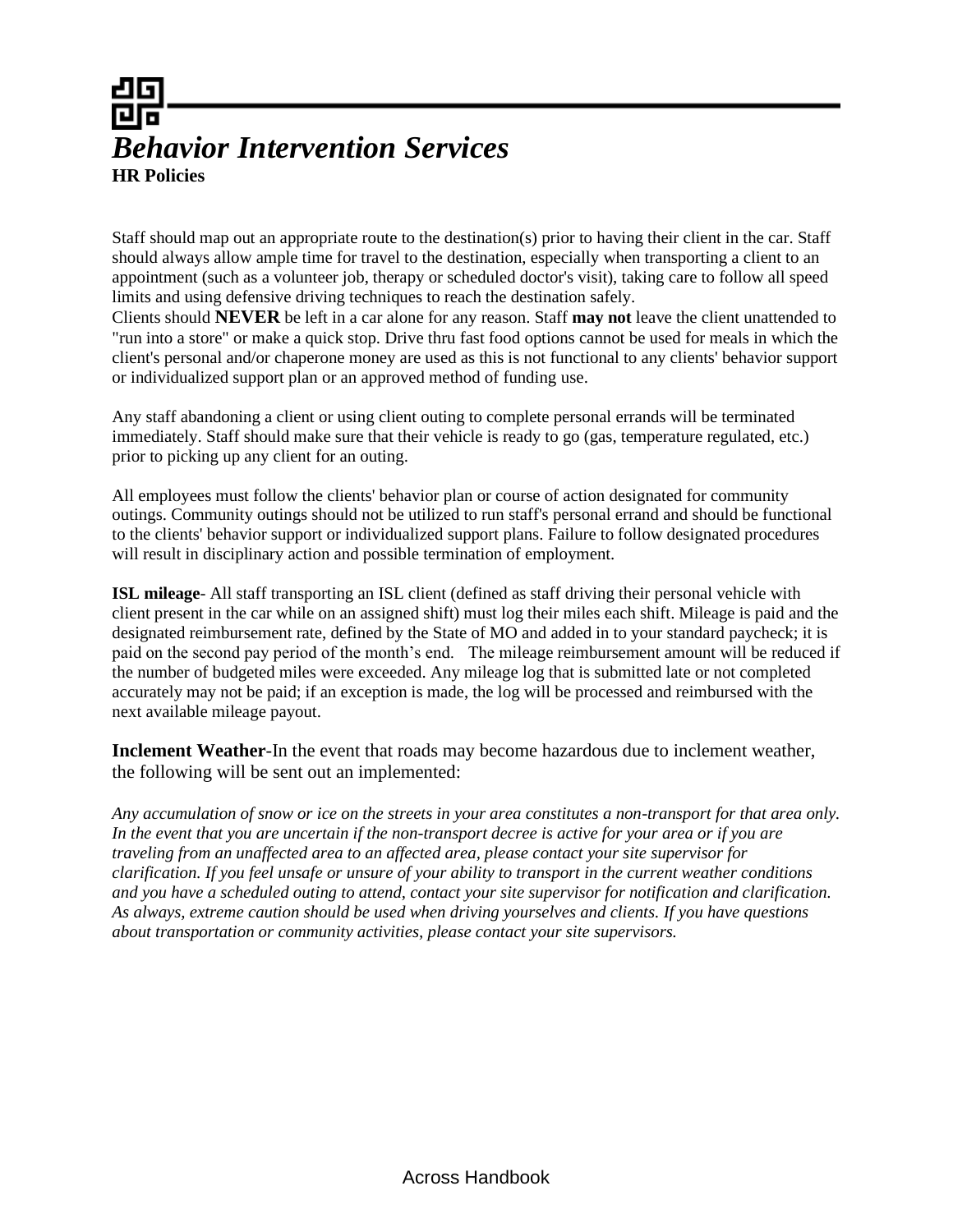### **885** Supporting Individuals Served (HCBS)

Effective Date: 1/1/2015 Revision Date: 11/28/2017

All employees should follow the "people first" language. A person is not defined by their diagnosis and therefore should not be labeled by their disability. (ex. not "an autistic child" but as a person first, "a child with autism".)

Behavior Intervention Services ensures that people with disabilities have full access to and enjoy the benefits of community living though long term services and supports in the most integrated settings of their choosing.

Behavior Intervention Services individuals supported policies verify H.C.B.S requirements are met of the 42 C.F.R 441.301 Federal H.C.B.S Rule that was effective March 14, 2014.

Missouri law gives individuals who receive mental health services the follow rights without limitation.

- To humane care and treatment;
- To the extent that the facilities, equipment and personnel are available, to medical care and treatment in accordance with the highest standards accepted in medical practice;
- To safe and sanitary housing;
- To not participate in non-therapeutic labor;
- 8. To attend or not attend religious services;
- 9. To receive prompt evaluation and care, treatment, habilitation or rehabilitation about which the individual is informed in so far that the person is capable of understanding;
- 10. To be treated with dignity as a human being;
- 11. To not be the subject of experimental research without prior written and informed consent or that of parent, if the person is a minor, or guardian; except that no involuntary committed person shall be subject to experimental research, except as provided by statute;
- 12. To decide not to participate or to withdraw from any research at any time for any reason;
- 13. To have access to consultation with a private physician at the individuals's expense;
- 14. To be evaluated, treated or habilitated in the least restrictive environment;
- 15. To not be subjected to any hazardous treatment or surgical procedure unless the individual's parent, if the person is a minor, or guardian consent;or unless such treatment or surgical procedure is ordered by a court of competent jurisdiction;
- 16. In the the case of hazardous treatment or irreversible surgical procedures, to have, upon request an impartial review prior to implementation, except in case of emergency procedures required for the preservation of life;
- 17. To a nourishing, well-balanced and varied diet;
- 18. To be free from verbal and physical abuse;
- 19. To wear ne's own clothes and to keep and use one's personal possessions;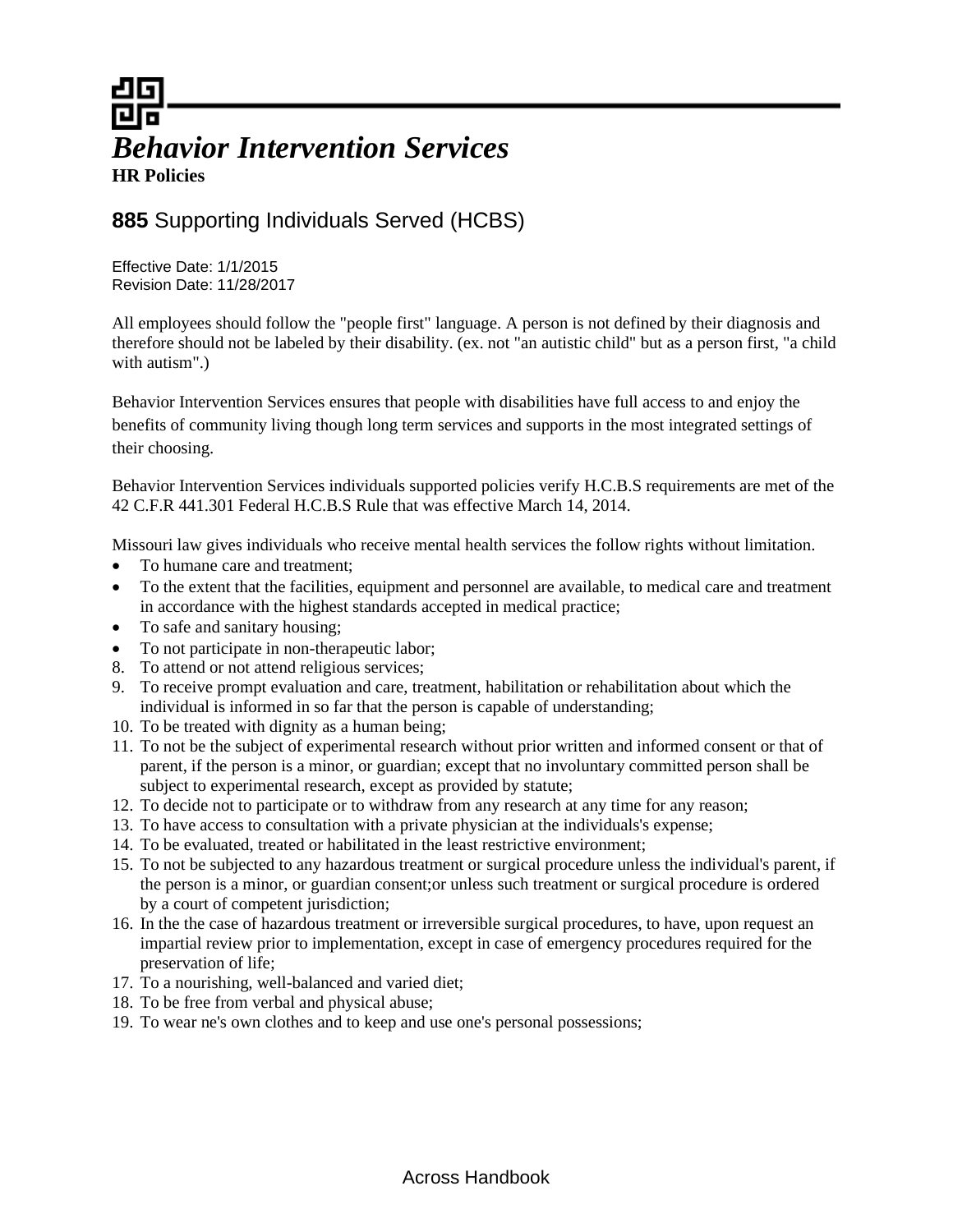- 20. To keep and be allowed to spend a reasonable sum of one's own money for canteen expenses and small purchases;
- 21. To communicate by sealed mail or otherwise with persons, including agencies inside or outside the facility;
- 22. To receive visitors of one's own choosing at reasonable times'
- 23. To have reasonable access to a telephone booth to make and receive confidential calls;
- 24. To have access to one's own mental and medical records;
- 25. To have opportunities for physical excercise and outdoor recreation;
- 26. To ave reasonable, prompt access to current newspapers, magazines and radio and television programming.

#### **Access to the community & Home:**

Behavior Intervention Services will ensure that all individuals supported know about their community and are supported in making choices related to accessing the community, including: accessing services provided at the local businesses, recreational opportunities, types of transportation services available, local events and activities, churches, service/civic organizations, and etc. clients shall be supported in fully accessing and becoming a member of their community. For instance, if an client wants to attend an event, staff will assist the person in identifying what is needed for them to participate (money, transportation, assistance of staff/ natural supports, accessibility of location) and help the client to plan and make decisions, including considering provider agency and natural support options, available funds. Behavior Intervention Services will support client's in researching their community to identify how to find services, local events, groups, transportation routes, and help identify options for clients to choose between. Client's will be encouraged and supported in becoming a contributing member of their community.

Behavior Intervention Services will ensure that all clients have access to their home. Practical accommodations will be offered to allow for the clients to move about freely in their home.

#### **Employment:**

Behavior Intervention Services will ensure that all clients who wish to work are supported in doing so. Clients, who are interested in beginning the process, should talk with Behavior Intervention Services or request a planning team meeting to discuss employment options. Behavior Intervention Services will assist and/ or engage in conversations with the planning team about employment service options. If clients obtain or have a job, Behavior Intervention Services will support them, as needed, to accommodate their identified needs and help in their success.

#### **Money Management/Personal Resources-Reference Policy 583**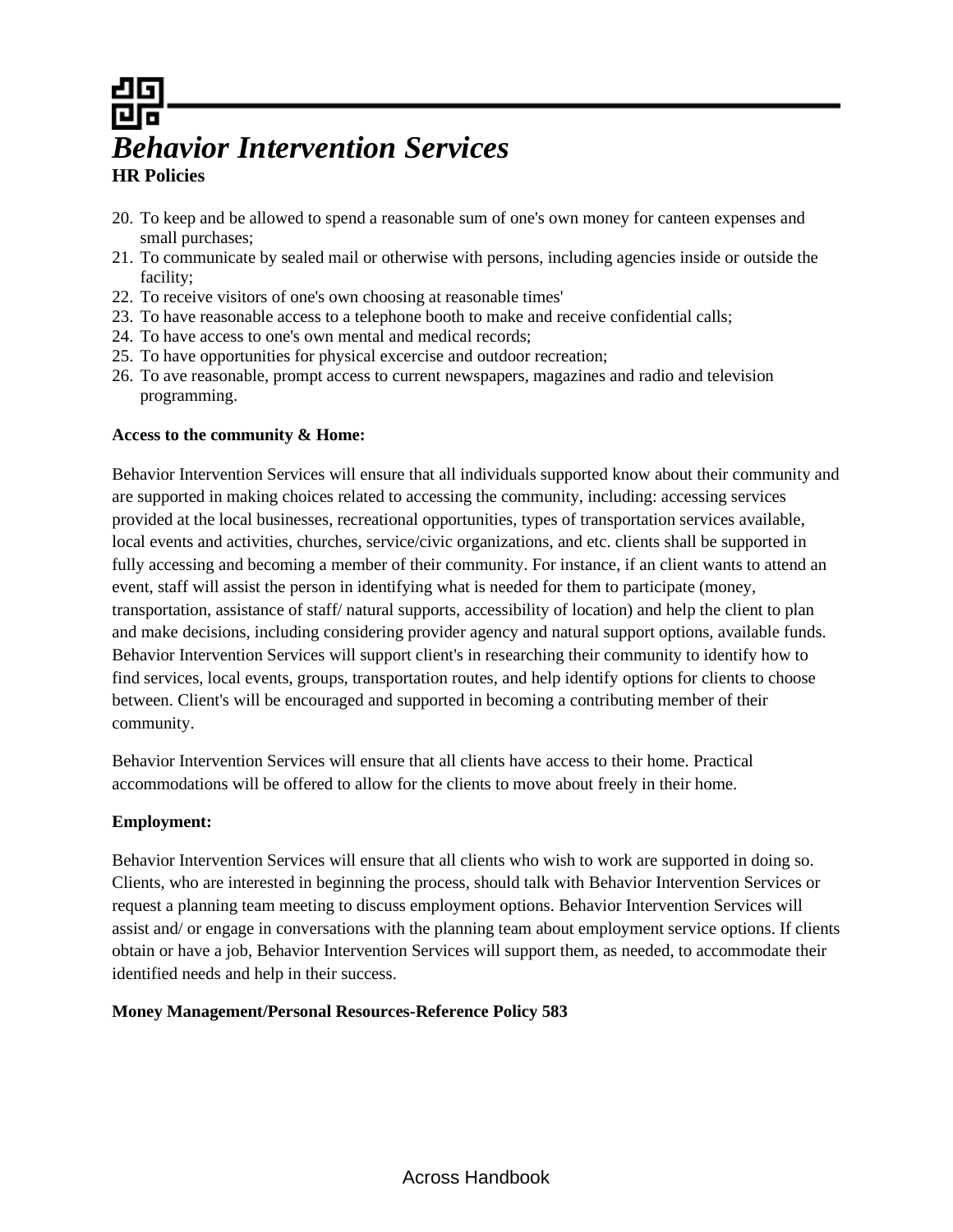#### **Community Resources**

Behavior Intervention Services will help educate and engage clients to seek their input on choices regarding their needs being met and accessing services in their community; such as, medical, behavioral, social and recreational activities, or other services that apply. The Behavior Intervention Services will encourage clients to make informed choices about where they get their services.

#### **Choice of settings**

Behavior Intervention Services will help educate and engage clients and seek their input and discuss their preferences in activities living arrangements, staff and if clients convey they want services at other locations, Behavior Intervention Services will promote integration as clients without disabilities regarding living, learning, working, and enjoying life as others do in the community. Behavior Intervention Services offers clients opportunities to change their services, and express their concerns or ask questions regarding the services they receive.

#### **Privacy**

Clients have a right to privacy. All clients will have the opportunity to assist in the selection of a roommate/housemate. Clients will have privacy in their bedrooms. If clients share a bedroom, clients can request private space to meet with a visitor during day services. Staff will always knock before entering a person's home, bedroom or bathroom. Extra effort will be made to ensure privacy in bedrooms and bathroom except when assistance is needed and documented in the ISP. All exterior doors to the residences will have locks and all clients will be given a key or other access. Bedroom doors will also have locks and clients will be given a key or other access to their own bedroom door. Appropriate staff will have access to exterior door and bedroom door keys but will always knock before entering.

All clients will have input on the people with whom they live with. If an issue arises between house mates, Behavior Intervention Services will meet clients and try to develop solutions. If a participant expresses to change house mates, Behavior Intervention Services will assist in making alternate arrangements.

#### **Housing opportunities**

Behavior Intervention Services will work with clients who have the desire to live in the least restrictive environment and will receive information on affordable housing. Behavior Intervention Services will give choice of housing options and of living arrangements. Clients will decide where they want to live, who lives with them and who they want to provide their supports. Clients will be given the opportunity to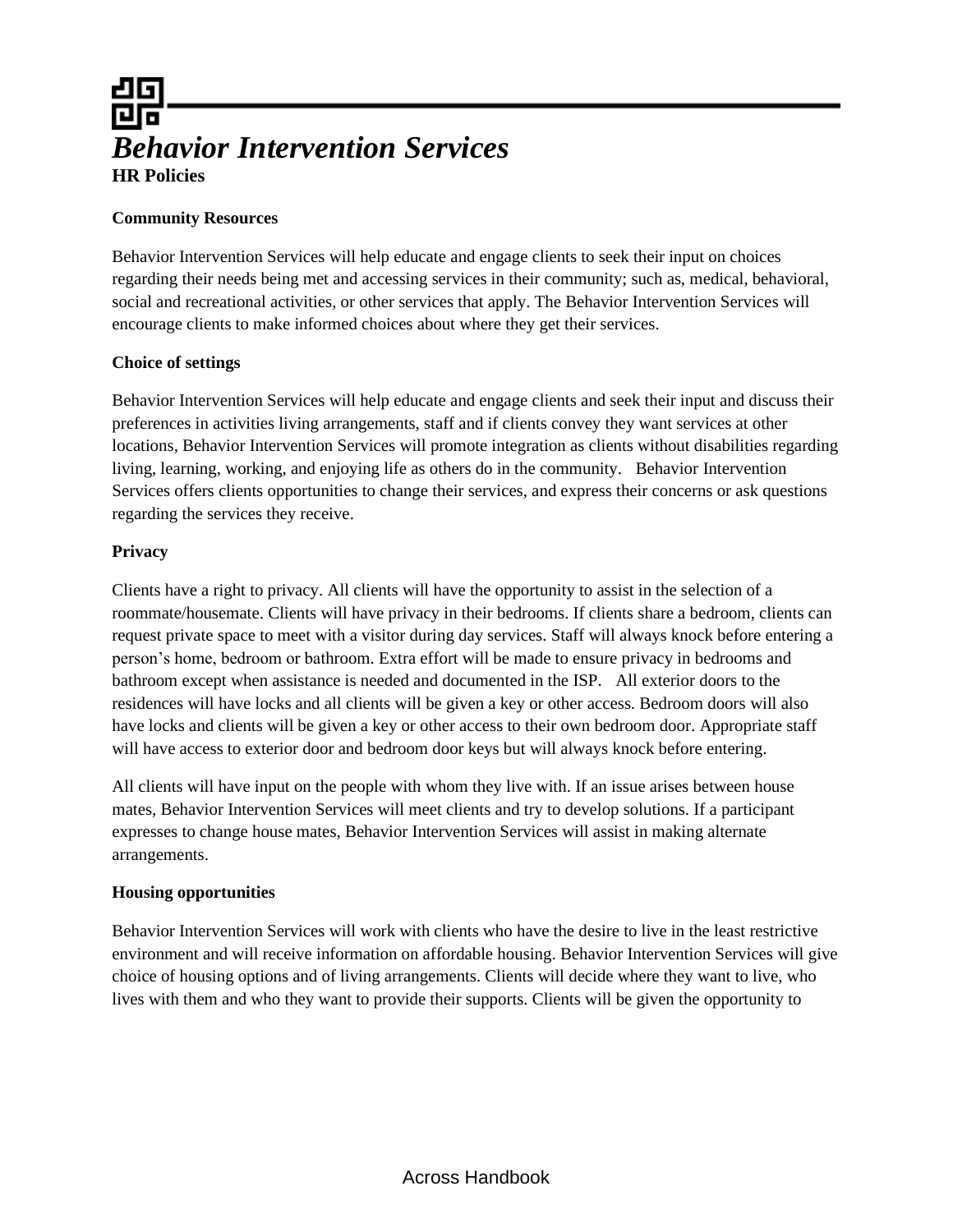discuss with Behavior Intervention Services and T.C.M entity during the Person Center Planning process regarding their waiver funding and resources available for housing.

#### **Code of conduct - Reference Policy 104 Business Ethics and Conduct**

#### **Grievance Policy - Reference Policy 190 Grievances**

#### **Freedom of choice**

Behavior Intervention Services will support clients in their independent choices they make in their daily activities, how they spend their free time, but not limited to whom they interact, what activities they choose or where they are located. Clients will have access to their food at any time; and choose their own schedule. Behavior Intervention Services will offer different options to clients so they may make a decision independently or with a guardian without any undue influence, and that is based on sufficient experience and knowledge, including exposure, awareness, interactions, and or instructional opportunities, to ensure that the choice is made with adequate awareness, of all the available alternatives to and consequences of options available.

#### **Visitors - Reference Policy 514b Visitors**

#### **Service and supports**

Behavior Intervention Services will seek input on the participant's preferences in staff and supports to the type of staff that are the best fit. If multiple clients and guardians request a small number of staff, Behavior Intervention Services ensures clients have fair access to their preferred staff as available or appropriate. Behavior Intervention Services will offer different options to clients so they may make a decision independently or with their guardian that is based on sufficient experience and knowledge, including exposure, awareness, interactions, and/or instructional opportunities, to ensure that the choice is made with adequate awareness of all the available alternatives to and consequences of options available.

Each client will have an Individualized Support Plan (ISP) and/or Behavior Support Plan (BSP). Each staff providing services to that client are required to review and sign off on an acknowledgement form for each plan available regarding each client they support annually or as adjustments in a plan occur.

All trained staff are to follow the guidelines in each document when supporting them, working on the goals and objectives contained therein. Any employee that fails to provide the approved levels of support as contained in the client's support plans will be subject to disciplinary action, up to and including termination for continued violations.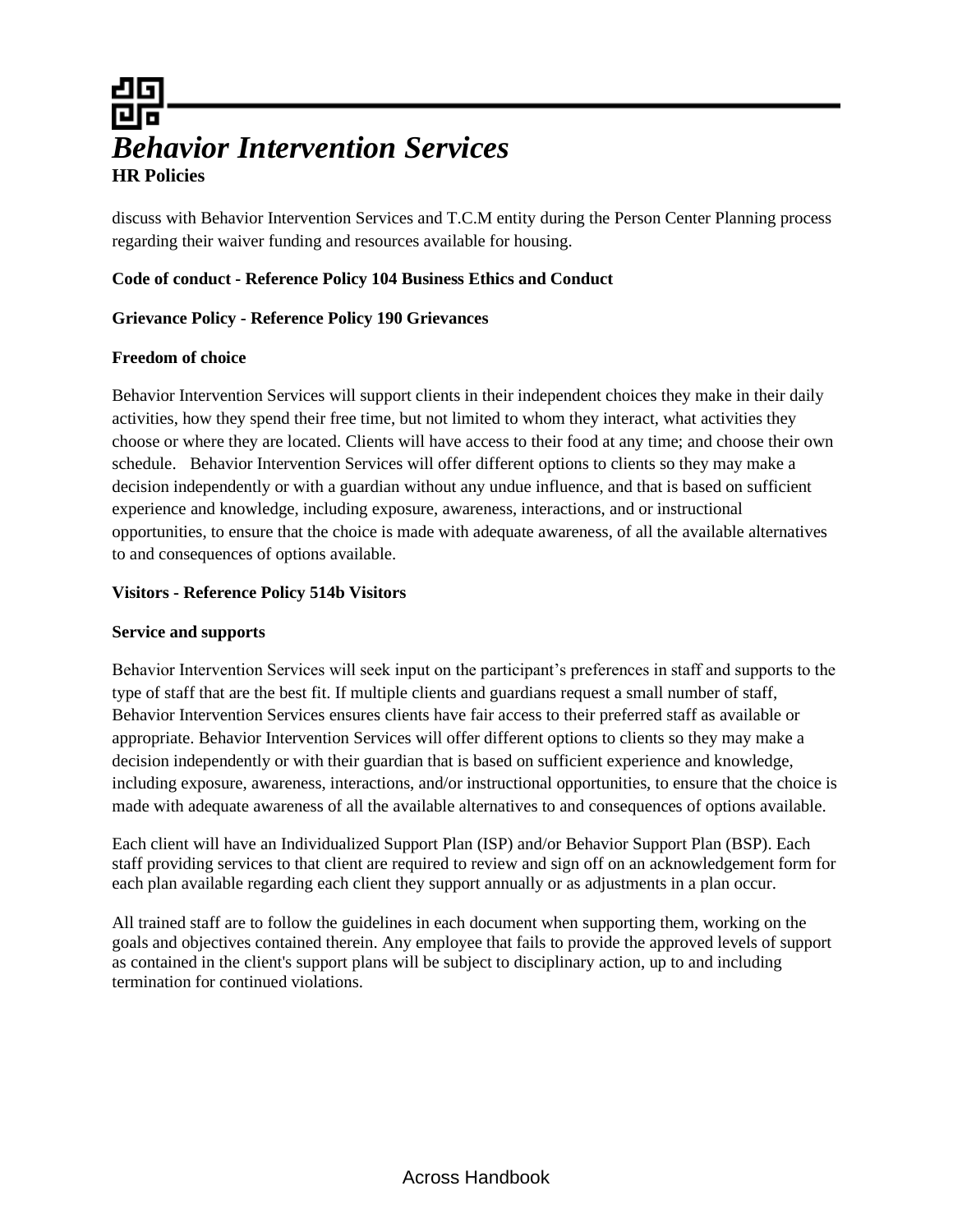#### **886** Use of Restraint and Time Out

Effective Date: 1/1/2015 Revision Date: 11/22/2017

Time out is a procedure that, by definition, removes a person from the opportunity to access reinforcement. Time out is a strategy that is used when

- 27. a "time in" situation is highly reinforcing
- 28. the current target behavior to be extinguished (that results in time out) functions as a socially mediated behavior in the form of access to attention or tangibles.

Time out is never an effective procedure for behaviors maintained by automatic reinforcement (self-stimulatory behavior) or socially mediated negative reinforcement (avoidance or escape from person, place, or activity).

Time out is also considered to be an aversive and restrictive procedure, and historically has a tendency to be misused and abused. For this reason, BIS has a strict policy on the use of time out. Guidelines for using time out as a procedure are as follows:

- 29. Time out should never be used as a procedure until reinforcement-based plans have not proven effective, as it is considered a more restrictive procedure, following the use of least restrictive guidelines.
- 30. Time out, if used as a procedure, should be limited in duration to 2 minutes of calm behavior, unless otherwise documented in the client's behavior plan and approved by the Department of Mental Health (DMH) and the Human Rights Committee (HRC).
- 31. During a time out procedure, a client should not be left alone beyond the sight of staff. This can result in injury to a client in an escalated state through accidental or purposeful self-abuse.
- 32. Time out should not be used as a punishment procedure, but should be endorsed as a time to calm down or de-escalate. Following 2 minutes of de-escalated behavior, time out should be terminated.
- Procedurally, time out should always be used in conjunction with reinforcement procedures for acquisition of appropriate and adaptive behaviors.
- If time out is used as a procedure, it must be written in a client's behavior plan, with the guidelines for use outlined as well as defined.

Freedom of movement is a right, not a privilege. This right will not be restricted more than is necessary to prevent injury to self or others, or in the event of substantial property damage. When there are limitations to freedom of movement, the expected length and reasons for such must be outlined in the client's behavior plan, and must be approved by HRC as well as the legal guardian and caregivers of that client. An incident report must be completed for any incident that requires restricted freedom of movement (Mandt-approved restraint technique), and submitted to DMH within 24 hours of the restriction.